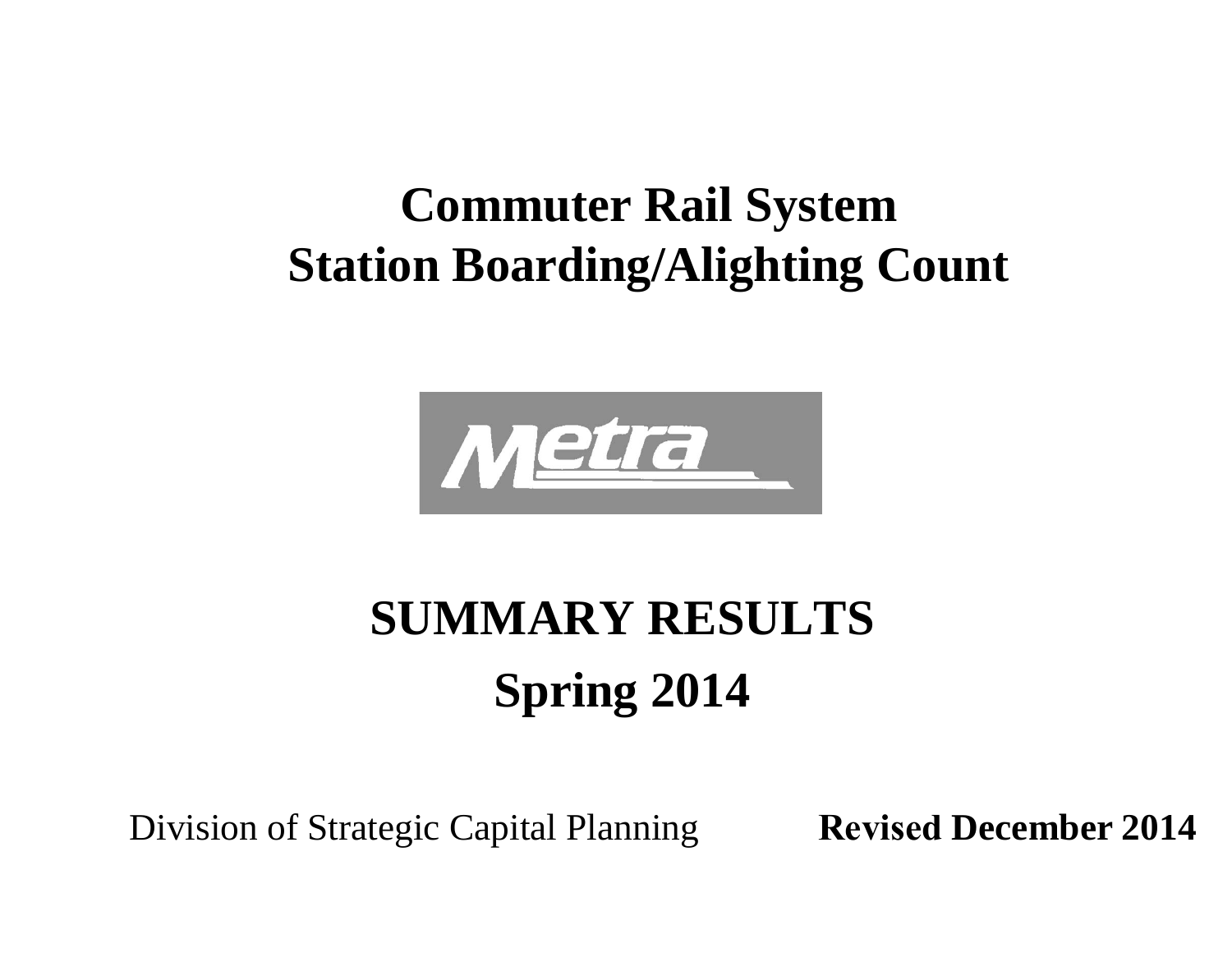

This repor<sup>t</sup> was prepared in cooperation with the U.S. Department of Transportation, Federal Highway Administration, Federal Transit Administration, and the Illinois Department of Transportation. The contents reflect the views of the author who is responsible for the facts and accuracy presented. The contents do not necessarily reflect the official views or policies of IDOT or U.S. DOT. This repor<sup>t</sup> does not constitute <sup>a</sup> standard, specification, or regulation.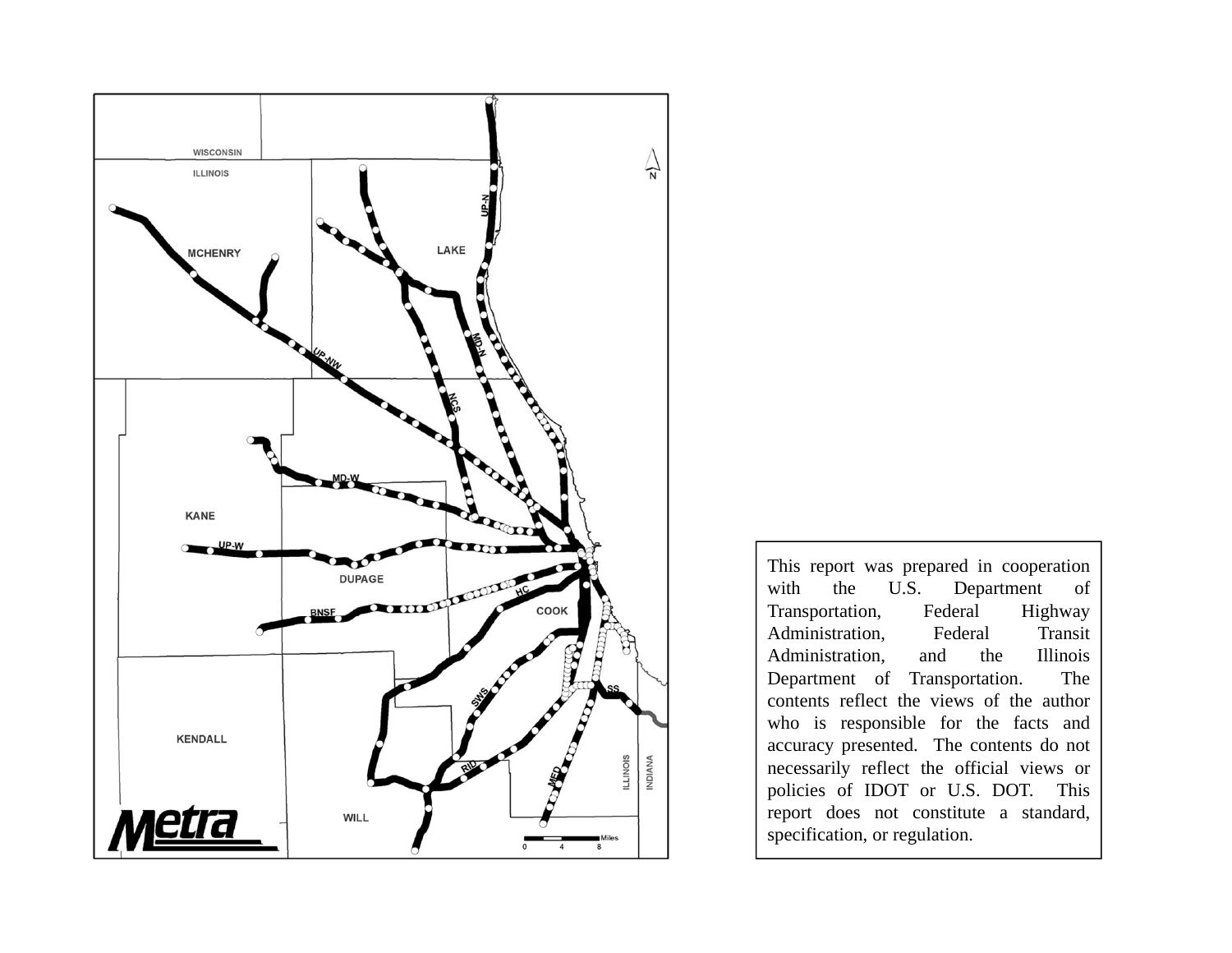### **Spring 2014 Commuter Rail System Weekday Station Boarding/Alighting Count SUMMARY RESULTS**

This report summarizes results of the Metra station passenger boarding/alighting count taken during the spring of 2014, and is intended as a companion to the separate train count tabulations report.

Metra uses several primary data sources to measure commuter rail ridership. Passenger travel by month is estimated on the basis of ticket sales. Standard trip-rate factors are applied to sales of each ticket type to convert ticket information to passenger trips. Since this data is collected at the fare zone level, it is possible to determine where travel has been made, but not when. Another source is conductor passenger load counts of trains entering and leaving downtown stations. This information serves to measure when passenger travel occurs, but not where. To answer the question of where and when Metra service is used, a census of an entire rail line's ridership for a given weekday is taken on a periodic basis. This Spring 2014 count is the most recent such census.

This 2014 project involved use of survey personnel positioned at the entranceway of each revenue car, or on station platforms if more efficient. Most trains for a given rail line were counted on a single weekday with the exception of the Electric District, BNSF Railway, Union Pacific-West, and Milwaukee District-North lines, where counts were spread over multiple weekdays. Weekday counts were performed on Tuesdays, Wednesdays, and Thursdays only. Counters recorded the number of passengers boarding and alighting at each station stop on pre-coded forms that were later keyed and computer processed. (The South Shore Line trains of the Northern Indiana Commuter Transportation District were not counted.)

The Spring 2014 Commuter Rail System Weekday Station Boarding/Alighting Count (2014 count) was managed by an outside contractor, who was responsible for recruiting, training, scheduling, and

supervising count personnel and for data entry. Analysis was performed by another outside contractor that is familiar with Metra ridership patterns. A detailed examination of the 2014 count by the contractors and Metra staff led to recounts being made on a few trains. Particular attention was given to the Route 59 and Naperville stations on the BNSF line. In this area, ongoing highway construction during the 2014 count process may have diverted some regular riders away. Future counts will likely confirm or refute this effect.

For the 2014 count, most trains were counted on these dates:

| Line                          | Abbr.      | <b>Count Date</b>        |
|-------------------------------|------------|--------------------------|
| Electric                      | Elec       | Tuesday-Wednesday-       |
| South Chicago Branch          | Elec-SC    | Thursday, April 22-24    |
| <b>Blue Island Branch</b>     | Elec-BI    |                          |
| Main Line                     | Elec-ML    |                          |
| Rock Island                   | RI         | Thursday, March 13       |
| SouthWest Service             | <b>SWS</b> | Thursday, March 20       |
| Heritage                      | Her        | Thursday, April 10       |
| <b>BNSF Railway</b>           | BNSF       | Tue.-Wed, April 15-16, & |
|                               |            | Thursday, May 1          |
| Union Pacific-West Line       | UP-West    | Wednesday, April 9, $&$  |
|                               |            | Thursday, April 17       |
| Milwaukee District-West Line  | Milw-W     | Tuesday, April 8         |
| Union Pacific-Northwest Line  | UP-NW      | Wednesday, March 19      |
| Milwaukee District-North Line | Milw-N     | Tuesday, April 1, &      |
|                               |            | Thursday, May 29         |
| North Central Service         | <b>NCS</b> | Tuesday, March 11        |
| Union Pacific-North Line      | UP-N       | Wednesday, April 2       |

Overall, the accuracy of the information was judged good for the specific day(s) of each line's count. However, the validity of the counts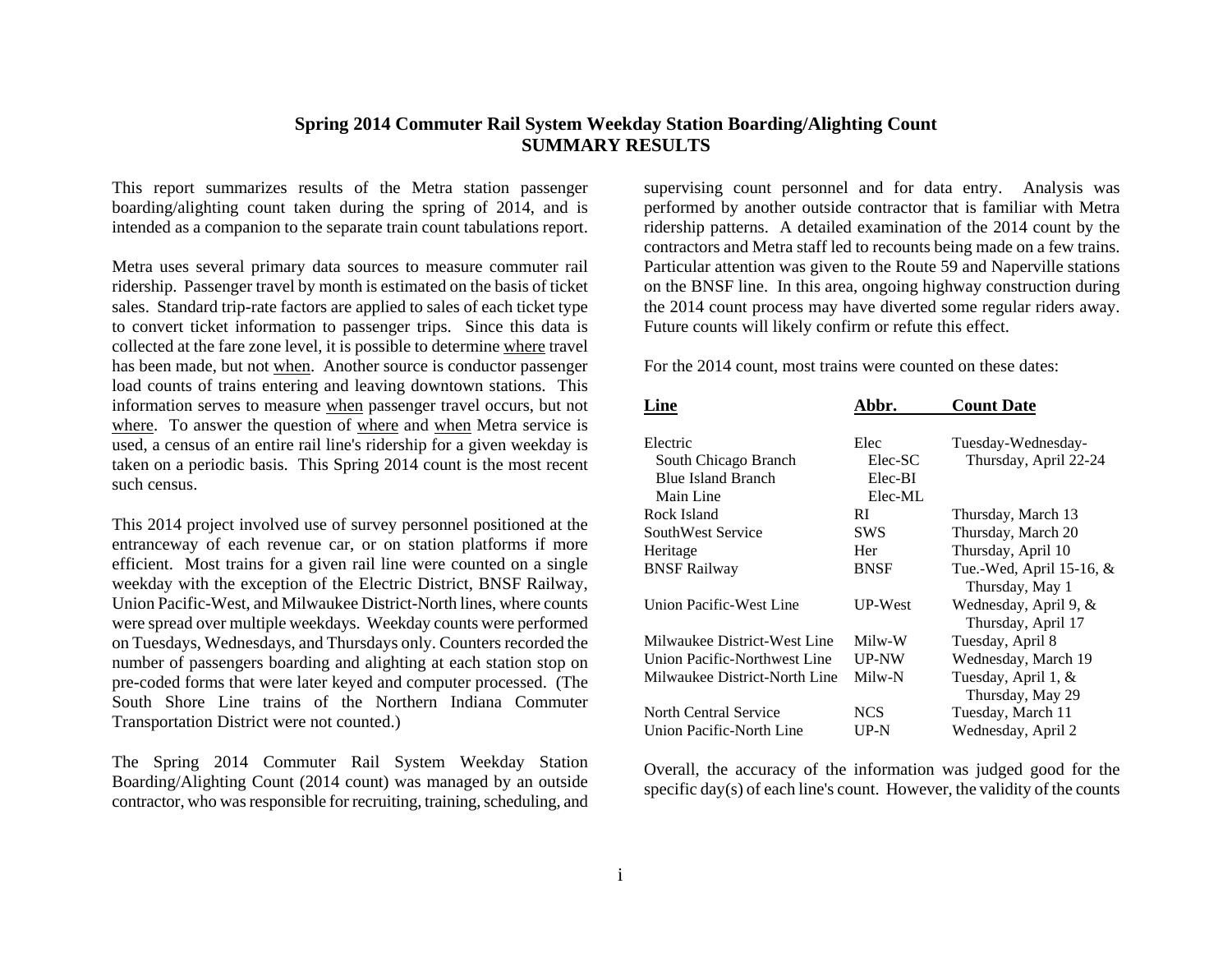as being representative of how riders "typically" use the service is somewhat more difficult to gauge. A one-day count, as opposed to averages derived from multiple observations, is more susceptible to random variations due to factors like weather, traffic conditions, day of week, and time of year. For example, the 2014 count was conducted in the spring, during which ridership is consistently lower than during the fall months. Given that no other data source presently exists which breaks passenger use down to the station stop/train level, most users of this report will need to assume that the data is representative of ridership patterns.

Schools throughout northeastern Illinois schedule prolonged breaks in the spring, and the timing of these breaks varies greatly. The survey team mostly succeeded in counting on each Metra line while nearby schools were in session. The readily available posted schedules for the public school districts and the Catholic diocese schools were reviewed. However, the following three lines were counted during the March  $31<sup>st</sup>$ to April  $4<sup>th</sup>$  spring break week at the nearby listed public high schools and area grammar schools:

Milw-W (on Tuesday, April 3): Fenton High School, and grammar schools Lake Park East & West High Schools, and grammar schools Leyden East & West High Schools and grammar schools Milw-N (on Tuesday, April 1) and UP-N (on Wednesday, April 2) Deerfield High School, and grammar schools Highland Park High School, and grammar schools New Trier High School - Northfield & Winnetka, and grammar schools

System counts of similar coverage have been taken previously, including Spring 1983, Spring 1985, Fall 1987, Fall 1989, Fall 1991, Fall 1993, Fall 1995, Fall 1997, Fall 1999, Fall 2002, and Fall 2006.

The summary count results in this report are organized according to six topical areas. A listing of each exhibit is provided below, including a short description of table format and content.

### **Exhibit I Rail Line Ridership Statistics**

### a. Line Boardings by Distance from Downtown page 1

Provides rail line boardings aggregated by distance from downtown for 2006 and 2014. Note that the 2006 count occurred in the fall, while the 2014 count occurred in the spring. In 2006, the March, April, and May (spring) total ridership was 5% lower than the September, October, and November (fall) total, based on 2006 ticket sales. Overall, the 2014 count is 5% less than the 2006 count but consistent with what would have been expected if the 2006 count had occurred in the spring.

### b. Total AM Boardings by Area and Rail Line page 2

This table summarizes boardings on inbound trains arriving, and outbound trains departing, downtown terminal stations between the start of service and 11:59 AM. Line counts are arrayed according to nine geographical areas based on station location. This exhibit is intended to provide a general correlation between commuter rail use and area of residence.

### c. Weekday Ridership Statistics by Rail Line page 3

Provides rail line ridership figures according to three measures, including: total passenger trips, intermediate passenger trips (i.e., trips that neither begin or end downtown), and passenger miles (i.e., combined distance of all passenger travel). For each measure, breakdowns are provided by direction of travel and time-of-day. Criteria for time-of-day are based on the following table: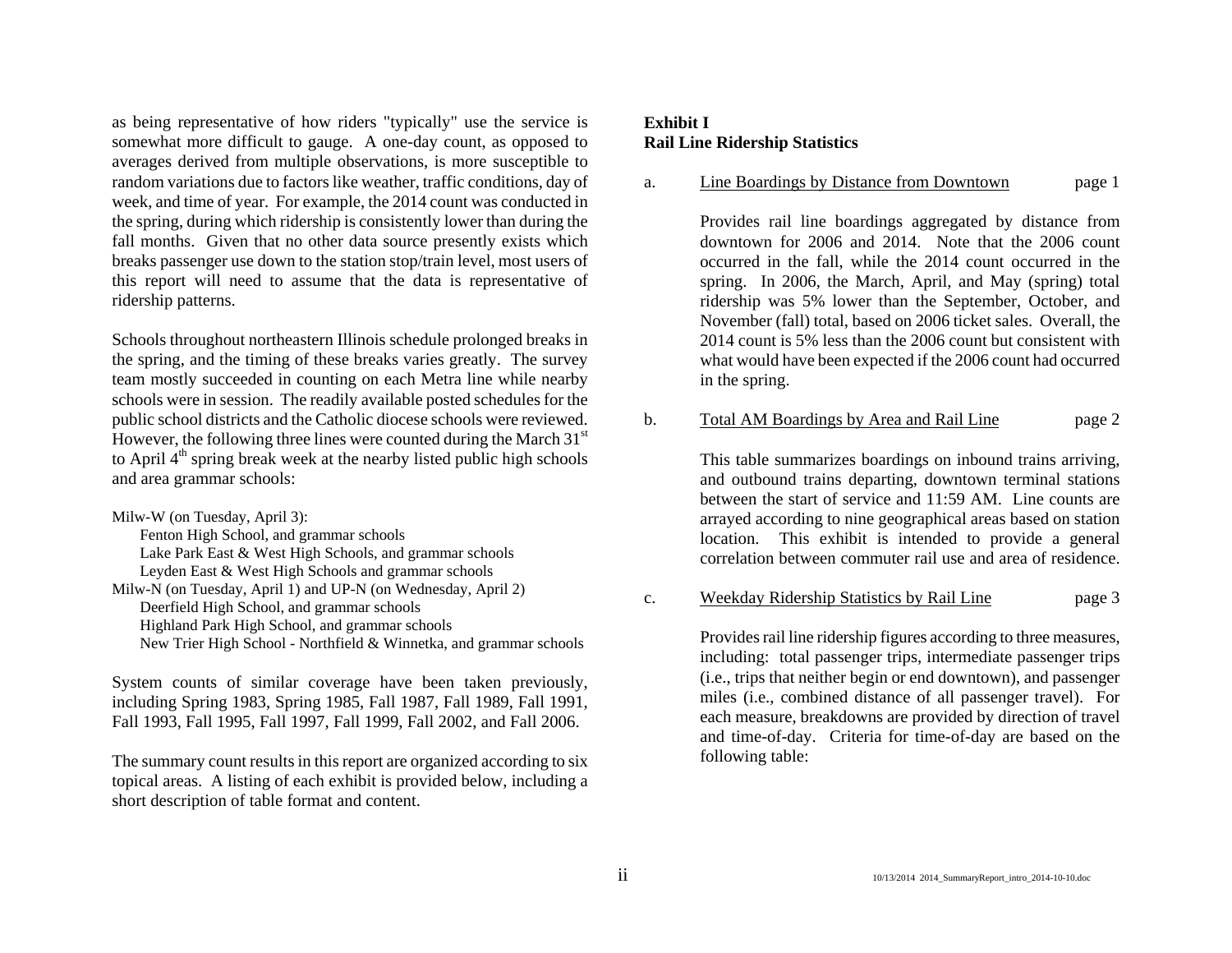|                | <b>Inbound Trains</b><br><b>Arriving Chicago</b> | <b>Outbound Trains</b><br><b>Departing Chicago</b> |
|----------------|--------------------------------------------------|----------------------------------------------------|
| AM Peak        | Start of Service - 9:15 AM                       | Start of Service - 9:15 AM                         |
| Midday         | $9:16$ AM - 3:29 PM                              | $9:16$ AM - 3:29 PM                                |
| <b>PM</b> Peak | $3:30$ PM - 6:45 PM                              | $3:30$ PM - 6:45 PM                                |
| Evening        | 6:46 PM - End of Service                         | 6:46 PM - End of Service                           |

### **Exhibit II Weekday Station Boardings and Alightings** pages 4-10

This table summarizes the total number of passengers entering and leaving stations by direction of travel. Also included are the total AM boardings for each station, that is, all passengers boarding a train from start of service day until 11:59 am. The table also includes transfer activity as well as the rank of outlying stations (i.e., Metra stations located outside of downtown Chicago). For stations which are served by multiple lines, the rank is based on the combined Metra ridership.

### **Exhibit III Weekday Station Boardings Over Time** pages 11-16

This exhibit includes station results from twelve counts conducted since 1983. Stations are listed by rail line in descending mile post order. Counts for stations closed over the twenty-three year period are also provided.

### **Exhibit IV**

### **Weekday Station Boardings and Alightings by**

**Time-of-Day and Direction** pages 17-22

This table breaks down Spring 2014 station ridership by timeof-day and direction of travel.

### **Exhibit V**

### **Non-Downtown Metra Stations Ranked by Total**

### **Weekday Boardings** pages 23-25

Stations are ranked in descending order of total Spring 2014 Metra boardings. Stations served by more than one line are ranked according to the combined Metra ridership.

### **Exhibit VI**

### **Downtown Stations**

| Downtown Station Boardings Over Time |  | page 26 |
|--------------------------------------|--|---------|
|                                      |  |         |

Boardings over time are presented for each of the five downtown stations, including breakouts by rail line.

b. Downtown Station Boardings and Alightings by Service Period page 27

> Spring 2014 downtown station ridership is presented by timeof-day and direction of travel.

### **Metra Division of Strategic Capital Planning October 2014**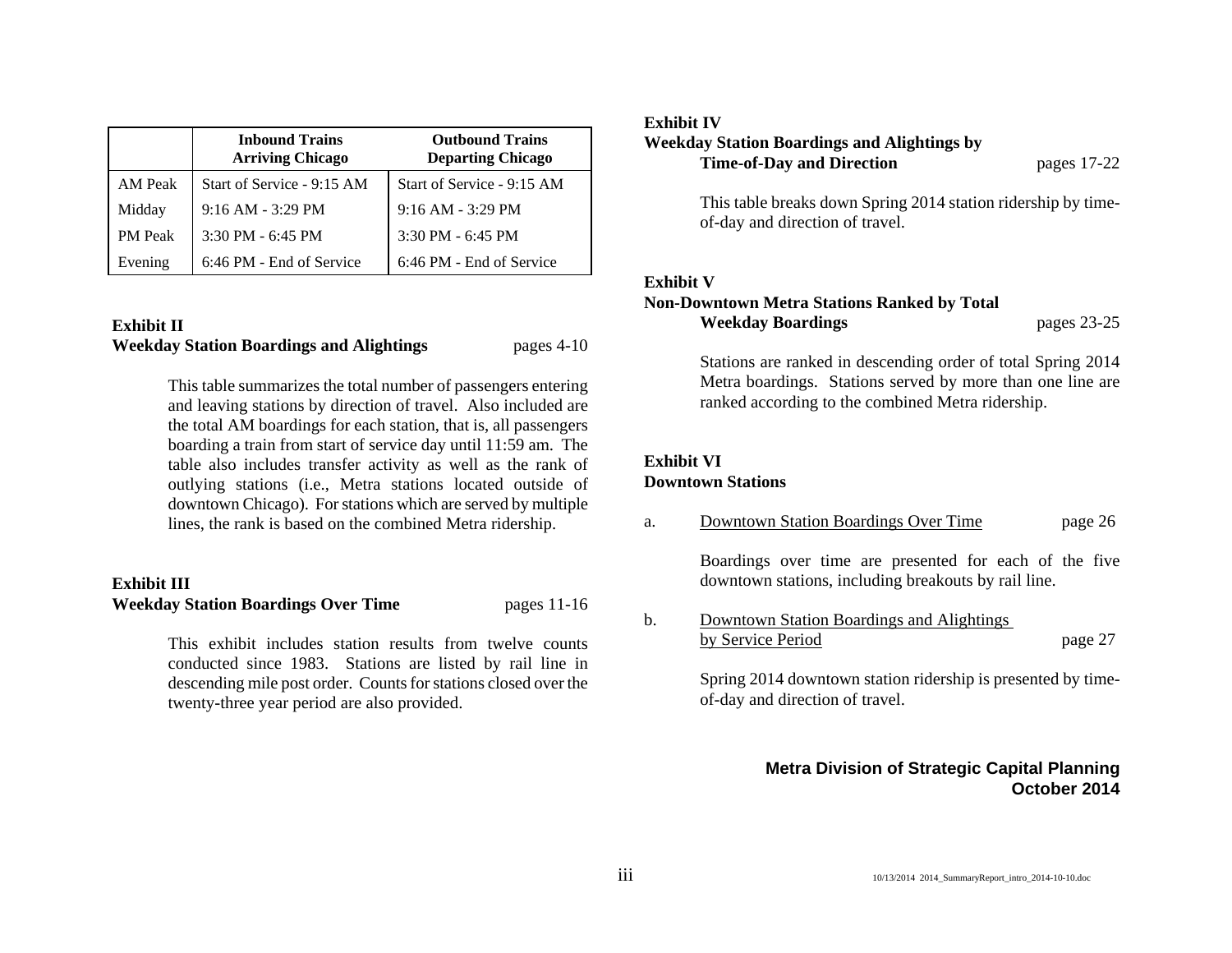## **Line Boardings by Distance from Downtown, Fall 2006 vs. Spring 2014 Exhibit Ia.**

| <b>Miles</b> from |         |          | <b>Rock</b>   | <b>SouthWest</b> |          |             | <b>UP</b> | <b>Milwaukee</b> | $\overline{UP}$  | <b>Milwaukee</b> | <b>North</b>   | UP           |               |
|-------------------|---------|----------|---------------|------------------|----------|-------------|-----------|------------------|------------------|------------------|----------------|--------------|---------------|
| <b>Downtown</b>   | Year    | Electric | <b>Island</b> | <b>Service</b>   | Heritage | <b>BNSF</b> | West      | West             | <b>Northwest</b> | <b>North</b>     | <b>Central</b> | <b>North</b> | <b>System</b> |
| $50.1 +$          | 2006    |          |               |                  |          |             |           |                  | 831              |                  | 262            | 431          | 1,524         |
|                   | 2014    |          |               |                  |          |             |           |                  | 826              |                  | 227            | 358          | 1,411         |
|                   | Change  |          |               |                  |          |             |           |                  | (5)              |                  | (35)           | (73)         | (113)         |
|                   | %Change |          |               |                  |          |             |           |                  | $-0.6%$          |                  | $-13.4%$       | $-16.9%$     | $-7.4%$       |
| $40.1 - 50.0$     | 2006    |          | 958           | 22               |          |             | 516       |                  | 1,951            | 2,397            | 530            | 231          | 6,605         |
|                   | 2014    |          | 866           | 29               |          |             | 658       |                  | 1,982            | 1,658            | 580            | $225\,$      | 5,998         |
|                   | Change  |          | (92)          | $\overline{7}$   |          |             | 142       |                  | 31               | (739)            | $50\,$         | (6)          | (607)         |
|                   | %Change |          | $-9.6%$       | 31.8%            |          |             | 27.5%     |                  | 1.6%             | $-30.8%$         | 9.4%           | $-2.6%$      | $-9.2%$       |
| 30.1-40.0         | 2006    | 1,243    | 1,348         | 11               | 947      | 7,973       | 1,562     | 3,085            | 3,134            | 1,513            | 935            | 2,046        | 23,797        |
|                   | 2014    | 939      | 1,146         | 27               | 596      | 7,981       | 1,732     | 3,024            | 3,000            | 1,277            | 1,084          | 2,032        | 22,838        |
|                   | Change  | (304)    | (202)         | 16               | (351)    | $\,8\,$     | 170       | (61)             | (134)            | (236)            | 149            | (14)         | (959)         |
|                   | %Change | $-24.5%$ | $-15.0%$      | 145.5%           | $-37.1%$ | 0.1%        | 10.9%     | $-2.0%$          | $-4.3%$          | $-15.6%$         | 15.9%          | $-0.7%$      | $-4.0%$       |
| 20.1-30.0         | 2006    | 8,465    | 7,048         | 1,545            | 381      | 10,729      | 5,241     | 5,727            | 6,036            | 4,622            | 1,096          | 3,074        | 53,964        |
|                   | 2014    | 7,067    | 5,620         | 1,722            | 456      | 10,218      | 5,421     | 5,512            | 6,355            | 4,414            | 1,231          | 2,793        | 50,809        |
|                   | Change  | (1, 398) | (1, 428)      | 177              | 75       | (511)       | 180       | (215)            | 319              | (208)            | 135            | (281)        | (3, 155)      |
|                   | %Change | $-16.5%$ | $-20.3%$      | 11.5%            | 19.7%    | $-4.8%$     | 3.4%      | $-3.8%$          | 5.3%             | $-4.5%$          | 12.3%          | $-9.1%$      | $-5.8%$       |
| $10.1 - 20.0$     | 2006    | 8,356    | 8,177         | 2,906            | 161      | 8,823       | 4,537     | 2,153            | 5,339            | 4,537            | 307            | 7,747        | 53,043        |
|                   | 2014    | 5,723    | 6,134         | 2,811            | 181      | 9,121       | 4,985     | 2,008            | 6,115            | 4,651            | 403            | 7,173        | 49,305        |
|                   | Change  | (2,633)  | (2,043)       | (95)             | 20       | 298         | 448       | (145)            | 776              | 114              | 96             | (574)        | (3,738)       |
|                   | %Change | $-31.5%$ | $-25.0%$      | $-3.3%$          | 12.4%    | 3.4%        | 9.9%      | $-6.7%$          | 14.5%            | 2.5%             | 31.3%          | $-7.4%$      | $-7.0%$       |
| $1.0 - 10.0$      | 2006    | 4,319    | 537           |                  |          | 1,367       | 1,414     | 1,234            | 2,050            | 1,412            | 35             | 3,813        | 16,181        |
|                   | 2014    | 3,834    | 644           |                  |          | 1,289       | 1,619     | 1,166            | 1,766            | 1,387            | 92             | 4,767        | 16,564        |
|                   | Change  | (485)    | 107           |                  |          | (78)        | 205       | (68)             | (284)            | (25)             | 57             | 954          | 383           |
|                   | %Change | $-11.2%$ | 19.9%         |                  |          | $-5.7%$     | 14.5%     | $-5.5%$          | $-13.9%$         | $-1.8%$          | 162.9%         | 25.0%        | 2.4%          |
| <b>Downtown</b>   | 2006    | 17,823   | 17,026        | 4,327            | 1,421    | 26,547      | 11,743    | 10,144           | 14,886           | 9,776            | 2,173          | 10,935       | 126,801       |
|                   | 2014    | 13,775   | 13,239        | 4,477            | 1,188    | 26,077      | 12,781    | 10,011           | 15,938           | 9,870            | 2,799          | 10,833       | 120,988       |
|                   | Change  | (4,048)  | (3,787)       | 150              | (233)    | (470)       | 1,038     | (133)            | 1,052            | 94               | 626            | (102)        | (5, 813)      |
|                   | %Change | $-22.7%$ | $-22.2%$      | 3.5%             | $-16.4%$ | $-1.8%$     | 8.8%      | $-1.3%$          | 7.1%             | 1.0%             | 28.8%          | $-0.9%$      | $-4.6%$       |
| <b>Total</b>      | 2006    | 40,206   | 35,094        | 8,811            | 2,910    | 55,439      | 25,013    | 22,343           | 34,227           | 24,257           | 5,338          | 28,277       | 281,915       |
|                   | 2014    | 31,338   | 27,649        | 9,066            | 2,421    | 54,686      | 27,196    | 21,721           | 35,982           | 23,257           | 6,416          | 28,181       | 267,913       |
|                   | Change  | (8, 868) | (7, 445)      | 255              | (489)    | (753)       | 2,183     | (622)            | 1,755            | (1,000)          | 1,078          | (96)         | (14,002)      |
|                   | %Change | $-22.1%$ | $-21.2%$      | 2.9%             | $-16.8%$ | $-1.4%$     | 8.7%      | $-2.8%$          | 5.1%             | $-4.1%$          | 20.2%          | $-0.3%$      | $-5.0%$       |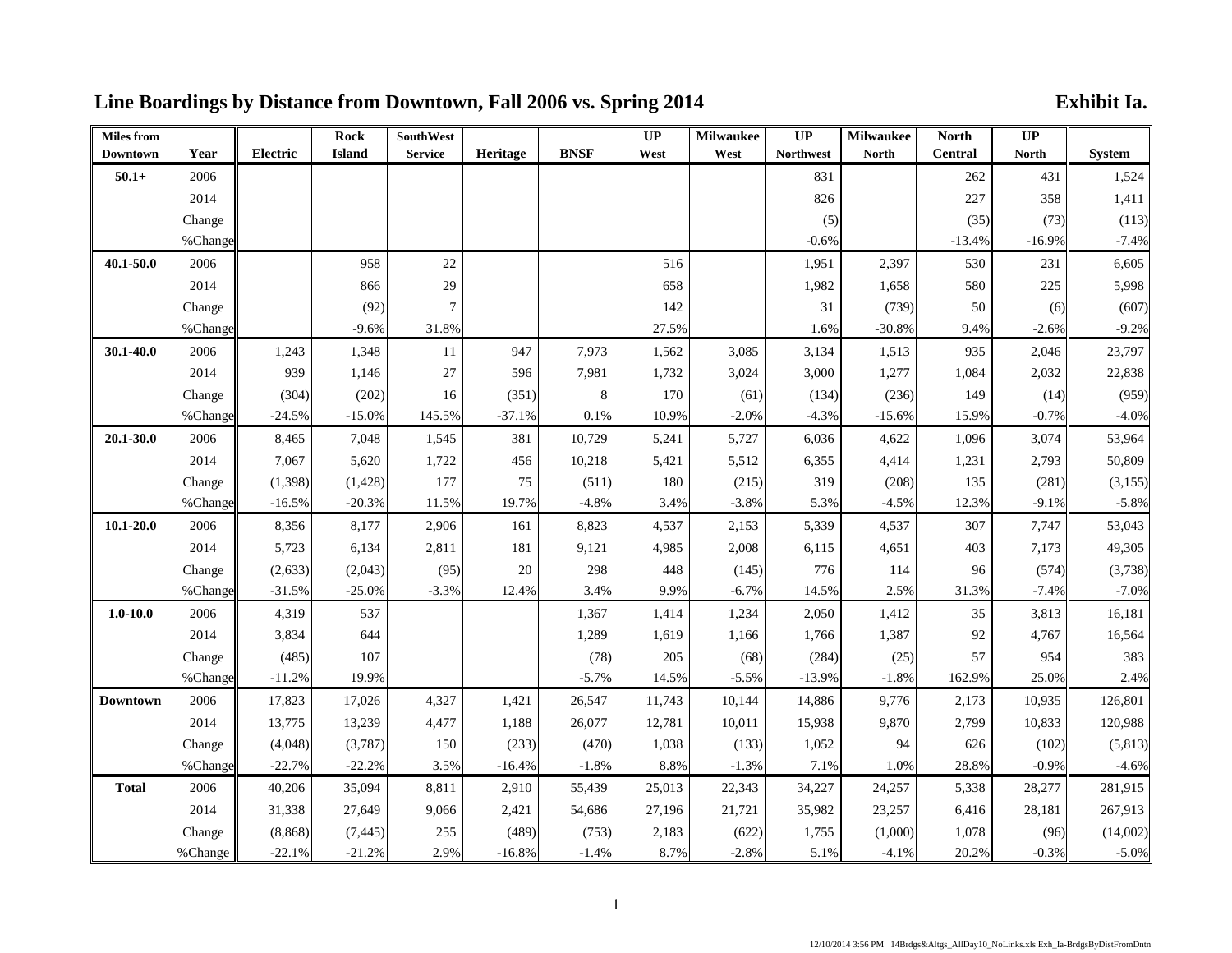# **Total AM Boardings by Area and Rail Line -- Spring 2014 Exhibit Ib.**

|                   |                         |              | AM Boardings (trains arriving/departing downtown stations between start of service and 11:59 am) |                |          |                  |                |                |           |           |         |                  |              |  |  |  |
|-------------------|-------------------------|--------------|--------------------------------------------------------------------------------------------------|----------------|----------|------------------|----------------|----------------|-----------|-----------|---------|------------------|--------------|--|--|--|
|                   |                         |              | Rock                                                                                             | SouthWest      |          |                  |                | Milwaukee      | UP        | Milwaukee | North   |                  |              |  |  |  |
|                   | <b>Station Location</b> | Electric     | Island                                                                                           | Service        | Heritage | <b>BNSF</b>      | <b>UP</b> West | West           | Northwest | North     | Central | <b>UP</b> North  | System       |  |  |  |
|                   | <b>Inbound Trains</b>   |              |                                                                                                  |                |          |                  |                |                |           |           |         |                  |              |  |  |  |
|                   | Chicago                 | 3,737        | 4,128                                                                                            | 472            |          | 32               | $\sqrt{2}$     | 683            | 1,732     | 1,132     | 40      | 2,611            | 14,569       |  |  |  |
|                   | <b>Suburban Cook</b>    | 8,852        | 5,658                                                                                            | 3,788          | 634      | 5,839            | 1,581          | 1,673          | 10,692    | 4,409     | 730     | 5,027            | 48,883       |  |  |  |
|                   | <b>DuPage</b>           |              |                                                                                                  |                |          | 17,946           | 8,411          | 5,587          |           |           |         |                  | 31,944       |  |  |  |
| <b>Kane</b>       |                         |              |                                                                                                  |                |          | 1,821            | 2,051          | 1,556          |           |           |         |                  | 5,428        |  |  |  |
| Lake              |                         |              |                                                                                                  |                |          |                  |                |                |           | 3,817     | 2,189   | 2,670            | 8,676        |  |  |  |
|                   | <b>McHenry</b>          |              |                                                                                                  |                |          |                  |                |                | 3,543     |           |         |                  | 3,543        |  |  |  |
| Will              |                         | 790          | 3,130                                                                                            | 55             | 596      |                  |                |                |           |           |         |                  | 4,571        |  |  |  |
|                   | Wisconsin               |              |                                                                                                  |                |          |                  |                |                |           |           |         | 279              | 279          |  |  |  |
| <b>Total</b>      |                         | 13,379       | 12,916                                                                                           | 4,315          | 1,230    | 25,638           | 12,045         | 9,499          | 15,967    | 9,358     | 2,959   | 10,587           | 117,893      |  |  |  |
|                   | <b>Outbound Trains</b>  |              |                                                                                                  |                |          |                  |                |                |           |           |         |                  |              |  |  |  |
|                   | Chicago                 | 1,126        | 388                                                                                              | 56             |          | 838              | 599            | 581            | 1,061     | 1,314     | 141     | 2,339            | 8,443        |  |  |  |
|                   | <b>Suburban Cook</b>    | 64           | 51                                                                                               | $\overline{4}$ |          | 179              | 178            | 73             | 114       | 45        | 10      | 331              | 1,049        |  |  |  |
|                   | <b>DuPage</b>           |              |                                                                                                  |                |          | 103              | 112            | 44             |           |           |         |                  | 259          |  |  |  |
| <b>Kane</b>       |                         |              |                                                                                                  |                |          | $\boldsymbol{0}$ | $\mathbf{1}$   | $\overline{4}$ |           |           |         |                  | 5            |  |  |  |
| Lake              |                         |              |                                                                                                  |                |          |                  |                |                |           | 13        | 12      | 93               | 118          |  |  |  |
|                   | <b>McHenry</b>          |              |                                                                                                  |                |          |                  |                |                | 12        |           |         |                  | $12\,$       |  |  |  |
| Will              |                         | $\mathbf{0}$ | 8                                                                                                | $\mathbf{0}$   |          |                  |                |                |           |           |         |                  | $\,8\,$      |  |  |  |
|                   | Wisconsin               |              |                                                                                                  |                |          |                  |                |                |           |           |         | $\boldsymbol{0}$ | $\mathbf{0}$ |  |  |  |
| <b>Total</b>      |                         | 1,190        | 447                                                                                              | 60             |          | 1,120            | 890            | 702            | 1,187     | 1,372     | 163     | 2,763            | 9,894        |  |  |  |
| <b>All Trains</b> |                         |              |                                                                                                  |                |          |                  |                |                |           |           |         |                  |              |  |  |  |
|                   | Chicago                 | 4,863        | 4,516                                                                                            | 528            |          | 870              | 601            | 1,264          | 2,793     | 2,446     | 181     | 4,950            | 23,012       |  |  |  |
|                   | <b>Suburban Cook</b>    | 8,916        | 5,709                                                                                            | 3,792          | 634      | 6,018            | 1,759          | 1,746          | 10,806    | 4,454     | 740     | 5,358            | 49,932       |  |  |  |
|                   | <b>DuPage</b>           |              |                                                                                                  |                |          | 18,049           | 8,523          | 5,631          |           |           |         |                  | 32,203       |  |  |  |
| <b>Kane</b>       |                         |              |                                                                                                  |                |          | 1,821            | 2,052          | 1,560          |           |           |         |                  | 5,433        |  |  |  |
| Lake              |                         |              |                                                                                                  |                |          |                  |                |                |           | 3,830     | 2,201   | 2,763            | 8,794        |  |  |  |
|                   | <b>McHenry</b>          |              |                                                                                                  |                |          |                  |                |                | 3,555     |           |         |                  | 3,555        |  |  |  |
| Will              |                         | 790          | 3,138                                                                                            | 55             | 596      |                  |                |                |           |           |         |                  | 4,579        |  |  |  |
|                   | Wisconsin               |              |                                                                                                  |                |          |                  |                |                |           |           |         | 279              | 279          |  |  |  |
| <b>Total</b>      |                         | 14,569       | 13,363                                                                                           | 4,375          | 1,230    | 26,758           | 12,935         | 10,201         | 17,154    | 10,730    | 3,122   | 13,350           | 127,787      |  |  |  |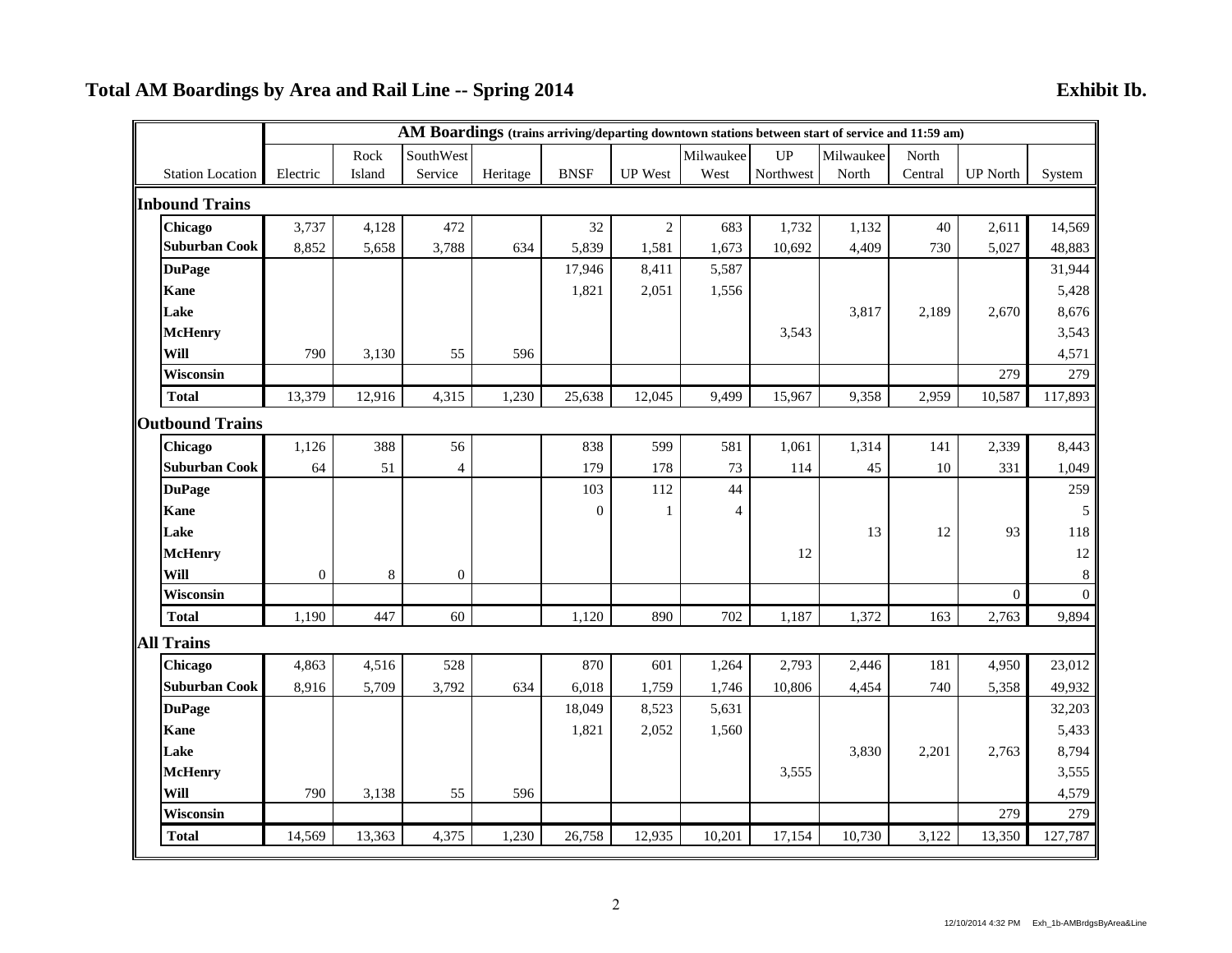### Weekday Ridership Statistics by Rail Line -- Spring 2014 **Exhibit Ic.** Exhibit Ic.

|                               |          |             | SouthWest      |                                               |             |                | Milwaukee | UP        | Milwaukee | North   |                 |           |
|-------------------------------|----------|-------------|----------------|-----------------------------------------------|-------------|----------------|-----------|-----------|-----------|---------|-----------------|-----------|
|                               | Electric | Rock Island | Service        | Heritage                                      | <b>BNSF</b> | <b>UP</b> West | West      | Northwest | North     | Central | <b>UP</b> North | System    |
| <b>Total Passenger Trips</b>  |          |             |                |                                               |             |                |           |           |           |         |                 |           |
| <b>Inbound Trains</b>         |          |             |                |                                               |             |                |           |           |           |         |                 |           |
| <b>AM-Peak</b>                | 12,107   | 12,194      | 3,938          | 1,230                                         | 24,591      | 10,844         | 8,684     | 14,081    | 8,429     | 2,823   | 9,710           | 108,631   |
| <b>Midday</b>                 | 2,384    | 1,072       | 443            | $-$                                           | 1,340       | 1,504          | 1,185     | 2,462     | 1,338     | 185     | 1,449           | 13,362    |
| <b>PM-Peak</b>                | 883      | 384         | 114            | $\mathord{\hspace{1pt}\text{--}\hspace{1pt}}$ | 1,302       | 763            | 723       | 1,158     | 1,649     | 187     | 2,308           | 9,471     |
| <b>Evening</b>                | 467      | <u>173</u>  | 26             | $\equiv$                                      | 363         | 459            | 276       | 445       | 329       | 1       | 704             | 3,243     |
| Sub-Total                     | 15,841   | 13,823      | 4,521          | 1,230                                         | 27,596      | 13,570         | 10,868    | 18,146    | 11,745    | 3,196   | 14,171          | 134,707   |
| <b>Outbound Trains</b>        |          |             |                |                                               |             |                |           |           |           |         |                 |           |
| <b>AM-Peak</b>                | 638      | 210         | 41             | $\mathord{\hspace{1pt}\text{--}\hspace{1pt}}$ | 913         | 624            | 482       | 890       | 1,133     | 163     | 2,448           | 7,542     |
| <b>Midday</b>                 | 2,172    | 1,535       | 391            | $\overline{a}$                                | 2,835       | 1,232          | 912       | 1,564     | 883       | 297     | 1,341           | 13,162    |
| <b>PM-Peak</b>                | 11,184   | 11,129      | 3,631          | 1,191                                         | 20,647      | 10,363         | 8,457     | 13,697    | 7,913     | 2,526   | 8,866           | 99,604    |
| <b>Evening</b>                | 1,503    | 952         | 482            | $\equiv$                                      | 2,695       | 1,407          | 1,002     | 1,685     | 1,583     | 234     | 1,355           | 12,898    |
| Sub-Total                     | 15,497   | 13,826      | 4,545          | 1,191                                         | 27,090      | 13,626         | 10,853    | 17,836    | 11,512    | 3,220   | 14,010          | 133,206   |
| <b>Grand Total</b>            | 31,338   | 27,649      | 9,066          | 2,421                                         | 54,686      | 27,196         | 21,721    | 35,982    | 23,257    | 6,416   | 28,181          | 267,913   |
|                               |          |             |                |                                               |             |                |           |           |           |         |                 |           |
| Intermediate Passenger Trips* |          |             |                |                                               |             |                |           |           |           |         |                 |           |
| <b>Inbound Trains</b>         |          |             |                |                                               |             |                |           |           |           |         |                 |           |
| <b>AM-Peak</b>                | 1,332    | 316         | 43             | $\overline{4}$                                | 376         | 246            | 294       | 795       | 596       | 316     | 706             | 5,024     |
| <b>Midday</b>                 | 405      | 107         | 45             | $-$                                           | 154         | 190            | 120       | 381       | 156       | 31      | 335             | 1,924     |
| <b>PM-Peak</b>                | 210      | 131         | $\tau$         | --                                            | 325         | 192            | 304       | 499       | 779       | 68      | 1,452           | 3,967     |
| <b>Evening</b>                | 237      | <u>66</u>   | $\overline{2}$ | $\frac{1}{4}$                                 | 153         | 165            | 129       | 220       | 153       |         | 452             | 1,580     |
| Sub-Total                     | 2,184    | 620         | 100            |                                               | 1,008       | 793            | 847       | 1,895     | 1,684     | 415     | 2,945           | 12,495    |
| <b>Outbound Trains</b>        |          |             |                |                                               |             |                |           |           |           |         |                 |           |
| <b>AM-Peak</b>                | 207      | 69          | 6              | $\mathord{\hspace{1pt}\text{--}\hspace{1pt}}$ | 275         | 277            | 276       | 553       | 539       | 49      | 1,701           | 3,952     |
| <b>Midday</b>                 | 401      | 161         | 24             | $\overline{a}$                                | 339         | 176            | 120       | 309       | 182       | 111     | 400             | 2,223     |
| <b>PM-Peak</b>                | 1,021    | 321         | 32             | 3                                             | 307         | 282            | 358       | 925       | 578       | 242     | 867             | 4,936     |
| Evening                       | 337      | 49          | 6              | $\frac{1}{3}$                                 | 92          | 110            | 88        | 191       | 343       | 19      | 209             | 1,444     |
| Sub-Total                     | 1,966    | 600         | 68             |                                               | 1,013       | 845            | 842       | 1,978     | 1,642     | 421     | 3,177           | 12,555    |
| <b>Grand Total</b>            | 4,150    | 1,220       | 168            | $\overline{7}$                                | 2,021       | 1,638          | 1,689     | 3,873     | 3,326     | 836     | 6,122           | 25,050    |
| <b>Passenger Miles</b>        |          |             |                |                                               |             |                |           |           |           |         |                 |           |
| <b>Inbound Trains</b>         |          |             |                |                                               |             |                |           |           |           |         |                 |           |
| <b>AM-Peak</b>                | 238,104  | 253,276     | 74,489         | 34,791                                        | 576,668     | 239,119        | 214,784   | 337,428   | 198,638   | 86,264  | 154,534         | 2,408,095 |
| <b>Midday</b>                 | 41,705   | 23,649      | 7,992          | $\overline{a}$                                | 28,843      | 34,041         | 30,016    | 59,548    | 30,926    | 5,952   | 24,957          | 287,630   |
| <b>PM-Peak</b>                | 10,023   | 7,504       | 1,855          | $\mathord{\hspace{1pt}\text{--}\hspace{1pt}}$ | 27,463      | 16,352         | 15,501    | 24,762    | 30,700    | 5,493   | 39,041          | 178,694   |
| <b>Evening</b>                | 6,938    | 4,180       | 491            |                                               | 7,764       | 9,466          | 6,132     | 8,758     | 6,420     | 53      | 13,585          | 63,785    |
| Sub-Total                     | 296,770  | 288,609     | 84,827         | 34,791                                        | 640,738     | 298,977        | 266,433   | 430,496   | 266,685   | 97,762  | 232,117         | 2,938,204 |
| <b>Outbound Trains</b>        |          |             |                |                                               |             |                |           |           |           |         |                 |           |
| <b>AM-Peak</b>                | 6,847    | 4,859       | 704            | $\mathord{\hspace{1pt}\text{--}\hspace{1pt}}$ | 18,990      | 11,252         | 9,928     | 17,827    | 21,324    | 4,499   | 41,667          | 137,896   |
| <b>Midday</b>                 | 36,900   | 32,806      | 7,433          | $\overline{\phantom{a}}$                      | 62,770      | 27,010         | 23,023    | 38,305    | 21,018    | 8,418   | 22,933          | 280,615   |
| <b>PM-Peak</b>                | 219,336  | 242,185     | 67,913         | 33,411                                        | 482,165     | 228,084        | 207,013   | 341,001   | 182,410   | 78,065  | 145,067         | 2,226,649 |
| Evening                       | 27,539   | 20,278      | 9,208          | $\equiv$                                      | 59,881      | 32,019         | 24,727    | 41,872    | 34,769    | 7,344   | 22,810          | 280,448   |
| Sub-Total                     | 290,622  | 300,127     | 85,257         | 33,411                                        | 623,806     | 298,365        | 264,691   | 439,005   | 259,522   | 98,326  | 232,476         | 2,925,607 |
| <b>Grand Total</b>            | 587,392  | 588,736     | 170,084        | 68,202                                        | 1,264,544   | 597,342        | 531,124   | 869,500   | 526,206   | 196,088 | 464,593         | 5,863,811 |

\*Trips that neither begin nor end downtown.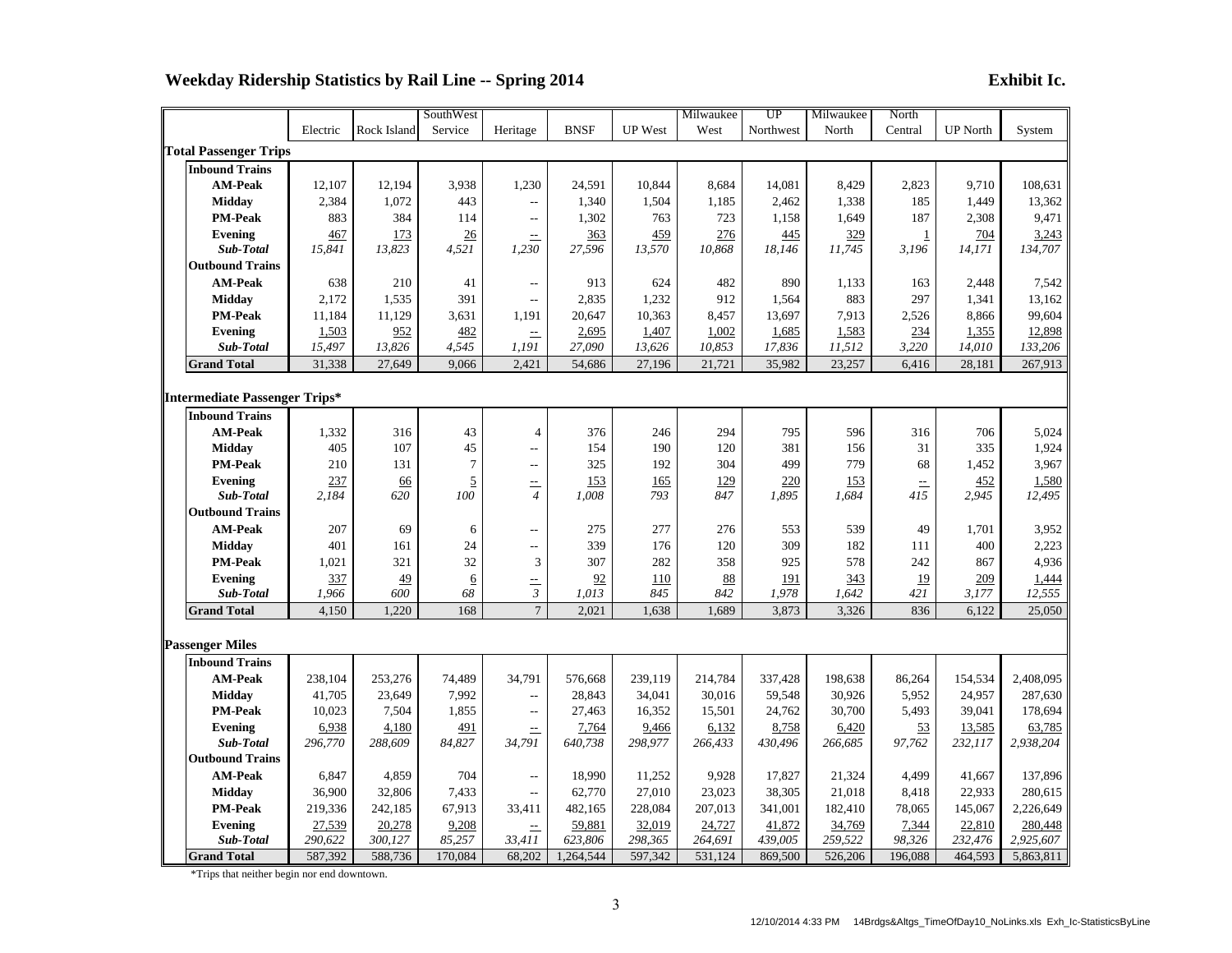|           |      |                                    |      |                           |          | Total Passengers Entering & Leaving Stations |                 |                        |       |            |             |                  | Transfer     |      | Outlying        |
|-----------|------|------------------------------------|------|---------------------------|----------|----------------------------------------------|-----------------|------------------------|-------|------------|-------------|------------------|--------------|------|-----------------|
|           | Sta- |                                    | Mile | Fare                      | Station  | <b>Inbound Trains</b>                        |                 | <b>Outbound Trains</b> |       | All Trains |             | Total AM*        | Passengers** |      | Metra           |
| Line      |      | code Station                       | Post | Zone                      | Location | Ons                                          | Offs            | Ons                    | Offs  | Ons        | <b>Offs</b> | <b>Boardings</b> | Ons          | Offs | Rank***         |
| Elec-SC   | 1130 | South Chicago, 93rd St.            | 13.2 | B                         | Chicago  | 652                                          | $\overline{0}$  | $\boldsymbol{0}$       | 714   | 652        | 714         | 530              |              |      | 77              |
| Elec-SC   | 1125 | 87th Street                        | 12.5 | B                         | Chicago  | 117                                          | 1               | $\overline{0}$         | 119   | 117        | 120         | 87               |              |      | 189             |
| Elec-SC   | 1120 | 83rd Street                        | 12.0 | B                         | Chicago  | 112                                          | 4               |                        | 119   | 113        | 123         | 82               |              |      | 192             |
| Elec-SC   | 1115 | Cheltenham, 79th St.               | 11.5 | $\, {\bf B}$              | Chicago  | 76                                           | 6               | 3                      | 60    | 79         | 66          | 61               |              |      | 208             |
| Elec-SC   | 1109 | <b>Windsor Park</b>                | 10.9 | B                         | Chicago  | 97                                           | 4               | 3                      | 87    | 100        | 91          | 78               |              |      | 196             |
| Elec-SC   | 1103 | South Shore                        | 10.3 | B                         | Chicago  | 172                                          | 4               | $\overline{7}$         | 160   | 179        | 164         | 153              |              |      | 171             |
| Elec-SC   | 1097 | Bryn Mawr                          | 9.7  | $\, {\bf B}$              | Chicago  | 85                                           | $\overline{7}$  | 3                      | 102   | 88         | 109         | 76               |              |      | 204             |
| Elec-SC   | 1091 | <b>Stony Island</b>                | 9.1  | B                         | Chicago  | 152                                          | $\overline{4}$  | 9                      | 131   | 161        | 135         | 124              |              |      | 179             |
| Elec-BI   | 4189 | <b>Blue Island</b>                 | 18.9 | D                         | Sub Cook | 169                                          | $\Omega$        | $\overline{0}$         | 139   | 169        | 139         | 147              | 65           | 13   | 174             |
| Elec-BI   | 4184 | <b>Burr Oak</b>                    | 18.4 | D                         | Sub Cook | 123                                          | $\mathbf{1}$    | $\mathbf{1}$           | 107   | 124        | 108         | 115              |              |      | 186             |
| Elec-BI   | 4179 | <b>Ashland Avenue</b>              | 17.9 | D                         | Sub Cook | 98                                           | $\overline{0}$  | $\boldsymbol{0}$       | 72    | 98         | 72          | 90               |              |      | 197             |
| Elec-BI   | 4170 | Racine Avenue                      | 17.0 | D                         | Chicago  | 33                                           | $\Omega$        | $\theta$               | 27    | 33         | 27          | 30               |              |      | 225             |
| Elec-BI   | 4167 | West Pullman                       | 16.7 | D                         | Chicago  | 19                                           | $\overline{2}$  | $\overline{2}$         | 30    | 21         | 32          | 15               |              |      | 234             |
| Elec-BI   | 4160 | <b>Stewart Ridge</b>               | 16.0 | D                         | Chicago  | 36                                           | $\overline{0}$  | $\mathbf{1}$           | 38    | 37         | 38          | 32               |              |      | 224             |
| Elec-BI   |      | 4156 State Street                  | 15.6 | D                         | Chicago  | 53                                           | $\overline{0}$  |                        | 46    | 54         | 46          | 46               |              |      | 215             |
| Elec-Main | 5315 | <b>University Park</b>             | 31.5 | ${\bf G}$                 | Will     | 939                                          | $\overline{0}$  | $\boldsymbol{0}$       | 935   | 939        | 935         | 790              |              |      | 56              |
| Elec-Main |      | 5293 Richton Park                  | 29.3 | $\boldsymbol{\mathrm{F}}$ | Sub Cook | 1,302                                        | 5               | 13                     | 1,167 | 1,315      | 1,172       | 1,145            |              |      | 27              |
| Elec-Main |      | 5282 Matteson                      | 28.2 | $\mathbf F$               | Sub Cook | 590                                          | 3               | $\overline{2}$         | 546   | 592        | 549         | 535              |              |      | 88              |
| Elec-Main | 5276 | 211th St., Lincoln Hwy.            | 27.6 | $\mathbf F$               | Sub Cook | 843                                          | 19              | 12                     | 836   | 855        | 855         | 721              |              |      | 62              |
| Elec-Main |      | 5266 Olympia Fields                | 26.6 | $\boldsymbol{\mathrm{F}}$ | Sub Cook | 657                                          | $\sqrt{2}$      | 8                      | 612   | 665        | 614         | 593              |              |      | $76\,$          |
| Elec-Main |      | 5249 Flossmoor                     | 24.9 | E                         | Sub Cook | 827                                          | 5               | 3                      | 783   | 830        | 788         | 727              |              |      | 65              |
| Elec-Main | 5235 | Homewood                           | 23.5 | $\mathbf E$               | Sub Cook | 1,226                                        | 20              | 18                     | 1,296 | 1,244      | 1,316       | 1,112            |              |      | $\overline{32}$ |
| Elec-Main |      | 5228 Calumet                       | 22.8 | E                         | Sub Cook | 1,179                                        | 14              | $\,8\,$                | 1,110 | 1,187      | 1,124       | 1,103            |              |      | 36              |
| Elec-Main |      | 5223 Hazel Crest                   | 22.3 | E                         | Sub Cook | 364                                          | 8               | 15                     | 381   | 379        | 389         | 339              |              |      | 127             |
| Elec-Main | 5200 | Harvey                             | 20.0 | $\mathbf D$               | Sub Cook | 593                                          | 53              | 47                     | 691   | 640        | 744         | 549              |              |      | 79              |
| Elec-Main |      | 5190 147th St., Sibley Blvd.       | 19.0 | D                         | Sub Cook | 1,041                                        | 27              | 19                     | 957   | 1,060      | 984         | 957              |              |      | 48              |
| Elec-Main |      | 5182 Ivanhoe                       | 18.2 | D                         | Sub Cook | 687                                          | 13              | 10                     | 650   | 697        | 663         | 616              |              |      | 74              |
| Elec-Main |      | 5173 Riverdale                     | 17.3 | D                         | Sub Cook | 182                                          | 20              | 19                     | 195   | 201        | 215         | 167              |              |      | 165             |
| Elec-Main |      | 5145 Kensington, 115th St.         | 14.5 | $\mathbf C$               | Chicago  | 941                                          | 155             | 140                    | 906   | 1,081      | 1,061       | 891              | 53           | 53   | 45              |
| Elec-Main |      | 5140 111th St., Pullman            | 14.0 | $\mathsf{C}$              | Chicago  | 19                                           | 9               | $\mathbf{0}$           | 25    | 19         | 34          | 15               |              |      | 235             |
| Elec-Main |      | 5135 107th Street                  | 13.5 | $\overline{C}$            | Chicago  | 25                                           | $\overline{c}$  | 6                      | 36    | 31         | 38          | 23               |              |      | 227             |
| Elec-Main |      | 5130 103rd St., Rosemoor           | 13.0 | $\mathsf{C}$              | Chicago  | 39                                           | 3               | $\overline{4}$         | 57    | 43         | 60          | 36               |              |      | 221             |
| Elec-Main |      | 5120 95th St., Chicago State Univ. | 12.0 | $\mathsf C$               | Chicago  | $27\,$                                       | 18              | 16                     | 29    | 43         | $47\,$      | 15               |              |      | 221             |
| Elec-Main | 5114 | 91st St., Chesterfield             | 11.4 | $\mathsf C$               | Chicago  | $\overline{25}$                              | $\mathbf{1}$    | $\overline{1}$         | 37    | 26         | 38          | $\overline{23}$  |              |      | 233             |
| Elec-Main |      | 5109 87th St., Woodruff            | 10.9 | $\mathbf C$               | Chicago  | 42                                           | 21              | 14                     | 48    | 56         | 69          | 41               |              |      | 213             |
| Elec-Main | 5104 | 83rd St., Avalon Park              | 10.4 | $\mathsf C$               | Chicago  | 46                                           | 6               | $\overline{4}$         | 47    | 50         | 53          | 45               |              |      | 217             |
| Elec-Main | 5100 | 79th St., Chatham                  | 10.0 | $\, {\bf B}$              | Chicago  | 50                                           | $\overline{17}$ | $\overline{7}$         | 60    | 57         | 77          | 45               |              |      | 212             |
| Elec-Main |      | 5093 75th St., Grand Crossing      | 9.3  | B                         | Chicago  | 8                                            | 13              | $\overline{7}$         | 17    | 15         | 30          | 9                |              |      | 236             |
| Elec-Main | 5083 | 63rd St. & 67th St. Transfer       | 8.3  | na                        | Chicago  |                                              |                 |                        |       |            |             |                  | 110          | 110  |                 |
| Elec-Main | 5079 | 63rd Street                        | 7.9  | $\bf{B}$                  | Chicago  | 102                                          | 27              | 52                     | 143   | 154        | 170         | 93               |              |      | 183             |
| Elec-Main |      | 5074 59th St., Univ. of Chicago    | 7.4  | B                         | Chicago  | 448                                          | 288             | 36                     | 412   | 484        | 700         | 229              | 80           | 80   | 106             |
| Elec-Main |      | 5070 55th-56th-57th St.            | 7.0  | B                         | Chicago  | 1,025                                        | 422             | 652                    | 1,003 | 1,677      | 1,425       | 615              | 30           | 30   | 17              |

\* All trains arriving/departing downtown terminals up to 11:59am

\*\* Not included in station boarding/alighting totals

\*\*\* Ranking by all alightings among outlying stations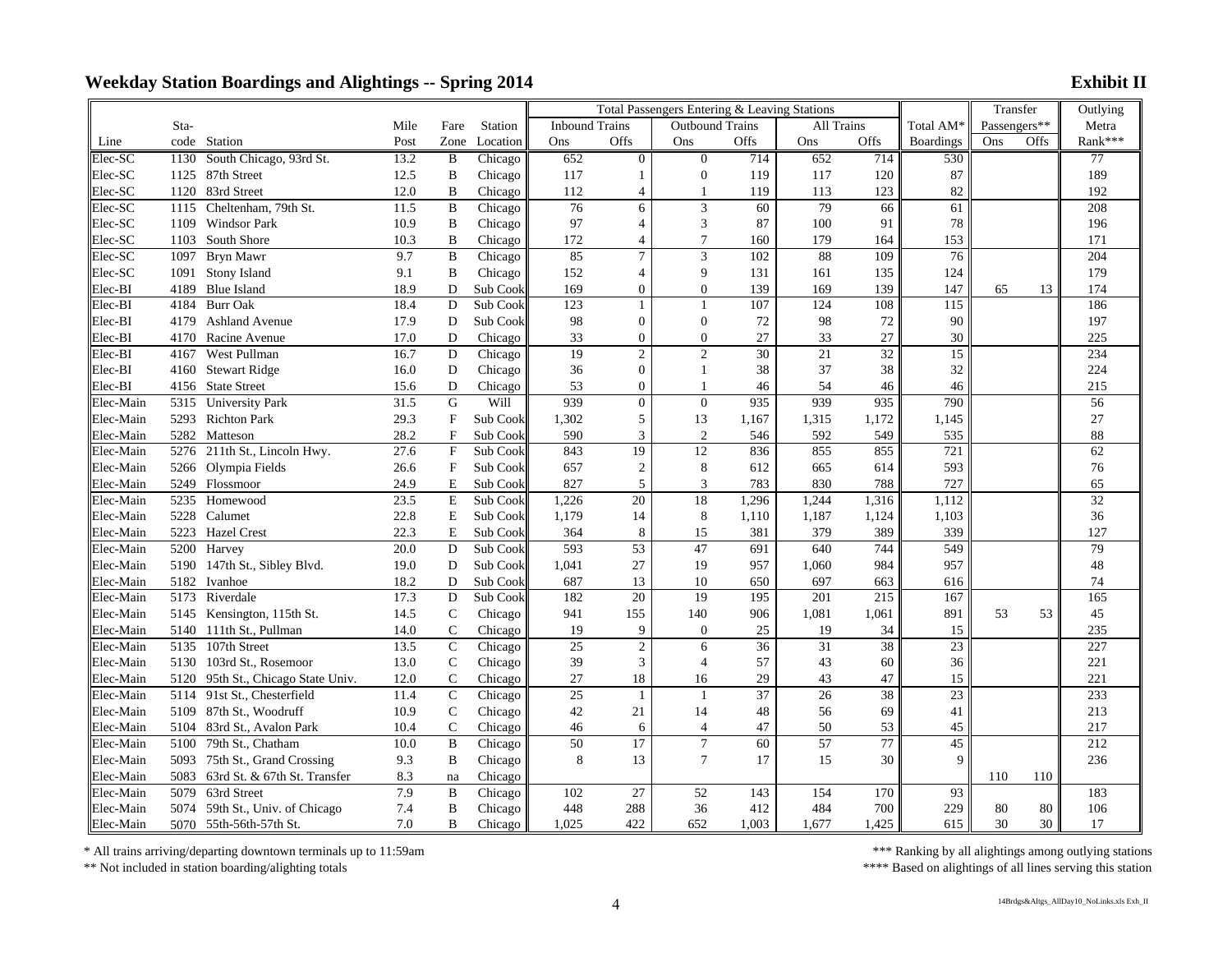|            |      |                               |      |                           |          | Total Passengers Entering & Leaving Stations |                |                        |                  |            |        |                       | Transfer     |      | Outlying         |
|------------|------|-------------------------------|------|---------------------------|----------|----------------------------------------------|----------------|------------------------|------------------|------------|--------|-----------------------|--------------|------|------------------|
|            | Sta- |                               | Mile | Fare                      | Station  | <b>Inbound Trains</b>                        |                | <b>Outbound Trains</b> |                  | All Trains |        | Total AM <sup>®</sup> | Passengers** |      | Metra            |
| Line       |      | code Station                  | Post | Zone                      | Location | Ons                                          | Offs           | Ons                    | Offs             | Ons        | Offs   | <b>Boardings</b>      | Ons          | Offs | Rank***          |
| Elec-Main  | 5065 | 53rd St., Hyde Park           | 6.5  | B                         | Chicago  | 388                                          | 135            | 108                    | 362              | 496        | 497    | 311                   |              |      | 103              |
| Elec-Main  | 5059 | 47th St., Kenwood             | 5.9  | $\, {\bf B}$              | Chicago  | 73                                           | 44             | 21                     | 100              | 94         | 144    | 66                    |              |      | 200              |
| Elec-Main  | 5032 | 27th Street                   | 3.2  | A                         | Chicago  | 10                                           | 49             | 36                     | 15               | 46         | 64     | 9                     |              |      | 218              |
| Elec-Main  | 5027 | McCormick Place               | 2.7  | A                         | Chicago  | 25                                           | 72             | 67                     | 13               | 92         | 85     | 23                    |              |      | 201              |
| Elec-Main  |      | 5022 18th Street              | 2.2  | A                         | Chicago  | $\sqrt{2}$                                   | 22             | 39                     | 6                | 41         | 28     | 18                    |              |      | 223              |
| Elec-Main  |      | 5014 Museum Campus/11th St.   | 1.4  | A                         | Chicago  | 25                                           | 532            | 404                    | 39               | 429        | 571    | 87                    |              |      | 119              |
| Elec-Main  | 5008 | Van Buren Street              | 0.8  | $\mathbf{A}$              | Chicago  | 97                                           | 4,249          | 3,325                  | 19               | 3,422      | 4,268  | 188                   |              |      |                  |
| Elec-Main  | 5000 | <b>Millennium Station</b>     | 0.0  | A                         | Chicago  | $\overline{0}$                               | 9,599          | 10,353                 | $\overline{0}$   | 10,353     | 9,599  | 767                   |              |      |                  |
|            |      | <b>Total Electric</b>         |      |                           |          | 15,841                                       | 15,906         | 15,497                 | 15,484           | 31,338     | 31,390 | 14,569                | 338          | 286  |                  |
| RI-Main    | 6402 | Joliet                        | 40.2 | H                         | Will     | 866                                          | $\mathbf{0}$   | $\mathbf{0}$           | 954              | 866        | 954    | 628                   |              |      | 61               |
| RI-Main    | 6340 | New Lenox                     | 34.0 | ${\bf G}$                 | Will     | 1,097                                        | 28             | 49                     | 1,072            | 1,146      | 1,100  | 1,041                 |              |      | 38               |
| RI-Main    | 6296 | Mokena                        | 29.6 | $\boldsymbol{\mathrm{F}}$ | Will     | 565                                          | $\tau$         | $\overline{7}$         | 532              | 572        | 539    | 539                   |              |      | 90               |
| RI-Main    | 6275 | <b>Hickory Creek</b>          | 27.5 | $\mathbf F$               | Will     | 984                                          | 10             | 8                      | 920              | 992        | 930    | 930                   |              |      | 52               |
| RI-Main    | 6251 | 80th Avenue, Tinley Park      | 25.1 | ${\bf E}$                 | Sub Cook | 1,913                                        | 10             | 19                     | 1,919            | 1,932      | 1,929  | 1,840                 |              |      | 11               |
| RI-Main    | 6235 | <b>Tinley Park</b>            | 23.5 | E                         | Sub Cook | 957                                          | 12             | 26                     | 1,030            | 983        | 1,042  | 912                   |              |      | 53               |
| RI-Main    | 6204 | <b>Oak Forest</b>             | 20.4 | $\mathbf E$               | Sub Cook | 1,101                                        | 32             | 40                     | 1,119            | 1,141      | 1,151  | 1,072                 |              |      | 39               |
| RI-Main    | 6184 | Midlothian                    | 18.4 | $\mathbf D$               | Sub Cook | 924                                          | 23             | 26                     | 941              | 950        | 964    | 873                   |              |      | 55               |
| RI-Main    |      | 6172 Robbins                  | 17.2 | D                         | Sub Cook | 71                                           | $\sqrt{2}$     | 6                      | 87               | 77         | 89     | 63                    |              |      | 210              |
| RI-Main    | 6157 | Vermont St., Blue Island      | 15.7 | $\mathbf D$               | Sub Cook | 472                                          | 57             | 49                     | 440              | 521        | 497    | 475                   | 13           | 65   | 95               |
| RI-Main    | 6120 | 103rd St., Washington Hts     | 12.0 | $\mathsf C$               | Chicago  | 162                                          | $\overline{7}$ | 6                      | 154              | 168        | 161    | 164                   |              |      | 176              |
| RI-Main    | 6109 | 95th Street, Longwood         | 10.9 | $\mathsf{C}$              | Chicago  | 68                                           | 3              | 17                     | 126              | 85         | 129    | 68                    |              |      | 206              |
| RI-Branch  | 7164 | Vermont St., Blue Island      | 16.4 | $\mathbf D$               | Sub Cook | 110                                          | 8              | $\overline{14}$        | 178              | 124        | 186    | $\overline{90}$       |              |      | 186              |
| RI-Branch  |      | 7158 Prairie Street           | 15.8 | D                         | Sub Cook | 43                                           | 3              | 3                      | 31               | 46         | 34     | 37                    |              |      | 218              |
| RI-Branch  |      | 7152 123rd Street             | 15.2 | D                         | Sub Cook | 49                                           | 3              | $\overline{4}$         | 46               | 53         | 49     | 44                    |              |      | 216              |
| RI-Branch  |      | 7148 119th Street             | 14.8 | $\mathsf C$               | Sub Cook | 320                                          | $\overline{7}$ | $\overline{7}$         | 285              | 327        | 292    | 303                   |              |      | 140              |
| RI-Branch  |      | 7143 115th St., Morgan Park   | 14.3 | $\mathbf C$               | Chicago  | 171                                          | $\overline{4}$ | 2                      | 169              | 173        | 173    | 163                   |              |      | 173              |
| RI-Branch  |      | 7138 111th St., Morgan Park   | 13.8 | $\mathsf C$               | Chicago  | 597                                          | 6              | $\overline{4}$         | 552              | 601        | 558    | 551                   |              |      | 86               |
| RI-Branch  |      | 7133 107th St., Beverly Hills | 13.3 | $\mathbf C$               | Chicago  | 409                                          | $\sqrt{2}$     | $\overline{4}$         | 393              | 413        | 395    | 398                   |              |      | $\overline{122}$ |
| RI-Branch  |      | 7128 103rd St., Beverly Hills | 12.8 | $\mathbf C$               | Chicago  | 758                                          | 13             | 9                      | 793              | 767        | 806    | 710                   |              |      | 69               |
| RI-Branch  |      | 7123 99th St., Beverly Hills  | 12.3 | $\mathbf C$               | Chicago  | 615                                          | 6              | 6                      | 581              | 621        | 587    | 590                   |              |      | 81               |
| RI-Branch  | 7117 | 95th St., Beverly Hills       | 11.7 | $\overline{C}$            | Chicago  | 498                                          | 24             | 29                     | 462              | 527        | 486    | 477                   |              |      | 94               |
| RI-Branch  |      | 7113 91st St., Beverly Hills  | 11.3 | $\mathbf C$               | Chicago  | 358                                          | $\overline{4}$ | -1                     | 363              | 359        | 367    | 351                   |              |      | 129              |
| RI-Branch  |      | 7106 Brainerd                 | 10.6 | $\mathsf C$               | Chicago  | 314                                          | 6              | 8                      | 289              | 322        | 295    | 307                   |              |      | 141              |
| RI-Main    | 6098 | Gresham                       | 9.8  | $\overline{B}$            | Chicago  | 362                                          | 35             | 33                     | 380              | 395        | 415    | 369                   |              |      | $\frac{126}{2}$  |
| RI-Main    | 6031 | 35th St.                      | 3.1  | A                         | Chicago  | 39                                           | 243            | 210                    | 23               | 249        | 266    | 32                    |              |      | 159              |
| RI-Main    | 6000 | <b>LaSalle Street Station</b> | 0.0  | A                         | Chicago  | $\overline{0}$                               | 13,203         | 13,239                 | $\boldsymbol{0}$ | 13,239     | 13,203 | 336                   |              |      |                  |
|            |      | <b>Total Rock Island</b>      |      |                           |          | 13,823                                       | 13,758         | 13,826                 | 13,839           | 27,649     | 27,597 | 13,363                | 13           | 65   |                  |
| <b>SWS</b> | 8408 | Manhattan                     | 40.8 | $\bf{I}$                  | Will     | 29                                           | $\mathbf{0}$   | $\mathbf{0}$           | 23               | 29         | 23     | 28                    |              |      | 229              |
| <b>SWS</b> |      | 8358 Laraway Road             | 35.8 | H                         | Will     | 27                                           | $\mathbf{0}$   | $\boldsymbol{0}$       | 11               | 27         | 11     | $27\,$                |              |      | 232              |
| SWS        | 8289 | Orland Park, 179th St.        | 28.9 | $\mathbf{F}$              | Sub Cook | 190                                          | $\mathbf{0}$   | $\mathbf{0}$           | 199              | 190        | 199    | 177                   |              |      | 170              |
| <b>SWS</b> | 8248 | Orland Park, 153rd St.        | 25.2 | $\mathbf E$               | Sub Cook | 621                                          | $\mathbf{0}$   | $\overline{0}$         | 609              | 621        | 609    | 590                   |              |      | 81               |
| <b>SWS</b> |      | 8236 Orland Park, 143rd St.   | 23.6 | E                         | Sub Cook | 491                                          | $\overline{2}$ | $\overline{2}$         | 489              | 493        | 491    | 470                   |              |      | 104              |

\* All trains arriving/departing downtown terminals up to 11:59am

\*\* Not included in station boarding/alighting totals

\*\*\* Ranking by all alightings among outlying stations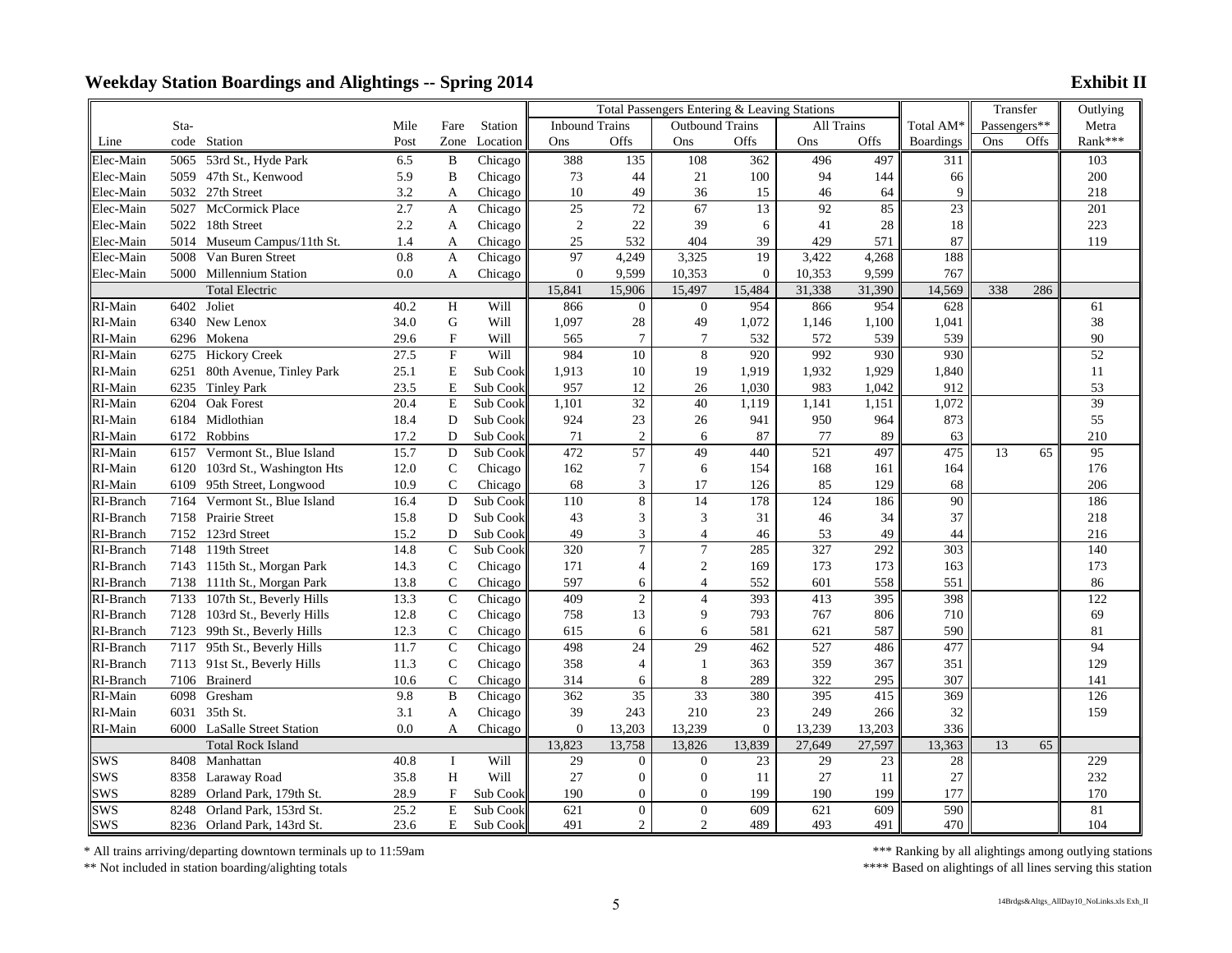|             |             |                                |         |               |          | Total Passengers Entering & Leaving Stations |                |                        |                  |                 |                  |                  | Transfer     |                | Outlying       |
|-------------|-------------|--------------------------------|---------|---------------|----------|----------------------------------------------|----------------|------------------------|------------------|-----------------|------------------|------------------|--------------|----------------|----------------|
|             | Sta-        |                                | Mile    | Fare          | Station  | <b>Inbound Trains</b>                        |                | <b>Outbound Trains</b> |                  | All Trains      |                  | Total AM*        | Passengers** |                | Metra          |
| Line        |             | code Station                   | Post    | Zone          | Location | Ons                                          | Offs           | Ons                    | Offs             | Ons             | Offs             | <b>Boardings</b> | Ons<br>Offs  |                | Rank***        |
| <b>SWS</b>  | 8203        | Palos Park                     | 20.3    | E             | Sub Cook | 418                                          | 11             | $\mathbf{0}$           | 424              | 418             | 435              | 408              |              |                | 121            |
| <b>SWS</b>  |             | 8192 Palos Heights             | 19.2    | $\mathbf D$   | Sub Cook | 253                                          | 10             | $\mathbf{1}$           | 236              | 254             | 246              | 243              |              |                | 157            |
| <b>SWS</b>  |             | 8182 Worth                     | 18.2    | D             | Sub Cook | 428                                          | 2              | $\overline{2}$         | 433              | 430             | 435              | 416              |              |                | 118            |
| <b>SWS</b>  | 8168        | Chicago Ridge                  | 16.8    | D             | Sub Cook | 330                                          | 12             | 2                      | 352              | 332             | 364              | 317              |              |                | 139            |
| <b>SWS</b>  |             | 8152 Oak Lawn                  | 15.2    | $\mathbf D$   | Sub Cook | 1,225                                        | 32             | 21                     | 1,234            | 1,246           | 1,266            | 1,171            |              |                | 31             |
| <b>SWS</b>  |             | 8126 Ashburn                   | 12.6    | $\mathcal{C}$ | Chicago  | 228                                          | 12             | 27                     | 259              | 255             | 271              | 225              |              |                | 156            |
| <b>SWS</b>  | 8112        | Wrightwood                     | 11.9    | $\mathbf C$   | Chicago  | 281                                          | 19             | 13                     | 276              | 294             | 295              | 249              |              |                | 149            |
| <b>SWS</b>  |             | 8000 Union Station             | 0.0     | A             | Chicago  | $\overline{0}$                               | 4,421          | 4,477                  | $\overline{0}$   | 4,477           | 4,421            | 54               |              |                |                |
|             |             | <b>Total SouthWest Service</b> |         |               |          | 4,521                                        | 4,521          | 4,545                  | 4,545            | 9,066           | 9,066            | 4,375            | $\Omega$     | $\overline{0}$ |                |
| Heritage    | 9372        | Joliet                         | 37.2    | $\, {\rm H}$  | Will     | 244                                          | $\mathbf{0}$   | $\mathbf{0}$           | 191              | 244             | 191              | 244              |              |                | 161            |
| Heritage    |             | 9329 Lockport                  | 32.9    | G             | Will     | 352                                          | $\overline{0}$ | $\mathbf{0}$           | 377              | 352             | 377              | 352              |              |                | 131            |
| Heritage    |             | 9253 Lemont                    | 25.3    | E             | Sub Cook | 456                                          | $\mathbf{0}$   | $\mathbf{0}$           | 443              | 456             | 443              | 456              |              |                | 110            |
| Heritage    | 9175        | <b>Willow Springs</b>          | 17.5    | $\mathbf D$   | Sub Cook | 95                                           | $\mathbf{1}$   | $\mathbf{0}$           | 105              | 95              | 106              | 95               |              |                | 198            |
| Heritage    | 9119        | Summit                         | 11.9    | $\mathbf C$   | Sub Cook | 83                                           | 3              | 3                      | 75               | 86              | 78               | 83               |              |                | 205            |
| Heritage    |             | 8000 Union Station             | $0.0\,$ | A             | Chicago  | $\overline{0}$                               | 1,226          | 1,188                  | $\overline{0}$   | 1,188           | 1,226            | $\overline{0}$   |              |                |                |
|             |             | <b>Total Heritage</b>          |         |               |          | 1,230                                        | 1,230          | 1.191                  | 1,191            | 2,421           | 2,421            | 1,230            | $\Omega$     | $\overline{0}$ |                |
| <b>BNSF</b> |             | 10380 Aurora                   | 37.5    | H             | Kane     | 2,107                                        | $\overline{0}$ | $\overline{0}$         | 1,972            | 2.107           | 1,972            | 1,821            |              |                | 8              |
| <b>BNSF</b> |             | 10316 Route 59                 | 31.6    | G             | DuPage   | 5,858                                        | 19             | 16                     | 5,344            | 5,874           | 5,363            | 5,620            |              |                | $\mathbf{1}$   |
| <b>BNSF</b> |             | 10285 Naperville               | 28.5    | $\mathbf{F}$  | DuPage   | 3,936                                        | 41             | 66                     | 4,058            | 4,002           | 4,099            | 3,609            |              |                | $\overline{c}$ |
| <b>BNSF</b> | 10245 Lisle |                                | 24.5    | E             | DuPage   | 1,941                                        | 42             | $\overline{52}$        | 1,979            | 1,993           | 2,021            | 1,730            |              |                | $10\,$         |
| <b>BNSF</b> |             | 10226 Belmont                  | 22.6    | $\mathbf E$   | DuPage   | 1,312                                        | 13             | 13                     | 1,335            | 1,325           | 1,348            | 1,232            |              |                | 25             |
| <b>BNSF</b> |             | 10212 Downers Grove, Main St.  | 21.2    | $\mathbf E$   | DuPage   | 2,380                                        | 70             | 93                     | 2,608            | 2,473           | 2,678            | 2,268            |              |                | 3              |
| <b>BNSF</b> |             | 10204 Fairview Avenue          | 20.4    | ${\bf E}$     | DuPage   | 395                                          | 14             | 30                     | 364              | 425             | 378              | 365              |              |                | 120            |
| <b>BNSF</b> |             | 10195 Westmont                 | 19.5    | D             | DuPage   | 1,039                                        | 43             | 31                     | 1,064            | 1,070           | 1,107            | 980              |              |                | 47             |
| <b>BNSF</b> |             | 10183 Clarendon Hills          | 18.3    | D             | DuPage   | 797                                          | 13             | 11                     | 727              | 808             | 740              | 742              |              |                | 67             |
| <b>BNSF</b> |             | 10178 West Hinsdale            | 17.8    | $\mathbf D$   | DuPage   | 351                                          | $\theta$       | $\mathbf{0}$           | 281              | 351             | 281              | 351              |              |                | 132            |
| <b>BNSF</b> |             | 10169 Hinsdale                 | 16.9    | D             | DuPage   | 1,142                                        | 94             | 26                     | 1,041            | 1,168           | 1,135            | 999              |              |                | 37             |
| <b>BNSF</b> |             | 10164 Highlands                | 16.4    | D             | DuPage   | 157                                          | 1              | 10                     | 196              | 167             | 197              | 153              |              |                | 177            |
| <b>BNSF</b> |             | 10155 Western Springs          | 15.5    | $\mathbf D$   | Sub Cook | 1,084                                        | 35             | $\overline{29}$        | 1.072            | 1.113           | 1,107            | 1,035            |              |                | 42             |
| <b>BNSF</b> |             | 10142 LaGrange, Stone Ave.     | 14.2    | $\mathsf C$   | Sub Cook | 1,018                                        | 17             | 8                      | 888              | 1,026           | 905              | 988              |              |                | 51             |
| <b>BNSF</b> |             | 10138 LaGrange Road            | 13.8    | $\mathsf{C}$  | Sub Cook | 1,396                                        | 73             | $72\,$                 | 1,379            | 1,468           | 1,452            | 1,313            |              |                | 21             |
| <b>BNSF</b> |             | 10131 Congress Park            | 13.1    | $\mathbf C$   | Sub Cook | 249                                          | $\theta$       | $\overline{1}$         | $\overline{225}$ | 250             | $\overline{225}$ | 249              |              |                | 158            |
| <b>BNSF</b> |             | 10123 Brookfield               | 12.3    | $\mathsf C$   | Sub Cook | 561                                          | 46             | 46                     | 599              | 607             | 645              | 560              |              |                | 85             |
| <b>BNSF</b> |             | 10118 Hollywood (Zoo Stop)     | 11.8    | $\mathcal{C}$ | Sub Cook | 89                                           | 3              | 6                      | 105              | 95              | 108              | 82               |              |                | 198            |
| <b>BNSF</b> |             | 10111 Riverside                | 11.1    | $\mathbf C$   | Sub Cook | 465                                          | 92             | 36                     | 516              | 501             | 608              | 459              |              |                | 101            |
| <b>BNSF</b> |             | 10101 Harlem Avenue            | 10.1    | $\, {\bf B}$  | Sub Cook | 440                                          | 58             | 57                     | 378              | 497             | 436              | 457              |              |                | 102            |
| <b>BNSF</b> |             | 10096 Berwyn                   | 9.6     | $\bf{B}$      | Sub Cook | 582                                          | 73             | 150                    | 631              | 732             | 704              | 570              |              |                | 71             |
| <b>BNSF</b> |             | 10091 LaVergne                 | 9.1     | $\bf{B}$      | Sub Cook | 186                                          | 5              | 5                      | 191              | 191             | 196              | 186              |              |                | 169            |
| <b>BNSF</b> |             | 10070 Cicero                   | 7.0     | $\, {\bf B}$  | Sub Cook | 76                                           | 102            | 120                    | 101              | 196             | 203              | 119              |              |                | 168            |
| <b>BNSF</b> |             | 10038 Western Avenue           | 3.8     | A             | Chicago  | $\overline{7}$                               | 100            | 71                     | 8                | 78              | 108              | 43               |              |                | 209            |
| <b>BNSF</b> |             | 10018 Halsted Street           | 1.8     | A             | Chicago  | 28                                           | 54             | 64                     | 28               | $\overline{92}$ | 82               | 30               |              |                | 201            |
| <b>BNSF</b> |             | 8000 Union Station             | 0.0     | A             | Chicago  | $\overline{0}$                               | 26,588         | 26,077                 | $\overline{0}$   | 26,077          | 26,588           | 797              |              |                |                |

\* All trains arriving/departing downtown terminals up to 11:59am

\*\* Not included in station boarding/alighting totals

\*\*\* Ranking by all alightings among outlying stations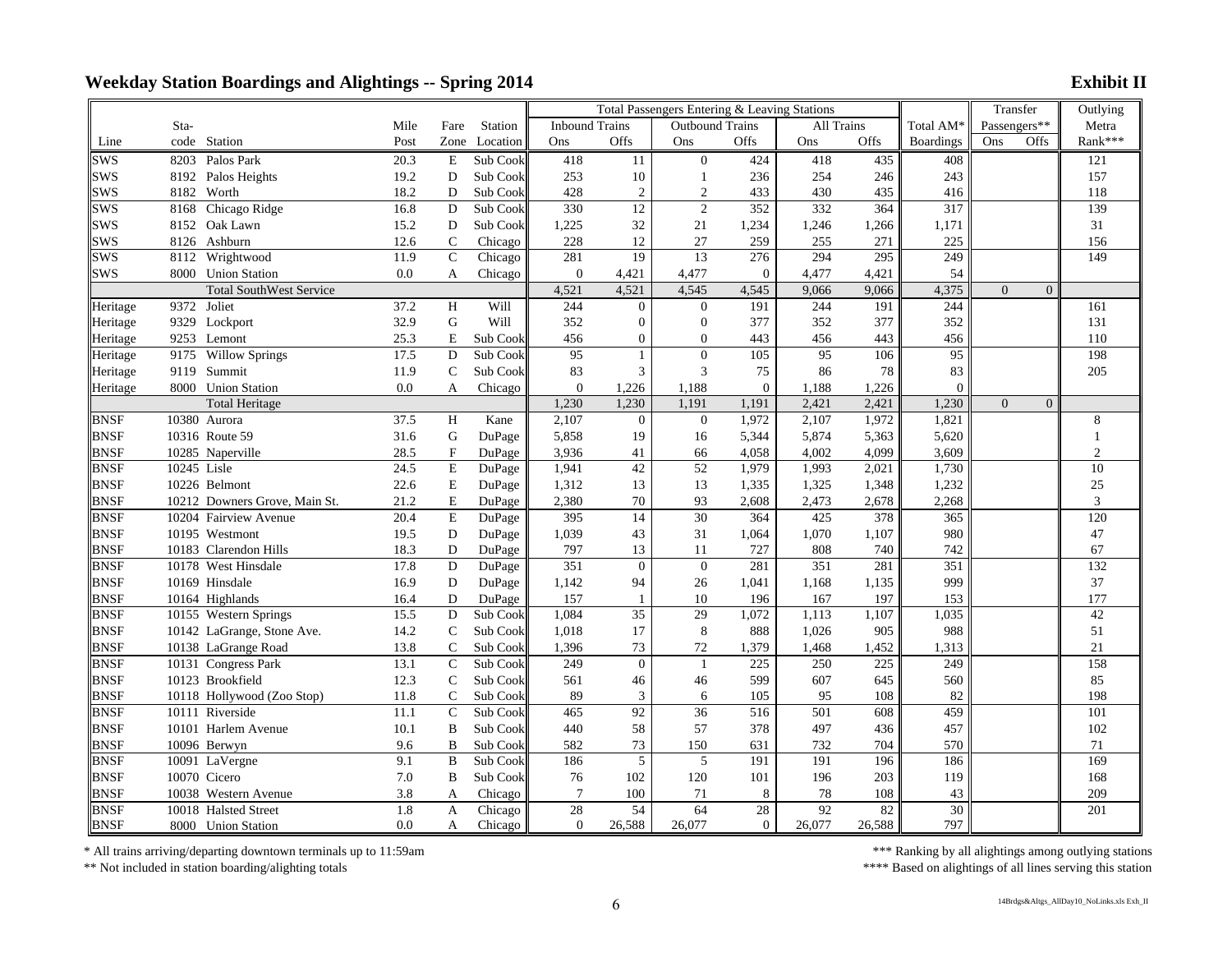|                |                       |                                     |      |                           |               | Total Passengers Entering & Leaving Stations |                 |                        |                |            |        |                       | Transfer       |                | Outlying |
|----------------|-----------------------|-------------------------------------|------|---------------------------|---------------|----------------------------------------------|-----------------|------------------------|----------------|------------|--------|-----------------------|----------------|----------------|----------|
|                | Sta-                  |                                     | Mile | Fare                      | Station       | <b>Inbound Trains</b>                        |                 | <b>Outbound Trains</b> |                | All Trains |        | Total AM <sup>*</sup> | Passengers**   |                | Metra    |
| Line           | code Station          |                                     | Post |                           | Zone Location | Ons                                          | Offs            | Ons                    | Offs           | Ons        | Offs   | Boardings             | Ons            | Offs           | Rank***  |
|                |                       | <b>Total BNSF</b>                   |      |                           |               | 27,596                                       | 27,596          | 27,090                 | 27,090         | 54,686     | 54,686 | 26,758                | $\mathbf{0}$   | $\overline{0}$ |          |
| UP-West        | 11436 Elburn          |                                     | 43.6 | $\bf{I}$                  | Kane          | 345                                          | $\overline{0}$  | $\mathbf{0}$           | 343            | 345        | 343    | 242                   |                |                | 135      |
| <b>UP-West</b> | 11409 La Fox          |                                     | 40.9 | $\mathbf I$               | Kane          | 313                                          | $\mathbf{1}$    | $\boldsymbol{0}$       | 314            | 313        | 315    | 291                   |                |                | 145      |
| UP-West        | 11355 Geneva          |                                     | 35.5 | H                         | Kane          | 1,728                                        | $\overline{4}$  | $\overline{4}$         | 1,709          | 1,732      | 1,713  | 1,519                 |                |                | 15       |
| UP-West        | 11300 West Chicago    |                                     | 29.8 | $\boldsymbol{\mathrm{F}}$ | DuPage        | 569                                          | 10              | $\overline{7}$         | 573            | 576        | 583    | 459                   |                |                | 89       |
| UP-West        | 11275 Winfield        |                                     | 27.5 | $\boldsymbol{\mathrm{F}}$ | DuPage        | 507                                          | 14              | 10                     | 528            | 517        | 542    | 431                   |                |                | 97       |
| UP-West        | 11250 Wheaton         |                                     | 25.0 | E                         | DuPage        | 1,466                                        | 44              | 40                     | 1,494          | 1,506      | 1,538  | 1,282                 |                |                | 19       |
| UP-West        | 11238 College Avenue  |                                     | 23.8 | E                         | DuPage        | 1,034                                        | 16              | 23                     | 1,032          | 1,057      | 1,048  | 932                   |                |                | 49       |
| UP-West        | 11224 Glen Ellyn      |                                     | 22.4 | E                         | DuPage        | 1,717                                        | 50              | 48                     | 1,674          | 1,765      | 1,724  | 1,541                 |                |                | 13       |
| UP-West        | 11199 Lombard         |                                     | 19.9 | D                         | DuPage        | 1,265                                        | 43              | 56                     | 1,288          | 1,321      | 1,331  | 1,212                 |                |                | 26       |
| UP-West        | 11178 Villa Park      |                                     | 17.8 | D                         | DuPage        | 804                                          | 48              | 37                     | 850            | 841        | 898    | 741                   |                |                | 64       |
| UP-West        | 11157 Elmhurst        |                                     | 15.7 | $\mathbf D$               | DuPage        | 2,158                                        | 97              | 155                    | 2,090          | 2,313      | 2,187  | 1,925                 |                |                | $\tau$   |
| UP-West        | 11143 Berkeley        |                                     | 14.3 | $\mathcal{C}$             | Sub Cook      | 150                                          | 11              | 11                     | 144            | 161        | 155    | 145                   |                |                | 179      |
| UP-West        | 11126 Bellwood        |                                     | 12.6 | $\mathbf C$               | Sub Cook      | 147                                          | 20              | 18                     | 139            | 165        | 159    | 146                   |                |                | 178      |
| UP-West        | 11113 Melrose Park    |                                     | 11.3 | $\mathbf C$               | Sub Cook      | 88                                           | 22              | 15                     | 99             | 103        | 121    | 85                    |                |                | 195      |
| UP-West        | 11105 Maywood         |                                     | 10.5 | $\mathcal{C}$             | Sub Cook      | 66                                           | 13              | 15                     | 69             | 81         | 82     | 71                    |                |                | 207      |
| UP-West        | 11097 River Forest    |                                     | 9.7  | $\bf{B}$                  | Sub Cook      | 411                                          | 24              | $\overline{23}$        | 342            | 434        | 366    | 421                   |                |                | 115      |
| UP-West        |                       | 11085 Oak Park, Marion St.          | 8.5  | $\, {\bf B}$              | Sub Cook      | 796                                          | 321             | 333                    | 892            | 1,129      | 1,213  | 891                   |                |                | $40\,$   |
| UP-West        | 11036 Kedzie          |                                     | 3.6  | A                         | Chicago       | 6                                            | 55              | 50                     | 46             | 56         | 101    | 44                    |                |                | 213      |
| UP-West        |                       | 13000 Ogilvie Transportation Center | 0.0  | A                         | Chicago       | $\overline{0}$                               | 12,777          | 12,781                 | $\mathbf{0}$   | 12,781     | 12,777 | 557                   |                |                |          |
|                |                       | <b>Total UP West</b>                |      |                           |               | 13,570                                       | 13,570          | 13,626                 | 13,626         | 27,196     | 27,196 | 12,935                | $\overline{0}$ | $\overline{0}$ |          |
| Milw-W         |                       | 12398 Big Timber Road               | 39.8 | H                         | Kane          | 782                                          | $\overline{0}$  | $\mathbf{0}$           | 737            | 782        | 737    | 648                   |                |                | 68       |
| Milw-W         | 12366 Elgin           |                                     | 36.6 | H                         | Kane          | 454                                          | $\tau$          | $\overline{7}$         | 484            | 461        | 491    | 334                   |                |                | 108      |
| Milw-W         | 12360 National Street |                                     | 36.0 | H                         | Kane          | 689                                          | $\mathfrak{Z}$  | 11                     | 654            | 700        | 657    | 578                   |                |                | 73       |
| Milw-W         | 12301 Bartlett        |                                     | 30.1 | $\mathbf F$               | Sub Cook      | 1,072                                        | $\overline{15}$ | 9                      | 1,047          | 1,081      | 1,062  | 976                   |                |                | 45       |
| Milw-W         | 12284 Hanover Park    |                                     | 28.4 | $\boldsymbol{\mathrm{F}}$ | DuPage        | 1,397                                        | 19              | 17                     | 1,401          | 1,414      | 1,420  | 1,274                 |                |                | 23       |
| Milw-W         | 12265 Schaumburg      |                                     | 26.5 | $\mathbf F$               | DuPage        | 1,724                                        | $25\,$          | 13                     | 1,746          | 1,737      | 1,771  | 1,589                 |                |                | 14       |
| Milw-W         | 12239 Roselle         |                                     | 23.9 | $\mathbf E$               | DuPage        | 1,256                                        | 17              | 21                     | 1,344          | 1,277      | 1,361  | 1,120                 |                |                | 28       |
| Milw-W         | 12230 Medinah         |                                     | 23.0 | $\mathbf E$               | DuPage        | 512                                          | 9               | $\,8\,$                | 467            | 520        | 476    | 451                   |                |                | 96       |
| Milw-W         | 12210 Itasca          |                                     | 21.1 | E                         | DuPage        | 543                                          | 21              | 21                     | 499            | 564        | 520    | 449                   |                |                | 93       |
| Milw-W         | 12191 Wood Dale       |                                     | 19.1 | $\mathbf D$               | DuPage        | 565                                          | 27              | 43                     | 537            | 608        | 564    | 454                   |                |                | 84       |
| Milw-W         | 12172 Bensenville     |                                     | 17.2 | D                         | DuPage        | 373                                          | 62              | 60                     | 375            | 433        | 437    | 294                   |                |                | 116      |
| Milw-W         | 12140 Mannheim        |                                     | 14.0 | $\mathsf{C}$              | Sub Cook      | 23                                           | 8               | $\overline{7}$         | $\overline{4}$ | 30         | 12     | 26                    |                |                | 228      |
| Milw-W         | 12132 Franklin Park   |                                     | 13.2 | $\mathsf{C}$              | Sub Cook      | 296                                          | 78              | 103                    | 353            | 399        | 431    | 274                   | $\Omega$       | $\overline{0}$ | 124      |
| Milw-W         | 12114 River Grove     |                                     | 11.4 | $\mathbf C$               | Sub Cook      | 102                                          | 41              | 40                     | 109            | 142        | 150    | 106                   |                |                | 146****  |
| Milw-W         | 12102 Elmwood Park    |                                     | 10.2 | $\mathcal{C}$             | Sub Cook      | 352                                          | 53              | 44                     | 343            | 396        | 396    | 364                   |                |                | 125      |
| Milw-W         | 12095 Mont Clare      |                                     | 9.5  | $\, {\bf B}$              | Chicago       | 257                                          | 34              | 34                     | 288            | 291        | 322    | 268                   |                |                | 150      |
| Milw-W         | 12091 Mars            |                                     | 9.1  | B                         | Chicago       | 107                                          | 6               | 8                      | 98             | 115        | 104    | 109                   |                |                | 190      |
| Milw-W         | 12086 Galewood        |                                     | 8.6  | $\bf{B}$                  | Chicago       | 204                                          | 66              | 56                     | 210            | 260        | 276    | 213                   |                |                | 155      |
| Milw-W         | 12077 Hanson Park     |                                     | 7.7  | $\, {\bf B}$              | Chicago       | 33                                           | 13              | 13                     | 39             | 46         | 52     | 44                    |                |                | 218      |
| Milw-W         | 12065 Grand/Cicero    |                                     | 6.5  | $\bf{B}$                  | Chicago       | 39                                           | 74              | 67                     | 44             | 106        | 118    | 84                    |                |                | 193      |
| Milw-W         |                       | 12029 Western Avenue                | 2.9  | A                         | Chicago       | 88                                           | 269             | 260                    | 74             | 348        | 343    | 172                   |                |                | 63****   |

\* All trains arriving/departing downtown terminals up to 11:59am

\*\* Not included in station boarding/alighting totals

\*\*\* Ranking by all alightings among outlying stations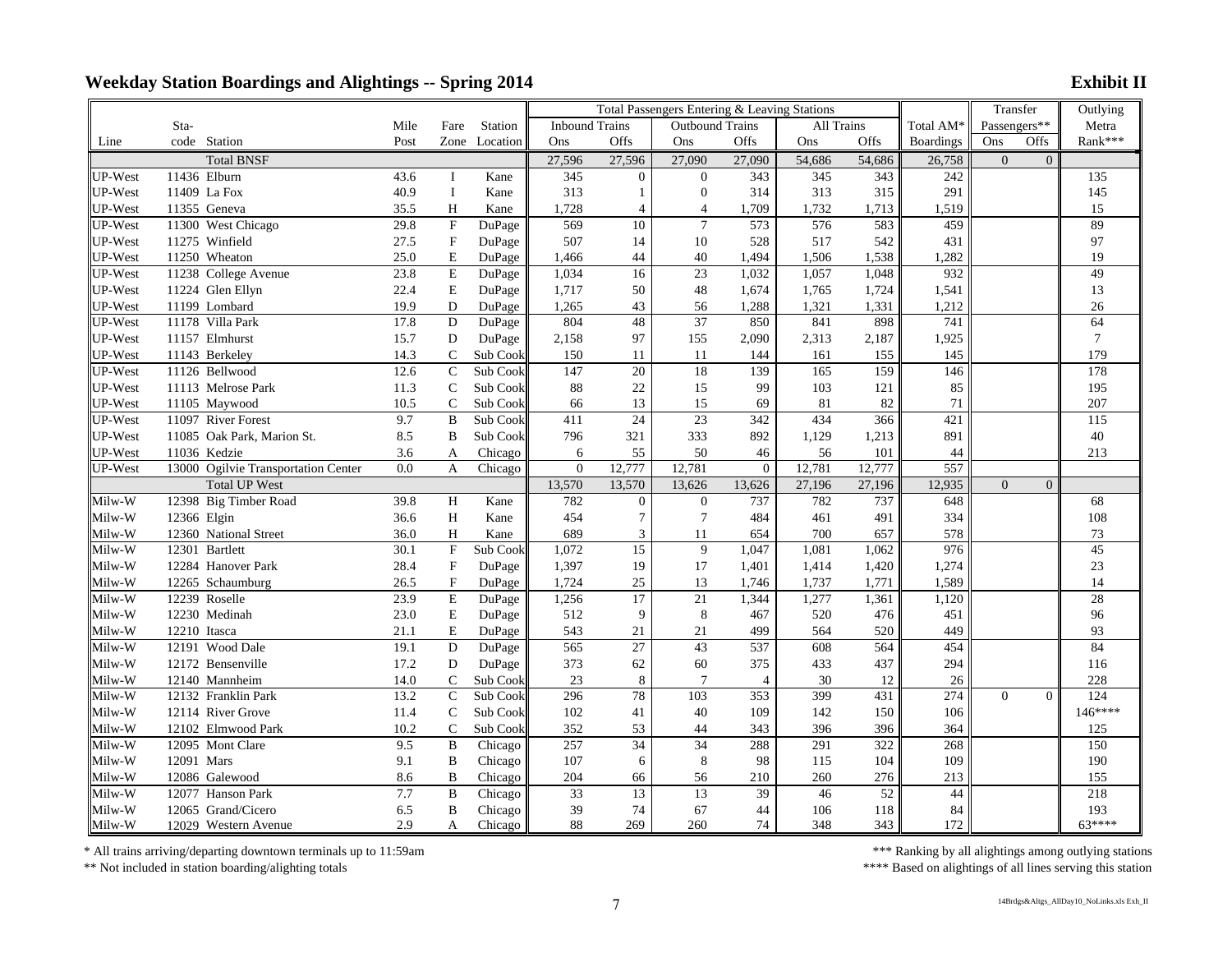|              |            |                                     |         |                |          | Total Passengers Entering & Leaving Stations |                  |                        |                  |            |                  |                       | Transfer       |                | Outlying        |
|--------------|------------|-------------------------------------|---------|----------------|----------|----------------------------------------------|------------------|------------------------|------------------|------------|------------------|-----------------------|----------------|----------------|-----------------|
|              | Sta-       |                                     | Mile    | Fare           | Station  | <b>Inbound Trains</b>                        |                  | <b>Outbound Trains</b> |                  | All Trains |                  | Total AM <sup>*</sup> | Passengers**   |                | Metra           |
| Line         |            | code Station                        | Post    | Zone           | Location | Ons                                          | Offs             | Ons                    | Offs             | Ons        | Offs             | <b>Boardings</b>      | Ons            | Offs           | Rank***         |
| Milw-W       | 8000       | <b>Union Station</b>                | 0.0     | A              | Chicago  | $\Omega$                                     | 10.021           | 10,011                 | $\Omega$         | 10,011     | 10,021           | 374                   |                |                |                 |
|              |            | <b>Total Milwaukee West</b>         |         |                |          | 10,868                                       | 10,868           | 10,853                 | 10,853           | 21,721     | 21,721           | 10,201                | $\overline{0}$ | $\overline{0}$ |                 |
| UP/McHrn     |            | 14506 McHenry                       | 50.6    | K              | McHenry  | 114                                          | $\overline{0}$   | $\mathbf{0}$           | 103              | 114        | 103              | 114                   |                |                | 191             |
| UP-NW        |            | 13631 Harvard                       | 63.1    | M              | McHenry  | 275                                          | $\boldsymbol{0}$ | $\boldsymbol{0}$       | 208              | 275        | 208              | 235                   |                |                | 152             |
| UP-NW        |            | 13516 Woodstock                     | 51.6    | K              | McHenry  | 424                                          | $\overline{4}$   | 13                     | 377              | 437        | 381              | 381                   |                |                | 113             |
| UP-NW        |            | 13432 Crystal Lake                  | 43.2    | <sup>1</sup>   | McHenry  | 1,214                                        | $\overline{26}$  | 24                     | 1,237            | 1,238      | 1,263            | 1,034                 |                |                | 33              |
| UP-NW        |            | 13417 Pingree Road                  | 41.7    | I              | McHenry  | 735                                          | 9                | 9                      | 688              | 744        | 697              | 645                   |                |                | $70\,$          |
| UP-NW        | 13386 Cary |                                     | 38.6    | H              | McHenry  | 856                                          | 14               | 17                     | 855              | 873        | 869              | 787                   |                |                | 60              |
| <b>JP-NW</b> |            | 13373 Fox River Grove               | 37.3    | H              | McHenry  | 402                                          | 8                | 8                      | 403              | 410        | 411              | 359                   |                |                | 123             |
| UP-NW        |            | 13319 Barrington                    | 31.9    | G              | Sub Cook | 1,669                                        | 59               | 48                     | 1,657            | 1,717      | 1,716            | 1,416                 |                |                | 16              |
| UP-NW        |            | 13268 Palatine                      | 26.4    | $\mathbf{F}$   | Sub Cook | 2,235                                        | $77\,$           | 99                     | 2,230            | 2,334      | 2,307            | 1,962                 |                |                | 6               |
| UP-NW        |            | 13244 Arlington Park                | 24.4    | E              | Sub Cook | 1,603                                        | $\overline{57}$  | 69                     | 1,569            | 1,672      | 1,626            | 1,426                 |                |                | 18              |
| UP-NW        |            | 13228 Arlington Heights             | 22.8    | E              | Sub Cook | 2,236                                        | 103              | 113                    | 2,188            | 2,349      | 2,291            | 1,934                 | 30             | 30             | 5               |
| UP-NW        |            | 13200 Mount Prospect                | 20.0    | D              | Sub Cook | 1,703                                        | 72               | 71                     | 1,671            | 1,774      | 1,743            | 1,493                 |                |                | 12              |
| UP-NW        |            | 13186 Cumberland                    | 18.6    | $\mathbf D$    | Sub Cook | 404                                          | 33               | 27                     | 381              | 431        | 414              | 364                   |                |                | 117             |
| UP-NW        |            | 13171 Des Plaines                   | 17.1    | D              | Sub Cook | 1,059                                        | 181              | 162                    | 1,022            | 1,221      | 1,203            | 909                   | 50             | 50             | 34              |
| <b>JP-NW</b> |            | 13150 Dee Road                      | 15.0    | $\mathcal{C}$  | Sub Cook | 538                                          | 33               | 32                     | 489              | 570        | 522              | 505                   |                |                | 91              |
| UP-NW        |            | 13135 Park Ridge                    | 13.5    | $\mathsf{C}$   | Sub Cook | 849                                          | 95               | 105                    | 838              | 954        | 933              | 797                   |                |                | 54              |
| UP-NW        |            | 13126 Edison Park                   | 12.6    | $\mathsf{C}$   | Chicago  | 604                                          | 50               | 42                     | 607              | 646        | 657              | 582                   |                |                | 78              |
| UP-NW        |            | 13114 Norwood Park                  | 11.4    | $\mathbf C$    | Chicago  | 307                                          | 47               | 43                     | 299              | 350        | 346              | 311                   |                |                | 134             |
| UP-NW        |            | 13101 Gladstone Park                | 10.1    | $\, {\bf B}$   | Chicago  | 169                                          | $\mathbf{0}$     | $\theta$               | 184              | 169        | 184              | 169                   |                |                | 174             |
| UP-NW        |            | 13091 Jefferson Park                | 9.1     | B              | Chicago  | 358                                          | 280              | 241                    | 395              | 599        | 675              | 465                   |                |                | 87              |
| UP-NW        |            | 13070 Irving Park                   | 7.0     | B              | Chicago  | 261                                          | 207              | 213                    | 272              | 474        | 479              | 372                   |                |                | 107             |
| UP-NW        |            | 13029 Clybourn                      | 2.9     | A              | Chicago  | 131                                          | 540              | 562                    | 163              | 693        | 703              | 338                   |                |                | 75              |
| UP-NW        |            | 13000 Ogilvie Transportation Center | $0.0\,$ | A              | Chicago  | $\boldsymbol{0}$                             | 16,251           | 15,938                 | $\boldsymbol{0}$ | 15,938     | 16,251           | 556                   |                |                |                 |
|              |            | <b>Total UP Northwest</b>           |         |                |          | 18,146                                       | 18,146           | 17,836                 | 17,836           | 35,982     | 35,982           | 17,154                | 80             | 80             |                 |
| Milw-N       |            | 15495 Fox Lake                      | 49.5    | $\bf{J}$       | Lake     | 442                                          | $\Omega$         | $\boldsymbol{0}$       | 392              | 442        | 392              | 381                   |                |                | 112             |
| Milw-N       |            | 15478 Ingleside                     | 47.8    | J              | Lake     | 88                                           | 1                | $\mathbf{1}$           | 89               | 89         | 90               | 83                    |                |                | 203             |
| Milw-N       |            | 15460 Long Lake                     | 46.0    | $\bf{J}$       | Lake     | 95                                           | 1                | 10                     | 89               | 105        | 90               | 88                    |                |                | 194             |
| Milw-N       |            | 15440 Round Lake                    | 44.0    | $\bf{I}$       | Lake     | 509                                          | 3                | $\overline{4}$         | 468              | 513        | 471              | 451                   |                |                | 98              |
| Milw-N       |            | 15410 Grayslake                     | 41.0    | $\bf{I}$       | Lake     | 508                                          | 1                | $\mathbf{1}$           | 513              | 509        | 514              | 463                   |                |                | 99              |
| Milw-N       |            | 15392 Prairie Crossing              | 39.2    | H              | Lake     | 436                                          | 12               | 15                     | 456              | 451        | 468              | 396                   |                |                | 111             |
| Milw-N       |            | 15355 Libertyville                  | 35.5    | H              | Lake     | 792                                          | 54               | 34                     | 827              | 826        | 881              | 708                   |                |                | 66              |
| Milw-N       |            | 15280 Lake Forest                   | 28.4    | ${\bf F}$      | Lake     | 556                                          | 21               | 14                     | 602              | 570        | 623              | 429                   |                |                | 91              |
| Milw-N       |            | 15242 Deerfield                     | 24.2    | E              | Lake     | 1,167                                        | 46               | 80                     | 979              | 1,247      | 1,025            | 831                   |                |                | 30              |
| Milw-N       |            | 15230 Lake Cook Road                | 23.0    | E              | Sub Cook | 1,137                                        | 144              | 126                    | 1,144            | 1,263      | 1,288            | 456                   |                |                | 29              |
| Milw-N       |            | 15211 Northbrook                    | 21.1    | E              | Sub Cook | 1,279                                        | 42               | 55                     | 1,231            | 1,334      | 1,273            | 1,089                 |                |                | 24              |
| Milw-N       |            | 15188 Glen of North Glenview        | 18.8    | D              | Sub Cook | 1,014                                        | 78               | 83                     | 1,042            | 1,097      | 1,120            | 725                   |                |                | 43              |
| Milw-N       |            | 15174 Glenview                      | 17.4    | D              | Sub Cook | 1,355                                        | 80               | 89                     | 1,308            | 1,444      | 1,388            | 1,124                 |                |                | $\overline{22}$ |
| Milw-N       | 15162 Golf |                                     | 16.2    | D              | Sub Cook | 186                                          | 23               | 15                     | 177              | 201        | 200              | 168                   |                |                | 165             |
| Milw-N       |            | 15143 Morton Grove                  | 14.3    | $\mathcal{C}$  | Sub Cook | 963                                          | 89               | 91                     | 889              | 1,054      | 978              | 892                   |                |                | 50              |
| Milw-N       |            | 15116 Edgebrook                     | 11.6    | $\overline{C}$ | Chicago  | 433                                          | 71               | 71                     | 504              | 504        | $\overline{575}$ | 448                   |                |                | 100             |

\* All trains arriving/departing downtown terminals up to 11:59am

\*\* Not included in station boarding/alighting totals

\*\*\* Ranking by all alightings among outlying stations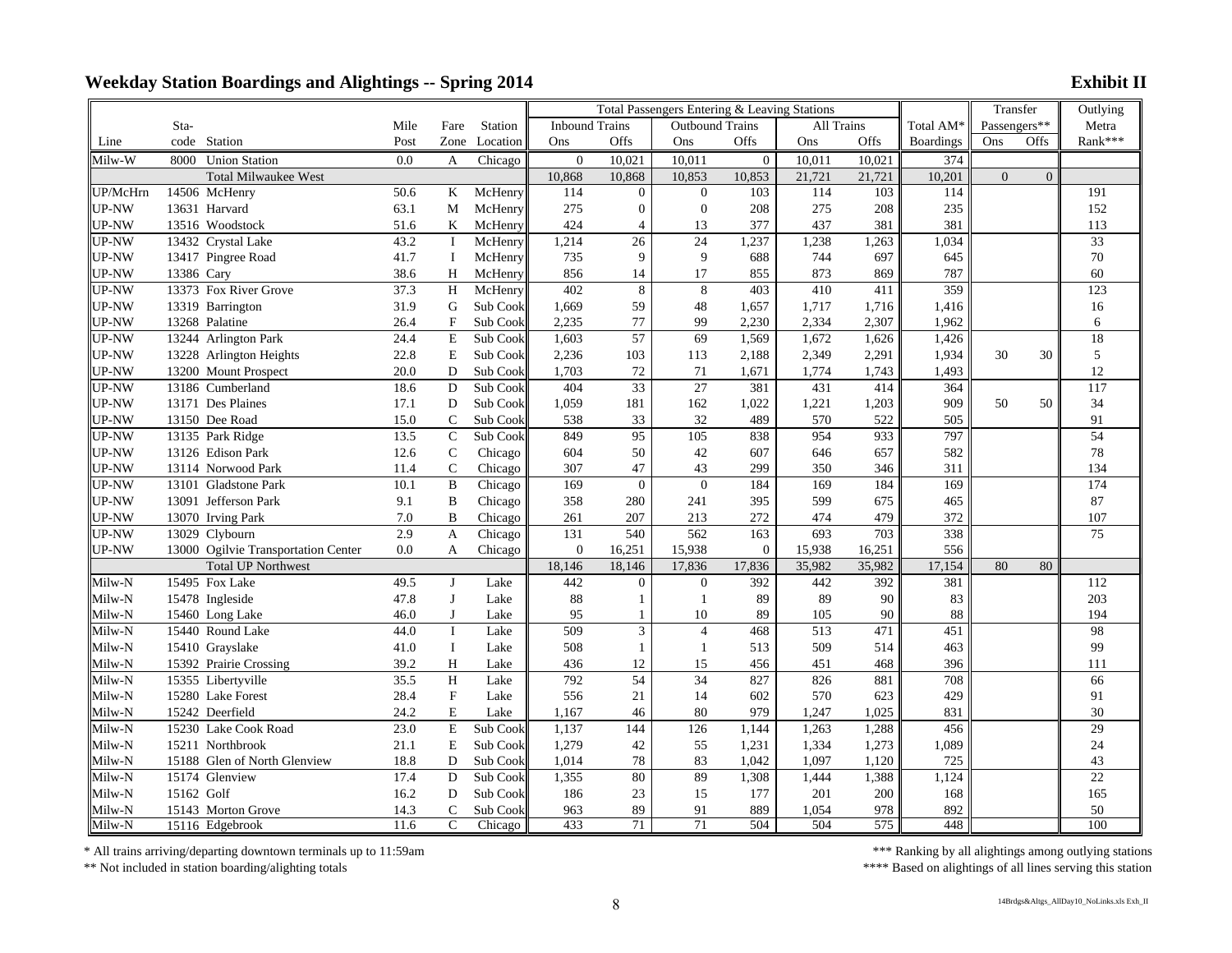|                         |                                     |      |                           |           | Total Passengers Entering & Leaving Stations |                  |                        |                  |                  |        |                  | Transfer                           | Outlying         |
|-------------------------|-------------------------------------|------|---------------------------|-----------|----------------------------------------------|------------------|------------------------|------------------|------------------|--------|------------------|------------------------------------|------------------|
|                         | Sta-                                | Mile | Fare                      | Station   | <b>Inbound Trains</b>                        |                  | <b>Outbound Trains</b> |                  | All Trains       |        | Total AM*        | Passengers**                       | Metra            |
| Line                    | code Station                        | Post | Zone                      | Location  | Ons                                          | Offs             | Ons                    | Offs             | Ons              | Offs   | <b>Boardings</b> | Ons<br>Offs                        | Rank***          |
| Milw-N                  | 15102 Forest Glen                   | 10.2 | $\mathbf C$               | Chicago   | 268                                          | 91               | 83                     | 269              | 351              | 360    | 289              |                                    | 132              |
| Milw-N                  | 15090 Mayfair                       | 9.0  | $\, {\bf B}$              | Chicago   | 116                                          | 235              | 224                    | 111              | 340              | 346    | 258              |                                    | 137              |
| Milw-N                  | 15082 Grayland                      | 8.2  | $\bf{B}$                  | Chicago   | 193                                          | 130              | 121                    | 200              | 314              | 330    | 254              |                                    | 143              |
| Milw-N                  | 15064 Healy                         | 6.4  | B                         | Chicago   | 139                                          | 183              | 183                    | 126              | 322              | 309    | 229              |                                    | 141              |
| Milw-N                  | 12029 Western Avenue                | 2.9  | A                         | Chicago   | 69                                           | 379              | 342                    | 96               | 411              | 475    | 196              |                                    | $63***$          |
| Milw-N                  | 8000 Union Station                  | 0.0  | A                         | Chicago   | $\mathbf{0}$                                 | 10,061           | 9,870                  | $\theta$         | 9,870            | 10.061 | 772              |                                    |                  |
|                         | Total Milwaukee North               |      |                           |           | 11,745                                       | 11,745           | 11,512                 | 11,512           | 23,257           | 23,257 | 10,730           | $\overline{0}$<br>$\mathbf{0}$     |                  |
| <b>NCS</b>              | 16528 Antioch                       | 52.8 | K                         | Lake      | 227                                          | $\mathbf{0}$     | $\theta$               | 232              | 227              | 232    | 208              |                                    | 164              |
| <b>NCS</b>              | 16482 Lake Villa                    | 48.2 | J                         | Lake      | 169                                          |                  | $7\phantom{.0}$        | 165              | 176              | 166    | 164              |                                    | 172              |
| <b>NCS</b>              | 16459 Round Lake Beach              | 45.9 | J                         | Lake      | 146                                          | -1               | 11                     | 154              | 157              | 155    | 139              |                                    | 181              |
| <b>NCS</b>              | 16439 Washington St./Grayslake      | 43.9 | $\mathbf I$               | Lake      | 121                                          | $\mathbf{1}$     | $\mathbf{1}$           | 107              | $\overline{122}$ | 108    | 111              |                                    | 188              |
| <b>NCS</b>              | 16407 Prairie Crossing/Libertyville | 40.7 | H                         | Lake      | 115                                          | 10               | 10                     | 128              | 125              | 138    | 87               |                                    | 185              |
| <b>NCS</b>              | 16369 Mundelein                     | 36.9 | H                         | Lake      | 290                                          | 17               | 14                     | 273              | 304              | 290    | 264              |                                    | 148              |
| $\overline{\text{NCS}}$ | 16330 Vernon Hills                  | 33.0 | G                         | Lake      | 423                                          | 9                | 12                     | 427              | 435              | 436    | 388              |                                    | 114              |
| <b>NCS</b>              | 16316 Prairie View                  | 31.6 | ${\bf G}$                 | Lake      | 330                                          | 19               | 15                     | 343              | 345              | 362    | 314              |                                    | 135              |
| <b>NCS</b>              | 16295 Buffalo Grove                 | 29.5 | $\mathbf F$               | Lake      | 565                                          | 50               | 56                     | 568              | 621              | 618    | 526              |                                    | $81\,$           |
| <b>NCS</b>              | 16272 Wheeling                      | 27.2 | $\mathbf F$               | Sub Cook  | $\overline{312}$                             | $\overline{17}$  | 21                     | $\overline{317}$ | 333              | 334    | 293              |                                    | 138              |
| <b>NCS</b>              | 16240 Prospect Heights              | 24.0 | E                         | Sub Cook  | 249                                          | 27               | 28                     | 275              | 277              | 302    | 249              |                                    | 151              |
| <b>NCS</b>              | 16171 O'Hare Transfer               | 17.1 | D                         | Chicago   | 16                                           | 139              | 128                    | 32               | 144              | 171    | 13               |                                    | 184              |
| <b>NCS</b>              | 16156 Rosemont                      | 15.6 | $\mathbf D$               | Sub Cook  | 12                                           | 29               | 21                     | $\overline{7}$   | $\overline{33}$  | 36     | 8                |                                    | 225              |
| <b>NCS</b>              | 16148 Schiller Park                 | 14.8 | $\mathsf C$               | Sub Cook  | 20                                           | 5                | 9                      | 28               | 29               | 33     | 18               |                                    | 229              |
| <b>NCS</b>              | 16130 Belmont Ave./Franklin Park    | 13.0 | $\mathcal{C}$             | Sub Cook  | 16                                           | 16               | 13                     | 20               | 29               | 36     | 18               |                                    | 229              |
| $\overline{\text{NCS}}$ | 12114 River Grove                   | 11.4 | $\mathbf C$               | Sub Cook  | 154                                          | 13               | 14                     | 135              | 168              | 148    | 154              |                                    | 146****          |
| <b>NCS</b>              | 12029 Western Avenue                | 2.9  | $\mathbf{A}$              | Chicago   | 31                                           | 61               | 61                     | 9                | 92               | 70     | 54               |                                    | $63***$          |
| <b>NCS</b>              | 8000 Union Station                  | 0.0  | A                         | Chicago   | $\mathbf{0}$                                 | 2,781            | 2,799                  | $\boldsymbol{0}$ | 2,799            | 2,781  | 114              |                                    |                  |
|                         | <b>Total North Central Service</b>  |      |                           |           | 3,196                                        | 3,196            | 3,220                  | 3,220            | 6,416            | 6,416  | 3,122            | $\boldsymbol{0}$<br>$\overline{0}$ |                  |
| UP-N                    | 17516 Kenosha, Wisconsin            | 51.5 | K                         | Wisconsin | 358                                          | $\Omega$         | $\overline{0}$         | 415              | 358              | 415    | 279              |                                    | 130              |
| UP-N                    | 17445 Winthrop Harbor               | 44.5 | $\bf{I}$                  | Lake      | 68                                           | $\boldsymbol{0}$ | $\sqrt{2}$             | 73               | 70               | 73     | 65               |                                    | 211              |
| $UP-N$                  | 17421 Zion                          | 42.1 | $\mathbf I$               | Lake      | 152                                          | $\mathfrak{Z}$   | 3                      | 152              | 155              | 155    | 139              |                                    | 182              |
| UP-N                    | 17359 Waukegan                      | 35.9 | H                         | Lake      | 886                                          | 32               | 24                     | 894              | 910              | 926    | 581              |                                    | 57               |
| JP-N                    | 17332 North Chicago                 | 33.7 | G                         | Lake      | 227                                          | 5                | 5                      | 213              | 232              | 218    | 110              |                                    | 163              |
| $UP-N$                  | 17322 Great Lakes                   | 32.0 | G                         | Lake      | 234                                          | 35               | 30                     | 231              | 264              | 266    | 47               |                                    | 154              |
| UP-N                    | 17302 Lake Bluff                    | 30.2 | ${\bf G}$                 | Lake      | 601                                          | 23               | $\overline{25}$        | 638              | 626              | 661    | 272              |                                    | 80               |
| $UP-N$                  | 17283 Lake Forest                   | 28.3 | $\mathbf F$               | Lake      | 667                                          | 64               | 60                     | 670              | 727              | 734    | 317              |                                    | 72               |
| $UP-N$                  | 17257 Fort Sheridan                 | 25.7 | $\boldsymbol{\mathrm{F}}$ | Lake      | 256                                          | 17               | 10                     | 246              | 266              | 263    | 178              |                                    | 153              |
| UP-N                    | 17245 Highwood                      | 24.5 | $\overline{\mathrm{E}}$   | Lake      | 248                                          | 55               | 66                     | 199              | 314              | 254    | 148              |                                    | 143              |
| UP-N                    | 17230 Highland Park                 | 23.0 | ${\bf E}$                 | Lake      | 763                                          | 109              | 112                    | 782              | 875              | 891    | 570              |                                    | 59               |
| UP-N                    | 17215 Ravinia                       | 21.5 | ${\bf E}$                 | Lake      | 215                                          | $23\,$           | 23                     | 189              | 238              | 212    | 178              |                                    | 162              |
| $UP-N$                  | 17205 Braeside                      | 20.5 | $\overline{E}$            | Lake      | 341                                          | $\overline{27}$  | $\overline{32}$        | 351              | 373              | 378    | 158              |                                    | 128              |
| UP-N                    | 17192 Glencoe                       | 19.2 | D                         | Sub Cook  | 420                                          | 33               | 37                     | 442              | 457              | 475    | 340              |                                    | 109              |
| UP-N                    | 17177 Hubbard Woods                 | 17.7 | D                         | Sub Cook  | 230                                          | 18               | 15                     | 198              | 245              | 216    | 192              |                                    | 160              |
| $UP-N$                  | 17166 Winnetka                      | 16.6 | $\overline{D}$            | Sub Cook  | 457                                          | $\overline{32}$  | 28                     | 566              | 485              | 598    | 354              |                                    | $\overline{105}$ |

\* All trains arriving/departing downtown terminals up to 11:59am

\*\* Not included in station boarding/alighting totals

\*\*\* Ranking by all alightings among outlying stations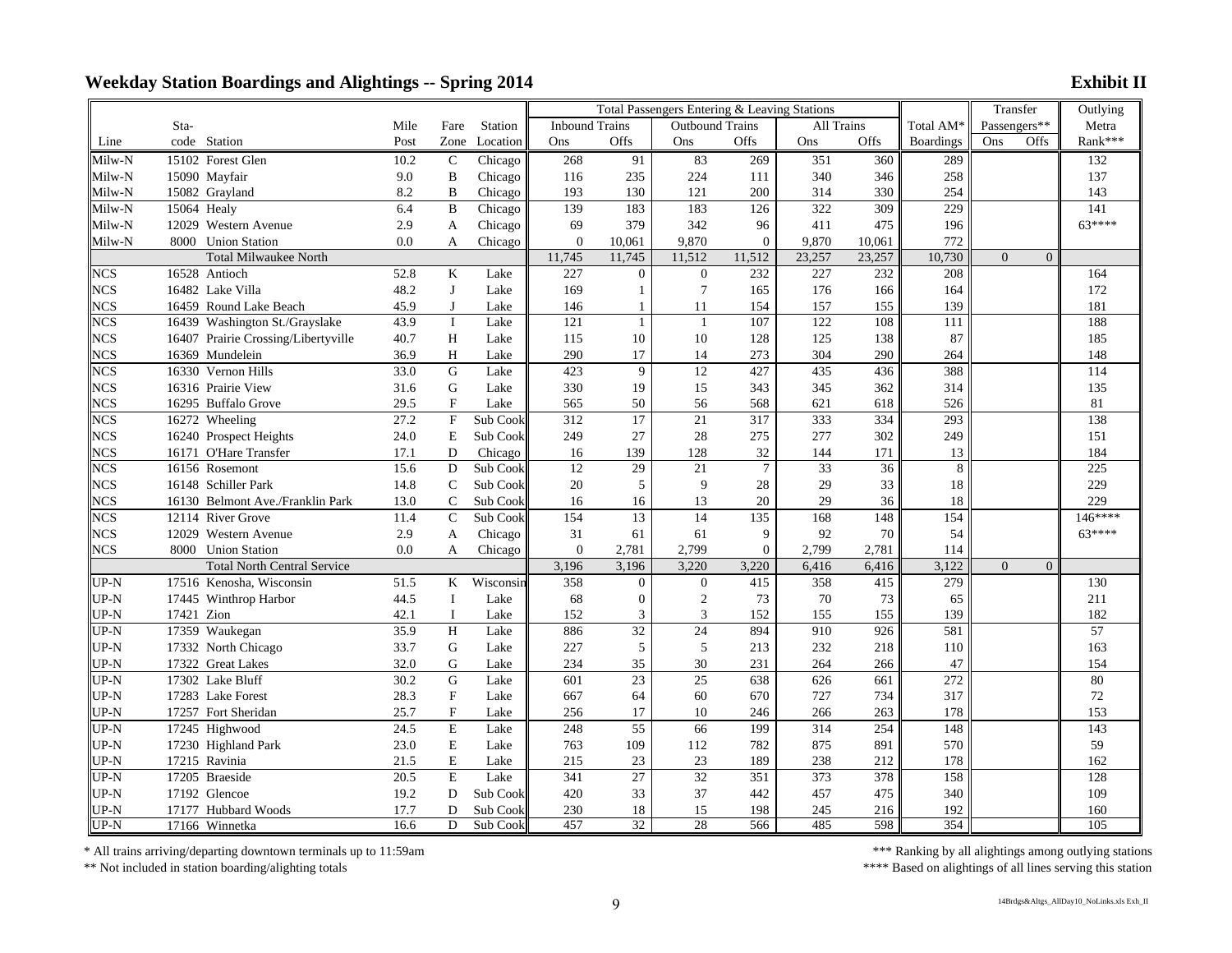|        |                                     |      |      |                       |                       |         | Total Passengers Entering & Leaving Stations |             |            |             |                  | Transfer     |                | Outlying |
|--------|-------------------------------------|------|------|-----------------------|-----------------------|---------|----------------------------------------------|-------------|------------|-------------|------------------|--------------|----------------|----------|
|        | Sta-                                | Mile | Fare | Station               | <b>Inbound Trains</b> |         | <b>Outbound Trains</b>                       |             | All Trains |             | Total AM*        | Passengers** |                | Metra    |
| Line   | Station<br>code                     | Post |      | Zone Location         | Ons                   | Offs    | Ons                                          | <b>Offs</b> | Ons        | <b>Offs</b> | <b>Boardings</b> | Ons.         | Offs           | Rank***  |
| $UP-N$ | 17158 Indian Hill                   | 15.8 | D    | Sub Cook              | 190                   |         |                                              | 164         | 201        | 171         | 160              |              |                | 165      |
| $UP-N$ | 17152 Kenilworth                    | 15.2 | D    | Sub Cook              | 296                   |         |                                              | 264         | 305        | 269         | 269              |              |                | 147      |
| $UP-N$ | 17144 Wilmette                      | 14.4 | C    | Sub Cook              | 1,060                 | 69      | 60                                           | 1,103       | 1,120      | 1,172       | 904              |              |                | 41       |
| $UP-N$ | 17133 Central St., Evanston         | 13.3 | C    | Sub Cook              | 1,150                 | 58      | 47                                           | 1.111       | 1.197      | 1.169       | 1.073            |              |                | 35       |
| $UP-N$ | 17120 Davis St., Evanston           | 12.0 | C    | Sub Cook              | 1,631                 | 414     | 439                                          | 1.646       | 2.070      | 2,060       | 1,056            |              |                |          |
| $UP-N$ | 17110 Main St., Evanston            | 11.0 | C    | Sub Cook              | 914                   | 146     | 179                                          | 997         | 1,093      | 1,143       | 1,010            |              |                | 44       |
| $UP-N$ | 17094 Rogers Park                   | 9.4  | B    | Chicago <sup>1</sup>  | 1,176                 | 237     | 322                                          | 1,036       | 1.498      | 1,273       | 1,304            |              |                | 20       |
| $UP-N$ | 17065 Ravenswood                    | 6.5  | B    | Chicago <sup>11</sup> | 1,448                 | 791     | 915                                          | 1.298       | 2.363      | 2.089       | 2.079            |              |                |          |
| $UP-N$ | 17029 Clybourn                      | 2.9  | A    | Chicago               | 183                   | 742     | 723                                          | 132         | 906        | 874         | 648              |              |                | 58       |
| $UP-N$ | 13000 Ogilvie Transportation Center | 0.0  | A    | Chicago               | $\Omega$              | 11,226  | 10,833                                       | $\Omega$    | 10,833     | 11,226      | 919              |              |                |          |
|        | <b>Total UP North</b>               |      |      |                       | 14,171                | 14,171  | 14,010                                       | 14,010      | 28,181     | 28,181      | 13,350           | $\Omega$     | $\overline{0}$ |          |
|        | <b>TOTAL</b>                        |      |      |                       | 134.707               | 134.707 | 133.206                                      | 133,206     | 267.913    | 267.913     | 127.787          | 431          | 431            |          |

<sup>\*\*</sup> Not included in station boarding/alighting totals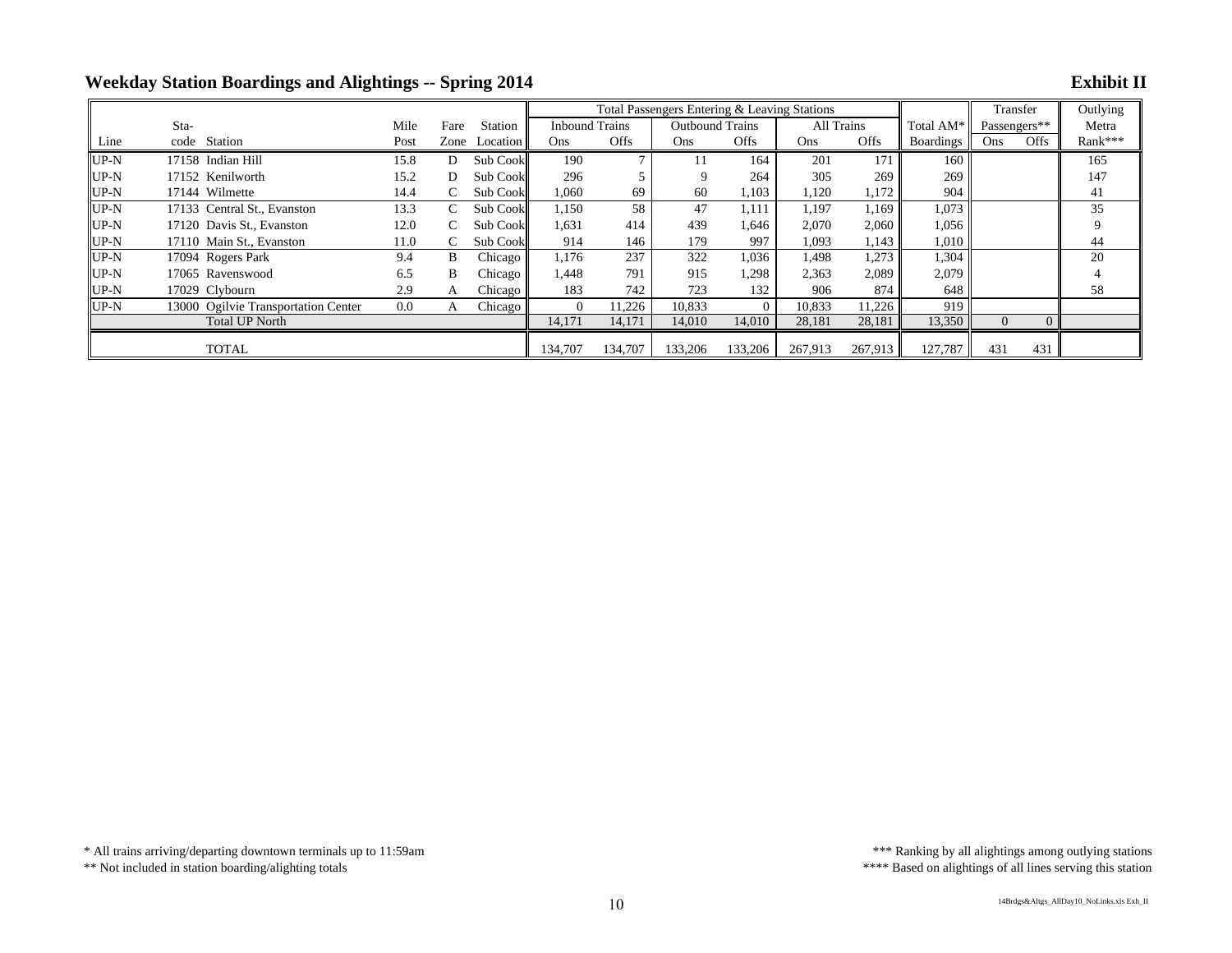|           |                               |           | <b>Spring</b> | <b>Spring</b> | Fall            | Fall         | Fall          | Fall  | Fall  | Fall  | Fall            | Fall         | Fall  | <b>Spring</b>   |
|-----------|-------------------------------|-----------|---------------|---------------|-----------------|--------------|---------------|-------|-------|-------|-----------------|--------------|-------|-----------------|
| Line      | <b>Station</b>                | <b>MP</b> | 1983          | 1985          | 1987            | 1989         | 1991          | 1993  | 1995  | 1997  | 1999            | 2002         | 2006  | 2014            |
| Elec-SC   | South Chicago, 93rd St.       | 13.2      | 635           | 715           | 881             | 997          | 1,012         | 1,001 | 942   | 997   | 960             | 1,108        | 974   | 652             |
| Elec-SC   | 87th Street                   | 12.5      | 211           | 272           | 303             | 377          | 339           | 272   | 260   | 244   | 267             | 245          | 189   | 117             |
| Elec-SC   | 83rd Street                   | 12.0      | 417           | 475           | 505             | 511          | 486           | 429   | 415   | 417   | 450             | 405          | 217   | 113             |
| Elec-SC   | Cheltenham, 79th St.          | 11.5      | 232           | 284           | 236             | 258          | 288           | 207   | 192   | 172   | 232             | 174          | 114   | 79              |
| Elec-SC   | <b>Windsor Park</b>           | 10.9      | 266           | 378           | 293             | 381          | 353           | 274   | 261   | 289   | 325             | 313          | 192   | 100             |
| Elec-SC   | South Shore                   | 10.3      | 349           | 387           | 338             | 372          | 458           | 414   | 395   | 445   | 442             | 428          | 278   | 179             |
| Elec-SC   | Bryn Mawr                     | 9.7       | 153           | 190           | 153             | 171          | 203           | 232   | 236   | 265   | 294             | 225          | 184   | 88              |
| Elec-SC   | Stony Island                  | 9.1       | 175           | 182           | 192             | 247          | 263           | 210   | 201   | 221   | 235             | 236          | 197   | 161             |
| Elec-BI   | <b>Blue Island</b>            | 18.9      | 393           | 336           | 366             | 323          | 359           | 416   | 303   | 266   | 264             | 237          | 324   | 169             |
| Elec-BI   | <b>Burr Oak</b>               | 18.4      | 350           | 279           | 325             | 367          | 307           | 283   | 251   | 212   | 221             | 179          | 156   | 124             |
| Elec-BI   | <b>Ashland Avenue</b>         | 17.9      | 166           | 123           | 176             | 154          | 147           | 167   | 138   | 137   | 132             | 137          | 165   | 98              |
| Elec-BI   | Racine Avenue                 | 17.0      | 41            | 32            | 42              | 71           | 63            | 64    | 76    | 85    | 84              | 43           | 53    | 33              |
| Elec-BI   | West Pullman                  | 16.7      | 57            | 66            | 44              | 36           | 56            | 46    | 57    | 43    | 69              | 34           | 24    | 21              |
| Elec-BI   | <b>Stewart Ridge</b>          | 16.0      | 48            | 68            | 64              | 90           | 86            | 67    | 68    | 84    | 89              | 75           | 61    | 37              |
| Elec-BI   | <b>State Street</b>           | 15.6      | 51            | 81            | 91              | 81           | 104           | 87    | 86    | 94    | 103             | 72           | 85    | 54              |
| Elec-Main | <b>University Park</b>        | 31.5      | 411           | 475           | 628             | 782          | 790           | 772   | 912   | 851   | 1,009           | 1,004        | 1,243 | 939             |
| Elec-Main | <b>Richton Park</b>           | 29.3      | 1.140         | 1,586         | 1,619           | 1,680        | 1,607         | 1,685 | 1,651 | 1,716 | 1,665           | 1,579        | 1,625 | 1,315           |
| Elec-Main | Matteson                      | 28.2      | 1,080         | 1,295         | 1,492           | 1,372        | 1,068         | 1,079 | 937   | 907   | 975             | 922          | 879   | 592             |
| Elec-Main | 211th St., Lincoln Hwy.       | 27.6      | 796           | 589           | 672             | 1,082        | 1.129         | 1.126 | 1.173 | 1.159 | 1,279           | 1.241        | 1.149 | 855             |
| Elec-Main | Olympia Fields                | 26.6      | 265           | 405           | 338             | 310          | 247           | 243   | 255   | 206   | 204             | 186          | 473   | 665             |
| Elec-Main | Flossmoor                     | 24.9      | 1,273         | 1,552         | 1,514           | 1,416        | 1,328         | 1,285 | 1,286 | 1,146 | 1,064           | 1,018        | 1,002 | 830             |
| Elec-Main | Homewood                      | 23.5      | 1,602         | 1,625         | 1,715           | 1,880        | 1,715         | 1,623 | 1,584 | 1,566 | 1,578           | 1,466        | 1,456 | 1,244           |
| Elec-Main | Calumet                       | 22.8      | 764           | 944           | 1,052           | 1,351        | 1,145         | 1,097 | 1,124 | 1,143 | 1,128           | 1,117        | 1,363 | 1,187           |
| Elec-Main | <b>Hazel Crest</b>            | 22.3      | 610           | 740           | 792             | 779          | 817           | 802   | 772   | 675   | 697             | 608          | 518   | 379             |
| Elec-Main | Harvey                        | 20.0      | 1,229         | 1,574         | 1,528           | 1,546        | 1,470         | 1,382 | 1,293 | 1,266 | 1,172           | 1,125        | 937   | 640             |
| Elec-Main | 147th St., Sibley Blvd.       | 19.0      | 990           | 1,123         | 1,321           | 1,591        | 1,609         | 1,435 | 1,338 | 1,334 | 1,411           | 1,349        | 1,255 | 1,060           |
| Elec-Main | Ivanhoe                       | 18.2      | 1,529         | 1,570         | 1,365           | 1,368        | 1,213         | 1,286 | 1,197 | 1,163 | 1,201           | 1,153        | 945   | 697             |
| Elec-Main | Riverdale                     | 17.3      | 747           | 794           | 698             | 661          | 602           | 604   | 568   | 533   | 580             | 500          | 397   | 201             |
| Elec-Main | Kensington, 115th St.         | 14.5      | 840           | 771           | 843             | 1,007        | 1,162         | 1,116 | 1,044 | 1,249 | 1,378           | 1,310        | 1,577 | 1,081           |
| Elec-Main | 111th St., Pullman            | 14.0      | 46            | 48            | 42              | 57           | 53            | 48    | 41    | 64    | 45              | 22           | 27    | 19              |
| Elec-Main | 107th Street                  | 13.5      | 18            | 32            | 37              | 48           | 54            | 39    | 36    | 43    | 46              | 28           | 34    | 31              |
| Elec-Main | 103rd St., Rosemoor           | 13.0      | 17            | 27            | 51              | 74           | 91            | 76    | 77    | 96    | 67              | 82           | 70    | 43              |
| Elec-Main | 95th St., Chicago State Univ. | 12.0      | 17            | 24            | 43              | 51           | 47            | 36    | 41    | 58    | 77              | 43           | 49    | 43              |
| Elec-Main | 91st St., Chesterfield        | 11.4      | 30            | 38            | $\overline{35}$ | 51           | 32            | 36    | 31    | 39    | $\overline{32}$ | 44           | 66    | $\overline{26}$ |
| Elec-Main | 87th St., Woodruff            | 10.9      | 41            | 41            | 57              | 65           | 48            | 64    | 101   | 76    | 93              | 48           | 64    | 56              |
| Elec-Main | 83rd St., Avalon Park         | 10.4      | 46            | 57            | 48              | 67           | 72            | 77    | 82    | 97    | 102             | 95           | 103   | 50              |
| Elec-Main | 79th St., Chatham             | 10.0      | 70            | 65            | 113             | 103          | 105           | 144   | 122   | 157   | 134             | 120          | 119   | 57              |
| Elec-Main | 75th St., Grand Crossing      | 9.3       | 61            | 24            | 29              | 47           | 41            | 37    | 23    | 26    | 26              | 20           | 52    | 15              |
| Elec-Main | 67th St.                      | 8.3       | 24            | $\ddotsc$     | Ξ.              | $\mathbf{u}$ | $\sim$ $\sim$ | Ξ.    | ω,    | 44    | $-$             | $\mathbf{u}$ |       | $\sim$          |
| Elec-Main | 63rd Street                   | 7.9       | 109           | 74            | 99              | 29           | 64            | 87    | 77    | 85    | 82              | 84           | 261   | 154             |
| Elec-Main | 59th St., Univ. of Chicago    | 7.4       | 513           | 749           | 770             | 856          | 1,018         | 1,117 | 1,136 | 1,199 | 1,484           | 1,382        | 517   | 484             |
| Elec-Main | 55th-56th-57th St.            | 7.0       | 533           | 478           | 527             | 542          | 531           | 574   | 609   | 602   | 677             | 502          | 1,591 | 1,677           |
| Elec-Main | 53rd St., Hyde Park           | 6.5       | 427           | 641           | 570             | 656          | 629           | 625   | 691   | 769   | 802             | 582          | 571   | 496             |
| Elec-Main | 47th St., Kenwood             | 5.9       | 18            | 31            | 35              | 69           | 55            | 80    | 106   | 93    | 81              | 72           | 113   | 94              |
| Elec-Main | 27th Street                   | 3.2       | 77            | 120           | 135             | 139          | 141           | 126   | 125   | 117   | 112             | 97           | 105   | 46              |
| Elec-Main | McCormick Place               | 2.7       | 171           | 199           | 175             | 140          | 139           | 113   | 85    | 1,000 | 750             | 118          | 137   | 92              |
| Elec-Main | 18th Street                   | 2.2       | 19            | 27            | 11              | 20           | 12            | 27    | 24    | 21    | 29              | 16           | 29    | 41              |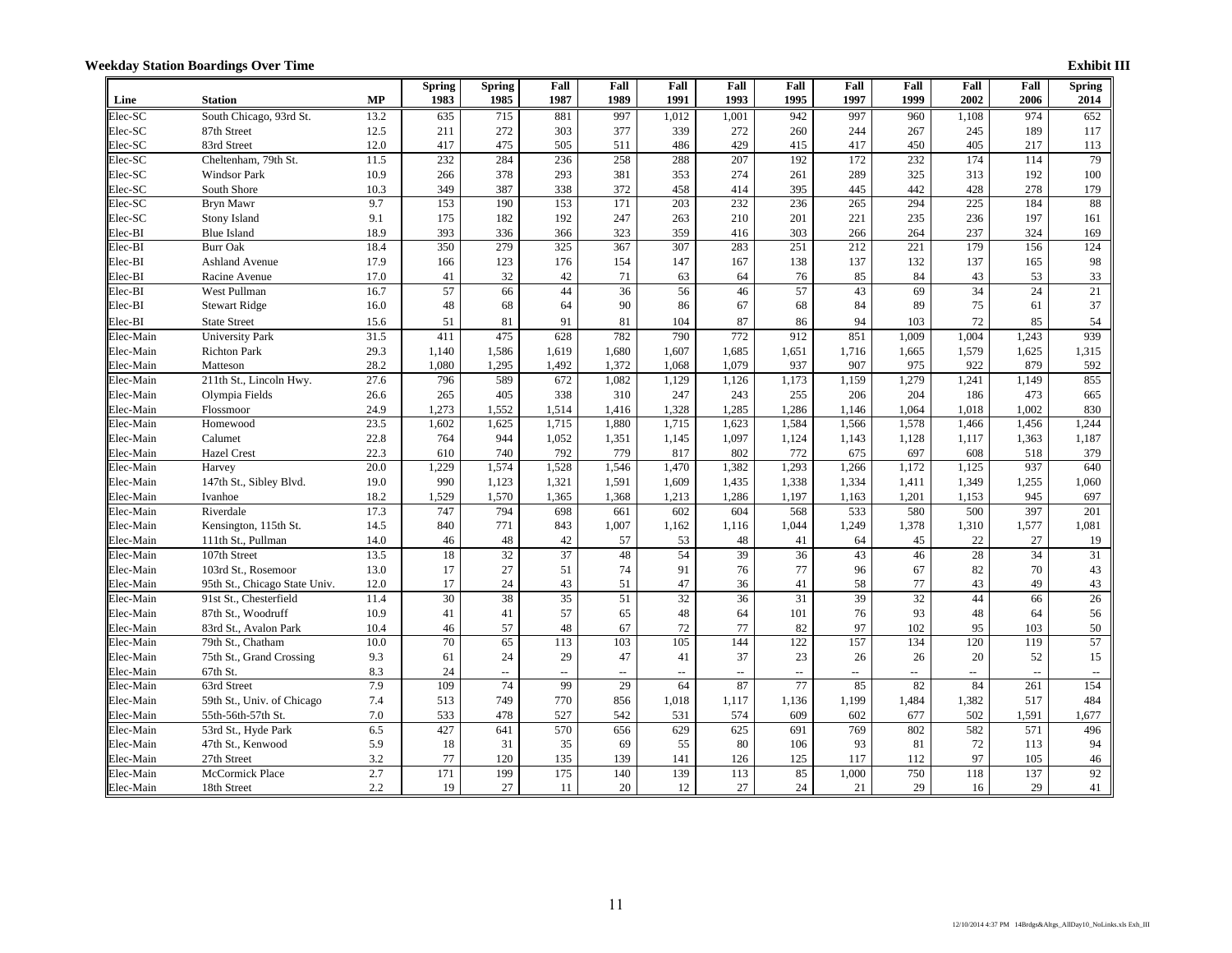|            |                                        |              | <b>Spring</b>                            | Spring                         | Fall                                       | Fall                                                  | Fall                            | Fall           | Fall                                          | Fall                 | Fall           | Fall                             | Fall          | <b>Spring</b>             |
|------------|----------------------------------------|--------------|------------------------------------------|--------------------------------|--------------------------------------------|-------------------------------------------------------|---------------------------------|----------------|-----------------------------------------------|----------------------|----------------|----------------------------------|---------------|---------------------------|
| Line       | <b>Station</b>                         | <b>MP</b>    | 1983                                     | 1985                           | 1987                                       | 1989                                                  | 1991                            | 1993           | 1995                                          | 1997                 | 1999           | 2002                             | 2006          | 2014                      |
| Elec-Main  | Museum Campus/11th St.                 | 1.4          | 365                                      | 450                            | 234                                        | 270                                                   | 297                             | 405            | 375                                           | 374                  | 525            | 348                              | 443           | 429                       |
| Elec-Main  | Van Buren Street                       | 0.8          | 5,151                                    | 5,682                          | 6.099                                      | 6,468                                                 | 5,546                           | 5,735          | 5,589                                         | 5,796                | 6,093          | 5,360                            | 4,671         | 3,422                     |
| Elec-Main  | <b>Millennium Station</b>              | 0.0          | 12,112                                   | 13,868                         | 13,516                                     | 14,705                                                | 15,032                          | 14,121         | 13,846                                        | 13,768               | 14,209         | 13,533                           | 13,152        | 10,353                    |
|            | <b>Total Electric</b>                  |              | 36,685                                   | 41,586                         | 42.212                                     | 45,718                                                | 44,433                          | 43,271         | 42,232                                        | 43,365               | 44.974         | 41,085                           | 40,206        | 31,338                    |
| RI-Main    | Joliet                                 | 40.2         | 193                                      | 207                            | 307                                        | 299                                                   | 373                             | 380            | 476                                           | 480                  | 577            | 715                              | 958           | 866                       |
| RI-Main    | New Lenox                              | 34.0         | 301                                      | 360                            | 562                                        | 605                                                   | 646                             | 732            | 823                                           | 861                  | 897            | 1,076                            | 1,348         | 1,146                     |
| RI-Main    | Mokena                                 | 29.6         | 382                                      | 371                            | 504                                        | 561                                                   | 624                             | 488            | 524                                           | 606                  | 655            | 728                              | 634           | 572                       |
| RI-Main    | <b>Hickory Creek</b>                   | 27.5         | ω,                                       | $\mathbb{Z}^2$                 | ω.                                         | ω,                                                    | $\mathbb{Z}^2$                  | 609            | 801                                           | 719                  | 943            | 1,135                            | 1,236         | 992                       |
| RI-Main    | 80th Avenue, Tinley Park               | 25.1         | 632                                      | 759                            | 1,178                                      | 1,246                                                 | 1,268                           | 1,148          | 1,240                                         | 1,585                | 1,822          | 2,297                            | 2,459         | 1,932                     |
| RI-Main    | <b>Tinley Park</b>                     | 23.5         | 910                                      | 967                            | 1,106                                      | 1,397                                                 | 1,356                           | 1,350          | 1,331                                         | 1,169                | 1,247          | 1,193                            | 1,232         | 983                       |
| RI-Main    | <b>Oak Forest</b>                      | 20.4         | 1.019                                    | 1.299                          | 1.570                                      | 1,495                                                 | 1,447                           | 1.422          | 1,508                                         | 1.594                | 1,672          | 1,591                            | 1,487         | 1.141                     |
| RI-Main    | Midlothian                             | 18.4         | 864                                      | 1,025                          | 1,133                                      | 1,194                                                 | 1,218                           | 1,183          | 1,262                                         | 1,135                | 1,144          | 1,179                            | 1,230         | 950                       |
| RI-Main    | Robbins                                | 17.2         | 27                                       | 60                             | 53                                         | 72                                                    | 111                             | 135            | 142                                           | 119                  | 94             | 113                              | 152           | 77                        |
| RI-Main    | Vermont St., Blue Island               | 15.7         | 542                                      | 558                            | 681                                        | 678                                                   | 636                             | 749            | 761                                           | 906                  | 800            | 758                              | 915           | 521                       |
| RI-Main    | Givens                                 | 12.9         | 27                                       | $\overline{\phantom{a}}$       | Щ,                                         | $\overline{\phantom{a}}$                              | $\sim$ $\sim$                   | Ξ.             | $\omega_{\rm m}$                              | $\sim$               | Ξ.             | $\overline{\phantom{a}}$         | $\sim$        | $\mathbb{Z}^2$            |
| RI-Main    | 103rd St., Washington Hts              | 12.0         | $80\,$                                   | 74                             | 95                                         | 138                                                   | 216                             | 217            | 197                                           | 198                  | 220            | 249                              | 219           | 168                       |
| RI-Main    | 99th Street, Longwood                  | 11.4         | $\overline{24}$                          | 25                             | LL.                                        | L.                                                    | $\mathbb{Z}^2$                  | u.             | $\mathbb{Z}^2$                                | $\mathbb{Z}^2$       | L.             | u.                               | $\sim$ $\sim$ | $\mathbb{Z}^{\mathbb{Z}}$ |
| RI-Main    | 95th Street, Longwood                  | 10.9         | 27                                       | 54                             | 91                                         | 103                                                   | 120                             | 127            | 134                                           | 111                  | 140            | 133                              | 147           | 85                        |
| RI-Branch  | Vermont St., Blue Island               | 16.4         | 137                                      | 181                            | 233                                        | 269                                                   | 144                             | 132            | 143                                           | 124                  | 154            | 173                              | 233           | 124                       |
| RI-Branch  | Prairie Street                         | 15.8         | 79                                       | 82                             | 90                                         | 91                                                    | 85                              | 70             | 65                                            | 59                   | 41             | 43                               | 44            | 46                        |
| RI-Branch  | 123rd Street                           | 15.2         | 65                                       | 70                             | 71                                         | 75                                                    | 56                              | 82             | 73                                            | 81                   | 61             | 67                               | 96            | 53                        |
| RI-Branch  | 119th Street                           | 14.8         | 424                                      | 499                            | 484                                        | 539                                                   | 484                             | 406            | 390                                           | 370                  | 375            | 405                              | 326           | 327                       |
| RI-Branch  | 115th St., Morgan Park                 | 14.3         | 215                                      | 227                            | 298                                        | 355                                                   | 338                             | 320            | 267                                           | 223                  | 265            | 269                              | 279           | 173                       |
| RI-Branch  | 111th St., Morgan Park                 | 13.8         | 766                                      | 862                            | 946                                        | 1,176                                                 | 1,029                           | 940            | 796                                           | 774                  | 889            | 875                              | 820           | 601                       |
| RI-Branch  | 107th St., Beverly Hills               | 13.3         | 435                                      | 494                            | 626                                        | 754                                                   | 681                             | 655            | 588                                           | 544                  | 628            | 668                              | 617           | 413                       |
| RI-Branch  | 103rd St., Beverly Hills               | 12.8         | 1,085                                    | 1,216                          | 1,206                                      | 1,205                                                 | 1,081                           | 1,036          | 1.026                                         | 987                  | 969            | 977                              | 931           | 767                       |
| RI-Branch  | 99th St., Beverly Hills                | 12.3         | 614                                      | 767                            | 839                                        | 941                                                   | 827                             | 755            | 721                                           | 773                  | 756            | 759                              | 679           | 621                       |
| RI-Branch  | 95th St., Beverly Hills                | 11.7         | 722                                      | 760                            | 795                                        | 769                                                   | 676                             | 706            | 602                                           | 637                  | 661            | 649                              | 604           | 527                       |
| RI-Branch  | 91st St., Beverly Hills                | 11.3         | 478                                      | 561                            | 604                                        | 706                                                   | 645                             | 714            | 716                                           | 608                  | 641            | 542                              | 437           | 359                       |
| RI-Branch  | <b>Brainerd</b>                        | 10.6         | 123                                      | 262                            | 213                                        | 288                                                   | 293                             | 297            | 316                                           | 301                  | 375            | 499                              | 448           | 322                       |
| RI-Main    | Gresham                                | 9.8          | 49                                       | 81                             | 179                                        | 385                                                   | 363                             | 526            | 552                                           | 650                  | 690            | 599                              | 537           | 395                       |
| RI-Main    | 35th St.                               | 3.1          | $\sim$                                   | $\sim$                         | $\overline{a}$                             | $\bar{\phantom{a}}$                                   | $\sim$ $\sim$                   | ω.             | $\omega_{\rm m}$                              | $\sim$               | $\overline{a}$ | $\bar{\omega}$                   | $\ddotsc$     | 249                       |
| RI-Main    | LaSalle Street Station                 | 0.0          | 10,286                                   | 11,464                         | 13,248                                     | 15,018                                                | 14,730                          | 14,877         | 14,867                                        | 15,002               | 16,336         | 16,868                           | 17,026        | 13,239                    |
|            | <b>Total Rock Island</b>               |              | 20,506                                   | 23,285                         | 27,112                                     | 30,359                                                | 29,447                          | 30,056         | 30,321                                        | 30,616<br>$\sim$     | 33,052         | 34,560                           | 35,094<br>22  | 27,649<br>29              |
| SWS<br>SWS | Manhattan                              | 40.8<br>35.8 | $\overline{\phantom{a}}$                 | $\sim$ $\sim$                  | $\overline{\phantom{a}}$                   | $\overline{\phantom{a}}$                              | $\sim$ $\sim$                   | $\overline{a}$ | $\mathord{\hspace{1pt}\text{--}\hspace{1pt}}$ |                      | $\overline{a}$ | $\sim$                           | 11            |                           |
| <b>SWS</b> | Laraway Road<br>Orland Park, 179th St. | 28.9         | $\overline{\phantom{a}}$<br>$\mathbf{u}$ | $\sim$ $\sim$<br>$\sim$ $\sim$ | Ξ.                                         | $\overline{\phantom{a}}$<br>$\mathbb{L}^{\mathbb{L}}$ | $\overline{a}$<br>$\sim$ $\sim$ | ÷.<br>÷.       | $\overline{\phantom{a}}$<br>67                | $\overline{a}$<br>79 | ÷.<br>97       | $\mathbb{L}^{\mathbb{L}}$<br>166 | 209           | 27<br>190                 |
| <b>SWS</b> | Orland Park, 153rd St.                 | 25.2         | ω,                                       | $\sim$                         | $\overline{\phantom{a}}$<br>$\overline{a}$ | $\bar{\phantom{a}}$                                   | 197                             | 224            | 290                                           | 429                  | 451            | 512                              | 715           | 621                       |
| SWS        | Orland Park, 143rd St.                 | 23.6         | 135                                      | 151                            | 359                                        | 418                                                   | 305                             | 294            | 319                                           | 249                  | 315            | 241                              | 234           | 493                       |
| <b>SWS</b> | Palos Park                             | 20.3         | 63                                       | 111                            | 151                                        | 223                                                   | 188                             | 190            | 213                                           | 204                  | 273            | 214                              | 387           | 418                       |
| <b>SWS</b> | Palos Heights                          | 19.2         |                                          | $\omega_{\rm m}$               | $\mathbb{L}^2$                             | ц.                                                    | $\omega_{\rm m}$                | L.             | $\mathbb{Z}^2$                                | $\mathbb{Z}^2$       | μ.             | $\Box$                           | 281           | 254                       |
| SWS        | Worth                                  | 18.2         | 204                                      | 234                            | 335                                        | 413                                                   | 417                             | 413            | 480                                           | 547                  | 557            | 450                              | 445           | 430                       |
| <b>SWS</b> | Chicago Ridge                          | 16.8         | 227                                      | 257                            | 425                                        | 466                                                   | 447                             | 455            | 474                                           | 520                  | 485            | 372                              | 406           | 332                       |
| SWS        | Oak Lawn                               | 15.2         | 443                                      | 486                            | 704                                        | 813                                                   | 793                             | 727            | 713                                           | 701                  | 756            | 788                              | 1,157         | 1,246                     |
| sws        | Ashburn                                | 12.6         | 244                                      | 299                            | 322                                        | 424                                                   | 408                             | 372            | 322                                           | 344                  | 312            | 353                              | 321           | 255                       |
| <b>SWS</b> | Wrightwood                             | 11.9         | 130                                      | 138                            | 220                                        | 238                                                   | 210                             | 194            | 147                                           | 174                  | 197            | 152                              | 296           | 294                       |
| <b>SWS</b> | Western Avenue                         | 10.7         | 19                                       |                                | <u></u>                                    | $\sim$                                                |                                 | LL.            | $\sim$                                        |                      | $\mathbb{L}$   | $\mathbb{Z}^2$                   |               | $\mathbb{Z}^2$            |
| SWS        | <b>Union Station</b>                   | 0.0          | 1,437                                    | 1,628                          | 2,450                                      | 2,953                                                 | 2,896                           | 2,815          | 3,033                                         | 3,149                | 3,400          | 3,100                            | 4,327         | 4,477                     |
|            | <b>Total SouthWest Service</b>         |              | 2,902                                    | 3,304                          | 4,966                                      | 5,948                                                 | 5,861                           | 5,684          | 6,058                                         | 6,396                | 6,843          | 6,348                            | 8,811         | 9,066                     |
|            |                                        |              |                                          |                                |                                            |                                                       |                                 |                |                                               |                      |                |                                  |               |                           |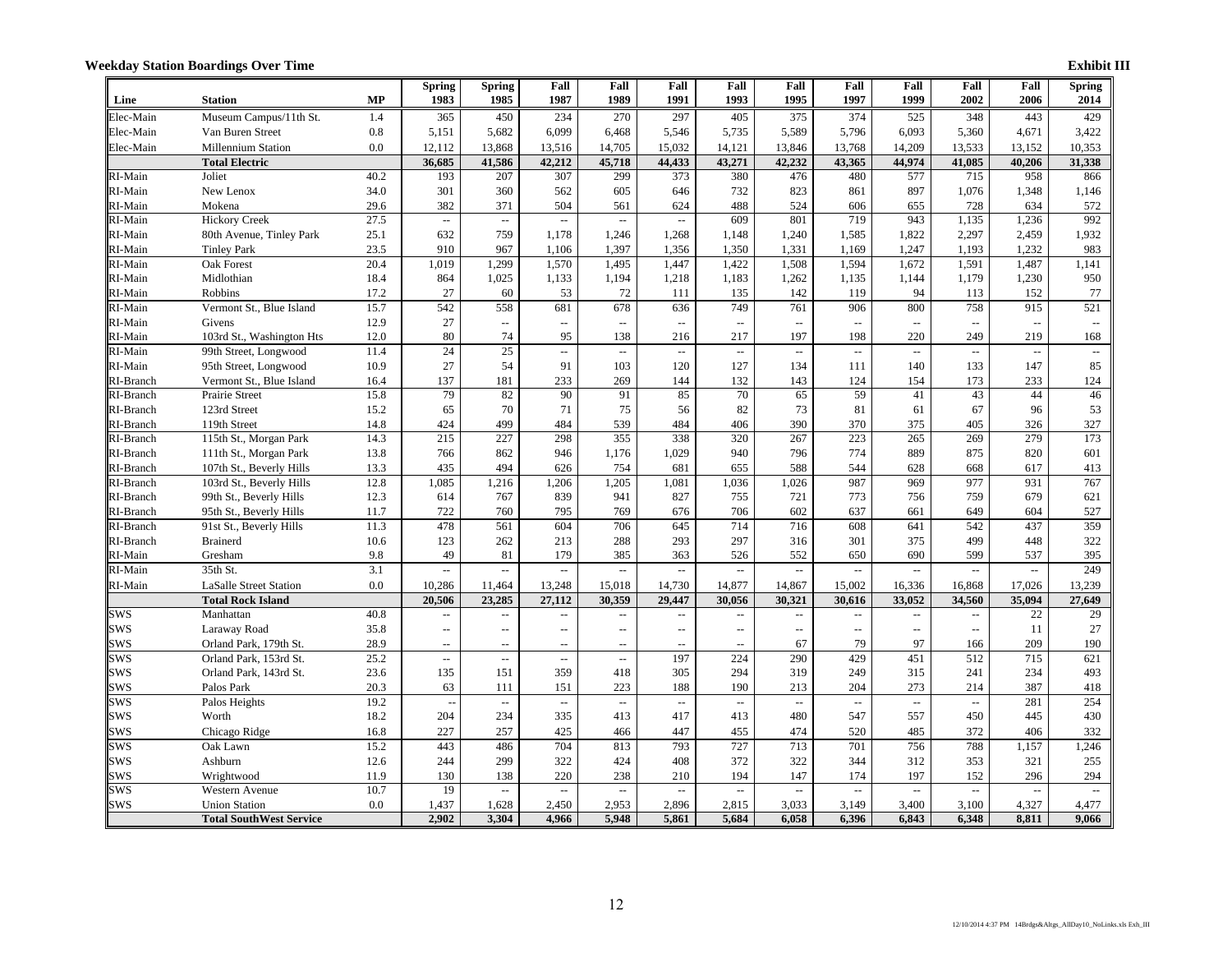| 37.2<br>138<br>149<br>192<br>139<br>171<br>313<br>395<br>Joliet<br>106<br>130<br>100<br>253<br>Heritage<br>32.9<br>55<br>67<br>79<br>92<br>303<br>552<br>Lockport<br>100<br>123<br>128<br>182<br>201<br>Heritage<br>32.1<br>17<br>Lockport/5th<br>26<br>14<br>Heritage<br>L.<br>$\mathbb{Z}^{\mathbb{Z}}$<br>$\sim$<br>$\sim$<br>$\sim$<br>$\overline{\phantom{a}}$<br>239<br>247<br>252<br>341<br>25.3<br>130<br>171<br>239<br>245<br>216<br>407<br>381<br>Lemont<br>Heritage<br>67<br>82<br>97<br>Heritage<br><b>Willow Springs</b><br>17.5<br>84<br>96<br>136<br>142<br>134<br>115<br>82<br>142<br>73<br>44<br>107<br>109<br>123<br>74<br>62<br>79<br>11.9<br>144<br>66<br>64<br>Heritage<br>Summit<br>72<br>51<br>93<br>Glenn<br>10.3<br>80<br>Heritage<br>Ξ.<br>$\mathbf{u}$<br>$\overline{\phantom{a}}$<br>$\mathbf{u}$<br>$\sim$<br>$\sim$<br>$\equiv$<br><b>Brighton Park</b><br>5.2<br>3<br>Heritage<br>$\overline{a}$<br>Ξ.<br>$\overline{a}$<br>$\sim$ $\sim$<br>$\sim$ $\sim$<br>$\sim$<br>$\sim$<br>$\overline{a}$<br>$\overline{a}$<br>$\overline{a}$<br>2.6<br>$\overline{2}$<br>Heritage<br>Halsted<br>$\overline{a}$<br>$\sim$ $\sim$<br>$\sim$<br>Ξ.<br>$\sim$<br>$\sim$<br>$\sim$<br>$\sim$<br>$\sim$<br>$\sim$<br>0.0<br>499<br>588<br>827<br>678<br>905<br><b>Union Station</b><br>858<br>748<br>631<br>668<br>1,180<br>1,421<br>Heritage<br>1,720<br>1,355<br><b>Total Heritage</b><br>1,000<br>1,219<br>1,647<br>1,493<br>1,301<br>1,402<br>1,848<br>2,424<br>2,910<br><b>BNSF</b><br>37.5<br>834<br>905<br>985<br>1,056<br>1,014<br>1,033<br>1,184<br>1,387<br>1,467<br>1,646<br>2,180<br>Aurora<br><b>BNSF</b><br>2,556<br>3,322<br>4,178<br>Route 59<br>31.6<br>1,112<br>1,740<br>2,011<br>5,001<br>5,793<br>$\overline{\phantom{a}}$<br>$\sim$ $\sim$<br>$\ddotsc$<br><b>BNSF</b><br>28.5<br>3,791<br>3,271<br>3,734<br>Naperville<br>2,571<br>3,251<br>3,510<br>3,150<br>3,196<br>3,516<br>4,040<br>4,112<br><b>BNSF</b><br>Lisle<br>24.5<br>2,330<br>2,219<br>2,150<br>2,222<br>2,227<br>2,390<br>2,648<br>2,576<br>2,204<br>2,472<br>2,280<br><b>BNSF</b><br>22.6<br>1,204<br>1,400<br>1,460<br>1,511<br>1,410<br>1,392<br>1,418<br>1,495<br>1,515<br>1,450<br>1,414<br>Belmont<br><b>BNSF</b><br>1,830<br>2,090<br>2,023<br>2,328<br>Downers Grove, Main St.<br>21.2<br>2,051<br>2,261<br>2,044<br>2,021<br>2,205<br>2,277<br>2,371<br>562<br><b>BNSF</b><br>20.4<br>598<br>635<br>612<br>537<br>604<br>553<br>572<br>550<br>445<br>403<br>Fairview Avenue<br><b>BNSF</b><br>Westmont<br>19.5<br>1,305<br>1,314<br>1,268<br>1,273<br>1,254<br>1,275<br>1,290<br>1,292<br>1,282<br>1,243<br>1,168<br><b>BNSF</b><br>990<br>928<br>902<br>957<br>885<br>18.3<br>1,078<br>1,032<br>1,117<br>1,011<br>986<br>799<br>Clarendon Hills<br><b>BNSF</b><br>West Hinsdale<br>338<br>411<br>439<br>367<br>409<br>374<br>378<br>317<br>323<br>17.8<br>468<br>340<br><b>BNSF</b><br>Hinsdale<br>16.9<br>1,155<br>1,194<br>1,223<br>1,113<br>1,231<br>1,215<br>1,156<br>1,047<br>1,065<br>1,196<br>1,163<br><b>BNSF</b><br>210<br>202<br>207<br>269<br>238<br>228<br>213<br>Highlands<br>231<br>256<br>223<br>176<br>16.4<br><b>BNSF</b><br>15.5<br>1.022<br>1,151<br>1.121<br>1,138<br>1,081<br>1.179<br><b>Western Springs</b><br>1,118<br>1,166<br>1.151<br>1,065<br>1.093<br><b>BNSF</b><br>985<br>1,089<br>999<br>988<br>LaGrange, Stone Ave.<br>14.2<br>1.017<br>1,101<br>1.171<br>1.078<br>1.090<br>1.153<br>1,123<br><b>BNSF</b><br>1,496<br>1.529<br>1,388<br>1,496<br>LaGrange Road<br>13.8<br>1,567<br>1,548<br>1,423<br>1,360<br>1,366<br>1,353<br>1,352<br><b>BNSF</b><br>13.1<br>129<br>168<br>149<br>116<br>105<br>107<br>113<br>126<br>86<br>118<br><b>Congress Park</b><br>176<br><b>BNSF</b><br>708<br>Brookfield<br>12.3<br>691<br>705<br>688<br>618<br>635<br>659<br>633<br>648<br>660<br>604<br><b>BNSF</b><br>11.8<br>152<br>147<br>170<br>160<br>116<br>123<br>174<br>133<br>144<br>129<br>133<br>Hollywood (Zoo Stop)<br><b>BNSF</b><br>531<br>570<br>510<br>583<br>490<br>482<br>492<br>466<br>438<br>416<br>Riverside<br>11.1<br>468<br><b>BNSF</b><br>680<br>532<br>10.1<br>718<br>758<br>859<br>768<br>788<br>738<br>676<br>698<br>530<br>Harlem Avenue<br><b>BNSF</b><br>882<br>9.6<br>852<br>803<br>867<br>811<br>869<br>921<br>804<br>860<br>844<br>718<br>Berwyn<br><b>BNSF</b><br>235<br>267<br>346<br>289<br>254<br>276<br>227<br>221<br>229<br>201<br>159<br>LaVergne<br>9.1<br><b>BNSF</b><br>8.5<br>131<br>129<br>128<br>89<br>80<br>64<br>71<br>Clyde<br>116<br>113<br>110<br>64<br>7.0<br>276<br><b>BNSF</b><br>Cicero<br>232<br>213<br>245<br>182<br>225<br>249<br>208<br>256<br>281<br>246<br>95<br>92<br><b>BNSF</b><br>3.8<br>116<br>115<br>109<br>77<br>80<br>92<br>94<br>77<br>110<br><b>Western Avenue</b><br><b>BNSF</b><br>37<br>22<br>70<br>1.8<br>36<br>52<br>30<br>34<br>24<br>21<br>14<br>41<br><b>Halsted Street</b><br><b>BNSF</b><br>0.0<br><b>Union Station</b><br>20,005<br>21,361<br>22,620<br>21,980<br>21,995<br>24,200<br>25,355<br>26,547<br>18,545<br>22,546<br>25,114<br><b>Total BNSF</b><br>39,379<br>42.194<br>44.523<br>46,843<br>47.450<br>50,454<br>53,314<br>52,479<br>55,439<br>45,308<br>45,866<br>UP-West<br>Elburn<br>43.6<br>255<br>Ξ.<br>$\overline{\phantom{a}}$<br>$\sim$<br>$\sim$ $\sim$<br>$\sim$ $\sim$<br>$\sim$ $\sim$<br>$\sim$<br>$\sim$<br>$\sim$ $\sim$<br>$\sim$<br>UP-West<br>40.9<br>261<br>La Fox<br>$\overline{\phantom{a}}$<br>$\sim$<br>Ξ.<br>$\mathbb{L} \mathbb{L}$<br>÷.<br>$\mathbb{L} \mathbb{L}$<br>$\overline{\phantom{a}}$<br>$\sim$<br>$\sim$<br>$\sim$<br>UP-West<br>35.5<br>872<br>955<br>1,124<br>1,290<br>1,370<br>1,607<br>1,642<br>1,698<br>1,562<br>Geneva<br>1,366<br>1,623<br>371<br>474<br>495<br>499<br>585<br>UP-West<br>West Chicago<br>29.8<br>386<br>464<br>485<br>520<br>518<br>588 |         |                |           | <b>Spring</b> | <b>Spring</b> | Fall | Fall | Fall | Fall | Fall<br>1995 | Fall | Fall<br>1999 | Fall | Fall | <b>Spring</b>            |
|-------------------------------------------------------------------------------------------------------------------------------------------------------------------------------------------------------------------------------------------------------------------------------------------------------------------------------------------------------------------------------------------------------------------------------------------------------------------------------------------------------------------------------------------------------------------------------------------------------------------------------------------------------------------------------------------------------------------------------------------------------------------------------------------------------------------------------------------------------------------------------------------------------------------------------------------------------------------------------------------------------------------------------------------------------------------------------------------------------------------------------------------------------------------------------------------------------------------------------------------------------------------------------------------------------------------------------------------------------------------------------------------------------------------------------------------------------------------------------------------------------------------------------------------------------------------------------------------------------------------------------------------------------------------------------------------------------------------------------------------------------------------------------------------------------------------------------------------------------------------------------------------------------------------------------------------------------------------------------------------------------------------------------------------------------------------------------------------------------------------------------------------------------------------------------------------------------------------------------------------------------------------------------------------------------------------------------------------------------------------------------------------------------------------------------------------------------------------------------------------------------------------------------------------------------------------------------------------------------------------------------------------------------------------------------------------------------------------------------------------------------------------------------------------------------------------------------------------------------------------------------------------------------------------------------------------------------------------------------------------------------------------------------------------------------------------------------------------------------------------------------------------------------------------------------------------------------------------------------------------------------------------------------------------------------------------------------------------------------------------------------------------------------------------------------------------------------------------------------------------------------------------------------------------------------------------------------------------------------------------------------------------------------------------------------------------------------------------------------------------------------------------------------------------------------------------------------------------------------------------------------------------------------------------------------------------------------------------------------------------------------------------------------------------------------------------------------------------------------------------------------------------------------------------------------------------------------------------------------------------------------------------------------------------------------------------------------------------------------------------------------------------------------------------------------------------------------------------------------------------------------------------------------------------------------------------------------------------------------------------------------------------------------------------------------------------------------------------------------------------------------------------------------------------------------------------------------------------------------------------------------------------------------------------------------------------------------------------------------------------------------------------------------------------------------------------------------------------------------------------------------------------------------------------------------------------------------------------------------------------------------------------------------------------------------------------------------------------------------------------------------------------------------------------------------------------------------------------------------------------------------------------------------------------------------------------------------------------------------------------------------------------------------------------------------------------------------------------------------------------------------------------------------------------------------------------------------|---------|----------------|-----------|---------------|---------------|------|------|------|------|--------------|------|--------------|------|------|--------------------------|
|                                                                                                                                                                                                                                                                                                                                                                                                                                                                                                                                                                                                                                                                                                                                                                                                                                                                                                                                                                                                                                                                                                                                                                                                                                                                                                                                                                                                                                                                                                                                                                                                                                                                                                                                                                                                                                                                                                                                                                                                                                                                                                                                                                                                                                                                                                                                                                                                                                                                                                                                                                                                                                                                                                                                                                                                                                                                                                                                                                                                                                                                                                                                                                                                                                                                                                                                                                                                                                                                                                                                                                                                                                                                                                                                                                                                                                                                                                                                                                                                                                                                                                                                                                                                                                                                                                                                                                                                                                                                                                                                                                                                                                                                                                                                                                                                                                                                                                                                                                                                                                                                                                                                                                                                                                                                                                                                                                                                                                                                                                                                                                                                                                                                                                                                                                                                                               | Line    | <b>Station</b> | <b>MP</b> | 1983          | 1985          | 1987 | 1989 | 1991 | 1993 |              | 1997 |              | 2002 | 2006 | 2014                     |
|                                                                                                                                                                                                                                                                                                                                                                                                                                                                                                                                                                                                                                                                                                                                                                                                                                                                                                                                                                                                                                                                                                                                                                                                                                                                                                                                                                                                                                                                                                                                                                                                                                                                                                                                                                                                                                                                                                                                                                                                                                                                                                                                                                                                                                                                                                                                                                                                                                                                                                                                                                                                                                                                                                                                                                                                                                                                                                                                                                                                                                                                                                                                                                                                                                                                                                                                                                                                                                                                                                                                                                                                                                                                                                                                                                                                                                                                                                                                                                                                                                                                                                                                                                                                                                                                                                                                                                                                                                                                                                                                                                                                                                                                                                                                                                                                                                                                                                                                                                                                                                                                                                                                                                                                                                                                                                                                                                                                                                                                                                                                                                                                                                                                                                                                                                                                                               |         |                |           |               |               |      |      |      |      |              |      |              |      |      | 244                      |
|                                                                                                                                                                                                                                                                                                                                                                                                                                                                                                                                                                                                                                                                                                                                                                                                                                                                                                                                                                                                                                                                                                                                                                                                                                                                                                                                                                                                                                                                                                                                                                                                                                                                                                                                                                                                                                                                                                                                                                                                                                                                                                                                                                                                                                                                                                                                                                                                                                                                                                                                                                                                                                                                                                                                                                                                                                                                                                                                                                                                                                                                                                                                                                                                                                                                                                                                                                                                                                                                                                                                                                                                                                                                                                                                                                                                                                                                                                                                                                                                                                                                                                                                                                                                                                                                                                                                                                                                                                                                                                                                                                                                                                                                                                                                                                                                                                                                                                                                                                                                                                                                                                                                                                                                                                                                                                                                                                                                                                                                                                                                                                                                                                                                                                                                                                                                                               |         |                |           |               |               |      |      |      |      |              |      |              |      |      | 352                      |
|                                                                                                                                                                                                                                                                                                                                                                                                                                                                                                                                                                                                                                                                                                                                                                                                                                                                                                                                                                                                                                                                                                                                                                                                                                                                                                                                                                                                                                                                                                                                                                                                                                                                                                                                                                                                                                                                                                                                                                                                                                                                                                                                                                                                                                                                                                                                                                                                                                                                                                                                                                                                                                                                                                                                                                                                                                                                                                                                                                                                                                                                                                                                                                                                                                                                                                                                                                                                                                                                                                                                                                                                                                                                                                                                                                                                                                                                                                                                                                                                                                                                                                                                                                                                                                                                                                                                                                                                                                                                                                                                                                                                                                                                                                                                                                                                                                                                                                                                                                                                                                                                                                                                                                                                                                                                                                                                                                                                                                                                                                                                                                                                                                                                                                                                                                                                                               |         |                |           |               |               |      |      |      |      |              |      |              |      |      | $\sim$                   |
|                                                                                                                                                                                                                                                                                                                                                                                                                                                                                                                                                                                                                                                                                                                                                                                                                                                                                                                                                                                                                                                                                                                                                                                                                                                                                                                                                                                                                                                                                                                                                                                                                                                                                                                                                                                                                                                                                                                                                                                                                                                                                                                                                                                                                                                                                                                                                                                                                                                                                                                                                                                                                                                                                                                                                                                                                                                                                                                                                                                                                                                                                                                                                                                                                                                                                                                                                                                                                                                                                                                                                                                                                                                                                                                                                                                                                                                                                                                                                                                                                                                                                                                                                                                                                                                                                                                                                                                                                                                                                                                                                                                                                                                                                                                                                                                                                                                                                                                                                                                                                                                                                                                                                                                                                                                                                                                                                                                                                                                                                                                                                                                                                                                                                                                                                                                                                               |         |                |           |               |               |      |      |      |      |              |      |              |      |      | 456                      |
|                                                                                                                                                                                                                                                                                                                                                                                                                                                                                                                                                                                                                                                                                                                                                                                                                                                                                                                                                                                                                                                                                                                                                                                                                                                                                                                                                                                                                                                                                                                                                                                                                                                                                                                                                                                                                                                                                                                                                                                                                                                                                                                                                                                                                                                                                                                                                                                                                                                                                                                                                                                                                                                                                                                                                                                                                                                                                                                                                                                                                                                                                                                                                                                                                                                                                                                                                                                                                                                                                                                                                                                                                                                                                                                                                                                                                                                                                                                                                                                                                                                                                                                                                                                                                                                                                                                                                                                                                                                                                                                                                                                                                                                                                                                                                                                                                                                                                                                                                                                                                                                                                                                                                                                                                                                                                                                                                                                                                                                                                                                                                                                                                                                                                                                                                                                                                               |         |                |           |               |               |      |      |      |      |              |      |              |      |      | 95                       |
|                                                                                                                                                                                                                                                                                                                                                                                                                                                                                                                                                                                                                                                                                                                                                                                                                                                                                                                                                                                                                                                                                                                                                                                                                                                                                                                                                                                                                                                                                                                                                                                                                                                                                                                                                                                                                                                                                                                                                                                                                                                                                                                                                                                                                                                                                                                                                                                                                                                                                                                                                                                                                                                                                                                                                                                                                                                                                                                                                                                                                                                                                                                                                                                                                                                                                                                                                                                                                                                                                                                                                                                                                                                                                                                                                                                                                                                                                                                                                                                                                                                                                                                                                                                                                                                                                                                                                                                                                                                                                                                                                                                                                                                                                                                                                                                                                                                                                                                                                                                                                                                                                                                                                                                                                                                                                                                                                                                                                                                                                                                                                                                                                                                                                                                                                                                                                               |         |                |           |               |               |      |      |      |      |              |      |              |      |      | 86                       |
|                                                                                                                                                                                                                                                                                                                                                                                                                                                                                                                                                                                                                                                                                                                                                                                                                                                                                                                                                                                                                                                                                                                                                                                                                                                                                                                                                                                                                                                                                                                                                                                                                                                                                                                                                                                                                                                                                                                                                                                                                                                                                                                                                                                                                                                                                                                                                                                                                                                                                                                                                                                                                                                                                                                                                                                                                                                                                                                                                                                                                                                                                                                                                                                                                                                                                                                                                                                                                                                                                                                                                                                                                                                                                                                                                                                                                                                                                                                                                                                                                                                                                                                                                                                                                                                                                                                                                                                                                                                                                                                                                                                                                                                                                                                                                                                                                                                                                                                                                                                                                                                                                                                                                                                                                                                                                                                                                                                                                                                                                                                                                                                                                                                                                                                                                                                                                               |         |                |           |               |               |      |      |      |      |              |      |              |      |      | $\sim$                   |
|                                                                                                                                                                                                                                                                                                                                                                                                                                                                                                                                                                                                                                                                                                                                                                                                                                                                                                                                                                                                                                                                                                                                                                                                                                                                                                                                                                                                                                                                                                                                                                                                                                                                                                                                                                                                                                                                                                                                                                                                                                                                                                                                                                                                                                                                                                                                                                                                                                                                                                                                                                                                                                                                                                                                                                                                                                                                                                                                                                                                                                                                                                                                                                                                                                                                                                                                                                                                                                                                                                                                                                                                                                                                                                                                                                                                                                                                                                                                                                                                                                                                                                                                                                                                                                                                                                                                                                                                                                                                                                                                                                                                                                                                                                                                                                                                                                                                                                                                                                                                                                                                                                                                                                                                                                                                                                                                                                                                                                                                                                                                                                                                                                                                                                                                                                                                                               |         |                |           |               |               |      |      |      |      |              |      |              |      |      | Ξ.                       |
|                                                                                                                                                                                                                                                                                                                                                                                                                                                                                                                                                                                                                                                                                                                                                                                                                                                                                                                                                                                                                                                                                                                                                                                                                                                                                                                                                                                                                                                                                                                                                                                                                                                                                                                                                                                                                                                                                                                                                                                                                                                                                                                                                                                                                                                                                                                                                                                                                                                                                                                                                                                                                                                                                                                                                                                                                                                                                                                                                                                                                                                                                                                                                                                                                                                                                                                                                                                                                                                                                                                                                                                                                                                                                                                                                                                                                                                                                                                                                                                                                                                                                                                                                                                                                                                                                                                                                                                                                                                                                                                                                                                                                                                                                                                                                                                                                                                                                                                                                                                                                                                                                                                                                                                                                                                                                                                                                                                                                                                                                                                                                                                                                                                                                                                                                                                                                               |         |                |           |               |               |      |      |      |      |              |      |              |      |      | $\sim$                   |
|                                                                                                                                                                                                                                                                                                                                                                                                                                                                                                                                                                                                                                                                                                                                                                                                                                                                                                                                                                                                                                                                                                                                                                                                                                                                                                                                                                                                                                                                                                                                                                                                                                                                                                                                                                                                                                                                                                                                                                                                                                                                                                                                                                                                                                                                                                                                                                                                                                                                                                                                                                                                                                                                                                                                                                                                                                                                                                                                                                                                                                                                                                                                                                                                                                                                                                                                                                                                                                                                                                                                                                                                                                                                                                                                                                                                                                                                                                                                                                                                                                                                                                                                                                                                                                                                                                                                                                                                                                                                                                                                                                                                                                                                                                                                                                                                                                                                                                                                                                                                                                                                                                                                                                                                                                                                                                                                                                                                                                                                                                                                                                                                                                                                                                                                                                                                                               |         |                |           |               |               |      |      |      |      |              |      |              |      |      | 1,188                    |
|                                                                                                                                                                                                                                                                                                                                                                                                                                                                                                                                                                                                                                                                                                                                                                                                                                                                                                                                                                                                                                                                                                                                                                                                                                                                                                                                                                                                                                                                                                                                                                                                                                                                                                                                                                                                                                                                                                                                                                                                                                                                                                                                                                                                                                                                                                                                                                                                                                                                                                                                                                                                                                                                                                                                                                                                                                                                                                                                                                                                                                                                                                                                                                                                                                                                                                                                                                                                                                                                                                                                                                                                                                                                                                                                                                                                                                                                                                                                                                                                                                                                                                                                                                                                                                                                                                                                                                                                                                                                                                                                                                                                                                                                                                                                                                                                                                                                                                                                                                                                                                                                                                                                                                                                                                                                                                                                                                                                                                                                                                                                                                                                                                                                                                                                                                                                                               |         |                |           |               |               |      |      |      |      |              |      |              |      |      | 2,421                    |
|                                                                                                                                                                                                                                                                                                                                                                                                                                                                                                                                                                                                                                                                                                                                                                                                                                                                                                                                                                                                                                                                                                                                                                                                                                                                                                                                                                                                                                                                                                                                                                                                                                                                                                                                                                                                                                                                                                                                                                                                                                                                                                                                                                                                                                                                                                                                                                                                                                                                                                                                                                                                                                                                                                                                                                                                                                                                                                                                                                                                                                                                                                                                                                                                                                                                                                                                                                                                                                                                                                                                                                                                                                                                                                                                                                                                                                                                                                                                                                                                                                                                                                                                                                                                                                                                                                                                                                                                                                                                                                                                                                                                                                                                                                                                                                                                                                                                                                                                                                                                                                                                                                                                                                                                                                                                                                                                                                                                                                                                                                                                                                                                                                                                                                                                                                                                                               |         |                |           |               |               |      |      |      |      |              |      |              |      |      | 2,107                    |
|                                                                                                                                                                                                                                                                                                                                                                                                                                                                                                                                                                                                                                                                                                                                                                                                                                                                                                                                                                                                                                                                                                                                                                                                                                                                                                                                                                                                                                                                                                                                                                                                                                                                                                                                                                                                                                                                                                                                                                                                                                                                                                                                                                                                                                                                                                                                                                                                                                                                                                                                                                                                                                                                                                                                                                                                                                                                                                                                                                                                                                                                                                                                                                                                                                                                                                                                                                                                                                                                                                                                                                                                                                                                                                                                                                                                                                                                                                                                                                                                                                                                                                                                                                                                                                                                                                                                                                                                                                                                                                                                                                                                                                                                                                                                                                                                                                                                                                                                                                                                                                                                                                                                                                                                                                                                                                                                                                                                                                                                                                                                                                                                                                                                                                                                                                                                                               |         |                |           |               |               |      |      |      |      |              |      |              |      |      | 5,874                    |
|                                                                                                                                                                                                                                                                                                                                                                                                                                                                                                                                                                                                                                                                                                                                                                                                                                                                                                                                                                                                                                                                                                                                                                                                                                                                                                                                                                                                                                                                                                                                                                                                                                                                                                                                                                                                                                                                                                                                                                                                                                                                                                                                                                                                                                                                                                                                                                                                                                                                                                                                                                                                                                                                                                                                                                                                                                                                                                                                                                                                                                                                                                                                                                                                                                                                                                                                                                                                                                                                                                                                                                                                                                                                                                                                                                                                                                                                                                                                                                                                                                                                                                                                                                                                                                                                                                                                                                                                                                                                                                                                                                                                                                                                                                                                                                                                                                                                                                                                                                                                                                                                                                                                                                                                                                                                                                                                                                                                                                                                                                                                                                                                                                                                                                                                                                                                                               |         |                |           |               |               |      |      |      |      |              |      |              |      |      | 4,002                    |
|                                                                                                                                                                                                                                                                                                                                                                                                                                                                                                                                                                                                                                                                                                                                                                                                                                                                                                                                                                                                                                                                                                                                                                                                                                                                                                                                                                                                                                                                                                                                                                                                                                                                                                                                                                                                                                                                                                                                                                                                                                                                                                                                                                                                                                                                                                                                                                                                                                                                                                                                                                                                                                                                                                                                                                                                                                                                                                                                                                                                                                                                                                                                                                                                                                                                                                                                                                                                                                                                                                                                                                                                                                                                                                                                                                                                                                                                                                                                                                                                                                                                                                                                                                                                                                                                                                                                                                                                                                                                                                                                                                                                                                                                                                                                                                                                                                                                                                                                                                                                                                                                                                                                                                                                                                                                                                                                                                                                                                                                                                                                                                                                                                                                                                                                                                                                                               |         |                |           |               |               |      |      |      |      |              |      |              |      |      | 1,993                    |
|                                                                                                                                                                                                                                                                                                                                                                                                                                                                                                                                                                                                                                                                                                                                                                                                                                                                                                                                                                                                                                                                                                                                                                                                                                                                                                                                                                                                                                                                                                                                                                                                                                                                                                                                                                                                                                                                                                                                                                                                                                                                                                                                                                                                                                                                                                                                                                                                                                                                                                                                                                                                                                                                                                                                                                                                                                                                                                                                                                                                                                                                                                                                                                                                                                                                                                                                                                                                                                                                                                                                                                                                                                                                                                                                                                                                                                                                                                                                                                                                                                                                                                                                                                                                                                                                                                                                                                                                                                                                                                                                                                                                                                                                                                                                                                                                                                                                                                                                                                                                                                                                                                                                                                                                                                                                                                                                                                                                                                                                                                                                                                                                                                                                                                                                                                                                                               |         |                |           |               |               |      |      |      |      |              |      |              |      |      | 1,325                    |
|                                                                                                                                                                                                                                                                                                                                                                                                                                                                                                                                                                                                                                                                                                                                                                                                                                                                                                                                                                                                                                                                                                                                                                                                                                                                                                                                                                                                                                                                                                                                                                                                                                                                                                                                                                                                                                                                                                                                                                                                                                                                                                                                                                                                                                                                                                                                                                                                                                                                                                                                                                                                                                                                                                                                                                                                                                                                                                                                                                                                                                                                                                                                                                                                                                                                                                                                                                                                                                                                                                                                                                                                                                                                                                                                                                                                                                                                                                                                                                                                                                                                                                                                                                                                                                                                                                                                                                                                                                                                                                                                                                                                                                                                                                                                                                                                                                                                                                                                                                                                                                                                                                                                                                                                                                                                                                                                                                                                                                                                                                                                                                                                                                                                                                                                                                                                                               |         |                |           |               |               |      |      |      |      |              |      |              |      |      | 2,473                    |
|                                                                                                                                                                                                                                                                                                                                                                                                                                                                                                                                                                                                                                                                                                                                                                                                                                                                                                                                                                                                                                                                                                                                                                                                                                                                                                                                                                                                                                                                                                                                                                                                                                                                                                                                                                                                                                                                                                                                                                                                                                                                                                                                                                                                                                                                                                                                                                                                                                                                                                                                                                                                                                                                                                                                                                                                                                                                                                                                                                                                                                                                                                                                                                                                                                                                                                                                                                                                                                                                                                                                                                                                                                                                                                                                                                                                                                                                                                                                                                                                                                                                                                                                                                                                                                                                                                                                                                                                                                                                                                                                                                                                                                                                                                                                                                                                                                                                                                                                                                                                                                                                                                                                                                                                                                                                                                                                                                                                                                                                                                                                                                                                                                                                                                                                                                                                                               |         |                |           |               |               |      |      |      |      |              |      |              |      |      | 425                      |
|                                                                                                                                                                                                                                                                                                                                                                                                                                                                                                                                                                                                                                                                                                                                                                                                                                                                                                                                                                                                                                                                                                                                                                                                                                                                                                                                                                                                                                                                                                                                                                                                                                                                                                                                                                                                                                                                                                                                                                                                                                                                                                                                                                                                                                                                                                                                                                                                                                                                                                                                                                                                                                                                                                                                                                                                                                                                                                                                                                                                                                                                                                                                                                                                                                                                                                                                                                                                                                                                                                                                                                                                                                                                                                                                                                                                                                                                                                                                                                                                                                                                                                                                                                                                                                                                                                                                                                                                                                                                                                                                                                                                                                                                                                                                                                                                                                                                                                                                                                                                                                                                                                                                                                                                                                                                                                                                                                                                                                                                                                                                                                                                                                                                                                                                                                                                                               |         |                |           |               |               |      |      |      |      |              |      |              |      |      | 1,070                    |
|                                                                                                                                                                                                                                                                                                                                                                                                                                                                                                                                                                                                                                                                                                                                                                                                                                                                                                                                                                                                                                                                                                                                                                                                                                                                                                                                                                                                                                                                                                                                                                                                                                                                                                                                                                                                                                                                                                                                                                                                                                                                                                                                                                                                                                                                                                                                                                                                                                                                                                                                                                                                                                                                                                                                                                                                                                                                                                                                                                                                                                                                                                                                                                                                                                                                                                                                                                                                                                                                                                                                                                                                                                                                                                                                                                                                                                                                                                                                                                                                                                                                                                                                                                                                                                                                                                                                                                                                                                                                                                                                                                                                                                                                                                                                                                                                                                                                                                                                                                                                                                                                                                                                                                                                                                                                                                                                                                                                                                                                                                                                                                                                                                                                                                                                                                                                                               |         |                |           |               |               |      |      |      |      |              |      |              |      |      | 808                      |
|                                                                                                                                                                                                                                                                                                                                                                                                                                                                                                                                                                                                                                                                                                                                                                                                                                                                                                                                                                                                                                                                                                                                                                                                                                                                                                                                                                                                                                                                                                                                                                                                                                                                                                                                                                                                                                                                                                                                                                                                                                                                                                                                                                                                                                                                                                                                                                                                                                                                                                                                                                                                                                                                                                                                                                                                                                                                                                                                                                                                                                                                                                                                                                                                                                                                                                                                                                                                                                                                                                                                                                                                                                                                                                                                                                                                                                                                                                                                                                                                                                                                                                                                                                                                                                                                                                                                                                                                                                                                                                                                                                                                                                                                                                                                                                                                                                                                                                                                                                                                                                                                                                                                                                                                                                                                                                                                                                                                                                                                                                                                                                                                                                                                                                                                                                                                                               |         |                |           |               |               |      |      |      |      |              |      |              |      |      | 351                      |
|                                                                                                                                                                                                                                                                                                                                                                                                                                                                                                                                                                                                                                                                                                                                                                                                                                                                                                                                                                                                                                                                                                                                                                                                                                                                                                                                                                                                                                                                                                                                                                                                                                                                                                                                                                                                                                                                                                                                                                                                                                                                                                                                                                                                                                                                                                                                                                                                                                                                                                                                                                                                                                                                                                                                                                                                                                                                                                                                                                                                                                                                                                                                                                                                                                                                                                                                                                                                                                                                                                                                                                                                                                                                                                                                                                                                                                                                                                                                                                                                                                                                                                                                                                                                                                                                                                                                                                                                                                                                                                                                                                                                                                                                                                                                                                                                                                                                                                                                                                                                                                                                                                                                                                                                                                                                                                                                                                                                                                                                                                                                                                                                                                                                                                                                                                                                                               |         |                |           |               |               |      |      |      |      |              |      |              |      |      | 1,168                    |
|                                                                                                                                                                                                                                                                                                                                                                                                                                                                                                                                                                                                                                                                                                                                                                                                                                                                                                                                                                                                                                                                                                                                                                                                                                                                                                                                                                                                                                                                                                                                                                                                                                                                                                                                                                                                                                                                                                                                                                                                                                                                                                                                                                                                                                                                                                                                                                                                                                                                                                                                                                                                                                                                                                                                                                                                                                                                                                                                                                                                                                                                                                                                                                                                                                                                                                                                                                                                                                                                                                                                                                                                                                                                                                                                                                                                                                                                                                                                                                                                                                                                                                                                                                                                                                                                                                                                                                                                                                                                                                                                                                                                                                                                                                                                                                                                                                                                                                                                                                                                                                                                                                                                                                                                                                                                                                                                                                                                                                                                                                                                                                                                                                                                                                                                                                                                                               |         |                |           |               |               |      |      |      |      |              |      |              |      |      | 167                      |
|                                                                                                                                                                                                                                                                                                                                                                                                                                                                                                                                                                                                                                                                                                                                                                                                                                                                                                                                                                                                                                                                                                                                                                                                                                                                                                                                                                                                                                                                                                                                                                                                                                                                                                                                                                                                                                                                                                                                                                                                                                                                                                                                                                                                                                                                                                                                                                                                                                                                                                                                                                                                                                                                                                                                                                                                                                                                                                                                                                                                                                                                                                                                                                                                                                                                                                                                                                                                                                                                                                                                                                                                                                                                                                                                                                                                                                                                                                                                                                                                                                                                                                                                                                                                                                                                                                                                                                                                                                                                                                                                                                                                                                                                                                                                                                                                                                                                                                                                                                                                                                                                                                                                                                                                                                                                                                                                                                                                                                                                                                                                                                                                                                                                                                                                                                                                                               |         |                |           |               |               |      |      |      |      |              |      |              |      |      | 1.113                    |
|                                                                                                                                                                                                                                                                                                                                                                                                                                                                                                                                                                                                                                                                                                                                                                                                                                                                                                                                                                                                                                                                                                                                                                                                                                                                                                                                                                                                                                                                                                                                                                                                                                                                                                                                                                                                                                                                                                                                                                                                                                                                                                                                                                                                                                                                                                                                                                                                                                                                                                                                                                                                                                                                                                                                                                                                                                                                                                                                                                                                                                                                                                                                                                                                                                                                                                                                                                                                                                                                                                                                                                                                                                                                                                                                                                                                                                                                                                                                                                                                                                                                                                                                                                                                                                                                                                                                                                                                                                                                                                                                                                                                                                                                                                                                                                                                                                                                                                                                                                                                                                                                                                                                                                                                                                                                                                                                                                                                                                                                                                                                                                                                                                                                                                                                                                                                                               |         |                |           |               |               |      |      |      |      |              |      |              |      |      | 1.026                    |
|                                                                                                                                                                                                                                                                                                                                                                                                                                                                                                                                                                                                                                                                                                                                                                                                                                                                                                                                                                                                                                                                                                                                                                                                                                                                                                                                                                                                                                                                                                                                                                                                                                                                                                                                                                                                                                                                                                                                                                                                                                                                                                                                                                                                                                                                                                                                                                                                                                                                                                                                                                                                                                                                                                                                                                                                                                                                                                                                                                                                                                                                                                                                                                                                                                                                                                                                                                                                                                                                                                                                                                                                                                                                                                                                                                                                                                                                                                                                                                                                                                                                                                                                                                                                                                                                                                                                                                                                                                                                                                                                                                                                                                                                                                                                                                                                                                                                                                                                                                                                                                                                                                                                                                                                                                                                                                                                                                                                                                                                                                                                                                                                                                                                                                                                                                                                                               |         |                |           |               |               |      |      |      |      |              |      |              |      |      | 1,468                    |
|                                                                                                                                                                                                                                                                                                                                                                                                                                                                                                                                                                                                                                                                                                                                                                                                                                                                                                                                                                                                                                                                                                                                                                                                                                                                                                                                                                                                                                                                                                                                                                                                                                                                                                                                                                                                                                                                                                                                                                                                                                                                                                                                                                                                                                                                                                                                                                                                                                                                                                                                                                                                                                                                                                                                                                                                                                                                                                                                                                                                                                                                                                                                                                                                                                                                                                                                                                                                                                                                                                                                                                                                                                                                                                                                                                                                                                                                                                                                                                                                                                                                                                                                                                                                                                                                                                                                                                                                                                                                                                                                                                                                                                                                                                                                                                                                                                                                                                                                                                                                                                                                                                                                                                                                                                                                                                                                                                                                                                                                                                                                                                                                                                                                                                                                                                                                                               |         |                |           |               |               |      |      |      |      |              |      |              |      |      | 250                      |
|                                                                                                                                                                                                                                                                                                                                                                                                                                                                                                                                                                                                                                                                                                                                                                                                                                                                                                                                                                                                                                                                                                                                                                                                                                                                                                                                                                                                                                                                                                                                                                                                                                                                                                                                                                                                                                                                                                                                                                                                                                                                                                                                                                                                                                                                                                                                                                                                                                                                                                                                                                                                                                                                                                                                                                                                                                                                                                                                                                                                                                                                                                                                                                                                                                                                                                                                                                                                                                                                                                                                                                                                                                                                                                                                                                                                                                                                                                                                                                                                                                                                                                                                                                                                                                                                                                                                                                                                                                                                                                                                                                                                                                                                                                                                                                                                                                                                                                                                                                                                                                                                                                                                                                                                                                                                                                                                                                                                                                                                                                                                                                                                                                                                                                                                                                                                                               |         |                |           |               |               |      |      |      |      |              |      |              |      |      | 607                      |
|                                                                                                                                                                                                                                                                                                                                                                                                                                                                                                                                                                                                                                                                                                                                                                                                                                                                                                                                                                                                                                                                                                                                                                                                                                                                                                                                                                                                                                                                                                                                                                                                                                                                                                                                                                                                                                                                                                                                                                                                                                                                                                                                                                                                                                                                                                                                                                                                                                                                                                                                                                                                                                                                                                                                                                                                                                                                                                                                                                                                                                                                                                                                                                                                                                                                                                                                                                                                                                                                                                                                                                                                                                                                                                                                                                                                                                                                                                                                                                                                                                                                                                                                                                                                                                                                                                                                                                                                                                                                                                                                                                                                                                                                                                                                                                                                                                                                                                                                                                                                                                                                                                                                                                                                                                                                                                                                                                                                                                                                                                                                                                                                                                                                                                                                                                                                                               |         |                |           |               |               |      |      |      |      |              |      |              |      |      | 95<br>501                |
|                                                                                                                                                                                                                                                                                                                                                                                                                                                                                                                                                                                                                                                                                                                                                                                                                                                                                                                                                                                                                                                                                                                                                                                                                                                                                                                                                                                                                                                                                                                                                                                                                                                                                                                                                                                                                                                                                                                                                                                                                                                                                                                                                                                                                                                                                                                                                                                                                                                                                                                                                                                                                                                                                                                                                                                                                                                                                                                                                                                                                                                                                                                                                                                                                                                                                                                                                                                                                                                                                                                                                                                                                                                                                                                                                                                                                                                                                                                                                                                                                                                                                                                                                                                                                                                                                                                                                                                                                                                                                                                                                                                                                                                                                                                                                                                                                                                                                                                                                                                                                                                                                                                                                                                                                                                                                                                                                                                                                                                                                                                                                                                                                                                                                                                                                                                                                               |         |                |           |               |               |      |      |      |      |              |      |              |      |      | 497                      |
|                                                                                                                                                                                                                                                                                                                                                                                                                                                                                                                                                                                                                                                                                                                                                                                                                                                                                                                                                                                                                                                                                                                                                                                                                                                                                                                                                                                                                                                                                                                                                                                                                                                                                                                                                                                                                                                                                                                                                                                                                                                                                                                                                                                                                                                                                                                                                                                                                                                                                                                                                                                                                                                                                                                                                                                                                                                                                                                                                                                                                                                                                                                                                                                                                                                                                                                                                                                                                                                                                                                                                                                                                                                                                                                                                                                                                                                                                                                                                                                                                                                                                                                                                                                                                                                                                                                                                                                                                                                                                                                                                                                                                                                                                                                                                                                                                                                                                                                                                                                                                                                                                                                                                                                                                                                                                                                                                                                                                                                                                                                                                                                                                                                                                                                                                                                                                               |         |                |           |               |               |      |      |      |      |              |      |              |      |      | 732                      |
|                                                                                                                                                                                                                                                                                                                                                                                                                                                                                                                                                                                                                                                                                                                                                                                                                                                                                                                                                                                                                                                                                                                                                                                                                                                                                                                                                                                                                                                                                                                                                                                                                                                                                                                                                                                                                                                                                                                                                                                                                                                                                                                                                                                                                                                                                                                                                                                                                                                                                                                                                                                                                                                                                                                                                                                                                                                                                                                                                                                                                                                                                                                                                                                                                                                                                                                                                                                                                                                                                                                                                                                                                                                                                                                                                                                                                                                                                                                                                                                                                                                                                                                                                                                                                                                                                                                                                                                                                                                                                                                                                                                                                                                                                                                                                                                                                                                                                                                                                                                                                                                                                                                                                                                                                                                                                                                                                                                                                                                                                                                                                                                                                                                                                                                                                                                                                               |         |                |           |               |               |      |      |      |      |              |      |              |      |      | 191                      |
|                                                                                                                                                                                                                                                                                                                                                                                                                                                                                                                                                                                                                                                                                                                                                                                                                                                                                                                                                                                                                                                                                                                                                                                                                                                                                                                                                                                                                                                                                                                                                                                                                                                                                                                                                                                                                                                                                                                                                                                                                                                                                                                                                                                                                                                                                                                                                                                                                                                                                                                                                                                                                                                                                                                                                                                                                                                                                                                                                                                                                                                                                                                                                                                                                                                                                                                                                                                                                                                                                                                                                                                                                                                                                                                                                                                                                                                                                                                                                                                                                                                                                                                                                                                                                                                                                                                                                                                                                                                                                                                                                                                                                                                                                                                                                                                                                                                                                                                                                                                                                                                                                                                                                                                                                                                                                                                                                                                                                                                                                                                                                                                                                                                                                                                                                                                                                               |         |                |           |               |               |      |      |      |      |              |      |              |      |      | $\overline{\phantom{a}}$ |
|                                                                                                                                                                                                                                                                                                                                                                                                                                                                                                                                                                                                                                                                                                                                                                                                                                                                                                                                                                                                                                                                                                                                                                                                                                                                                                                                                                                                                                                                                                                                                                                                                                                                                                                                                                                                                                                                                                                                                                                                                                                                                                                                                                                                                                                                                                                                                                                                                                                                                                                                                                                                                                                                                                                                                                                                                                                                                                                                                                                                                                                                                                                                                                                                                                                                                                                                                                                                                                                                                                                                                                                                                                                                                                                                                                                                                                                                                                                                                                                                                                                                                                                                                                                                                                                                                                                                                                                                                                                                                                                                                                                                                                                                                                                                                                                                                                                                                                                                                                                                                                                                                                                                                                                                                                                                                                                                                                                                                                                                                                                                                                                                                                                                                                                                                                                                                               |         |                |           |               |               |      |      |      |      |              |      |              |      |      | 196                      |
|                                                                                                                                                                                                                                                                                                                                                                                                                                                                                                                                                                                                                                                                                                                                                                                                                                                                                                                                                                                                                                                                                                                                                                                                                                                                                                                                                                                                                                                                                                                                                                                                                                                                                                                                                                                                                                                                                                                                                                                                                                                                                                                                                                                                                                                                                                                                                                                                                                                                                                                                                                                                                                                                                                                                                                                                                                                                                                                                                                                                                                                                                                                                                                                                                                                                                                                                                                                                                                                                                                                                                                                                                                                                                                                                                                                                                                                                                                                                                                                                                                                                                                                                                                                                                                                                                                                                                                                                                                                                                                                                                                                                                                                                                                                                                                                                                                                                                                                                                                                                                                                                                                                                                                                                                                                                                                                                                                                                                                                                                                                                                                                                                                                                                                                                                                                                                               |         |                |           |               |               |      |      |      |      |              |      |              |      |      | 78                       |
|                                                                                                                                                                                                                                                                                                                                                                                                                                                                                                                                                                                                                                                                                                                                                                                                                                                                                                                                                                                                                                                                                                                                                                                                                                                                                                                                                                                                                                                                                                                                                                                                                                                                                                                                                                                                                                                                                                                                                                                                                                                                                                                                                                                                                                                                                                                                                                                                                                                                                                                                                                                                                                                                                                                                                                                                                                                                                                                                                                                                                                                                                                                                                                                                                                                                                                                                                                                                                                                                                                                                                                                                                                                                                                                                                                                                                                                                                                                                                                                                                                                                                                                                                                                                                                                                                                                                                                                                                                                                                                                                                                                                                                                                                                                                                                                                                                                                                                                                                                                                                                                                                                                                                                                                                                                                                                                                                                                                                                                                                                                                                                                                                                                                                                                                                                                                                               |         |                |           |               |               |      |      |      |      |              |      |              |      |      | 92                       |
|                                                                                                                                                                                                                                                                                                                                                                                                                                                                                                                                                                                                                                                                                                                                                                                                                                                                                                                                                                                                                                                                                                                                                                                                                                                                                                                                                                                                                                                                                                                                                                                                                                                                                                                                                                                                                                                                                                                                                                                                                                                                                                                                                                                                                                                                                                                                                                                                                                                                                                                                                                                                                                                                                                                                                                                                                                                                                                                                                                                                                                                                                                                                                                                                                                                                                                                                                                                                                                                                                                                                                                                                                                                                                                                                                                                                                                                                                                                                                                                                                                                                                                                                                                                                                                                                                                                                                                                                                                                                                                                                                                                                                                                                                                                                                                                                                                                                                                                                                                                                                                                                                                                                                                                                                                                                                                                                                                                                                                                                                                                                                                                                                                                                                                                                                                                                                               |         |                |           |               |               |      |      |      |      |              |      |              |      |      | 26,077                   |
|                                                                                                                                                                                                                                                                                                                                                                                                                                                                                                                                                                                                                                                                                                                                                                                                                                                                                                                                                                                                                                                                                                                                                                                                                                                                                                                                                                                                                                                                                                                                                                                                                                                                                                                                                                                                                                                                                                                                                                                                                                                                                                                                                                                                                                                                                                                                                                                                                                                                                                                                                                                                                                                                                                                                                                                                                                                                                                                                                                                                                                                                                                                                                                                                                                                                                                                                                                                                                                                                                                                                                                                                                                                                                                                                                                                                                                                                                                                                                                                                                                                                                                                                                                                                                                                                                                                                                                                                                                                                                                                                                                                                                                                                                                                                                                                                                                                                                                                                                                                                                                                                                                                                                                                                                                                                                                                                                                                                                                                                                                                                                                                                                                                                                                                                                                                                                               |         |                |           |               |               |      |      |      |      |              |      |              |      |      | 54.686                   |
|                                                                                                                                                                                                                                                                                                                                                                                                                                                                                                                                                                                                                                                                                                                                                                                                                                                                                                                                                                                                                                                                                                                                                                                                                                                                                                                                                                                                                                                                                                                                                                                                                                                                                                                                                                                                                                                                                                                                                                                                                                                                                                                                                                                                                                                                                                                                                                                                                                                                                                                                                                                                                                                                                                                                                                                                                                                                                                                                                                                                                                                                                                                                                                                                                                                                                                                                                                                                                                                                                                                                                                                                                                                                                                                                                                                                                                                                                                                                                                                                                                                                                                                                                                                                                                                                                                                                                                                                                                                                                                                                                                                                                                                                                                                                                                                                                                                                                                                                                                                                                                                                                                                                                                                                                                                                                                                                                                                                                                                                                                                                                                                                                                                                                                                                                                                                                               |         |                |           |               |               |      |      |      |      |              |      |              |      |      | 345                      |
|                                                                                                                                                                                                                                                                                                                                                                                                                                                                                                                                                                                                                                                                                                                                                                                                                                                                                                                                                                                                                                                                                                                                                                                                                                                                                                                                                                                                                                                                                                                                                                                                                                                                                                                                                                                                                                                                                                                                                                                                                                                                                                                                                                                                                                                                                                                                                                                                                                                                                                                                                                                                                                                                                                                                                                                                                                                                                                                                                                                                                                                                                                                                                                                                                                                                                                                                                                                                                                                                                                                                                                                                                                                                                                                                                                                                                                                                                                                                                                                                                                                                                                                                                                                                                                                                                                                                                                                                                                                                                                                                                                                                                                                                                                                                                                                                                                                                                                                                                                                                                                                                                                                                                                                                                                                                                                                                                                                                                                                                                                                                                                                                                                                                                                                                                                                                                               |         |                |           |               |               |      |      |      |      |              |      |              |      |      | 313                      |
|                                                                                                                                                                                                                                                                                                                                                                                                                                                                                                                                                                                                                                                                                                                                                                                                                                                                                                                                                                                                                                                                                                                                                                                                                                                                                                                                                                                                                                                                                                                                                                                                                                                                                                                                                                                                                                                                                                                                                                                                                                                                                                                                                                                                                                                                                                                                                                                                                                                                                                                                                                                                                                                                                                                                                                                                                                                                                                                                                                                                                                                                                                                                                                                                                                                                                                                                                                                                                                                                                                                                                                                                                                                                                                                                                                                                                                                                                                                                                                                                                                                                                                                                                                                                                                                                                                                                                                                                                                                                                                                                                                                                                                                                                                                                                                                                                                                                                                                                                                                                                                                                                                                                                                                                                                                                                                                                                                                                                                                                                                                                                                                                                                                                                                                                                                                                                               |         |                |           |               |               |      |      |      |      |              |      |              |      |      | 1,732                    |
|                                                                                                                                                                                                                                                                                                                                                                                                                                                                                                                                                                                                                                                                                                                                                                                                                                                                                                                                                                                                                                                                                                                                                                                                                                                                                                                                                                                                                                                                                                                                                                                                                                                                                                                                                                                                                                                                                                                                                                                                                                                                                                                                                                                                                                                                                                                                                                                                                                                                                                                                                                                                                                                                                                                                                                                                                                                                                                                                                                                                                                                                                                                                                                                                                                                                                                                                                                                                                                                                                                                                                                                                                                                                                                                                                                                                                                                                                                                                                                                                                                                                                                                                                                                                                                                                                                                                                                                                                                                                                                                                                                                                                                                                                                                                                                                                                                                                                                                                                                                                                                                                                                                                                                                                                                                                                                                                                                                                                                                                                                                                                                                                                                                                                                                                                                                                                               |         |                |           |               |               |      |      |      |      |              |      |              |      |      | 576                      |
|                                                                                                                                                                                                                                                                                                                                                                                                                                                                                                                                                                                                                                                                                                                                                                                                                                                                                                                                                                                                                                                                                                                                                                                                                                                                                                                                                                                                                                                                                                                                                                                                                                                                                                                                                                                                                                                                                                                                                                                                                                                                                                                                                                                                                                                                                                                                                                                                                                                                                                                                                                                                                                                                                                                                                                                                                                                                                                                                                                                                                                                                                                                                                                                                                                                                                                                                                                                                                                                                                                                                                                                                                                                                                                                                                                                                                                                                                                                                                                                                                                                                                                                                                                                                                                                                                                                                                                                                                                                                                                                                                                                                                                                                                                                                                                                                                                                                                                                                                                                                                                                                                                                                                                                                                                                                                                                                                                                                                                                                                                                                                                                                                                                                                                                                                                                                                               | UP-West | Winfield       | 27.5      | 341           | 465           | 546  | 525  | 562  | 540  | 495          | 538  | 538          | 449  | 503  | 517                      |
| UP-West<br>25.0<br>1.770<br>1.901<br>2,132<br>2,133<br>2,115<br>2,188<br>2.027<br>1.990<br>Wheaton<br>1,865<br>1,655<br>1,661                                                                                                                                                                                                                                                                                                                                                                                                                                                                                                                                                                                                                                                                                                                                                                                                                                                                                                                                                                                                                                                                                                                                                                                                                                                                                                                                                                                                                                                                                                                                                                                                                                                                                                                                                                                                                                                                                                                                                                                                                                                                                                                                                                                                                                                                                                                                                                                                                                                                                                                                                                                                                                                                                                                                                                                                                                                                                                                                                                                                                                                                                                                                                                                                                                                                                                                                                                                                                                                                                                                                                                                                                                                                                                                                                                                                                                                                                                                                                                                                                                                                                                                                                                                                                                                                                                                                                                                                                                                                                                                                                                                                                                                                                                                                                                                                                                                                                                                                                                                                                                                                                                                                                                                                                                                                                                                                                                                                                                                                                                                                                                                                                                                                                                 |         |                |           |               |               |      |      |      |      |              |      |              |      |      | 1,506                    |
| 838<br>993<br>970<br>973<br>981<br>840<br>UP-West<br>23.8<br>838<br>946<br>999<br>1,031<br>952<br>College Avenue                                                                                                                                                                                                                                                                                                                                                                                                                                                                                                                                                                                                                                                                                                                                                                                                                                                                                                                                                                                                                                                                                                                                                                                                                                                                                                                                                                                                                                                                                                                                                                                                                                                                                                                                                                                                                                                                                                                                                                                                                                                                                                                                                                                                                                                                                                                                                                                                                                                                                                                                                                                                                                                                                                                                                                                                                                                                                                                                                                                                                                                                                                                                                                                                                                                                                                                                                                                                                                                                                                                                                                                                                                                                                                                                                                                                                                                                                                                                                                                                                                                                                                                                                                                                                                                                                                                                                                                                                                                                                                                                                                                                                                                                                                                                                                                                                                                                                                                                                                                                                                                                                                                                                                                                                                                                                                                                                                                                                                                                                                                                                                                                                                                                                                              |         |                |           |               |               |      |      |      |      |              |      |              |      |      | 1,057                    |
| Glen Ellyn<br>22.4<br>1,971<br>1.999<br>2,280<br>2,186<br>2,070<br>1,948<br>1.844<br>1,949<br>1,889<br>1,537<br>UP-West<br>1,665                                                                                                                                                                                                                                                                                                                                                                                                                                                                                                                                                                                                                                                                                                                                                                                                                                                                                                                                                                                                                                                                                                                                                                                                                                                                                                                                                                                                                                                                                                                                                                                                                                                                                                                                                                                                                                                                                                                                                                                                                                                                                                                                                                                                                                                                                                                                                                                                                                                                                                                                                                                                                                                                                                                                                                                                                                                                                                                                                                                                                                                                                                                                                                                                                                                                                                                                                                                                                                                                                                                                                                                                                                                                                                                                                                                                                                                                                                                                                                                                                                                                                                                                                                                                                                                                                                                                                                                                                                                                                                                                                                                                                                                                                                                                                                                                                                                                                                                                                                                                                                                                                                                                                                                                                                                                                                                                                                                                                                                                                                                                                                                                                                                                                              |         |                |           |               |               |      |      |      |      |              |      |              |      |      | 1,765                    |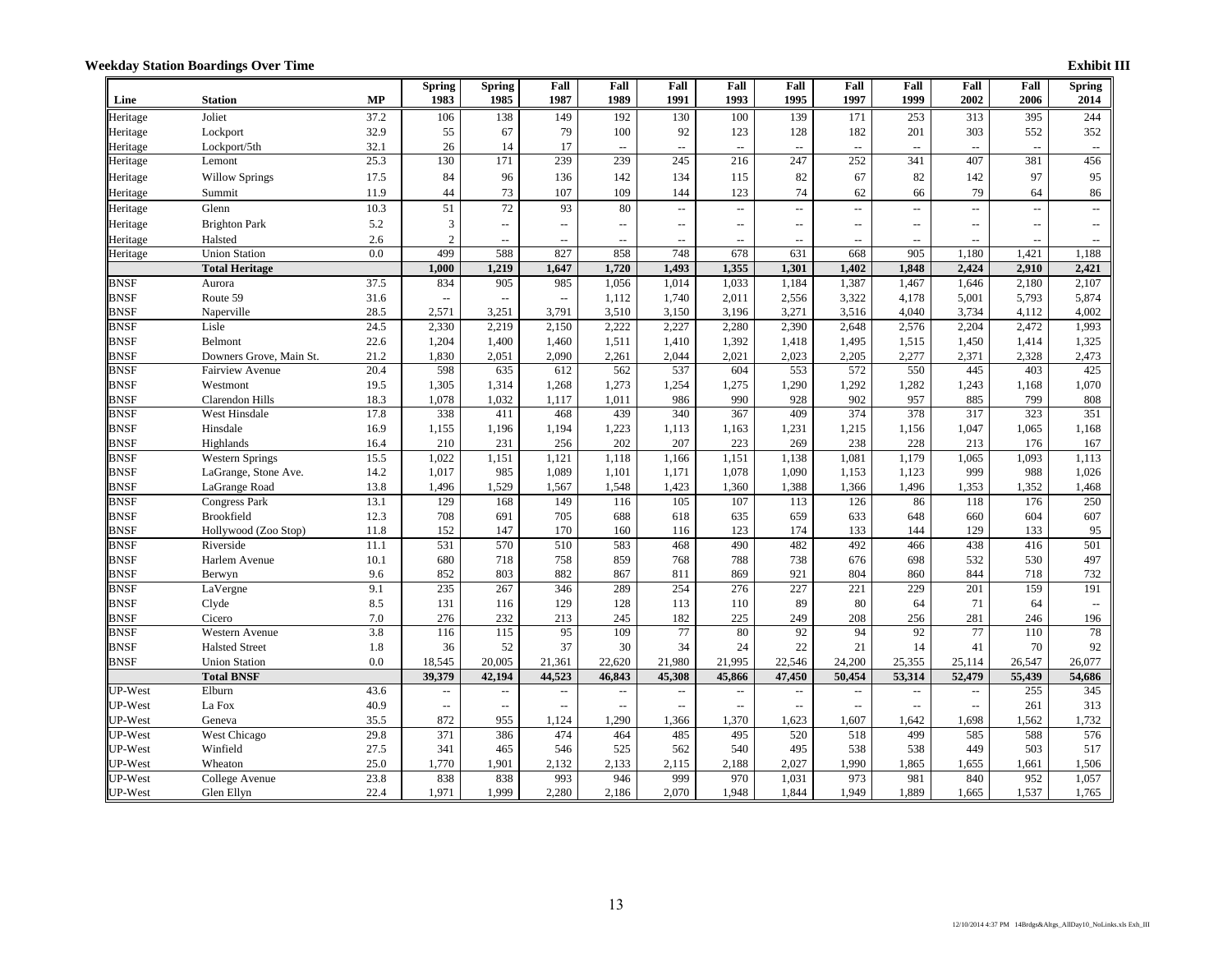|              |                                        |           | <b>Spring</b>        | <b>Spring</b>            | Fall          | Fall          | Fall                     | Fall            | Fall          | Fall          | Fall                                          | Fall           | Fall             | <b>Spring</b>  |
|--------------|----------------------------------------|-----------|----------------------|--------------------------|---------------|---------------|--------------------------|-----------------|---------------|---------------|-----------------------------------------------|----------------|------------------|----------------|
| Line         | <b>Station</b>                         | <b>MP</b> | 1983                 | 1985                     | 1987          | 1989          | 1991                     | 1993            | 1995          | 1997          | 1999                                          | 2002           | 2006             | 2014           |
| JP-West      | Lombard                                | 19.9      | 1,418                | 1,360                    | 1,385         | 1,146         | 1,123                    | 1,261           | 1,211         | 1,285         | 1,269                                         | 1,213          | 1,281            | 1,321          |
| UP-West      | Villa Park                             | 17.8      | 1,289                | 1,206                    | 1,328         | 1,219         | 1,138                    | 1,055           | 973           | 1,015         | 949                                           | 914            | 835              | 841            |
| JP-West      | Elmhurst                               | 15.7      | 1,521                | 1,635                    | 1,787         | 1,783         | 1,704                    | 1,730           | 1,768         | 1,805         | 1,776                                         | 1,785          | 1,833            | 2,313          |
| JP-West      | Berkeley                               | 14.3      | 201                  | 207                      | 246           | 248           | 221                      | 201             | 201           | 205           | 194                                           | 162            | 176              | 161            |
| UP-West      | Bellwood                               | 12.6      | 248                  | 225                      | 214           | 202           | 196                      | 205             | 173           | 196           | 205                                           | 221            | 215              | 165            |
| JP-West      | Melrose Park                           | 11.3      | 101                  | 112                      | 143           | 146           | 112                      | 166             | 168           | 117           | 149                                           | 109            | 100              | 103            |
| JP-West      | Maywood                                | 10.5      | 87                   | 96                       | 115           | 73            | 88                       | 117             | 132           | 95            | 84                                            | 93             | 97               | 81             |
| UP-West      | <b>River Forest</b>                    | 9.7       | 127                  | 146                      | 192           | 270           | 292                      | 327             | 407           | 375           | 406                                           | 390            | 367              | 434            |
| JP-West      | Oak Park, Marion St.                   | 8.5       | 344                  | 374                      | 566           | 841           | 1,032                    | 1,307           | 1,910         | 1,237         | 1,038                                         | 960            | 1,025            | 1,129          |
| UP-West      | Kedzie                                 | 3.6       | 42                   | 33                       | 31            | 38            | 44                       | 42              | 32            | 44            | 18                                            | 36             | 22               | 56             |
| JP-West      | Ogilvie Transportation Center          | 0.0       | 10,769               | 10,843                   | 12,372        | 12,736        | 12,544                   | 12,758          | 13,299        | 12,770        | 12,383                                        | 11,594         | 11,743           | 12,781         |
|              | <b>Total UP West</b>                   |           | 22,310               | 22,781                   | 25,928        | 26,246        | 26,091                   | 26,680          | 27,814        | 26,719        | 25,885                                        | 24,369         | 25,013           | 27,196         |
| Milw-West    | <b>Big Timber Road</b>                 | 39.8      | $\sim$               | $\sim$ $\sim$            | 41            | 33            | 124                      | 128             | 347           | 385           | 482                                           | 581            | 803              | 782            |
| Milw-West    | Elgin                                  | 36.6      | 390                  | 495                      | 463           | 465           | 358                      | 421             | 373           | 361           | 419                                           | 554            | 476              | 461            |
| Milw-West    | National Street                        | 36.0      | 132                  | 222                      | 183           | 255           | 421                      | 439             | 562           | 559           | 618                                           | 551            | 742              | 700            |
| Milw-West    | <b>Bartlett</b>                        | 30.1      | 669                  | 712                      | 805           | 915           | 1,075                    | 1,109           | 1,213         | 1,184         | 1,173                                         | 1,027          | 1,064            | 1,081          |
| Milw-West    | Hanover Park                           | 28.4      | 738                  | 765                      | 855           | 1,150         | 1,171                    | 1,455           | 1,356         | 1,460         | 1,506                                         | 1,431          | 1,482            | 1,414          |
| Milw-West    | Schaumburg                             | 26.5      | 480                  | 693                      | 961           | 1,147         | 1,238                    | 1,363           | 1,569         | 1,647         | 1,733                                         | 1,609          | 1,698            | 1,737          |
| Milw-West    | Roselle                                | 23.9      | 1.455                | 1,621                    | 1,736         | 1,827         | 1,760                    | 1,797           | 1,620         | 1,628         | 1,617                                         | 1,298          | 1,500            | 1,277          |
| Milw-West    | Medinah                                | 23.0      | 194                  | 215                      | 265           | 249           | 276                      | 274             | 407           | 516           | 529                                           | 399            | 501              | 520            |
| Milw-West    | Itasca                                 | 21.1      | 444                  | 565                      | 481           | 491           | 497                      | 501             | 546           | 609           | 642                                           | 518            | 546              | 564            |
| Milw-West    | Wood Dale                              | 19.1      | 497                  | 563                      | 579           | 708           | 614                      | 666             | 672           | 709           | 719                                           | 551            | 639              | 608            |
| Milw-West    | Bensenville                            | 17.2      | 439                  | 476                      | 448           | 527           | 447                      | 526             | 521           | 501           | 498                                           | 458            | 450              | 433            |
| Milw-West    | Mannheim                               | 14.0      | 49                   | 45                       | 31            | 38            | 48                       | 48              | 27            | 32            | 39                                            | 13             | 37               | 30             |
| Milw-West    | Franklin Park                          | 13.2      | 446                  | 464                      | 533           | 553           | 490                      | 506             | 547           | 496           | 499                                           | 506            | 461              | 399            |
| Milw-West    | <b>River Grove</b>                     | 11.4      | 222                  | 254                      | 222           | 238           | 244                      | 244             | 285           | 186           | 184                                           | 164            | 174              | 142            |
| Milw-West    | <b>Elmwood Park</b>                    | 10.2      | 466                  | 521                      | 483           | 436           | 400                      | 408             | 471           | 473           | 471                                           | 405            | 392              | 396            |
| Milw-West    | Mont Clare                             | 9.5       | 314                  | 313                      | 427           | 464           | 474                      | 548             | 478           | 467           | 440                                           | 393            | 361              | 291            |
| Milw-West    | Mars                                   | 9.1       | 75                   | 80                       | 114           | 117           | 117                      | 129             | 132           | 117           | 128                                           | 109            | 110              | 115            |
| Milw-West    | Galewood                               | 8.6       | 202                  | 212                      | 244           | 287           | 262                      | 343             | 347           | 323           | 336                                           | 324            | 265              | 260            |
| Milw-West    | Hanson Park                            | 7.7       | 54                   | 63                       | 42            | 43            | 63                       | 49              | 53            | 76            | 54                                            | 53             | 54               | 46             |
| Milw-West    | Cragin                                 | 7.0       | 111                  | 104                      | 61            | 54            | 44                       | 53              | 39            | 53            | 38                                            | 29             | 37               | $\sim$         |
| Milw-West    | Grand/Cicero                           | 6.5       | $\ddot{\phantom{a}}$ | $\sim$                   | $\sim$        | $\sim$        | $-$                      | $\sim$          | $\sim$        | $\sim$        | $\mathord{\hspace{1pt}\text{--}\hspace{1pt}}$ | $\overline{a}$ | $\sim$           | 106            |
| Milw-West    | Hermosa                                | 5.9       | 101                  | 90                       | 79            | 68            | 74                       | 69              | 62            | 53            | 44                                            | 50             | 35               | $\mathbb{Z}^2$ |
| Milw-West    | <b>Western Avenue</b>                  | 2.9       | 158                  | 174                      | 135           | 188           | 229                      | 170             | 224           | 267           | 300                                           | 301            | 372              | 348            |
| Milw-West    | <b>Union Station</b>                   | 0.0       | 6,548<br>14,184      | 7,264<br>15,911          | 8,071         | 8,649         | 8,875                    | 9,703<br>20.949 | 10,167        | 10,313        | 10,356                                        | 9,693          | 10,144<br>22,343 | 10,011         |
| UP/McHenry   | <b>Total Milwaukee West</b><br>McHenry | 50.6      | 101                  | 74                       | 17,259<br>199 | 18,902<br>115 | 19,301<br>131            | 179             | 22,018<br>162 | 22,415<br>154 | 22,825<br>159                                 | 21,017<br>140  | 101              | 21,721<br>114  |
| UP-NW        | Harvard                                | 63.1      | 84                   | 104                      | 112           | 140           | 170                      | 181             | 235           | 203           | 222                                           | 259            | 274              | 275            |
| <b>JP-NW</b> | Hartland                               | 56.0      | $\overline{7}$       | $\sim$                   | $\sim$        | $\sim$        |                          | $\sim$          | ÷.            |               | $\sim$                                        | ω,             |                  | $\sim$         |
| UP-NW        | Woodstock                              | 51.6      | 166                  | 183                      | 308           | 289           | 327                      | 365             | 357           | 314           | 349                                           | 415            | 456              | 437            |
| UP-NW        | Crystal Lake                           | 43.2      | 907                  | 954                      | 1,084         | 1,105         | 1,248                    | 1,316           | 1,463         | 1,495         | 1,501                                         | 1,579          | 1,370            | 1,238          |
| <b>JP-NW</b> | Pingree Road                           | 41.7      | $\bar{\mathbb{Z}}$   | $\overline{\phantom{a}}$ | $\mathbf{L}$  | $\mathbf{u}$  | $\overline{\phantom{a}}$ | Ξ.              | $\mathbf{u}$  | $\sim$        | ÷.                                            | $\mathbf{u}$   | 581              | 744            |
| JP-NW        | Cary                                   | 38.6      | 457                  | 478                      | 516           | 615           | 732                      | 853             | 973           | 899           | 951                                           | 1,035          | 988              | 873            |
| UP-NW        | Fox River Grove                        | 37.3      | 209                  | 195                      | 228           | 321           | 350                      | 367             | 359           | 370           | 428                                           | 449            | 422              | 410            |
| JP-NW        | Barrington                             | 31.9      | 1,564                | 1,631                    | 1,945         | 1,838         | 1,748                    | 1,859           | 1,831         | 1,758         | 1,745                                         | 1,724          | 1,724            | 1,717          |
| UP-NW        | Palatine                               | 26.4      | 1,632                | 1,586                    | 1,919         | 2,104         | 2,010                    | 2,092           | 1,957         | 2,092         | 2,091                                         | 1,894          | 2,105            | 2,334          |
| UP-NW        | <b>Arlington Park</b>                  | 24.4      | 1,430                | 1,479                    | 1,834         | 1,845         | 1,829                    | 1,945           | 1,957         | 1,980         | 1,904                                         | 1,665          | 1,614            | 1,672          |
|              |                                        |           |                      |                          |               |               |                          |                 |               |               |                                               |                |                  |                |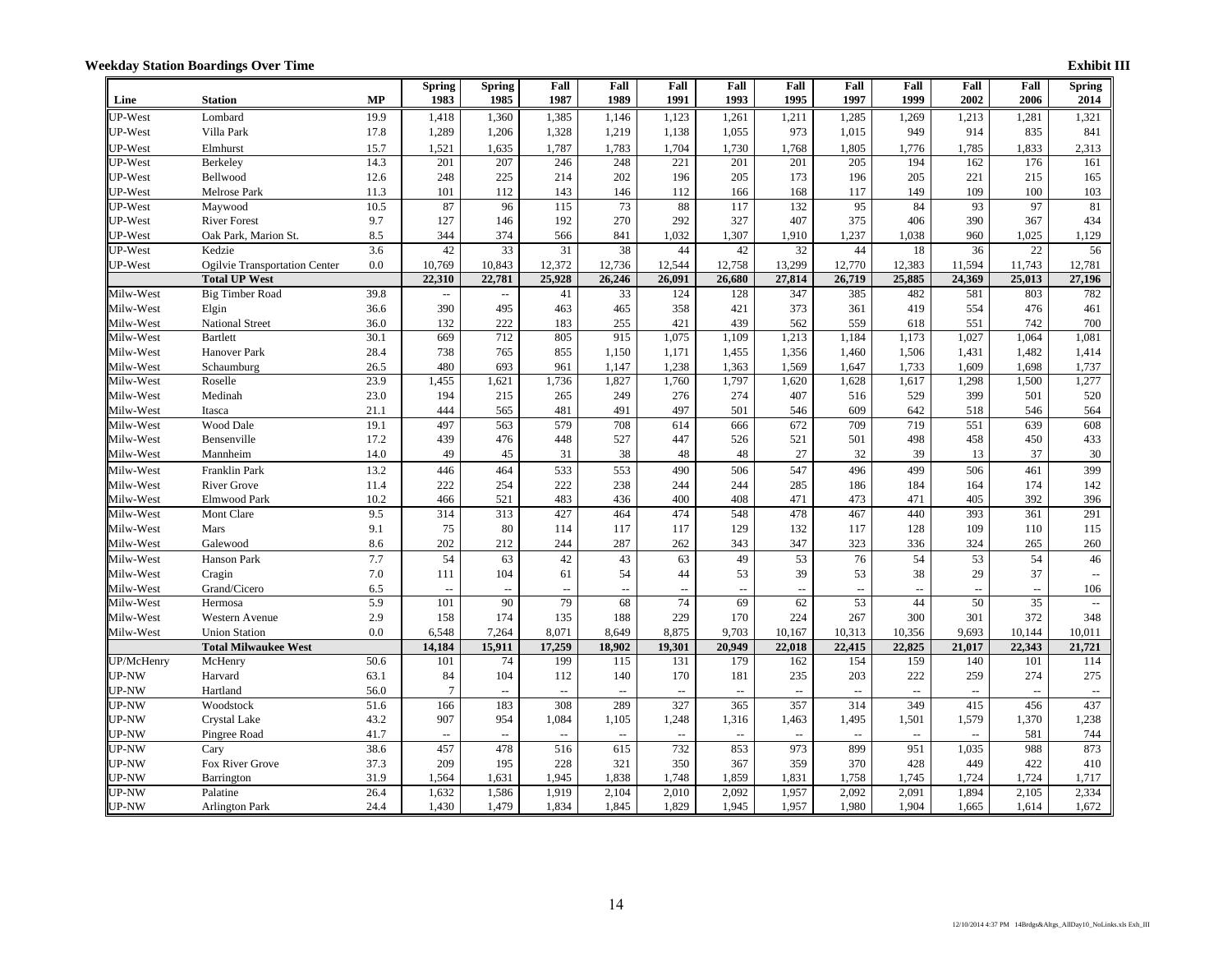|              |                               |           | <b>Spring</b>            | <b>Spring</b>             | Fall                     | Fall                                          | Fall                                          | Fall   | Fall                        | Fall           | Fall           | Fall                      | Fall          | <b>Spring</b> |
|--------------|-------------------------------|-----------|--------------------------|---------------------------|--------------------------|-----------------------------------------------|-----------------------------------------------|--------|-----------------------------|----------------|----------------|---------------------------|---------------|---------------|
| Line         | <b>Station</b>                | <b>MP</b> | 1983                     | 1985                      | 1987                     | 1989                                          | 1991                                          | 1993   | 1995                        | 1997           | 1999           | 2002                      | 2006          | 2014          |
| <b>JP-NW</b> | Arlington Heights             | 22.8      | 2,764                    | 2,727                     | 2,953                    | 3,179                                         | 3,129                                         | 3,001  | 2,833                       | 2,572          | 2,579          | 2,496                     | 2,317         | 2,349         |
| JP-NW        | <b>Mount Prospect</b>         | 20.0      | 2,146                    | 2,220                     | 2,253                    | 2,147                                         | 2,073                                         | 2,055  | 1.899                       | 1,754          | 1,804          | 1,655                     | 1,590         | 1,774         |
| <b>JP-NW</b> | Cumberland                    | 18.6      | 685                      | 567                       | 546                      | 604                                           | 537                                           | 559    | 543                         | 520            | 523            | 393                       | 393           | 431           |
| JP-NW        | Des Plaines                   | 17.1      | 1,145                    | 1,141                     | 1,159                    | 1,252                                         | 1,146                                         | 1,237  | 1,117                       | 1,111          | 1,148          | 991                       | 1,085         | 1,221         |
| UP-NW        | Dee Road                      | 15.0      | 397                      | 373                       | 432                      | 416                                           | 403                                           | 489    | 428                         | 389            | 438            | 388                       | 446           | 570           |
| JP-NW        | Park Ridge                    | 13.5      | 908                      | 850                       | 801                      | 917                                           | 818                                           | 900    | 820                         | 874            | 922            | 932                       | 897           | 954           |
| <b>JP-NW</b> | <b>Edison Park</b>            | 12.6      | 383                      | 328                       | 360                      | 425                                           | 402                                           | 544    | 518                         | 541            | 547            | 593                       | 536           | 646           |
| <b>JP-NW</b> | Norwood Park                  | 11.4      | 218                      | 195                       | 170                      | 244                                           | 239                                           | 307    | 320                         | 273            | 329            | 269                       | 289           | 350           |
| JP-NW        | Gladstone Park                | 10.1      | 81                       | 81                        | 67                       | 94                                            | 97                                            | 138    | 119                         | 111            | 129            | 124                       | 103           | 169           |
| <b>JP-NW</b> | Jefferson Park                | 9.1       | 441                      | 434                       | 537                      | 548                                           | 583                                           | 736    | 740                         | 706            | 719            | 749                       | 786           | 599           |
| <b>JP-NW</b> | <b>Irving Park</b>            | 7.0       | 175                      | 196                       | 225                      | 248                                           | 257                                           | 407    | 414                         | 376            | 408            | 451                       | 495           | 474           |
| JP-NW        | Clybourn                      | 2.9       | 272                      | 261                       | 305                      | 466                                           | 408                                           | 486    | 575                         | 460            | 531            | 529                       | 769           | 693           |
| JP-NW        | Ogilvie Transportation Center | 0.0       | 13,737                   | 13,517                    | 15,037                   | 15,778                                        | 15,809                                        | 16,516 | 15,954                      | 15,253         | 15,603         | 14,542                    | 14,886        | 15,938        |
|              | <b>Total UP Northwest</b>     |           | 29,909                   | 29,574                    | 32,990                   | 34,690                                        | 34,446                                        | 36,532 | 35,574                      | 34,205         | 35,030         | 33,272                    | 34,227        | 35,982        |
| Milw-North   | Fox Lake                      | 49.5      | 405                      | 457                       | 445                      | 495                                           | 433                                           | 443    | 500                         | 558            | 547            | 475                       | 632           | 442           |
| Milw-North   | Ingleside                     | 47.8      | 15                       | 22                        | 23                       | 25                                            | 48                                            | 39     | 27                          | 50             | 75             | 104                       | 150           | 89            |
| Milw-North   | Wilson Road                   | 47.0      | 14                       | $\mathbf{r}$              | $\mathbf{u}$             | $\sim$ $\sim$                                 | $\sim$ $\sim$                                 | 44     | $\mathbf{u}$                | $\sim$         | Ξ.             | $\mathbb{L}^{\mathbb{L}}$ | $\sim$        | $\sim$        |
| Milw-North   | Long Lake                     | 46.0      | 45                       | 62                        | 59                       | 75                                            | 93                                            | 73     | 58                          | 95             | 83             | 102                       | 133           | 105           |
| Milw-North   | Round Lake                    | 44.0      | 317                      | 333                       | 356                      | 406                                           | 371                                           | 428    | 487                         | 498            | 534            | 566                       | 710           | 513           |
| Milw-North   | Grayslake                     | 41.0      | 196                      | 229                       | 294                      | 269                                           | 369                                           | 509    | 691                         | 745            | 827            | 871                       | 772           | 509           |
| Milw-North   | Prairie Crossing              | 39.2      | ÷.                       | $\mathbb{Z}^2$            | L.                       | L.                                            | $\omega_{\rm m}$                              | L.     | $\mathbb{Z}^2$              | $\mathbb{Z}^2$ | $\mathbb{Z}^2$ | $\Box$                    | 344           | 451           |
| Milw-North   | Libertyville                  | 35.5      | 702                      | 817                       | 1,010                    | 1,080                                         | 1,139                                         | 1,228  | 1.222                       | 1,089          | 1,118          | 1,119                     | 1,169         | 826           |
| Milw-North   | Rondout                       | 32.3      | 17                       | $\sim$                    | $\overline{\phantom{a}}$ | $\overline{\phantom{a}}$                      | $\sim$ $\sim$                                 | Щ.     | $\mathbb{H}^{\mathbb{H}}$   | $\sim$ $\sim$  | Ш,             | $\sim$                    | $\sim$ $\sim$ | $\sim$        |
| Milw-North   | <b>Lake Forest</b>            | 28.4      | 193                      | 249                       | 325                      | 408                                           | 522                                           | 680    | 674                         | 608            | 717            | 576                       | 578           | 570           |
| Milw-North   | Deerfield                     | 24.2      | 1,185                    | 1,439                     | 1,447                    | 1,528                                         | 1,669                                         | 1,676  | 1,765                       | 1,307          | 1,279          | 1,286                     | 1,315         | 1,247         |
| Milw-North   | Lake Cook Road                | 23.0      | ω.                       | $\mathbb{L}^{\mathbb{L}}$ | ÷.                       | $\mathbf{u}$                                  | $\sim$ $\sim$                                 | Ξ.     | $\mathcal{L}_{\mathcal{F}}$ | 740            | 1,128          | 1,154                     | 1,406         | 1,263         |
| Milw-North   | Northbrook                    | 21.1      | 1,213                    | 1,406                     | 1,361                    | 1,430                                         | 1,458                                         | 1,612  | 1,546                       | 1,459          | 1,505          | 1,349                     | 1,323         | 1,334         |
| Milw-North   | Glen of North Glenview        | 18.8      | $\overline{\phantom{a}}$ | $\omega_{\rm m}$          | $\Box$                   | $\overline{\phantom{a}}$                      | $\mathord{\hspace{1pt}\text{--}\hspace{1pt}}$ | Ξ.     | $\omega_{\rm m}$            | $\sim$         | Ξ.             | 448                       | 770           | 1,097         |
| Milw-North   | Glenview                      | 17.4      | 1,218                    | 1,329                     | 1,546                    | 1,512                                         | 1,450                                         | 1,425  | 1,423                       | 1,423          | 1,646          | 1,390                     | 1,611         | 1,444         |
| Milw-North   | Golf                          | 16.2      | 131                      | 143                       | 181                      | 158                                           | 267                                           | 288    | 271                         | 309            | 326            | 264                       | 315           | 201           |
| Milw-North   | <b>Morton Grove</b>           | 14.3      | 451                      | 538                       | 583                      | 539                                           | 672                                           | 710    | 772                         | 825            | 989            | 943                       | 966           | 1,054         |
| Milw-North   | Edgebrook                     | 11.6      | 197                      | 266                       | 328                      | 337                                           | 385                                           | 527    | 587                         | 586            | 578            | 624                       | 544           | 504           |
| Milw-North   | <b>Forest Glen</b>            | 10.2      | 73                       | 75                        | 102                      | 124                                           | 155                                           | 197    | 232                         | 239            | 320            | 332                       | 331           | 351           |
| Milw-North   | Mayfair                       | 9.0       | 53                       | 66                        | 78                       | 72                                            | 109                                           | 136    | 136                         | 154            | 239            | 254                       | 317           | 340           |
| Milw-North   | Grayland                      | 8.2       | 78                       | 109                       | 83                       | 94                                            | 119                                           | 198    | 207                         | 213            | 263            | 282                       | 318           | 314           |
| Milw-North   | Healy                         | 6.4       | 226                      | 244                       | 227                      | 239                                           | 216                                           | 256    | 252                         | 259            | 272            | 309                       | 342           | 322           |
| Milw-North   | Western Avenue                | 2.9       | 136                      | 122                       | 88                       | 167                                           | 175                                           | 152    | 134                         | 228            | 288            | 289                       | 435           | 411           |
| Milw-North   | <b>Union Station</b>          | 0.0       | 5,805                    | 6,483                     | 6,801                    | 7,329                                         | 7,802                                         | 8,729  | 8.930                       | 8,541          | 9,300          | 8.903                     | 9,776         | 9,870         |
|              | <b>Total Milwaukee North</b>  |           | 12,670                   | 14,389                    | 15,337                   | 16.287                                        | 17,452                                        | 19.306 | 19.914                      | 19,926         | 22,034         | 21,640                    | 24,257        | 23,257        |
| <b>NCS</b>   | Antioch                       | 52.8      | ц.                       |                           | $\overline{\phantom{a}}$ | $\mathbb{L}^2$                                | $\overline{\phantom{a}}$                      | Ξ.     | $\mathbf{u}$                | 124            | 141            | 169                       | 262           | 227           |
| <b>NCS</b>   | Lake Villa                    | 48.2      | $\overline{\phantom{a}}$ | $\sim$                    | $\sim$                   | $\sim$                                        | $\sim$ $\sim$                                 | Ξ.     | $\overline{\phantom{a}}$    | 87             | 108            | 143                       | 150           | 176           |
| <b>NCS</b>   | Round Lake Beach              | 45.9      | $\overline{\phantom{a}}$ | $\sim$                    | Ξ.                       | $\sim$                                        | $\sim$ $\sim$                                 | Ξ.     | $\overline{\phantom{a}}$    | 111            | 130            | 157                       | 154           | 157           |
| <b>NCS</b>   | Washington St./Grayslake      | 43.9      | u.                       | $\sim$ $\sim$             | $\overline{\phantom{a}}$ | $\mathbb{L}^{\mathbb{L}}$                     | $\sim$ $\sim$                                 | 44     | $\mathbf{u}$                | $\sim$         | Ξ.             | $\omega_{\rm m}$          | 109           | 122           |
| <b>NCS</b>   | Prairie Crossing/Libertyville | 40.7      | Ξ.                       | $\mathbb{L}^{\mathbb{L}}$ | Ξ.                       | $\mathord{\hspace{1pt}\text{--}\hspace{1pt}}$ | $\sim$ $\sim$                                 | Ξ.     | $\sim$ $\sim$               | 38             | 54             | 76                        | 117           | 125           |
| <b>NCS</b>   | Mundelein                     | 36.9      | Ξ.                       | $\sim$                    | $\overline{a}$           | $\overline{\phantom{a}}$                      | $\sim$                                        | $=$    | $\sim$ $\sim$               | 223            | 227            | 235                       | 283           | 304           |
| <b>NCS</b>   | Vernon Hills                  | 33.0      | $\overline{\phantom{a}}$ | $\overline{\phantom{a}}$  | ш,                       | $\overline{\phantom{a}}$                      | $\overline{\phantom{a}}$                      | Щ.     | $\overline{\phantom{a}}$    | 231            | 272            | 284                       | 353           | 435           |
| <b>NCS</b>   | Prairie View                  | 31.6      | $\overline{\phantom{a}}$ | $\overline{\phantom{a}}$  | Ξ.                       | $\overline{\phantom{a}}$                      | $\sim$ $\sim$                                 | $-$    | $\mathbb{L}^{\mathbb{L}}$   | 217            | 232            | 255                       | 299           | 345           |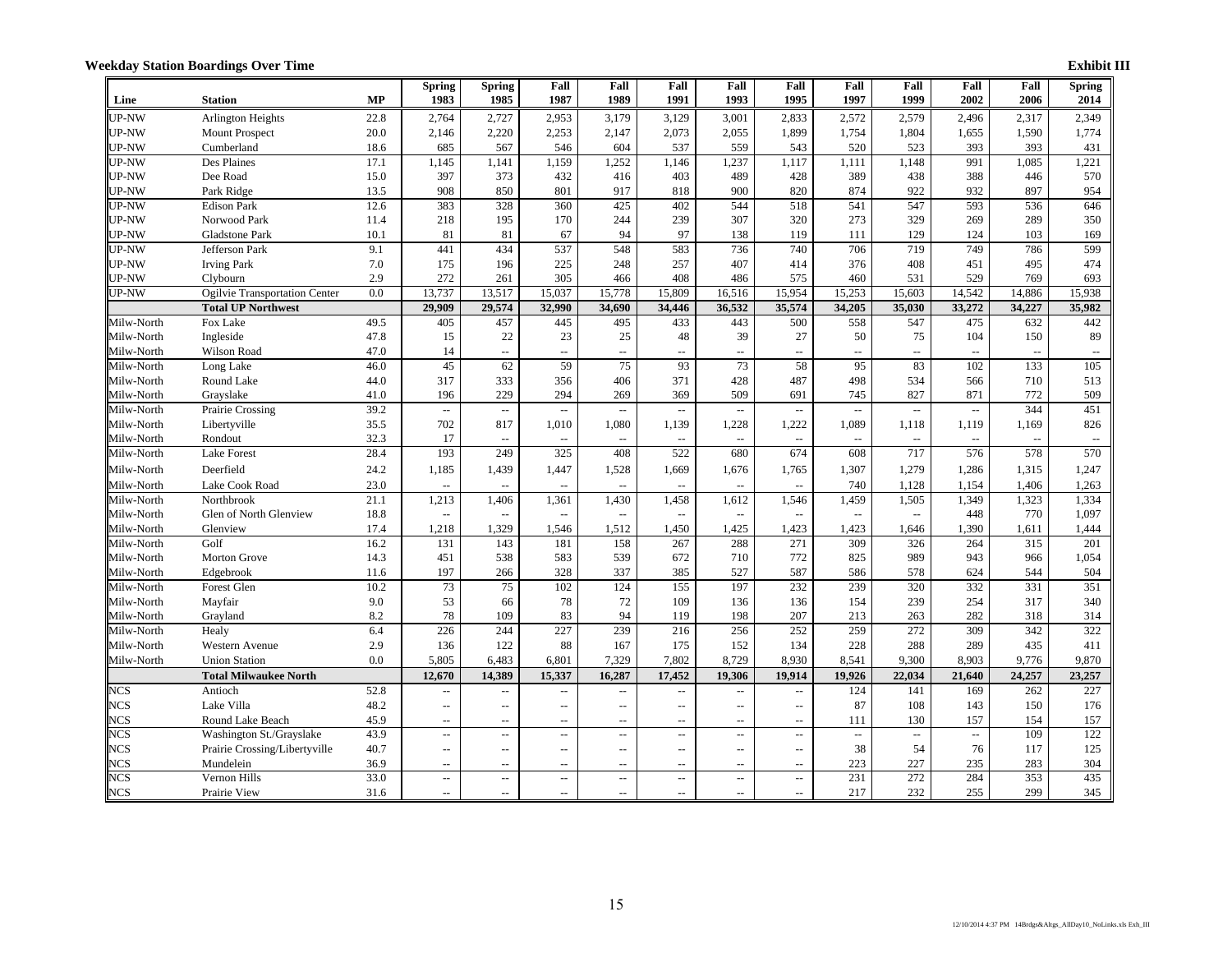|                 |                                    |           | <b>Spring</b>            | <b>Spring</b>             | Fall                     | Fall                     | Fall                                          | Fall                     | Fall                      | Fall                       | Fall           | Fall                      | Fall    | <b>Spring</b> |
|-----------------|------------------------------------|-----------|--------------------------|---------------------------|--------------------------|--------------------------|-----------------------------------------------|--------------------------|---------------------------|----------------------------|----------------|---------------------------|---------|---------------|
| Line            | <b>Station</b>                     | <b>MP</b> | 1983                     | 1985                      | 1987                     | 1989                     | 1991                                          | 1993                     | 1995                      | 1997                       | 1999           | 2002                      | 2006    | 2014          |
| <b>NCS</b>      | <b>Buffalo Grove</b>               | 29.5      | $\overline{\phantom{a}}$ | $\overline{\phantom{a}}$  | $\overline{\phantom{a}}$ | $\overline{\phantom{a}}$ | $\mathord{\hspace{1pt}\text{--}\hspace{1pt}}$ | $\overline{\phantom{a}}$ | $\overline{\phantom{a}}$  | 534                        | 599            | 547                       | 545     | 621           |
| <b>NCS</b>      | Wheeling                           | 27.2      | $\mathbf{u}$             | $\sim$                    | $\overline{a}$           | $\overline{a}$           | $\sim$ $\sim$                                 | --                       | $\mathbb{L} \mathbb{L}$   | 245                        | 282            | 235                       | 306     | 333           |
| <b>NCS</b>      | Prospect Heights                   | 24.0      | $\mathbf{u}$             | $\sim$ $\sim$             | $\sim$ $\sim$            | $\sim$ $\sim$            | $\sim$ $\sim$                                 | $\sim$                   | $\sim$ $\sim$             | 192                        | 228            | 240                       | 245     | 277           |
| <b>NCS</b>      | O'Hare Transfer                    | 17.1      | $\overline{\phantom{a}}$ | $\mathbb{L} \mathbb{L}$   | $\overline{\phantom{a}}$ | $\overline{\phantom{a}}$ | $\sim$ $\sim$                                 | $\overline{\phantom{a}}$ | $\overline{\phantom{a}}$  | 68                         | 83             | 55                        | 106     | 144           |
| <b>NCS</b>      | Rosemont                           | 15.6      | $\mathbf{u}$             | $\sim$ $\sim$             | $-$                      | $\sim$                   | $\sim$                                        | --                       | $\sim$ $\sim$             | $\sim$                     | $\overline{a}$ | $\overline{\phantom{a}}$  | 23      | 33            |
| <b>NCS</b>      | Schiller Park                      | 14.8      | $\mathbf{u}$             | $\sim$ $\sim$             | $\overline{a}$           | $\overline{a}$           | $\sim$                                        | $\overline{\phantom{a}}$ | $\sim$                    | $\sim$ $\sim$              | $\overline{a}$ | $\overline{\phantom{a}}$  | 29      | 29            |
| <b>NCS</b>      | Belmont Ave./Franklin Park         | 13.0      | $\mathbf{u}$             | $\sim$ $\sim$             | $-$                      | $\sim$                   | $\sim$                                        | $\sim$ $\sim$            | $\sim$ $\sim$             | $\sim$ $\sim$              | $\overline{a}$ | $\mathbb{L}^{\mathbb{L}}$ | 25      | 29            |
| <b>NCS</b>      | <b>River Grove</b>                 | 11.4      | $\overline{\phantom{a}}$ | $\mathbb{L} \mathbb{L}$   | $\overline{\phantom{a}}$ | $\overline{\phantom{a}}$ | $\sim$ $\sim$                                 | --                       | $\mathbb{L} \mathbb{L}$   | 138                        | 176            | 172                       | 124     | 168           |
| <b>NCS</b>      | Western Avenue                     | 2.9       | $\mathbf{u}$             |                           | $-1$                     | $\overline{a}$           | $\overline{a}$                                | --                       | $\sim$ $\sim$             | 25                         | 43             | 42                        | 35      | 92            |
| <b>NCS</b>      | <b>Union Station</b>               | 0.0       | $\overline{\phantom{a}}$ | $\mathbb{L}^{\mathbb{L}}$ | Ξ.                       | $\overline{\phantom{a}}$ | $\overline{\phantom{a}}$                      | ÷.                       | $\mathbf{u}$              | 1.708                      | 1,905          | 1,893                     | 2,173   | 2,799         |
|                 | <b>Total North Central Service</b> |           | ш.                       | $\overline{\phantom{a}}$  | --                       | --                       | $\overline{\phantom{a}}$                      | --                       | $\overline{\phantom{a}}$  | 3.941                      | 4,480          | 4,503                     | 5,338   | 6,416         |
| <b>UP-North</b> | Kenosha, Wisconsin                 | 51.5      | 142                      | 169                       | 208                      | 207                      | 296                                           | 308                      | 264                       | 306                        | 301            | 341                       | 431     | 358           |
| <b>UP-North</b> | Winthrop Harbor                    | 44.5      | 21                       | 18                        | 24                       | 17                       | 28                                            | 34                       | 57                        | 47                         | 49             | 77                        | 79      | 70            |
| <b>UP-North</b> | Zion                               | 42.1      | 81                       | 67                        | 85                       | 78                       | 92                                            | 100                      | 94                        | 91                         | 93             | 103                       | 152     | 155           |
| <b>UP-North</b> | Waukegan                           | 35.9      | 553                      | 614                       | 644                      | 694                      | 780                                           | 752                      | 841                       | 806                        | 925            | 893                       | 1.030   | 910           |
| UP-North        | <b>Abbott Platform</b>             | 34.0      | 14                       | 20                        | $\overline{a}$           | $\overline{\phantom{a}}$ | $\sim$ $\sim$                                 | $\mathbf{u}$             | $\mathbb{Z}^{\mathbb{Z}}$ | $\mathcal{L}(\mathcal{L})$ | $\overline{a}$ | $\mathbb{L}^{\mathbb{L}}$ | $-$     | $\sim$ $\sim$ |
| UP-North        | North Chicago                      | 33.7      | 175                      | 158                       | 145                      | 179                      | 165                                           | 139                      | 192                       | 220                        | 200            | 190                       | 191     | 232           |
| <b>UP-North</b> | <b>Great Lakes</b>                 | 32.0      | 76                       | 93                        | 96                       | 109                      | 98                                            | 186                      | 110                       | 118                        | 153            | 156                       | 306     | 264           |
| UP-North        | Lake Bluff                         | 30.2      | 307                      | 302                       | 374                      | 328                      | 357                                           | 390                      | 379                       | 425                        | 420            | 504                       | 519     | 626           |
| UP-North        | <b>Lake Forest</b>                 | 28.3      | 644                      | 715                       | 729                      | 753                      | 700                                           | 721                      | 652                       | 661                        | 689            | 726                       | 725     | 727           |
| <b>UP-North</b> | Fort Sheridan                      | 25.7      | 311                      | 313                       | 394                      | 354                      | 338                                           | 279                      | 296                       | 276                        | 276            | 285                       | 279     | 266           |
| <b>UP-North</b> | Highwood                           | 24.5      | 230                      | 236                       | 261                      | 267                      | 290                                           | 290                      | 246                       | 258                        | 270            | 311                       | 279     | 314           |
| UP-North        | <b>Highland Park</b>               | 23.0      | 970                      | 1,204                     | 1,155                    | 1,166                    | 1,240                                         | 1,171                    | 1,118                     | 1,133                      | 1,124          | 1,107                     | 1,118   | 875           |
| <b>UP-North</b> | Ravinia                            | 21.5      | 366                      | 339                       | 366                      | 386                      | 346                                           | 327                      | 416                       | 362                        | 347            | 330                       | 332     | 238           |
| UP-North        | <b>Braeside</b>                    | 20.5      | 301                      | 286                       | 313                      | 295                      | 324                                           | 292                      | 275                       | 247                        | 330            | 340                       | 341     | 373           |
| <b>UP-North</b> | Glencoe                            | 19.2      | 748                      | 809                       | 873                      | 841                      | 784                                           | 789                      | 770                       | 774                        | 786            | 724                       | 708     | 457           |
| <b>UP-North</b> | <b>Hubbard Woods</b>               | 17.7      | 511                      | 480                       | 502                      | 480                      | 470                                           | 444                      | 428                       | 456                        | 441            | 397                       | 371     | 245           |
| UP-North        | Winnetka                           | 16.6      | 673                      | 656                       | 671                      | 672                      | 689                                           | 695                      | 721                       | 668                        | 660            | 630                       | 562     | 485           |
| UP-North        | <b>Indian Hill</b>                 | 15.8      | 356                      | 349                       | 407                      | 395                      | 396                                           | 372                      | 372                       | 375                        | 378            | 368                       | 362     | 201           |
| <b>UP-North</b> | Kenilworth                         | 15.2      | 444                      | 470                       | 532                      | 456                      | 533                                           | 468                      | 446                       | 505                        | 480            | 435                       | 408     | 305           |
| UP-North        | Wilmette                           | 14.4      | 1,175                    | 1,245                     | 1,375                    | 1,465                    | 1,473                                         | 1,465                    | 1,505                     | 1,484                      | 1,494          | 1,363                     | 1,379   | 1,120         |
| UP-North        | Central St., Evanston              | 13.3      | 771                      | 845                       | 1,039                    | 1,118                    | 1,317                                         | 1,226                    | 1,210                     | 1,161                      | 1,246          | 1,276                     | 1,234   | 1,197         |
| <b>UP-North</b> | Davis St., Evanston                | 12.0      | 565                      | 709                       | 787                      | 951                      | 1.073                                         | 1.124                    | 1,208                     | 1.322                      | 1.395          | 1.439                     | 1.854   | 2,070         |
| <b>UP-North</b> | Main St., Evanston                 | 11.0      | 481                      | 556                       | 667                      | 697                      | 820                                           | 726                      | 773                       | 756                        | 933            | 769                       | 869     | 1,093         |
| <b>UP-North</b> | <b>Rogers Park</b>                 | 9.4       | 464                      | 511                       | 611                      | 742                      | 881                                           | 924                      | 877                       | 977                        | 1,072          | 973                       | 1,176   | 1,498         |
| <b>UP-North</b> | Ravenswood                         | 6.5       | 307                      | 353                       | 511                      | 562                      | 663                                           | 747                      | 878                       | 914                        | 1,246          | 1,455                     | 1,940   | 2,363         |
| UP-North        | Clybourn                           | 2.9       | 110                      | 124                       | 181                      | 221                      | 268                                           | 368                      | 424                       | 419                        | 479            | 491                       | 697     | 906           |
| UP-North        | Ogilvie Transportation Center      | 0.0       | 8.437                    | 8,899                     | 10,113                   | 10.216                   | 10,792                                        | 10.689                   | 10,455                    | 10,714                     | 11,209         | 10,595                    | 10,935  | 10,833        |
|                 | <b>Total UP North</b>              |           | 19,233                   | 20,540                    | 23,063                   | 23,649                   | 25,213                                        | 25,026                   | 25,007                    | 25,475                     | 26,996         | 26,278                    | 28,277  | 28,181        |
|                 | <b>TOTAL</b>                       |           | 198,778                  | 214,783                   | 235,037                  | 250,362                  | 249,045                                       | 254,725                  | 257.689                   | 264,914                    | 277,281        | 267,975                   | 281,915 | 267,913       |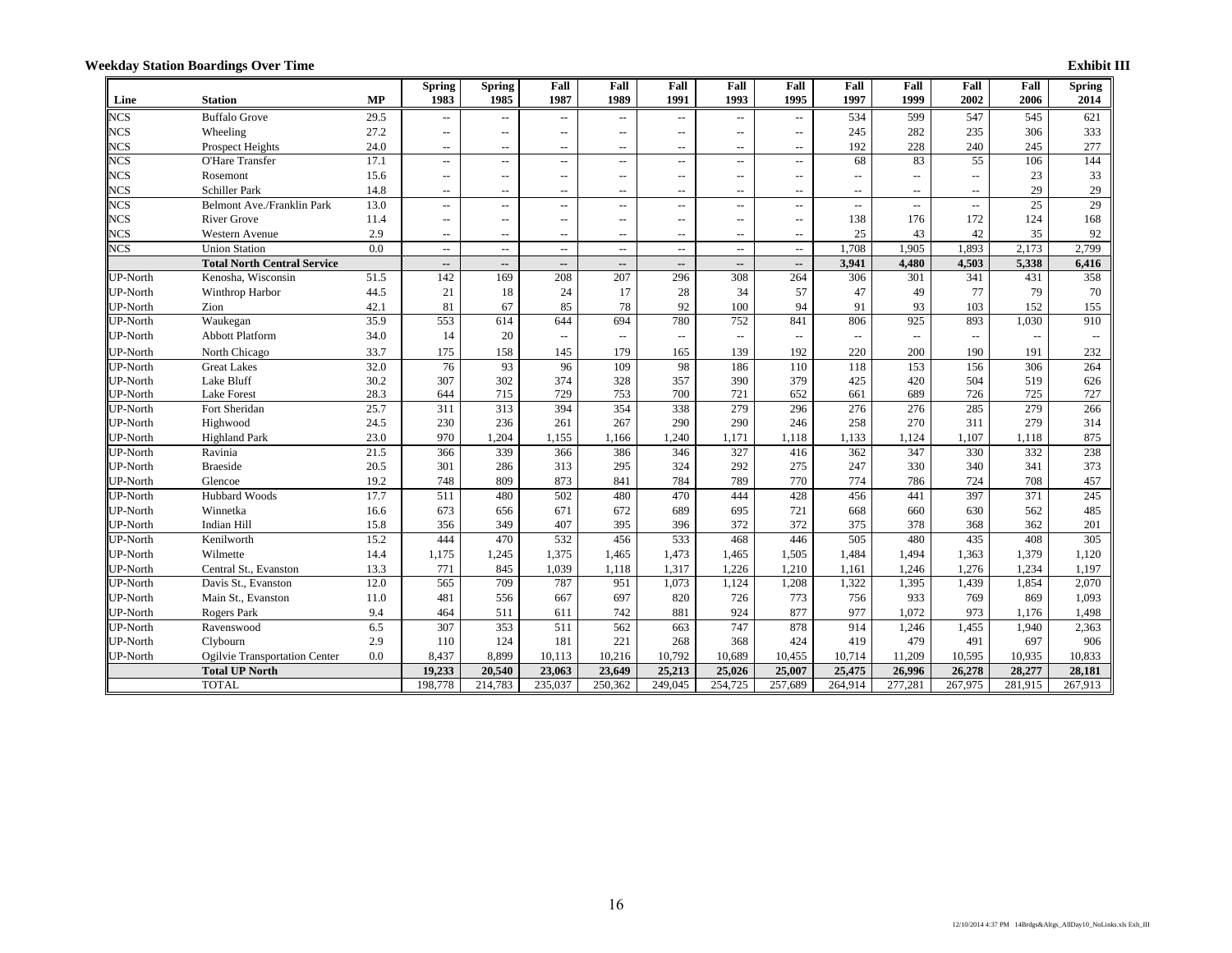### Weekday Station Boardings and Alightings by Time-of-Day and Direction -- Spring 2014 **EXHIMELY** Exhibit IV

|           |                               |             |                | <b>AM PEAK</b>   |                  |                  |                  | <b>MIDDAY</b>    |                  |                |                  | PM PEAK          |                  |                |                  | <b>EVENING</b>           |                  |                 |
|-----------|-------------------------------|-------------|----------------|------------------|------------------|------------------|------------------|------------------|------------------|----------------|------------------|------------------|------------------|----------------|------------------|--------------------------|------------------|-----------------|
|           |                               | <b>Mile</b> | Inbound        |                  | Outbound         |                  | Inbound          |                  | Outbound         |                | Inbound          |                  | Outbound         |                | Inbound          |                          | Outbound         |                 |
| Line      | <b>Station</b>                | Post        | on             | off              | on               | off              | on               | off              | on               | off            | on               | off              | on               | off            | on               | off                      | on               | off             |
| Elec-SC   | South Chicago, 93rd St.       | 13.2        | 452            | $\boldsymbol{0}$ | $\boldsymbol{0}$ | 15               | 153              | $\boldsymbol{0}$ | $\boldsymbol{0}$ | 137            | 31               | $\boldsymbol{0}$ | $\boldsymbol{0}$ | 466            | 16               | $\mathbf{0}$             | $\boldsymbol{0}$ | 96              |
| Elec-SC   | 87th Street                   | 12.5        | 80             | $\mathbf{0}$     | $\mathbf{0}$     | 3                | 24               | $\overline{0}$   | $\mathbf{0}$     | 21             | $7\phantom{.0}$  | 1                | $\mathbf{0}$     | 78             | 6                | $\Omega$                 | $\Omega$         | 17              |
| Elec-SC   | 83rd Street                   | 12.0        | 70             | $\theta$         |                  | $\overline{7}$   | 31               | $\Omega$         | $\Omega$         | 22             | $\overline{Q}$   | 3                | $\mathbf{0}$     | 70             | $\overline{c}$   | -1                       | $\mathbf{0}$     | 20              |
| Elec-SC   | Cheltenham, 79th St.          | 11.5        | 52             | 3                | $\mathbf{0}$     | $\mathbf 0$      | 19               | $\theta$         | $\mathbf{0}$     | $\,8\,$        | 3                | $\sqrt{2}$       | 3                | 44             | $\overline{c}$   |                          | $\theta$         | $\,8\,$         |
| Elec-SC   | <b>Windsor Park</b>           | 10.9        | 67             | $\boldsymbol{0}$ | $\overline{2}$   | $\mathfrak{Z}$   | 19               | $\mathbf{1}$     | $\mathbf{1}$     | $\overline{7}$ | $7\phantom{.0}$  | 3                | $\boldsymbol{0}$ | 68             | 4                | $\theta$                 | $\boldsymbol{0}$ | 9               |
| Elec-SC   | South Shore                   | 10.3        | 139            | $\mathbf{1}$     | $\overline{2}$   | 5                | 23               | $\mathbf{1}$     | $\overline{c}$   | 10             | 10               | $\boldsymbol{0}$ | 3                | 125            | $\Omega$         | $\overline{2}$           | $\boldsymbol{0}$ | 20              |
| Elec-SC   | <b>Bryn Mawr</b>              | 9.7         | 63             | $\mathbf{1}$     | $\mathbf{0}$     | $\overline{4}$   | 19               | $\overline{4}$   | 2                | 11             | $\boldsymbol{0}$ | 1                | $\mathbf{1}$     | 77             | 3                | $\mathbf{1}$             | $\overline{0}$   | $10\,$          |
| Elec-SC   | <b>Stony Island</b>           | 9.1         | 111            | $\boldsymbol{2}$ | $\mathbf{0}$     | 3                | 32               | $\mathbf{1}$     | 3                | 14             | 3                | $\boldsymbol{0}$ | 6                | 98             | 6                | $\mathbf{1}$             | $\mathbf{0}$     | 16              |
| Elec-BI   | <b>Blue Island</b>            | 18.9        | 144            | $\boldsymbol{0}$ | $\theta$         | 4                | 6                | $\overline{0}$   | $\overline{0}$   | 18             | 9                | $\overline{0}$   | $\boldsymbol{0}$ | 113            | 10               | $\theta$                 | $\boldsymbol{0}$ | $\overline{4}$  |
| Elec-BI   | <b>Burr Oak</b>               | 18.4        | 111            | $\boldsymbol{0}$ | $\boldsymbol{0}$ | $\boldsymbol{0}$ | 9                | $\boldsymbol{0}$ | $\boldsymbol{0}$ | 10             | 2                |                  | $\mathbf{1}$     | 94             | $\mathbf{1}$     | $\mathbf{0}$             | $\boldsymbol{0}$ | $\mathfrak{Z}$  |
| Elec-BI   | <b>Ashland Avenue</b>         | 17.9        | 88             | $\boldsymbol{0}$ | $\boldsymbol{0}$ | $\boldsymbol{0}$ | 6                | $\overline{0}$   | $\overline{0}$   | 5              | $\overline{4}$   | $\mathbf{0}$     | $\boldsymbol{0}$ | 64             | $\mathbf{0}$     | $\overline{0}$           | $\boldsymbol{0}$ | 3               |
| Elec-BI   | Racine Avenue                 | 17.0        | 28             | $\overline{0}$   | $\theta$         | $\boldsymbol{0}$ | $\overline{4}$   | $\mathbf{0}$     | $\boldsymbol{0}$ | $\overline{2}$ |                  | $\mathbf{0}$     | $\mathbf{0}$     | 25             | $\Omega$         | $\theta$                 | $\mathbf{0}$     | $\mathbf{0}$    |
| Elec-BI   | West Pullman                  | 16.7        | 14             | $\mathbf{1}$     | $\boldsymbol{0}$ | $\mathbf{1}$     | 3                | $\overline{0}$   | $\mathbf{1}$     | $\overline{4}$ | 2                | 1                | $\boldsymbol{0}$ | 22             | $\mathbf{0}$     | $\theta$                 | 1                | $\mathbf{3}$    |
| Elec-BI   | <b>Stewart Ridge</b>          | 16.0        | 29             | $\boldsymbol{0}$ | $\overline{0}$   | $\sqrt{2}$       | $\overline{4}$   | $\mathbf{0}$     | $\boldsymbol{0}$ | 2              |                  | $\mathbf{0}$     | -1               | 32             | $\overline{2}$   | $\theta$                 | $\mathbf{0}$     | $\overline{c}$  |
| Elec-BI   | <b>State Street</b>           | 15.6        | 38             | $\overline{0}$   | $\theta$         | $\mathbf{1}$     | 10               | $\mathbf{0}$     | $\boldsymbol{0}$ | 6              | $\Delta$         | $\mathbf{0}$     | $\blacksquare$   | 36             | $\mathbf{1}$     | $\overline{0}$           | $\boldsymbol{0}$ | 3               |
| Elec-Main | <b>University Park</b>        | 31.5        | 705            | $\boldsymbol{0}$ | $\theta$         | 41               | 138              | $\overline{0}$   | $\boldsymbol{0}$ | 141            | 40               | $\boldsymbol{0}$ | $\boldsymbol{0}$ | 676            | 56               | $\theta$                 | $\boldsymbol{0}$ | 77              |
| Elec-Main | <b>Richton Park</b>           | 29.3        | 1,040          | $\boldsymbol{0}$ | $\,8\,$          | 25               | 174              | $\overline{c}$   | $\mathfrak{Z}$   | 168            | 35               | 1                | $\overline{2}$   | 843            | 53               | $\overline{2}$           | $\mathbf{0}$     | 131             |
| Elec-Main | Matteson                      | 28.2        | 497            | $\theta$         | $\theta$         | $\sqrt{2}$       | 64               | $\mathbf{1}$     | $\overline{c}$   | 61             | 10               | $\boldsymbol{0}$ | $\mathbf{0}$     | 435            | 19               | $\overline{c}$           | $\overline{0}$   | 48              |
| Elec-Main | 211th St., Lincoln Hwy.       | 27.6        | 648            | $\overline{4}$   | $\sqrt{5}$       | 17               | 139              | 9                | $\overline{c}$   | 110            | 25               | 1                | $\mathfrak{Z}$   | 604            | 31               | 5                        | $\overline{c}$   | 105             |
| Elec-Main | Olympia Fields                | 26.6        | 527            | $\mathbf{1}$     | $\boldsymbol{0}$ | 6                | 107              | $\mathbf{1}$     | $\overline{4}$   | 66             | 14               | $\boldsymbol{0}$ | $\overline{4}$   | 504            | 9                | $\theta$                 | $\mathbf{0}$     | 36              |
| Elec-Main | Flossmoor                     | 24.9        | 651            | 3                | $\mathbf{0}$     | 28               | 116              | 1                | 2                | 92             | 22               | $\mathbf{0}$     | -1               | 571            | 38               | $\mathbf{1}$             | $\mathbf{0}$     | 92              |
| Elec-Main | Homewood                      | 23.5        | 1,005          | 5                | $\mathbf{1}$     | 21               | 160              | $\overline{4}$   | 10               | 182            | 38               | 6                | $\overline{4}$   | 977            | 23               | 5                        | 3                | 116             |
| Elec-Main | Calumet                       | 22.8        | 1,010          | $\overline{7}$   | $\boldsymbol{0}$ | 8                | 146              | $\overline{4}$   | $\mathbf{0}$     | 84             | 16               | $\mathbf{0}$     | $\,8\,$          | 938            | $7\phantom{.0}$  | 3                        | $\mathbf{0}$     | $80\,$          |
| Elec-Main | <b>Hazel Crest</b>            | 22.3        | 309            | $\boldsymbol{0}$ | 3                | $\mathfrak s$    | 40               | 6                | 6                | 55             | 8                | $\boldsymbol{0}$ | 6                | 290            | $\boldsymbol{7}$ | $\overline{2}$           | $\boldsymbol{0}$ | 31              |
| Elec-Main | Harvey                        | 20.0        | 470            | 19               | $\sqrt{6}$       | 25               | 100              | 15               | 24               | 99             | 11               | $\overline{7}$   | 13               | 503            | 12               | 12                       | $\overline{4}$   | 64              |
| Elec-Main | 147th St., Sibley Blvd.       | 19.0        | 851            | 10               | $\mathbf{1}$     | 10               | 156              | $\overline{c}$   | 12               | 116            | 21               | $\mathbf{1}$     | $\overline{4}$   | 737            | 13               | 14                       | $\overline{c}$   | 94              |
| Elec-Main | Ivanhoe                       | 18.2        | 551            | $\overline{4}$   | $\tau$           | 11               | 102              | 5                | $\overline{1}$   | 88             | 15               | 2                | $\mathbf{0}$     | 475            | 19               | 2                        | $\overline{2}$   | 76              |
| Elec-Main | Riverdale                     | 17.3        | 138            | $\,8\,$          | 3                | 10               | 34               | $\overline{3}$   | $\,8\,$          | 28             | 5                | 5                | $\overline{4}$   | 137            | 5                | $\overline{4}$           | $\overline{4}$   | 20              |
| Elec-Main | Kensington, 115th St.         | 14.5        | 817            | 93               | 16               | 10               | 88               | 30               | 30               | 95             | 25               | 16               | 85               | 738            | 11               | 16                       | 9                | 63              |
| Elec-Main | 111th St., Pullman            | 14.0        | 14             | 5                | $\boldsymbol{0}$ | $\boldsymbol{0}$ | 3                | $\mathbf{0}$     | $\mathbf{0}$     | $\mathbf{0}$   | $\overline{2}$   | $\mathbf{0}$     | $\boldsymbol{0}$ | 18             | $\boldsymbol{0}$ | $\overline{\mathcal{L}}$ | $\boldsymbol{0}$ | $7\phantom{.0}$ |
| Elec-Main | 107th Street                  | 13.5        | 21             | $\mathbf{1}$     | $\sqrt{2}$       | $\boldsymbol{0}$ | $\mathbf{1}$     | $\overline{0}$   | $\overline{3}$   | $\,8\,$        | -1               |                  | $\mathbf{1}$     | 23             | 2                | $\theta$                 | $\mathbf{0}$     | $\sqrt{5}$      |
| Elec-Main | 103rd St., Rosemoor           | 13.0        | 32             | $\mathbf{1}$     | $\mathbf{1}$     | $\sqrt{2}$       | 5                | $\overline{c}$   | $\mathbf{1}$     | 5              | 2                | $\mathbf{0}$     | 1                | 41             | $\Omega$         | $\mathbf{0}$             | 1                | 9               |
| Elec-Main | 95th St., Chicago State Univ. | 12.0        | 12             | 5                | $\overline{2}$   | 10               | $\overline{c}$   | 8                | 3                | 4              | $\overline{4}$   |                  | 5                | 15             | $\bf{Q}$         | $\Delta$                 | 6                | $\mathbf{0}$    |
| Elec-Main | 91st St., Chesterfield        | 11.4        | 23             | $\boldsymbol{0}$ | $\boldsymbol{0}$ | $\boldsymbol{0}$ | $\overline{c}$   | $\overline{0}$   | $\mathbf{1}$     | $\sqrt{2}$     | $\mathbf{0}$     | $\boldsymbol{0}$ | $\boldsymbol{0}$ | 31             | $\theta$         | $\mathbf{1}$             | $\boldsymbol{0}$ | $\overline{4}$  |
| Elec-Main | 87th St., Woodruff            | 10.9        | 38             | 11               | $\mathbf{1}$     | $\sqrt{2}$       | $\overline{c}$   | 3                | 3                | $\overline{7}$ | $\overline{2}$   | 3                | 6                | 36             | $\Omega$         | $\Delta$                 | $\overline{4}$   | 3               |
| Elec-Main | 83rd St., Avalon Park         | 10.4        | 43             | 3                | $\Omega$         | $\mathbf{1}$     | 3                | $\overline{0}$   | $\mathbf{0}$     | 3              | $\Omega$         | $\mathbf{0}$     | $\boldsymbol{2}$ | 40             | $\Omega$         | 3                        | $\mathbf{2}$     | $\mathfrak{Z}$  |
| Elec-Main | 79th St., Chatham             | 10.0        | 41             | 3                | $\overline{0}$   | $\overline{3}$   | 5                | 6                | $\mathbf{1}$     | $\overline{3}$ | $\overline{4}$   | $\mathbf{0}$     | $\overline{c}$   | 47             | $\Omega$         | 8                        | $\overline{4}$   | $\overline{7}$  |
| Elec-Main | 75th St., Grand Crossing      | 9.3         | $\overline{7}$ | 8                | $\sqrt{2}$       | $\boldsymbol{0}$ | $\overline{0}$   | $\overline{0}$   | $\mathbf{0}$     | $\overline{2}$ | -1               | $\overline{c}$   | $\overline{2}$   | 8              | $\mathbf{0}$     | $\overline{3}$           | 3                | $7\phantom{.0}$ |
| Elec-Main | 63rd Street                   | 7.9         | 83             | 6                | 5                | $\mathbf{1}$     | 11               | $\overline{4}$   | 11               | 18             | 3                | $\sqrt{2}$       | 6                | 83             | 5                | 15                       | 30               | 41              |
| Elec-Main | 59th St., Univ. of Chicago    | 7.4         | 206            | 264              | $\overline{7}$   | 168              | 63               | 17               | 8                | 99             | 163              | $\sqrt{3}$       | 17               | 122            | 16               | $\overline{4}$           | $\overline{4}$   | 23              |
| Elec-Main | 55th-56th-57th St.            | 7.0         | 460            | 228              | 44               | 149              | 242              | 95               | 110              | 325            | 269              | 63               | 440              | 462            | 54               | 36                       | 58               | 67              |
| Elec-Main | 53rd St., Hyde Park           | 6.5         | 264            | 95               | 19               | 22               | 60               | 18               | 20               | 23             | 40               | $\overline{4}$   | 60               | 254            | 24               | 18                       | 9                | 63              |
| Elec-Main | 47th St., Kenwood             | 5.9         | 57             | 25               | $\mathbf{1}$     | $\overline{c}$   | 15               | 12               | $\overline{3}$   | $\overline{3}$ | $\overline{1}$   | $\mathbf{1}$     | 11               | 86             | $\mathbf{0}$     | 6                        | 6                | 9               |
| Elec-Main | 27th Street                   | 3.2         | $\overline{7}$ | 37               | 2                | $\boldsymbol{0}$ | $\mathbf{0}$     | 6                | 2                | $\mathbf{1}$   | 3                | 3                | 30               | 14             | $\theta$         | 3                        | $\overline{c}$   | $\overline{0}$  |
| Elec-Main | McCormick Place               | 2.7         | 6              | 50               | 9                | $10\,$           | 14               | 12               | 9                |                | 5                | $\overline{c}$   | 45               | $\theta$       | $\Omega$         | 8                        | $\overline{4}$   | $\overline{c}$  |
| Elec-Main | 18th Street                   | 2.2         | $\theta$       | $\sqrt{4}$       | 15               | $\boldsymbol{0}$ | $\boldsymbol{0}$ | 6                | 11               |                | $\overline{1}$   | $\,8\,$          | 6                | $\overline{c}$ | $\mathbf{1}$     | $\overline{A}$           | $7\phantom{.0}$  | $\mathfrak{Z}$  |
| Elec-Main | Museum Campus/11th St.        | 1.4         | 21             | 319              | 40               | $\boldsymbol{0}$ | $\mathbf{1}$     | 126              | 92               | $\overline{0}$ | 3                | 66               | 212              | 36             | $\mathbf{0}$     | 21                       | 60               | $\mathfrak{Z}$  |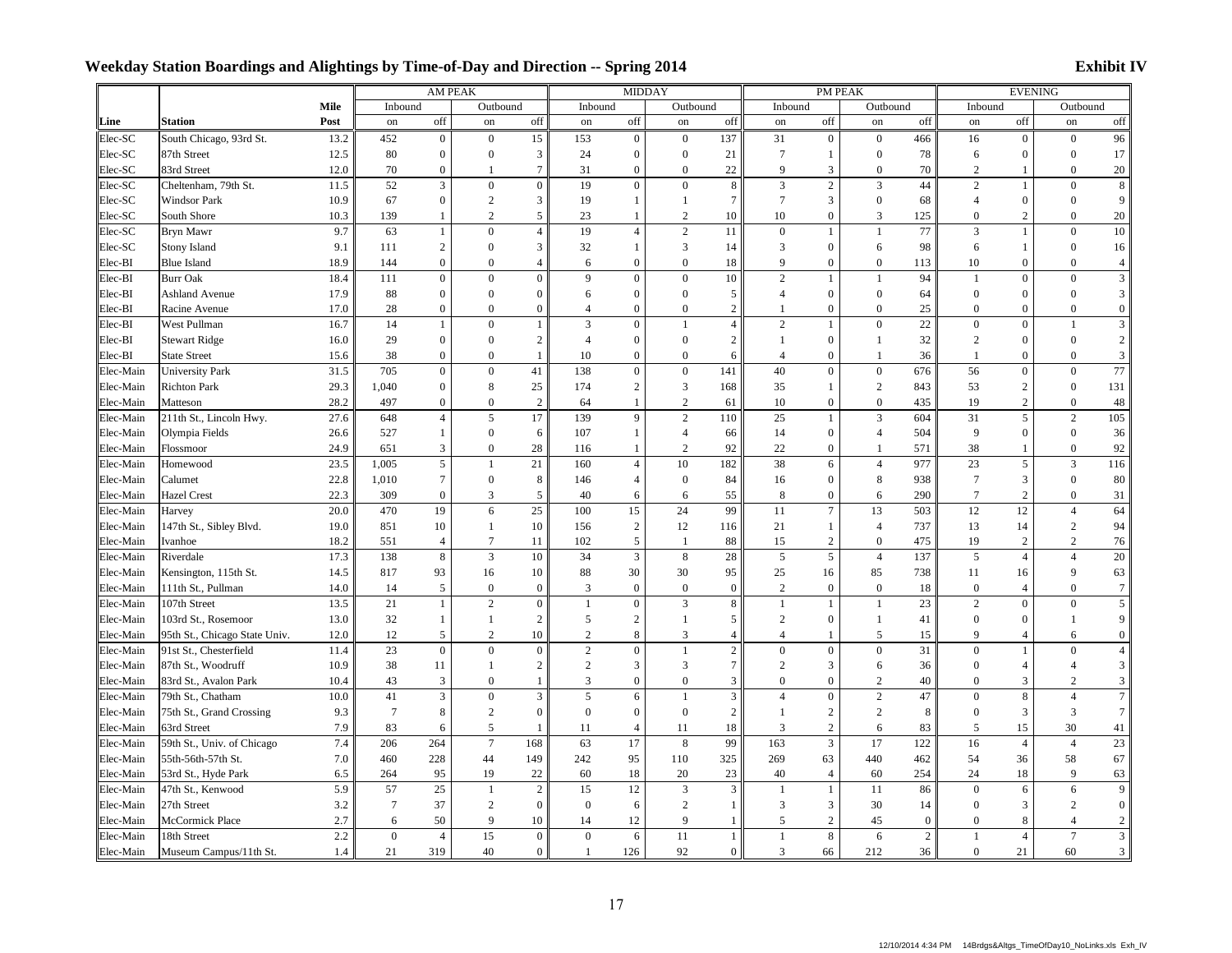### Weekday Station Boardings and Alightings by Time-of-Day and Direction -- Spring 2014 **EXHIMELY** Exhibit IV

| <b>Mile</b><br>Inbound<br>Outbound<br>Inbound<br>Outbound<br>Inbound<br>Outbound<br>Inbound<br>Outbound<br>Post<br>off<br>off<br>off<br><b>Station</b><br>off<br>off<br>on<br>off<br>on<br>off<br>on<br>off<br>on<br>on<br>on<br>on<br>on<br>0.8<br>3,583<br>$\mathbf{1}$<br>464<br>$\mathbf{1}$<br>144<br>2,621<br>17<br>58<br>273<br>Van Buren Street<br>67<br>50<br>29<br>381<br>$\mathbf{0}$<br>$\mathbf{0}$<br>1<br>0.0<br>$\mathbf{0}$<br>7,362<br>383<br>$\boldsymbol{0}$<br>$\boldsymbol{0}$<br>1,515<br>1,400<br>$\boldsymbol{0}$<br>$\mathbf{0}$<br>529<br>7,567<br>$\mathbf{0}$<br>$\mathbf{0}$<br>193<br>1,003<br>$\boldsymbol{0}$<br><b>Millennium Station</b><br>467<br><b>Total Electric*</b><br>12,107<br>12,172<br>638<br>638<br>2,384<br>2,384<br>2,172<br>2,168<br>883<br>883<br>11,184<br>11,175<br>467<br>1,503<br>1,503<br>95<br>71<br>166<br>$\overline{0}$<br>83<br>77<br>Joliet<br>40.2<br>540<br>$\mathbf{0}$<br>$\boldsymbol{0}$<br>$\boldsymbol{0}$<br>213<br>$\boldsymbol{0}$<br>$\boldsymbol{0}$<br>575<br>$\mathbf{0}$<br>$\mathbf{0}$<br>$\boldsymbol{7}$<br>993<br>15<br>$\mathbf{1}$<br>$20\,$<br>35<br>14<br>50<br>New Lenox<br>34.0<br>8<br>70<br>$\overline{4}$<br>13<br>98<br>916<br>$\overline{c}$<br>$\boldsymbol{0}$<br>$\overline{2}$<br>$\overline{c}$<br>$\overline{c}$<br>3<br>$7\phantom{.0}$<br>$\overline{c}$<br>Mokena<br>29.6<br>518<br>6<br>23<br>51<br>17<br>29<br>-1<br>-1<br>446<br>$\mathbf{1}$<br>27.5<br>892<br>3<br>$\sqrt{2}$<br>31<br>48<br>$\boldsymbol{0}$<br>76<br>40<br>6<br>5<br>773<br>40<br><b>Hickory Creek</b><br>$\overline{4}$<br>$\boldsymbol{0}$<br>$\mathbf{1}$<br>$\overline{1}$<br>1,729<br>$\overline{4}$<br>3<br>15<br>$\boldsymbol{0}$<br>5<br>187<br>$\overline{4}$<br>11<br>$\overline{2}$<br>$\boldsymbol{0}$<br>131<br>80th Avenue, Tinley Park<br>25.1<br>154<br>24<br>1,586<br>6<br>860<br>$\overline{4}$<br>10<br>RI-Main<br><b>Tinley Park</b><br>23.5<br>$\overline{2}$<br>13<br>61<br>3<br>75<br>26<br>$\overline{4}$<br>11<br>879<br>10<br>3<br>63<br>1<br>6<br>$\overline{7}$<br>$\sqrt{5}$<br>54<br>RI-Main<br>12<br>58<br>14<br>104<br>20<br>6<br>16<br>$\overline{7}$<br>15<br>$\mathfrak z$<br><b>Oak Forest</b><br>20.4<br>1,016<br>949<br>$\overline{c}$<br>5<br>5<br>77<br>RI-Main<br>Midlothian<br>829<br>6<br>$\overline{4}$<br>18<br>8<br>8<br>46<br>18.4<br>6<br>68<br>19<br>812<br>1<br>RI-Main<br>$\mathbf{0}$<br>$\overline{7}$<br>10<br>Robbins<br>17.2<br>55<br>$\mathbf{1}$<br>$\overline{1}$<br>$\theta$<br>$\overline{4}$<br>68<br>3<br>$\theta$<br>$\overline{1}$<br>8<br>6<br>$\mathbf{1}$<br>38<br>12<br>6<br>$\theta$<br>35<br>19<br>$\mathbf{0}$<br>RI Main<br>15.7<br>463<br>$\theta$<br>11<br>9<br>26<br>399<br>$\mathbf{0}$<br>$\Omega$<br>$\mathbf{0}$<br>Vermont St., Blue Island<br>$\overline{2}$<br>RI-Main<br>12.0<br>162<br>$\sqrt{5}$<br>$\theta$<br>$\mathbf{0}$<br>$\boldsymbol{0}$<br>$\boldsymbol{0}$<br>$\overline{0}$<br>$\sqrt{2}$<br>153<br>$\mathbf{0}$<br>$\Omega$<br>$\mathbf{0}$<br>103rd St., Washington Hts<br>$\mathbf{1}$<br>$\overline{4}$<br>$\Omega$<br>3<br>$\boldsymbol{0}$<br>RI-Main<br>10.9<br>68<br>$\boldsymbol{0}$<br>$\sqrt{5}$<br>$\overline{0}$<br>$\overline{0}$<br>$\boldsymbol{0}$<br>$\boldsymbol{0}$<br>$\boldsymbol{0}$<br>17<br>121<br>$\boldsymbol{0}$<br>$\boldsymbol{0}$<br>$\mathbf{0}$<br>95th Street, Longwood<br>$\mathbf{0}$<br>$\overline{c}$<br>$\,8\,$<br>35<br>63<br>$\overline{c}$<br>RI Branch<br>65<br>$\boldsymbol{0}$<br>5<br>$\,$ 8 $\,$<br>5<br>$\sqrt{5}$<br>$\overline{3}$<br>44<br>Vermont St., Blue Island<br>16.4<br>$\mathbf{1}$<br>63<br>$\boldsymbol{0}$<br>$\mathbf{0}$<br>$\mathfrak{Z}$<br>$\boldsymbol{0}$<br>$\mathbf{0}$<br>$\mathbf{2}$<br>RI-Branch<br>Prairie Street<br>15.8<br>23<br>$\overline{0}$<br>17<br>$\mathbf{1}$<br>12<br>13<br>2<br>$\mathbf{0}$<br>1<br>6<br>$\overline{3}$<br>RI-Branch<br>35<br>$\mathbf{0}$<br>$\mathbf{0}$<br>$\mathbf{0}$<br>33<br>2<br>123rd Street<br>15.2<br>11<br>5<br>$\overline{0}$<br>8<br>$\mathbf{1}$<br>1<br>1<br>38<br>32<br>RI-Branch<br>286<br>22<br>5<br>$\overline{3}$<br>9<br>$\overline{0}$<br>214<br>3<br>$\sqrt{2}$<br>119th Street<br>14.8<br>$\overline{1}$<br>$\overline{1}$<br>$\overline{1}$<br>$\mathbf{2}$<br>RI-Branch<br>115th St., Morgan Park<br>14.3<br>154<br>$\overline{2}$<br>15<br>$\boldsymbol{0}$<br>12<br>$\mathbf{0}$<br>142<br>$\boldsymbol{0}$<br>14<br>$\mathbf{1}$<br>$\mathbf{1}$<br>$\mathbf{1}$<br>$\Omega$<br>1<br>$\mathbf{1}$<br>$\overline{2}$<br>$\mathfrak{2}$<br>80<br>RI-Branch<br>111th St., Morgan Park<br>13.8<br>513<br>$\mathbf{0}$<br>8<br>55<br>26<br>3<br>421<br>3<br>$\mathbf{0}$<br>43<br>$\mathbf{1}$<br>$\mathbf{1}$<br>$\overline{0}$<br>$\mathbf{0}$<br>27<br>$\theta$<br>41<br>$\overline{c}$<br>107th St., Beverly Hills<br>13.3<br>373<br>$\mathbf{0}$<br>$\overline{3}$<br>$7\phantom{.0}$<br>$\mathbf{1}$<br>316<br>2<br>$\mathbf{0}$<br>36<br>RI-Branch<br>$\mathbf{0}$<br>$\sqrt{2}$<br>$22\,$<br>$\overline{\mathbf{3}}$<br>RI-Branch<br>662<br>$\mathbf{0}$<br>$\overline{c}$<br>$\tau$<br>5<br>79<br>103rd St., Beverly Hills<br>12.8<br>$\overline{4}$<br>67<br>$\overline{4}$<br>119<br>594<br>$\overline{c}$<br>$\mathbf{1}$<br>12.3<br>$\overline{c}$<br>$\sqrt{2}$<br>83<br>$7\phantom{.0}$<br>$\overline{3}$<br>RI-Branch<br>538<br>3<br>$\mathbf{0}$<br>433<br>3<br>$\mathbf{0}$<br>99th St., Beverly Hills<br>67<br>64<br>$\mathbf{1}$<br>RI-Branch<br>11.7<br>443<br>$\overline{4}$<br>5<br>$\overline{c}$<br>39<br>11<br>16<br>39<br>11<br>$\overline{7}$<br>$\overline{4}$<br>385<br>5<br>36<br>95th St., Beverly Hills<br>$\overline{2}$<br>$\overline{4}$<br>5<br>$\overline{3}$<br>RI-Branch<br>325<br>$\overline{0}$<br>$\boldsymbol{0}$<br>29<br>$\boldsymbol{0}$<br>$\mathbf{1}$<br>57<br>$\boldsymbol{0}$<br>$\mathbf{0}$<br>$\mathbf{0}$<br>34<br>91st St., Beverly Hills<br>11.3<br>$\overline{4}$<br>267<br>$\mathbf{1}$<br>290<br>3<br>$\overline{3}$<br>$\mathfrak{2}$<br>$\overline{3}$<br>$\mathfrak{Z}$<br>20<br>RI-Branch<br><b>Brainerd</b><br>10.6<br>$\overline{1}$<br>18<br>25<br>$\overline{4}$<br>$\mathbf{1}$<br>241<br>2<br>$\boldsymbol{0}$<br>34<br>$\overline{2}$<br>10<br>$\overline{4}$<br>6<br>12<br>17<br>$\overline{7}$<br>$17\,$<br>RI-Main<br>9.8<br>345<br>13<br>325<br>$\overline{3}$<br>10<br>$\overline{4}$<br>Gresham<br>$\overline{1}$<br>147<br>$\overline{c}$<br>46<br>44<br>$20\,$<br>38<br>20<br>RI-Main<br>35th St.<br>3.1<br>17<br>11<br>3<br>135<br>18<br>$\mathbf{0}$<br>12<br>$\mathbf{1}$<br>$\mathbf{1}$<br>0.0<br>141<br>$\mathbf{0}$<br>$\theta$<br>1,374<br>$\mathbf{0}$<br>253<br>$\mathbf{0}$<br>$\mathbf{0}$<br>903<br>$\mathbf{0}$<br>RI-Main<br><b>LaSalle Street Station</b><br>$\overline{0}$<br>11,878<br>965<br>$\overline{0}$<br>10,821<br>107<br>12,129<br>210<br>210<br>1.072<br>1,072<br>1,535<br>1,535<br>384<br>173<br>952<br>952<br><b>Total Rock Island*</b><br>12,194<br>384<br>11,129<br>11,142<br>173<br><b>SWS</b><br>$\boldsymbol{0}$<br>Manhattan<br>40.8<br>28<br>$\boldsymbol{0}$<br>$\boldsymbol{0}$<br>$\boldsymbol{0}$<br>$\mathbf{0}$<br>$\mathbf{0}$<br>$\boldsymbol{0}$<br>$\mathbf{0}$<br>23<br>$\boldsymbol{0}$<br>$\boldsymbol{0}$<br>$\boldsymbol{0}$<br>$\mathbf{0}$<br>$\boldsymbol{0}$<br>$\mathbf{1}$<br><b>SWS</b><br>27<br>$\mathbf{0}$<br>35.8<br>$\boldsymbol{0}$<br>$\boldsymbol{0}$<br>$\boldsymbol{0}$<br>$\boldsymbol{0}$<br>$\boldsymbol{0}$<br>$\boldsymbol{0}$<br>$\mathbf{0}$<br>$\boldsymbol{0}$<br>$\mathbf{0}$<br>$\mathbf{0}$<br>11<br>$\mathbf{0}$<br>$\mathbf{0}$<br>$\boldsymbol{0}$<br>Laraway Road<br><b>SWS</b><br>Orland Park, 179th St.<br>28.9<br>160<br>$\overline{0}$<br>$\mathbf{0}$<br>$\mathfrak{Z}$<br>24<br>$\theta$<br>$\mathbf{0}$<br>23<br>$\overline{c}$<br>$\overline{0}$<br>$\mathbf{0}$<br>139<br>$\mathbf{0}$<br>$\mathbf{0}$<br>34<br>$\overline{4}$<br>$\mathbf{0}$<br>$\mathfrak{Z}$<br>75<br>$\overline{0}$<br>$\mathbf{0}$<br>$\mathbf{0}$<br>482<br>58<br><b>SWS</b><br>25.2<br>528<br>$\mathbf{0}$<br>66<br>10<br>$\overline{0}$<br>8<br>$\overline{0}$<br>Orland Park, 153rd St.<br>$\Omega$<br>$\overline{c}$<br>$\mathbf{0}$<br>$\theta$<br>$\sqrt{2}$<br><b>SWS</b><br>417<br>6<br>59<br>49<br>11<br>$\overline{0}$<br>$\mathbf{0}$<br>$\boldsymbol{0}$<br>69<br>Orland Park, 143rd St.<br>23.6<br>365<br>$\overline{A}$<br>$\Omega$<br>$\boldsymbol{0}$<br>5<br>10<br>$\boldsymbol{0}$<br>50<br><b>SWS</b><br>20.3<br>378<br>$\boldsymbol{0}$<br>32<br>8<br>$\overline{0}$<br>$\mathbf{0}$<br>330<br>$\boldsymbol{0}$<br>$\boldsymbol{0}$<br>39<br>Palos Park<br>$\overline{3}$<br>23<br><b>SWS</b><br>Palos Heights<br>228<br>$\boldsymbol{0}$<br>$\boldsymbol{0}$<br>20<br>10<br>$\boldsymbol{0}$<br>28<br>$\overline{4}$<br>$\overline{0}$<br>$\overline{1}$<br>182<br>$\overline{0}$<br>19.2<br>$\overline{1}$<br>$\theta$<br>352<br>$\mathbf{2}$<br>$\overline{4}$<br>$\boldsymbol{0}$<br>8<br>$\mathbf{0}$<br>46<br><b>SWS</b><br>Worth<br>18.2<br>$\mathbf{1}$<br>67<br>$\mathbf{1}$<br>36<br>$\mathbf{0}$<br>347<br>$\mathbf{1}$<br>$\mathbf{0}$<br>$\mathbf{0}$<br>$\overline{2}$<br><b>SWS</b><br>16.8<br>284<br>$\boldsymbol{0}$<br>$\sqrt{2}$<br>10<br>$\mathbf{0}$<br>29<br>3<br>$\overline{c}$<br>$\mathbf{0}$<br>285<br>$\overline{2}$<br>$\overline{0}$<br>36<br>Chicago Ridge<br>41<br>$\mathbf{0}$<br>15<br>15.2<br>1,083<br>24<br>105<br>85<br>34<br>$\overline{c}$<br>5<br>1,003<br>$\overline{3}$<br>131<br><b>SWS</b><br>Oak Lawn<br>$\boldsymbol{0}$<br>$\overline{4}$<br>10<br>$\overline{c}$<br>6<br>$\boldsymbol{0}$<br>9<br>21<br><b>SWS</b><br>214<br>$\boldsymbol{0}$<br>11<br>$\sqrt{6}$<br>15<br>$\boldsymbol{0}$<br>$\mathbf{1}$<br>226<br>3<br>18<br>Ashburn<br>12.6<br>$\overline{1}$<br>$\mathbf{0}$<br>-1<br><b>SWS</b><br>239<br>15<br>$\overline{2}$<br>$\boldsymbol{0}$<br>10<br>33<br>$\overline{2}$<br>5<br>238<br>$\mathbf{0}$<br>28<br>Wrightwood<br>11.9<br>9<br>$\blacksquare$<br>6<br>$\Omega$<br>35<br>$\overline{0}$<br>398<br>107<br>21<br>476<br><b>SWS</b><br>0.0<br>3,895<br>$\theta$<br>367<br>$\mathbf{0}$<br>3,599<br>$\theta$<br>$\mathbf{0}$<br>$\Omega$<br>$\Omega$<br>$\theta$<br><b>Union Station</b><br>41<br>41<br>443<br>26<br>482<br>482<br>3,938<br>3,938<br>443<br>391<br>391<br>114<br>114<br>3,631<br>3,631<br>26<br><b>Total SouthWest Service</b><br>$\boldsymbol{0}$<br>244<br>$\boldsymbol{0}$<br>$\boldsymbol{0}$<br>$\mathbf{0}$<br>$\overline{0}$<br>$\mathbf{0}$<br>Heritage<br>Joliet<br>37.2<br>$\mathbf{0}$<br>$\mathbf{0}$<br>$\overline{0}$<br>$\boldsymbol{0}$<br>$\boldsymbol{0}$<br>$\mathbf{0}$<br>191<br>$\mathbf{0}$<br>$\mathbf{0}$<br>$\mathbf{0}$<br>352<br>$\boldsymbol{0}$<br>$\overline{0}$<br>$\boldsymbol{0}$<br>$\boldsymbol{0}$<br>$\boldsymbol{0}$<br>32.9<br>$\mathbf{0}$<br>$\theta$<br>$\mathbf{0}$<br>$\overline{0}$<br>$\overline{0}$<br>377<br>$\mathbf{0}$<br>$\mathbf{0}$<br>$\mathbf{0}$<br>Heritage<br>Lockport<br>25.3<br>$\mathbf{0}$<br>$\mathbf{0}$<br>$\mathbf{0}$<br>$\theta$<br>$\overline{0}$<br>$\Omega$<br>$\theta$<br>$\mathbf{0}$<br>443<br>$\Omega$<br>$\mathbf{0}$<br>456<br>$\overline{0}$<br>$\overline{0}$<br>$\overline{0}$<br>Lemont |           |  | AM PEAK |  | <b>MIDDAY</b> |  |  | <b>PM PEAK</b> |  | <b>EVENING</b> |                |
|-------------------------------------------------------------------------------------------------------------------------------------------------------------------------------------------------------------------------------------------------------------------------------------------------------------------------------------------------------------------------------------------------------------------------------------------------------------------------------------------------------------------------------------------------------------------------------------------------------------------------------------------------------------------------------------------------------------------------------------------------------------------------------------------------------------------------------------------------------------------------------------------------------------------------------------------------------------------------------------------------------------------------------------------------------------------------------------------------------------------------------------------------------------------------------------------------------------------------------------------------------------------------------------------------------------------------------------------------------------------------------------------------------------------------------------------------------------------------------------------------------------------------------------------------------------------------------------------------------------------------------------------------------------------------------------------------------------------------------------------------------------------------------------------------------------------------------------------------------------------------------------------------------------------------------------------------------------------------------------------------------------------------------------------------------------------------------------------------------------------------------------------------------------------------------------------------------------------------------------------------------------------------------------------------------------------------------------------------------------------------------------------------------------------------------------------------------------------------------------------------------------------------------------------------------------------------------------------------------------------------------------------------------------------------------------------------------------------------------------------------------------------------------------------------------------------------------------------------------------------------------------------------------------------------------------------------------------------------------------------------------------------------------------------------------------------------------------------------------------------------------------------------------------------------------------------------------------------------------------------------------------------------------------------------------------------------------------------------------------------------------------------------------------------------------------------------------------------------------------------------------------------------------------------------------------------------------------------------------------------------------------------------------------------------------------------------------------------------------------------------------------------------------------------------------------------------------------------------------------------------------------------------------------------------------------------------------------------------------------------------------------------------------------------------------------------------------------------------------------------------------------------------------------------------------------------------------------------------------------------------------------------------------------------------------------------------------------------------------------------------------------------------------------------------------------------------------------------------------------------------------------------------------------------------------------------------------------------------------------------------------------------------------------------------------------------------------------------------------------------------------------------------------------------------------------------------------------------------------------------------------------------------------------------------------------------------------------------------------------------------------------------------------------------------------------------------------------------------------------------------------------------------------------------------------------------------------------------------------------------------------------------------------------------------------------------------------------------------------------------------------------------------------------------------------------------------------------------------------------------------------------------------------------------------------------------------------------------------------------------------------------------------------------------------------------------------------------------------------------------------------------------------------------------------------------------------------------------------------------------------------------------------------------------------------------------------------------------------------------------------------------------------------------------------------------------------------------------------------------------------------------------------------------------------------------------------------------------------------------------------------------------------------------------------------------------------------------------------------------------------------------------------------------------------------------------------------------------------------------------------------------------------------------------------------------------------------------------------------------------------------------------------------------------------------------------------------------------------------------------------------------------------------------------------------------------------------------------------------------------------------------------------------------------------------------------------------------------------------------------------------------------------------------------------------------------------------------------------------------------------------------------------------------------------------------------------------------------------------------------------------------------------------------------------------------------------------------------------------------------------------------------------------------------------------------------------------------------------------------------------------------------------------------------------------------------------------------------------------------------------------------------------------------------------------------------------------------------------------------------------------------------------------------------------------------------------------------------------------------------------------------------------------------------------------------------------------------------------------------------------------------------------------------------------------------------------------------------------------------------------------------------------------------------------------------------------------------------------------------------------------------------------------------------------------------------------------------------------------------------------------------------------------------------------------------------------------------------------------------------------------------------------------------------------------------------------------------------------------------------------------------------------------------------------------------------------------------------------------------------------------------------------------------------------------------------------------------------------------------------------------------------------------------------------------------------------------------------------------------------------------------------------------------------------------------------------------------------------------------------------------------------------------------------------------------------------------------------------------------------------------------------------------------------------------------------------------------------------------------------------------------------------------------------------------------------------------------------------------------------------------------------------------------------------------------------------------------------------------------------------------------------------------------------------------------------------------------------------------------------------------------------------------------------------------------------------------------------------------------------------------------------------------------------------------------------------------------------------------------------------------------------------------------------------------------------------------------------------------------------------------------------------------------------------------------------------------------------------------------------------------------------------------------------------------------------------------------------------------------------------------------------------------------------------------------------------------------------------------------------------------------------------------------------------------------------------------------------------------------------------------------------------------------------------------------------------------------------------------------------------------------------------------------------------------------------------------------------------------------------------------------------------------------------------------------------------------------------------------------------------------------------------------------------------------------------------------------------------------------------------------------------------------------------------------------------------------------------------------------------------------|-----------|--|---------|--|---------------|--|--|----------------|--|----------------|----------------|
|                                                                                                                                                                                                                                                                                                                                                                                                                                                                                                                                                                                                                                                                                                                                                                                                                                                                                                                                                                                                                                                                                                                                                                                                                                                                                                                                                                                                                                                                                                                                                                                                                                                                                                                                                                                                                                                                                                                                                                                                                                                                                                                                                                                                                                                                                                                                                                                                                                                                                                                                                                                                                                                                                                                                                                                                                                                                                                                                                                                                                                                                                                                                                                                                                                                                                                                                                                                                                                                                                                                                                                                                                                                                                                                                                                                                                                                                                                                                                                                                                                                                                                                                                                                                                                                                                                                                                                                                                                                                                                                                                                                                                                                                                                                                                                                                                                                                                                                                                                                                                                                                                                                                                                                                                                                                                                                                                                                                                                                                                                                                                                                                                                                                                                                                                                                                                                                                                                                                                                                                                                                                                                                                                                                                                                                                                                                                                                                                                                                                                                                                                                                                                                                                                                                                                                                                                                                                                                                                                                                                                                                                                                                                                                                                                                                                                                                                                                                                                                                                                                                                                                                                                                                                                                                                                                                                                                                                                                                                                                                                                                                                                                                                                                                                                                                                                                                                                                                                                                                                                                                                                                                                                                                                                                                                                                                                                                                                                                                                                                                                                                                                                                                                                                                                                                                                                                                                                                                                                                                                                                                                                                                                                                                                                                                                                                                                                                                                                                                                                                                                                                                                                                                                                                                                                                                                                                                                                                                                                                                                                                                                                                                                                                                                                                                                                                                                                                                                                                                                                                                                                                                                                                                                                                                                                                                       |           |  |         |  |               |  |  |                |  |                |                |
|                                                                                                                                                                                                                                                                                                                                                                                                                                                                                                                                                                                                                                                                                                                                                                                                                                                                                                                                                                                                                                                                                                                                                                                                                                                                                                                                                                                                                                                                                                                                                                                                                                                                                                                                                                                                                                                                                                                                                                                                                                                                                                                                                                                                                                                                                                                                                                                                                                                                                                                                                                                                                                                                                                                                                                                                                                                                                                                                                                                                                                                                                                                                                                                                                                                                                                                                                                                                                                                                                                                                                                                                                                                                                                                                                                                                                                                                                                                                                                                                                                                                                                                                                                                                                                                                                                                                                                                                                                                                                                                                                                                                                                                                                                                                                                                                                                                                                                                                                                                                                                                                                                                                                                                                                                                                                                                                                                                                                                                                                                                                                                                                                                                                                                                                                                                                                                                                                                                                                                                                                                                                                                                                                                                                                                                                                                                                                                                                                                                                                                                                                                                                                                                                                                                                                                                                                                                                                                                                                                                                                                                                                                                                                                                                                                                                                                                                                                                                                                                                                                                                                                                                                                                                                                                                                                                                                                                                                                                                                                                                                                                                                                                                                                                                                                                                                                                                                                                                                                                                                                                                                                                                                                                                                                                                                                                                                                                                                                                                                                                                                                                                                                                                                                                                                                                                                                                                                                                                                                                                                                                                                                                                                                                                                                                                                                                                                                                                                                                                                                                                                                                                                                                                                                                                                                                                                                                                                                                                                                                                                                                                                                                                                                                                                                                                                                                                                                                                                                                                                                                                                                                                                                                                                                                                                                                       | Line      |  |         |  |               |  |  |                |  |                |                |
|                                                                                                                                                                                                                                                                                                                                                                                                                                                                                                                                                                                                                                                                                                                                                                                                                                                                                                                                                                                                                                                                                                                                                                                                                                                                                                                                                                                                                                                                                                                                                                                                                                                                                                                                                                                                                                                                                                                                                                                                                                                                                                                                                                                                                                                                                                                                                                                                                                                                                                                                                                                                                                                                                                                                                                                                                                                                                                                                                                                                                                                                                                                                                                                                                                                                                                                                                                                                                                                                                                                                                                                                                                                                                                                                                                                                                                                                                                                                                                                                                                                                                                                                                                                                                                                                                                                                                                                                                                                                                                                                                                                                                                                                                                                                                                                                                                                                                                                                                                                                                                                                                                                                                                                                                                                                                                                                                                                                                                                                                                                                                                                                                                                                                                                                                                                                                                                                                                                                                                                                                                                                                                                                                                                                                                                                                                                                                                                                                                                                                                                                                                                                                                                                                                                                                                                                                                                                                                                                                                                                                                                                                                                                                                                                                                                                                                                                                                                                                                                                                                                                                                                                                                                                                                                                                                                                                                                                                                                                                                                                                                                                                                                                                                                                                                                                                                                                                                                                                                                                                                                                                                                                                                                                                                                                                                                                                                                                                                                                                                                                                                                                                                                                                                                                                                                                                                                                                                                                                                                                                                                                                                                                                                                                                                                                                                                                                                                                                                                                                                                                                                                                                                                                                                                                                                                                                                                                                                                                                                                                                                                                                                                                                                                                                                                                                                                                                                                                                                                                                                                                                                                                                                                                                                                                                                                       | Elec-Main |  |         |  |               |  |  |                |  |                |                |
|                                                                                                                                                                                                                                                                                                                                                                                                                                                                                                                                                                                                                                                                                                                                                                                                                                                                                                                                                                                                                                                                                                                                                                                                                                                                                                                                                                                                                                                                                                                                                                                                                                                                                                                                                                                                                                                                                                                                                                                                                                                                                                                                                                                                                                                                                                                                                                                                                                                                                                                                                                                                                                                                                                                                                                                                                                                                                                                                                                                                                                                                                                                                                                                                                                                                                                                                                                                                                                                                                                                                                                                                                                                                                                                                                                                                                                                                                                                                                                                                                                                                                                                                                                                                                                                                                                                                                                                                                                                                                                                                                                                                                                                                                                                                                                                                                                                                                                                                                                                                                                                                                                                                                                                                                                                                                                                                                                                                                                                                                                                                                                                                                                                                                                                                                                                                                                                                                                                                                                                                                                                                                                                                                                                                                                                                                                                                                                                                                                                                                                                                                                                                                                                                                                                                                                                                                                                                                                                                                                                                                                                                                                                                                                                                                                                                                                                                                                                                                                                                                                                                                                                                                                                                                                                                                                                                                                                                                                                                                                                                                                                                                                                                                                                                                                                                                                                                                                                                                                                                                                                                                                                                                                                                                                                                                                                                                                                                                                                                                                                                                                                                                                                                                                                                                                                                                                                                                                                                                                                                                                                                                                                                                                                                                                                                                                                                                                                                                                                                                                                                                                                                                                                                                                                                                                                                                                                                                                                                                                                                                                                                                                                                                                                                                                                                                                                                                                                                                                                                                                                                                                                                                                                                                                                                                                                       | Elec-Main |  |         |  |               |  |  |                |  |                |                |
|                                                                                                                                                                                                                                                                                                                                                                                                                                                                                                                                                                                                                                                                                                                                                                                                                                                                                                                                                                                                                                                                                                                                                                                                                                                                                                                                                                                                                                                                                                                                                                                                                                                                                                                                                                                                                                                                                                                                                                                                                                                                                                                                                                                                                                                                                                                                                                                                                                                                                                                                                                                                                                                                                                                                                                                                                                                                                                                                                                                                                                                                                                                                                                                                                                                                                                                                                                                                                                                                                                                                                                                                                                                                                                                                                                                                                                                                                                                                                                                                                                                                                                                                                                                                                                                                                                                                                                                                                                                                                                                                                                                                                                                                                                                                                                                                                                                                                                                                                                                                                                                                                                                                                                                                                                                                                                                                                                                                                                                                                                                                                                                                                                                                                                                                                                                                                                                                                                                                                                                                                                                                                                                                                                                                                                                                                                                                                                                                                                                                                                                                                                                                                                                                                                                                                                                                                                                                                                                                                                                                                                                                                                                                                                                                                                                                                                                                                                                                                                                                                                                                                                                                                                                                                                                                                                                                                                                                                                                                                                                                                                                                                                                                                                                                                                                                                                                                                                                                                                                                                                                                                                                                                                                                                                                                                                                                                                                                                                                                                                                                                                                                                                                                                                                                                                                                                                                                                                                                                                                                                                                                                                                                                                                                                                                                                                                                                                                                                                                                                                                                                                                                                                                                                                                                                                                                                                                                                                                                                                                                                                                                                                                                                                                                                                                                                                                                                                                                                                                                                                                                                                                                                                                                                                                                                                                       |           |  |         |  |               |  |  |                |  |                |                |
|                                                                                                                                                                                                                                                                                                                                                                                                                                                                                                                                                                                                                                                                                                                                                                                                                                                                                                                                                                                                                                                                                                                                                                                                                                                                                                                                                                                                                                                                                                                                                                                                                                                                                                                                                                                                                                                                                                                                                                                                                                                                                                                                                                                                                                                                                                                                                                                                                                                                                                                                                                                                                                                                                                                                                                                                                                                                                                                                                                                                                                                                                                                                                                                                                                                                                                                                                                                                                                                                                                                                                                                                                                                                                                                                                                                                                                                                                                                                                                                                                                                                                                                                                                                                                                                                                                                                                                                                                                                                                                                                                                                                                                                                                                                                                                                                                                                                                                                                                                                                                                                                                                                                                                                                                                                                                                                                                                                                                                                                                                                                                                                                                                                                                                                                                                                                                                                                                                                                                                                                                                                                                                                                                                                                                                                                                                                                                                                                                                                                                                                                                                                                                                                                                                                                                                                                                                                                                                                                                                                                                                                                                                                                                                                                                                                                                                                                                                                                                                                                                                                                                                                                                                                                                                                                                                                                                                                                                                                                                                                                                                                                                                                                                                                                                                                                                                                                                                                                                                                                                                                                                                                                                                                                                                                                                                                                                                                                                                                                                                                                                                                                                                                                                                                                                                                                                                                                                                                                                                                                                                                                                                                                                                                                                                                                                                                                                                                                                                                                                                                                                                                                                                                                                                                                                                                                                                                                                                                                                                                                                                                                                                                                                                                                                                                                                                                                                                                                                                                                                                                                                                                                                                                                                                                                                                                       | RI-Main   |  |         |  |               |  |  |                |  |                |                |
|                                                                                                                                                                                                                                                                                                                                                                                                                                                                                                                                                                                                                                                                                                                                                                                                                                                                                                                                                                                                                                                                                                                                                                                                                                                                                                                                                                                                                                                                                                                                                                                                                                                                                                                                                                                                                                                                                                                                                                                                                                                                                                                                                                                                                                                                                                                                                                                                                                                                                                                                                                                                                                                                                                                                                                                                                                                                                                                                                                                                                                                                                                                                                                                                                                                                                                                                                                                                                                                                                                                                                                                                                                                                                                                                                                                                                                                                                                                                                                                                                                                                                                                                                                                                                                                                                                                                                                                                                                                                                                                                                                                                                                                                                                                                                                                                                                                                                                                                                                                                                                                                                                                                                                                                                                                                                                                                                                                                                                                                                                                                                                                                                                                                                                                                                                                                                                                                                                                                                                                                                                                                                                                                                                                                                                                                                                                                                                                                                                                                                                                                                                                                                                                                                                                                                                                                                                                                                                                                                                                                                                                                                                                                                                                                                                                                                                                                                                                                                                                                                                                                                                                                                                                                                                                                                                                                                                                                                                                                                                                                                                                                                                                                                                                                                                                                                                                                                                                                                                                                                                                                                                                                                                                                                                                                                                                                                                                                                                                                                                                                                                                                                                                                                                                                                                                                                                                                                                                                                                                                                                                                                                                                                                                                                                                                                                                                                                                                                                                                                                                                                                                                                                                                                                                                                                                                                                                                                                                                                                                                                                                                                                                                                                                                                                                                                                                                                                                                                                                                                                                                                                                                                                                                                                                                                                                       | RI-Main   |  |         |  |               |  |  |                |  |                |                |
|                                                                                                                                                                                                                                                                                                                                                                                                                                                                                                                                                                                                                                                                                                                                                                                                                                                                                                                                                                                                                                                                                                                                                                                                                                                                                                                                                                                                                                                                                                                                                                                                                                                                                                                                                                                                                                                                                                                                                                                                                                                                                                                                                                                                                                                                                                                                                                                                                                                                                                                                                                                                                                                                                                                                                                                                                                                                                                                                                                                                                                                                                                                                                                                                                                                                                                                                                                                                                                                                                                                                                                                                                                                                                                                                                                                                                                                                                                                                                                                                                                                                                                                                                                                                                                                                                                                                                                                                                                                                                                                                                                                                                                                                                                                                                                                                                                                                                                                                                                                                                                                                                                                                                                                                                                                                                                                                                                                                                                                                                                                                                                                                                                                                                                                                                                                                                                                                                                                                                                                                                                                                                                                                                                                                                                                                                                                                                                                                                                                                                                                                                                                                                                                                                                                                                                                                                                                                                                                                                                                                                                                                                                                                                                                                                                                                                                                                                                                                                                                                                                                                                                                                                                                                                                                                                                                                                                                                                                                                                                                                                                                                                                                                                                                                                                                                                                                                                                                                                                                                                                                                                                                                                                                                                                                                                                                                                                                                                                                                                                                                                                                                                                                                                                                                                                                                                                                                                                                                                                                                                                                                                                                                                                                                                                                                                                                                                                                                                                                                                                                                                                                                                                                                                                                                                                                                                                                                                                                                                                                                                                                                                                                                                                                                                                                                                                                                                                                                                                                                                                                                                                                                                                                                                                                                                                                       | RI-Main   |  |         |  |               |  |  |                |  |                |                |
|                                                                                                                                                                                                                                                                                                                                                                                                                                                                                                                                                                                                                                                                                                                                                                                                                                                                                                                                                                                                                                                                                                                                                                                                                                                                                                                                                                                                                                                                                                                                                                                                                                                                                                                                                                                                                                                                                                                                                                                                                                                                                                                                                                                                                                                                                                                                                                                                                                                                                                                                                                                                                                                                                                                                                                                                                                                                                                                                                                                                                                                                                                                                                                                                                                                                                                                                                                                                                                                                                                                                                                                                                                                                                                                                                                                                                                                                                                                                                                                                                                                                                                                                                                                                                                                                                                                                                                                                                                                                                                                                                                                                                                                                                                                                                                                                                                                                                                                                                                                                                                                                                                                                                                                                                                                                                                                                                                                                                                                                                                                                                                                                                                                                                                                                                                                                                                                                                                                                                                                                                                                                                                                                                                                                                                                                                                                                                                                                                                                                                                                                                                                                                                                                                                                                                                                                                                                                                                                                                                                                                                                                                                                                                                                                                                                                                                                                                                                                                                                                                                                                                                                                                                                                                                                                                                                                                                                                                                                                                                                                                                                                                                                                                                                                                                                                                                                                                                                                                                                                                                                                                                                                                                                                                                                                                                                                                                                                                                                                                                                                                                                                                                                                                                                                                                                                                                                                                                                                                                                                                                                                                                                                                                                                                                                                                                                                                                                                                                                                                                                                                                                                                                                                                                                                                                                                                                                                                                                                                                                                                                                                                                                                                                                                                                                                                                                                                                                                                                                                                                                                                                                                                                                                                                                                                                                       | RI-Main   |  |         |  |               |  |  |                |  |                |                |
|                                                                                                                                                                                                                                                                                                                                                                                                                                                                                                                                                                                                                                                                                                                                                                                                                                                                                                                                                                                                                                                                                                                                                                                                                                                                                                                                                                                                                                                                                                                                                                                                                                                                                                                                                                                                                                                                                                                                                                                                                                                                                                                                                                                                                                                                                                                                                                                                                                                                                                                                                                                                                                                                                                                                                                                                                                                                                                                                                                                                                                                                                                                                                                                                                                                                                                                                                                                                                                                                                                                                                                                                                                                                                                                                                                                                                                                                                                                                                                                                                                                                                                                                                                                                                                                                                                                                                                                                                                                                                                                                                                                                                                                                                                                                                                                                                                                                                                                                                                                                                                                                                                                                                                                                                                                                                                                                                                                                                                                                                                                                                                                                                                                                                                                                                                                                                                                                                                                                                                                                                                                                                                                                                                                                                                                                                                                                                                                                                                                                                                                                                                                                                                                                                                                                                                                                                                                                                                                                                                                                                                                                                                                                                                                                                                                                                                                                                                                                                                                                                                                                                                                                                                                                                                                                                                                                                                                                                                                                                                                                                                                                                                                                                                                                                                                                                                                                                                                                                                                                                                                                                                                                                                                                                                                                                                                                                                                                                                                                                                                                                                                                                                                                                                                                                                                                                                                                                                                                                                                                                                                                                                                                                                                                                                                                                                                                                                                                                                                                                                                                                                                                                                                                                                                                                                                                                                                                                                                                                                                                                                                                                                                                                                                                                                                                                                                                                                                                                                                                                                                                                                                                                                                                                                                                                                                       | RI-Main   |  |         |  |               |  |  |                |  |                |                |
|                                                                                                                                                                                                                                                                                                                                                                                                                                                                                                                                                                                                                                                                                                                                                                                                                                                                                                                                                                                                                                                                                                                                                                                                                                                                                                                                                                                                                                                                                                                                                                                                                                                                                                                                                                                                                                                                                                                                                                                                                                                                                                                                                                                                                                                                                                                                                                                                                                                                                                                                                                                                                                                                                                                                                                                                                                                                                                                                                                                                                                                                                                                                                                                                                                                                                                                                                                                                                                                                                                                                                                                                                                                                                                                                                                                                                                                                                                                                                                                                                                                                                                                                                                                                                                                                                                                                                                                                                                                                                                                                                                                                                                                                                                                                                                                                                                                                                                                                                                                                                                                                                                                                                                                                                                                                                                                                                                                                                                                                                                                                                                                                                                                                                                                                                                                                                                                                                                                                                                                                                                                                                                                                                                                                                                                                                                                                                                                                                                                                                                                                                                                                                                                                                                                                                                                                                                                                                                                                                                                                                                                                                                                                                                                                                                                                                                                                                                                                                                                                                                                                                                                                                                                                                                                                                                                                                                                                                                                                                                                                                                                                                                                                                                                                                                                                                                                                                                                                                                                                                                                                                                                                                                                                                                                                                                                                                                                                                                                                                                                                                                                                                                                                                                                                                                                                                                                                                                                                                                                                                                                                                                                                                                                                                                                                                                                                                                                                                                                                                                                                                                                                                                                                                                                                                                                                                                                                                                                                                                                                                                                                                                                                                                                                                                                                                                                                                                                                                                                                                                                                                                                                                                                                                                                                                                                       |           |  |         |  |               |  |  |                |  |                |                |
|                                                                                                                                                                                                                                                                                                                                                                                                                                                                                                                                                                                                                                                                                                                                                                                                                                                                                                                                                                                                                                                                                                                                                                                                                                                                                                                                                                                                                                                                                                                                                                                                                                                                                                                                                                                                                                                                                                                                                                                                                                                                                                                                                                                                                                                                                                                                                                                                                                                                                                                                                                                                                                                                                                                                                                                                                                                                                                                                                                                                                                                                                                                                                                                                                                                                                                                                                                                                                                                                                                                                                                                                                                                                                                                                                                                                                                                                                                                                                                                                                                                                                                                                                                                                                                                                                                                                                                                                                                                                                                                                                                                                                                                                                                                                                                                                                                                                                                                                                                                                                                                                                                                                                                                                                                                                                                                                                                                                                                                                                                                                                                                                                                                                                                                                                                                                                                                                                                                                                                                                                                                                                                                                                                                                                                                                                                                                                                                                                                                                                                                                                                                                                                                                                                                                                                                                                                                                                                                                                                                                                                                                                                                                                                                                                                                                                                                                                                                                                                                                                                                                                                                                                                                                                                                                                                                                                                                                                                                                                                                                                                                                                                                                                                                                                                                                                                                                                                                                                                                                                                                                                                                                                                                                                                                                                                                                                                                                                                                                                                                                                                                                                                                                                                                                                                                                                                                                                                                                                                                                                                                                                                                                                                                                                                                                                                                                                                                                                                                                                                                                                                                                                                                                                                                                                                                                                                                                                                                                                                                                                                                                                                                                                                                                                                                                                                                                                                                                                                                                                                                                                                                                                                                                                                                                                                                       |           |  |         |  |               |  |  |                |  |                |                |
|                                                                                                                                                                                                                                                                                                                                                                                                                                                                                                                                                                                                                                                                                                                                                                                                                                                                                                                                                                                                                                                                                                                                                                                                                                                                                                                                                                                                                                                                                                                                                                                                                                                                                                                                                                                                                                                                                                                                                                                                                                                                                                                                                                                                                                                                                                                                                                                                                                                                                                                                                                                                                                                                                                                                                                                                                                                                                                                                                                                                                                                                                                                                                                                                                                                                                                                                                                                                                                                                                                                                                                                                                                                                                                                                                                                                                                                                                                                                                                                                                                                                                                                                                                                                                                                                                                                                                                                                                                                                                                                                                                                                                                                                                                                                                                                                                                                                                                                                                                                                                                                                                                                                                                                                                                                                                                                                                                                                                                                                                                                                                                                                                                                                                                                                                                                                                                                                                                                                                                                                                                                                                                                                                                                                                                                                                                                                                                                                                                                                                                                                                                                                                                                                                                                                                                                                                                                                                                                                                                                                                                                                                                                                                                                                                                                                                                                                                                                                                                                                                                                                                                                                                                                                                                                                                                                                                                                                                                                                                                                                                                                                                                                                                                                                                                                                                                                                                                                                                                                                                                                                                                                                                                                                                                                                                                                                                                                                                                                                                                                                                                                                                                                                                                                                                                                                                                                                                                                                                                                                                                                                                                                                                                                                                                                                                                                                                                                                                                                                                                                                                                                                                                                                                                                                                                                                                                                                                                                                                                                                                                                                                                                                                                                                                                                                                                                                                                                                                                                                                                                                                                                                                                                                                                                                                                                       |           |  |         |  |               |  |  |                |  |                |                |
|                                                                                                                                                                                                                                                                                                                                                                                                                                                                                                                                                                                                                                                                                                                                                                                                                                                                                                                                                                                                                                                                                                                                                                                                                                                                                                                                                                                                                                                                                                                                                                                                                                                                                                                                                                                                                                                                                                                                                                                                                                                                                                                                                                                                                                                                                                                                                                                                                                                                                                                                                                                                                                                                                                                                                                                                                                                                                                                                                                                                                                                                                                                                                                                                                                                                                                                                                                                                                                                                                                                                                                                                                                                                                                                                                                                                                                                                                                                                                                                                                                                                                                                                                                                                                                                                                                                                                                                                                                                                                                                                                                                                                                                                                                                                                                                                                                                                                                                                                                                                                                                                                                                                                                                                                                                                                                                                                                                                                                                                                                                                                                                                                                                                                                                                                                                                                                                                                                                                                                                                                                                                                                                                                                                                                                                                                                                                                                                                                                                                                                                                                                                                                                                                                                                                                                                                                                                                                                                                                                                                                                                                                                                                                                                                                                                                                                                                                                                                                                                                                                                                                                                                                                                                                                                                                                                                                                                                                                                                                                                                                                                                                                                                                                                                                                                                                                                                                                                                                                                                                                                                                                                                                                                                                                                                                                                                                                                                                                                                                                                                                                                                                                                                                                                                                                                                                                                                                                                                                                                                                                                                                                                                                                                                                                                                                                                                                                                                                                                                                                                                                                                                                                                                                                                                                                                                                                                                                                                                                                                                                                                                                                                                                                                                                                                                                                                                                                                                                                                                                                                                                                                                                                                                                                                                                                                       |           |  |         |  |               |  |  |                |  |                |                |
|                                                                                                                                                                                                                                                                                                                                                                                                                                                                                                                                                                                                                                                                                                                                                                                                                                                                                                                                                                                                                                                                                                                                                                                                                                                                                                                                                                                                                                                                                                                                                                                                                                                                                                                                                                                                                                                                                                                                                                                                                                                                                                                                                                                                                                                                                                                                                                                                                                                                                                                                                                                                                                                                                                                                                                                                                                                                                                                                                                                                                                                                                                                                                                                                                                                                                                                                                                                                                                                                                                                                                                                                                                                                                                                                                                                                                                                                                                                                                                                                                                                                                                                                                                                                                                                                                                                                                                                                                                                                                                                                                                                                                                                                                                                                                                                                                                                                                                                                                                                                                                                                                                                                                                                                                                                                                                                                                                                                                                                                                                                                                                                                                                                                                                                                                                                                                                                                                                                                                                                                                                                                                                                                                                                                                                                                                                                                                                                                                                                                                                                                                                                                                                                                                                                                                                                                                                                                                                                                                                                                                                                                                                                                                                                                                                                                                                                                                                                                                                                                                                                                                                                                                                                                                                                                                                                                                                                                                                                                                                                                                                                                                                                                                                                                                                                                                                                                                                                                                                                                                                                                                                                                                                                                                                                                                                                                                                                                                                                                                                                                                                                                                                                                                                                                                                                                                                                                                                                                                                                                                                                                                                                                                                                                                                                                                                                                                                                                                                                                                                                                                                                                                                                                                                                                                                                                                                                                                                                                                                                                                                                                                                                                                                                                                                                                                                                                                                                                                                                                                                                                                                                                                                                                                                                                                                                       |           |  |         |  |               |  |  |                |  |                |                |
|                                                                                                                                                                                                                                                                                                                                                                                                                                                                                                                                                                                                                                                                                                                                                                                                                                                                                                                                                                                                                                                                                                                                                                                                                                                                                                                                                                                                                                                                                                                                                                                                                                                                                                                                                                                                                                                                                                                                                                                                                                                                                                                                                                                                                                                                                                                                                                                                                                                                                                                                                                                                                                                                                                                                                                                                                                                                                                                                                                                                                                                                                                                                                                                                                                                                                                                                                                                                                                                                                                                                                                                                                                                                                                                                                                                                                                                                                                                                                                                                                                                                                                                                                                                                                                                                                                                                                                                                                                                                                                                                                                                                                                                                                                                                                                                                                                                                                                                                                                                                                                                                                                                                                                                                                                                                                                                                                                                                                                                                                                                                                                                                                                                                                                                                                                                                                                                                                                                                                                                                                                                                                                                                                                                                                                                                                                                                                                                                                                                                                                                                                                                                                                                                                                                                                                                                                                                                                                                                                                                                                                                                                                                                                                                                                                                                                                                                                                                                                                                                                                                                                                                                                                                                                                                                                                                                                                                                                                                                                                                                                                                                                                                                                                                                                                                                                                                                                                                                                                                                                                                                                                                                                                                                                                                                                                                                                                                                                                                                                                                                                                                                                                                                                                                                                                                                                                                                                                                                                                                                                                                                                                                                                                                                                                                                                                                                                                                                                                                                                                                                                                                                                                                                                                                                                                                                                                                                                                                                                                                                                                                                                                                                                                                                                                                                                                                                                                                                                                                                                                                                                                                                                                                                                                                                                                                       |           |  |         |  |               |  |  |                |  |                |                |
|                                                                                                                                                                                                                                                                                                                                                                                                                                                                                                                                                                                                                                                                                                                                                                                                                                                                                                                                                                                                                                                                                                                                                                                                                                                                                                                                                                                                                                                                                                                                                                                                                                                                                                                                                                                                                                                                                                                                                                                                                                                                                                                                                                                                                                                                                                                                                                                                                                                                                                                                                                                                                                                                                                                                                                                                                                                                                                                                                                                                                                                                                                                                                                                                                                                                                                                                                                                                                                                                                                                                                                                                                                                                                                                                                                                                                                                                                                                                                                                                                                                                                                                                                                                                                                                                                                                                                                                                                                                                                                                                                                                                                                                                                                                                                                                                                                                                                                                                                                                                                                                                                                                                                                                                                                                                                                                                                                                                                                                                                                                                                                                                                                                                                                                                                                                                                                                                                                                                                                                                                                                                                                                                                                                                                                                                                                                                                                                                                                                                                                                                                                                                                                                                                                                                                                                                                                                                                                                                                                                                                                                                                                                                                                                                                                                                                                                                                                                                                                                                                                                                                                                                                                                                                                                                                                                                                                                                                                                                                                                                                                                                                                                                                                                                                                                                                                                                                                                                                                                                                                                                                                                                                                                                                                                                                                                                                                                                                                                                                                                                                                                                                                                                                                                                                                                                                                                                                                                                                                                                                                                                                                                                                                                                                                                                                                                                                                                                                                                                                                                                                                                                                                                                                                                                                                                                                                                                                                                                                                                                                                                                                                                                                                                                                                                                                                                                                                                                                                                                                                                                                                                                                                                                                                                                                                                       |           |  |         |  |               |  |  |                |  |                |                |
|                                                                                                                                                                                                                                                                                                                                                                                                                                                                                                                                                                                                                                                                                                                                                                                                                                                                                                                                                                                                                                                                                                                                                                                                                                                                                                                                                                                                                                                                                                                                                                                                                                                                                                                                                                                                                                                                                                                                                                                                                                                                                                                                                                                                                                                                                                                                                                                                                                                                                                                                                                                                                                                                                                                                                                                                                                                                                                                                                                                                                                                                                                                                                                                                                                                                                                                                                                                                                                                                                                                                                                                                                                                                                                                                                                                                                                                                                                                                                                                                                                                                                                                                                                                                                                                                                                                                                                                                                                                                                                                                                                                                                                                                                                                                                                                                                                                                                                                                                                                                                                                                                                                                                                                                                                                                                                                                                                                                                                                                                                                                                                                                                                                                                                                                                                                                                                                                                                                                                                                                                                                                                                                                                                                                                                                                                                                                                                                                                                                                                                                                                                                                                                                                                                                                                                                                                                                                                                                                                                                                                                                                                                                                                                                                                                                                                                                                                                                                                                                                                                                                                                                                                                                                                                                                                                                                                                                                                                                                                                                                                                                                                                                                                                                                                                                                                                                                                                                                                                                                                                                                                                                                                                                                                                                                                                                                                                                                                                                                                                                                                                                                                                                                                                                                                                                                                                                                                                                                                                                                                                                                                                                                                                                                                                                                                                                                                                                                                                                                                                                                                                                                                                                                                                                                                                                                                                                                                                                                                                                                                                                                                                                                                                                                                                                                                                                                                                                                                                                                                                                                                                                                                                                                                                                                                                                       |           |  |         |  |               |  |  |                |  |                |                |
|                                                                                                                                                                                                                                                                                                                                                                                                                                                                                                                                                                                                                                                                                                                                                                                                                                                                                                                                                                                                                                                                                                                                                                                                                                                                                                                                                                                                                                                                                                                                                                                                                                                                                                                                                                                                                                                                                                                                                                                                                                                                                                                                                                                                                                                                                                                                                                                                                                                                                                                                                                                                                                                                                                                                                                                                                                                                                                                                                                                                                                                                                                                                                                                                                                                                                                                                                                                                                                                                                                                                                                                                                                                                                                                                                                                                                                                                                                                                                                                                                                                                                                                                                                                                                                                                                                                                                                                                                                                                                                                                                                                                                                                                                                                                                                                                                                                                                                                                                                                                                                                                                                                                                                                                                                                                                                                                                                                                                                                                                                                                                                                                                                                                                                                                                                                                                                                                                                                                                                                                                                                                                                                                                                                                                                                                                                                                                                                                                                                                                                                                                                                                                                                                                                                                                                                                                                                                                                                                                                                                                                                                                                                                                                                                                                                                                                                                                                                                                                                                                                                                                                                                                                                                                                                                                                                                                                                                                                                                                                                                                                                                                                                                                                                                                                                                                                                                                                                                                                                                                                                                                                                                                                                                                                                                                                                                                                                                                                                                                                                                                                                                                                                                                                                                                                                                                                                                                                                                                                                                                                                                                                                                                                                                                                                                                                                                                                                                                                                                                                                                                                                                                                                                                                                                                                                                                                                                                                                                                                                                                                                                                                                                                                                                                                                                                                                                                                                                                                                                                                                                                                                                                                                                                                                                                                                       |           |  |         |  |               |  |  |                |  |                |                |
|                                                                                                                                                                                                                                                                                                                                                                                                                                                                                                                                                                                                                                                                                                                                                                                                                                                                                                                                                                                                                                                                                                                                                                                                                                                                                                                                                                                                                                                                                                                                                                                                                                                                                                                                                                                                                                                                                                                                                                                                                                                                                                                                                                                                                                                                                                                                                                                                                                                                                                                                                                                                                                                                                                                                                                                                                                                                                                                                                                                                                                                                                                                                                                                                                                                                                                                                                                                                                                                                                                                                                                                                                                                                                                                                                                                                                                                                                                                                                                                                                                                                                                                                                                                                                                                                                                                                                                                                                                                                                                                                                                                                                                                                                                                                                                                                                                                                                                                                                                                                                                                                                                                                                                                                                                                                                                                                                                                                                                                                                                                                                                                                                                                                                                                                                                                                                                                                                                                                                                                                                                                                                                                                                                                                                                                                                                                                                                                                                                                                                                                                                                                                                                                                                                                                                                                                                                                                                                                                                                                                                                                                                                                                                                                                                                                                                                                                                                                                                                                                                                                                                                                                                                                                                                                                                                                                                                                                                                                                                                                                                                                                                                                                                                                                                                                                                                                                                                                                                                                                                                                                                                                                                                                                                                                                                                                                                                                                                                                                                                                                                                                                                                                                                                                                                                                                                                                                                                                                                                                                                                                                                                                                                                                                                                                                                                                                                                                                                                                                                                                                                                                                                                                                                                                                                                                                                                                                                                                                                                                                                                                                                                                                                                                                                                                                                                                                                                                                                                                                                                                                                                                                                                                                                                                                                                                       |           |  |         |  |               |  |  |                |  |                |                |
|                                                                                                                                                                                                                                                                                                                                                                                                                                                                                                                                                                                                                                                                                                                                                                                                                                                                                                                                                                                                                                                                                                                                                                                                                                                                                                                                                                                                                                                                                                                                                                                                                                                                                                                                                                                                                                                                                                                                                                                                                                                                                                                                                                                                                                                                                                                                                                                                                                                                                                                                                                                                                                                                                                                                                                                                                                                                                                                                                                                                                                                                                                                                                                                                                                                                                                                                                                                                                                                                                                                                                                                                                                                                                                                                                                                                                                                                                                                                                                                                                                                                                                                                                                                                                                                                                                                                                                                                                                                                                                                                                                                                                                                                                                                                                                                                                                                                                                                                                                                                                                                                                                                                                                                                                                                                                                                                                                                                                                                                                                                                                                                                                                                                                                                                                                                                                                                                                                                                                                                                                                                                                                                                                                                                                                                                                                                                                                                                                                                                                                                                                                                                                                                                                                                                                                                                                                                                                                                                                                                                                                                                                                                                                                                                                                                                                                                                                                                                                                                                                                                                                                                                                                                                                                                                                                                                                                                                                                                                                                                                                                                                                                                                                                                                                                                                                                                                                                                                                                                                                                                                                                                                                                                                                                                                                                                                                                                                                                                                                                                                                                                                                                                                                                                                                                                                                                                                                                                                                                                                                                                                                                                                                                                                                                                                                                                                                                                                                                                                                                                                                                                                                                                                                                                                                                                                                                                                                                                                                                                                                                                                                                                                                                                                                                                                                                                                                                                                                                                                                                                                                                                                                                                                                                                                                                                       |           |  |         |  |               |  |  |                |  |                |                |
|                                                                                                                                                                                                                                                                                                                                                                                                                                                                                                                                                                                                                                                                                                                                                                                                                                                                                                                                                                                                                                                                                                                                                                                                                                                                                                                                                                                                                                                                                                                                                                                                                                                                                                                                                                                                                                                                                                                                                                                                                                                                                                                                                                                                                                                                                                                                                                                                                                                                                                                                                                                                                                                                                                                                                                                                                                                                                                                                                                                                                                                                                                                                                                                                                                                                                                                                                                                                                                                                                                                                                                                                                                                                                                                                                                                                                                                                                                                                                                                                                                                                                                                                                                                                                                                                                                                                                                                                                                                                                                                                                                                                                                                                                                                                                                                                                                                                                                                                                                                                                                                                                                                                                                                                                                                                                                                                                                                                                                                                                                                                                                                                                                                                                                                                                                                                                                                                                                                                                                                                                                                                                                                                                                                                                                                                                                                                                                                                                                                                                                                                                                                                                                                                                                                                                                                                                                                                                                                                                                                                                                                                                                                                                                                                                                                                                                                                                                                                                                                                                                                                                                                                                                                                                                                                                                                                                                                                                                                                                                                                                                                                                                                                                                                                                                                                                                                                                                                                                                                                                                                                                                                                                                                                                                                                                                                                                                                                                                                                                                                                                                                                                                                                                                                                                                                                                                                                                                                                                                                                                                                                                                                                                                                                                                                                                                                                                                                                                                                                                                                                                                                                                                                                                                                                                                                                                                                                                                                                                                                                                                                                                                                                                                                                                                                                                                                                                                                                                                                                                                                                                                                                                                                                                                                                                                                       |           |  |         |  |               |  |  |                |  |                |                |
|                                                                                                                                                                                                                                                                                                                                                                                                                                                                                                                                                                                                                                                                                                                                                                                                                                                                                                                                                                                                                                                                                                                                                                                                                                                                                                                                                                                                                                                                                                                                                                                                                                                                                                                                                                                                                                                                                                                                                                                                                                                                                                                                                                                                                                                                                                                                                                                                                                                                                                                                                                                                                                                                                                                                                                                                                                                                                                                                                                                                                                                                                                                                                                                                                                                                                                                                                                                                                                                                                                                                                                                                                                                                                                                                                                                                                                                                                                                                                                                                                                                                                                                                                                                                                                                                                                                                                                                                                                                                                                                                                                                                                                                                                                                                                                                                                                                                                                                                                                                                                                                                                                                                                                                                                                                                                                                                                                                                                                                                                                                                                                                                                                                                                                                                                                                                                                                                                                                                                                                                                                                                                                                                                                                                                                                                                                                                                                                                                                                                                                                                                                                                                                                                                                                                                                                                                                                                                                                                                                                                                                                                                                                                                                                                                                                                                                                                                                                                                                                                                                                                                                                                                                                                                                                                                                                                                                                                                                                                                                                                                                                                                                                                                                                                                                                                                                                                                                                                                                                                                                                                                                                                                                                                                                                                                                                                                                                                                                                                                                                                                                                                                                                                                                                                                                                                                                                                                                                                                                                                                                                                                                                                                                                                                                                                                                                                                                                                                                                                                                                                                                                                                                                                                                                                                                                                                                                                                                                                                                                                                                                                                                                                                                                                                                                                                                                                                                                                                                                                                                                                                                                                                                                                                                                                                                                       |           |  |         |  |               |  |  |                |  |                |                |
|                                                                                                                                                                                                                                                                                                                                                                                                                                                                                                                                                                                                                                                                                                                                                                                                                                                                                                                                                                                                                                                                                                                                                                                                                                                                                                                                                                                                                                                                                                                                                                                                                                                                                                                                                                                                                                                                                                                                                                                                                                                                                                                                                                                                                                                                                                                                                                                                                                                                                                                                                                                                                                                                                                                                                                                                                                                                                                                                                                                                                                                                                                                                                                                                                                                                                                                                                                                                                                                                                                                                                                                                                                                                                                                                                                                                                                                                                                                                                                                                                                                                                                                                                                                                                                                                                                                                                                                                                                                                                                                                                                                                                                                                                                                                                                                                                                                                                                                                                                                                                                                                                                                                                                                                                                                                                                                                                                                                                                                                                                                                                                                                                                                                                                                                                                                                                                                                                                                                                                                                                                                                                                                                                                                                                                                                                                                                                                                                                                                                                                                                                                                                                                                                                                                                                                                                                                                                                                                                                                                                                                                                                                                                                                                                                                                                                                                                                                                                                                                                                                                                                                                                                                                                                                                                                                                                                                                                                                                                                                                                                                                                                                                                                                                                                                                                                                                                                                                                                                                                                                                                                                                                                                                                                                                                                                                                                                                                                                                                                                                                                                                                                                                                                                                                                                                                                                                                                                                                                                                                                                                                                                                                                                                                                                                                                                                                                                                                                                                                                                                                                                                                                                                                                                                                                                                                                                                                                                                                                                                                                                                                                                                                                                                                                                                                                                                                                                                                                                                                                                                                                                                                                                                                                                                                                                                       |           |  |         |  |               |  |  |                |  |                |                |
|                                                                                                                                                                                                                                                                                                                                                                                                                                                                                                                                                                                                                                                                                                                                                                                                                                                                                                                                                                                                                                                                                                                                                                                                                                                                                                                                                                                                                                                                                                                                                                                                                                                                                                                                                                                                                                                                                                                                                                                                                                                                                                                                                                                                                                                                                                                                                                                                                                                                                                                                                                                                                                                                                                                                                                                                                                                                                                                                                                                                                                                                                                                                                                                                                                                                                                                                                                                                                                                                                                                                                                                                                                                                                                                                                                                                                                                                                                                                                                                                                                                                                                                                                                                                                                                                                                                                                                                                                                                                                                                                                                                                                                                                                                                                                                                                                                                                                                                                                                                                                                                                                                                                                                                                                                                                                                                                                                                                                                                                                                                                                                                                                                                                                                                                                                                                                                                                                                                                                                                                                                                                                                                                                                                                                                                                                                                                                                                                                                                                                                                                                                                                                                                                                                                                                                                                                                                                                                                                                                                                                                                                                                                                                                                                                                                                                                                                                                                                                                                                                                                                                                                                                                                                                                                                                                                                                                                                                                                                                                                                                                                                                                                                                                                                                                                                                                                                                                                                                                                                                                                                                                                                                                                                                                                                                                                                                                                                                                                                                                                                                                                                                                                                                                                                                                                                                                                                                                                                                                                                                                                                                                                                                                                                                                                                                                                                                                                                                                                                                                                                                                                                                                                                                                                                                                                                                                                                                                                                                                                                                                                                                                                                                                                                                                                                                                                                                                                                                                                                                                                                                                                                                                                                                                                                                                                       |           |  |         |  |               |  |  |                |  |                |                |
|                                                                                                                                                                                                                                                                                                                                                                                                                                                                                                                                                                                                                                                                                                                                                                                                                                                                                                                                                                                                                                                                                                                                                                                                                                                                                                                                                                                                                                                                                                                                                                                                                                                                                                                                                                                                                                                                                                                                                                                                                                                                                                                                                                                                                                                                                                                                                                                                                                                                                                                                                                                                                                                                                                                                                                                                                                                                                                                                                                                                                                                                                                                                                                                                                                                                                                                                                                                                                                                                                                                                                                                                                                                                                                                                                                                                                                                                                                                                                                                                                                                                                                                                                                                                                                                                                                                                                                                                                                                                                                                                                                                                                                                                                                                                                                                                                                                                                                                                                                                                                                                                                                                                                                                                                                                                                                                                                                                                                                                                                                                                                                                                                                                                                                                                                                                                                                                                                                                                                                                                                                                                                                                                                                                                                                                                                                                                                                                                                                                                                                                                                                                                                                                                                                                                                                                                                                                                                                                                                                                                                                                                                                                                                                                                                                                                                                                                                                                                                                                                                                                                                                                                                                                                                                                                                                                                                                                                                                                                                                                                                                                                                                                                                                                                                                                                                                                                                                                                                                                                                                                                                                                                                                                                                                                                                                                                                                                                                                                                                                                                                                                                                                                                                                                                                                                                                                                                                                                                                                                                                                                                                                                                                                                                                                                                                                                                                                                                                                                                                                                                                                                                                                                                                                                                                                                                                                                                                                                                                                                                                                                                                                                                                                                                                                                                                                                                                                                                                                                                                                                                                                                                                                                                                                                                                                                       |           |  |         |  |               |  |  |                |  |                |                |
|                                                                                                                                                                                                                                                                                                                                                                                                                                                                                                                                                                                                                                                                                                                                                                                                                                                                                                                                                                                                                                                                                                                                                                                                                                                                                                                                                                                                                                                                                                                                                                                                                                                                                                                                                                                                                                                                                                                                                                                                                                                                                                                                                                                                                                                                                                                                                                                                                                                                                                                                                                                                                                                                                                                                                                                                                                                                                                                                                                                                                                                                                                                                                                                                                                                                                                                                                                                                                                                                                                                                                                                                                                                                                                                                                                                                                                                                                                                                                                                                                                                                                                                                                                                                                                                                                                                                                                                                                                                                                                                                                                                                                                                                                                                                                                                                                                                                                                                                                                                                                                                                                                                                                                                                                                                                                                                                                                                                                                                                                                                                                                                                                                                                                                                                                                                                                                                                                                                                                                                                                                                                                                                                                                                                                                                                                                                                                                                                                                                                                                                                                                                                                                                                                                                                                                                                                                                                                                                                                                                                                                                                                                                                                                                                                                                                                                                                                                                                                                                                                                                                                                                                                                                                                                                                                                                                                                                                                                                                                                                                                                                                                                                                                                                                                                                                                                                                                                                                                                                                                                                                                                                                                                                                                                                                                                                                                                                                                                                                                                                                                                                                                                                                                                                                                                                                                                                                                                                                                                                                                                                                                                                                                                                                                                                                                                                                                                                                                                                                                                                                                                                                                                                                                                                                                                                                                                                                                                                                                                                                                                                                                                                                                                                                                                                                                                                                                                                                                                                                                                                                                                                                                                                                                                                                                                                       |           |  |         |  |               |  |  |                |  |                |                |
|                                                                                                                                                                                                                                                                                                                                                                                                                                                                                                                                                                                                                                                                                                                                                                                                                                                                                                                                                                                                                                                                                                                                                                                                                                                                                                                                                                                                                                                                                                                                                                                                                                                                                                                                                                                                                                                                                                                                                                                                                                                                                                                                                                                                                                                                                                                                                                                                                                                                                                                                                                                                                                                                                                                                                                                                                                                                                                                                                                                                                                                                                                                                                                                                                                                                                                                                                                                                                                                                                                                                                                                                                                                                                                                                                                                                                                                                                                                                                                                                                                                                                                                                                                                                                                                                                                                                                                                                                                                                                                                                                                                                                                                                                                                                                                                                                                                                                                                                                                                                                                                                                                                                                                                                                                                                                                                                                                                                                                                                                                                                                                                                                                                                                                                                                                                                                                                                                                                                                                                                                                                                                                                                                                                                                                                                                                                                                                                                                                                                                                                                                                                                                                                                                                                                                                                                                                                                                                                                                                                                                                                                                                                                                                                                                                                                                                                                                                                                                                                                                                                                                                                                                                                                                                                                                                                                                                                                                                                                                                                                                                                                                                                                                                                                                                                                                                                                                                                                                                                                                                                                                                                                                                                                                                                                                                                                                                                                                                                                                                                                                                                                                                                                                                                                                                                                                                                                                                                                                                                                                                                                                                                                                                                                                                                                                                                                                                                                                                                                                                                                                                                                                                                                                                                                                                                                                                                                                                                                                                                                                                                                                                                                                                                                                                                                                                                                                                                                                                                                                                                                                                                                                                                                                                                                                                                       |           |  |         |  |               |  |  |                |  |                |                |
|                                                                                                                                                                                                                                                                                                                                                                                                                                                                                                                                                                                                                                                                                                                                                                                                                                                                                                                                                                                                                                                                                                                                                                                                                                                                                                                                                                                                                                                                                                                                                                                                                                                                                                                                                                                                                                                                                                                                                                                                                                                                                                                                                                                                                                                                                                                                                                                                                                                                                                                                                                                                                                                                                                                                                                                                                                                                                                                                                                                                                                                                                                                                                                                                                                                                                                                                                                                                                                                                                                                                                                                                                                                                                                                                                                                                                                                                                                                                                                                                                                                                                                                                                                                                                                                                                                                                                                                                                                                                                                                                                                                                                                                                                                                                                                                                                                                                                                                                                                                                                                                                                                                                                                                                                                                                                                                                                                                                                                                                                                                                                                                                                                                                                                                                                                                                                                                                                                                                                                                                                                                                                                                                                                                                                                                                                                                                                                                                                                                                                                                                                                                                                                                                                                                                                                                                                                                                                                                                                                                                                                                                                                                                                                                                                                                                                                                                                                                                                                                                                                                                                                                                                                                                                                                                                                                                                                                                                                                                                                                                                                                                                                                                                                                                                                                                                                                                                                                                                                                                                                                                                                                                                                                                                                                                                                                                                                                                                                                                                                                                                                                                                                                                                                                                                                                                                                                                                                                                                                                                                                                                                                                                                                                                                                                                                                                                                                                                                                                                                                                                                                                                                                                                                                                                                                                                                                                                                                                                                                                                                                                                                                                                                                                                                                                                                                                                                                                                                                                                                                                                                                                                                                                                                                                                                                                       |           |  |         |  |               |  |  |                |  |                |                |
|                                                                                                                                                                                                                                                                                                                                                                                                                                                                                                                                                                                                                                                                                                                                                                                                                                                                                                                                                                                                                                                                                                                                                                                                                                                                                                                                                                                                                                                                                                                                                                                                                                                                                                                                                                                                                                                                                                                                                                                                                                                                                                                                                                                                                                                                                                                                                                                                                                                                                                                                                                                                                                                                                                                                                                                                                                                                                                                                                                                                                                                                                                                                                                                                                                                                                                                                                                                                                                                                                                                                                                                                                                                                                                                                                                                                                                                                                                                                                                                                                                                                                                                                                                                                                                                                                                                                                                                                                                                                                                                                                                                                                                                                                                                                                                                                                                                                                                                                                                                                                                                                                                                                                                                                                                                                                                                                                                                                                                                                                                                                                                                                                                                                                                                                                                                                                                                                                                                                                                                                                                                                                                                                                                                                                                                                                                                                                                                                                                                                                                                                                                                                                                                                                                                                                                                                                                                                                                                                                                                                                                                                                                                                                                                                                                                                                                                                                                                                                                                                                                                                                                                                                                                                                                                                                                                                                                                                                                                                                                                                                                                                                                                                                                                                                                                                                                                                                                                                                                                                                                                                                                                                                                                                                                                                                                                                                                                                                                                                                                                                                                                                                                                                                                                                                                                                                                                                                                                                                                                                                                                                                                                                                                                                                                                                                                                                                                                                                                                                                                                                                                                                                                                                                                                                                                                                                                                                                                                                                                                                                                                                                                                                                                                                                                                                                                                                                                                                                                                                                                                                                                                                                                                                                                                                                                                       |           |  |         |  |               |  |  |                |  |                |                |
|                                                                                                                                                                                                                                                                                                                                                                                                                                                                                                                                                                                                                                                                                                                                                                                                                                                                                                                                                                                                                                                                                                                                                                                                                                                                                                                                                                                                                                                                                                                                                                                                                                                                                                                                                                                                                                                                                                                                                                                                                                                                                                                                                                                                                                                                                                                                                                                                                                                                                                                                                                                                                                                                                                                                                                                                                                                                                                                                                                                                                                                                                                                                                                                                                                                                                                                                                                                                                                                                                                                                                                                                                                                                                                                                                                                                                                                                                                                                                                                                                                                                                                                                                                                                                                                                                                                                                                                                                                                                                                                                                                                                                                                                                                                                                                                                                                                                                                                                                                                                                                                                                                                                                                                                                                                                                                                                                                                                                                                                                                                                                                                                                                                                                                                                                                                                                                                                                                                                                                                                                                                                                                                                                                                                                                                                                                                                                                                                                                                                                                                                                                                                                                                                                                                                                                                                                                                                                                                                                                                                                                                                                                                                                                                                                                                                                                                                                                                                                                                                                                                                                                                                                                                                                                                                                                                                                                                                                                                                                                                                                                                                                                                                                                                                                                                                                                                                                                                                                                                                                                                                                                                                                                                                                                                                                                                                                                                                                                                                                                                                                                                                                                                                                                                                                                                                                                                                                                                                                                                                                                                                                                                                                                                                                                                                                                                                                                                                                                                                                                                                                                                                                                                                                                                                                                                                                                                                                                                                                                                                                                                                                                                                                                                                                                                                                                                                                                                                                                                                                                                                                                                                                                                                                                                                                                                       |           |  |         |  |               |  |  |                |  |                |                |
|                                                                                                                                                                                                                                                                                                                                                                                                                                                                                                                                                                                                                                                                                                                                                                                                                                                                                                                                                                                                                                                                                                                                                                                                                                                                                                                                                                                                                                                                                                                                                                                                                                                                                                                                                                                                                                                                                                                                                                                                                                                                                                                                                                                                                                                                                                                                                                                                                                                                                                                                                                                                                                                                                                                                                                                                                                                                                                                                                                                                                                                                                                                                                                                                                                                                                                                                                                                                                                                                                                                                                                                                                                                                                                                                                                                                                                                                                                                                                                                                                                                                                                                                                                                                                                                                                                                                                                                                                                                                                                                                                                                                                                                                                                                                                                                                                                                                                                                                                                                                                                                                                                                                                                                                                                                                                                                                                                                                                                                                                                                                                                                                                                                                                                                                                                                                                                                                                                                                                                                                                                                                                                                                                                                                                                                                                                                                                                                                                                                                                                                                                                                                                                                                                                                                                                                                                                                                                                                                                                                                                                                                                                                                                                                                                                                                                                                                                                                                                                                                                                                                                                                                                                                                                                                                                                                                                                                                                                                                                                                                                                                                                                                                                                                                                                                                                                                                                                                                                                                                                                                                                                                                                                                                                                                                                                                                                                                                                                                                                                                                                                                                                                                                                                                                                                                                                                                                                                                                                                                                                                                                                                                                                                                                                                                                                                                                                                                                                                                                                                                                                                                                                                                                                                                                                                                                                                                                                                                                                                                                                                                                                                                                                                                                                                                                                                                                                                                                                                                                                                                                                                                                                                                                                                                                                                                       |           |  |         |  |               |  |  |                |  |                |                |
|                                                                                                                                                                                                                                                                                                                                                                                                                                                                                                                                                                                                                                                                                                                                                                                                                                                                                                                                                                                                                                                                                                                                                                                                                                                                                                                                                                                                                                                                                                                                                                                                                                                                                                                                                                                                                                                                                                                                                                                                                                                                                                                                                                                                                                                                                                                                                                                                                                                                                                                                                                                                                                                                                                                                                                                                                                                                                                                                                                                                                                                                                                                                                                                                                                                                                                                                                                                                                                                                                                                                                                                                                                                                                                                                                                                                                                                                                                                                                                                                                                                                                                                                                                                                                                                                                                                                                                                                                                                                                                                                                                                                                                                                                                                                                                                                                                                                                                                                                                                                                                                                                                                                                                                                                                                                                                                                                                                                                                                                                                                                                                                                                                                                                                                                                                                                                                                                                                                                                                                                                                                                                                                                                                                                                                                                                                                                                                                                                                                                                                                                                                                                                                                                                                                                                                                                                                                                                                                                                                                                                                                                                                                                                                                                                                                                                                                                                                                                                                                                                                                                                                                                                                                                                                                                                                                                                                                                                                                                                                                                                                                                                                                                                                                                                                                                                                                                                                                                                                                                                                                                                                                                                                                                                                                                                                                                                                                                                                                                                                                                                                                                                                                                                                                                                                                                                                                                                                                                                                                                                                                                                                                                                                                                                                                                                                                                                                                                                                                                                                                                                                                                                                                                                                                                                                                                                                                                                                                                                                                                                                                                                                                                                                                                                                                                                                                                                                                                                                                                                                                                                                                                                                                                                                                                                                                       |           |  |         |  |               |  |  |                |  |                |                |
|                                                                                                                                                                                                                                                                                                                                                                                                                                                                                                                                                                                                                                                                                                                                                                                                                                                                                                                                                                                                                                                                                                                                                                                                                                                                                                                                                                                                                                                                                                                                                                                                                                                                                                                                                                                                                                                                                                                                                                                                                                                                                                                                                                                                                                                                                                                                                                                                                                                                                                                                                                                                                                                                                                                                                                                                                                                                                                                                                                                                                                                                                                                                                                                                                                                                                                                                                                                                                                                                                                                                                                                                                                                                                                                                                                                                                                                                                                                                                                                                                                                                                                                                                                                                                                                                                                                                                                                                                                                                                                                                                                                                                                                                                                                                                                                                                                                                                                                                                                                                                                                                                                                                                                                                                                                                                                                                                                                                                                                                                                                                                                                                                                                                                                                                                                                                                                                                                                                                                                                                                                                                                                                                                                                                                                                                                                                                                                                                                                                                                                                                                                                                                                                                                                                                                                                                                                                                                                                                                                                                                                                                                                                                                                                                                                                                                                                                                                                                                                                                                                                                                                                                                                                                                                                                                                                                                                                                                                                                                                                                                                                                                                                                                                                                                                                                                                                                                                                                                                                                                                                                                                                                                                                                                                                                                                                                                                                                                                                                                                                                                                                                                                                                                                                                                                                                                                                                                                                                                                                                                                                                                                                                                                                                                                                                                                                                                                                                                                                                                                                                                                                                                                                                                                                                                                                                                                                                                                                                                                                                                                                                                                                                                                                                                                                                                                                                                                                                                                                                                                                                                                                                                                                                                                                                                                                       |           |  |         |  |               |  |  |                |  |                |                |
|                                                                                                                                                                                                                                                                                                                                                                                                                                                                                                                                                                                                                                                                                                                                                                                                                                                                                                                                                                                                                                                                                                                                                                                                                                                                                                                                                                                                                                                                                                                                                                                                                                                                                                                                                                                                                                                                                                                                                                                                                                                                                                                                                                                                                                                                                                                                                                                                                                                                                                                                                                                                                                                                                                                                                                                                                                                                                                                                                                                                                                                                                                                                                                                                                                                                                                                                                                                                                                                                                                                                                                                                                                                                                                                                                                                                                                                                                                                                                                                                                                                                                                                                                                                                                                                                                                                                                                                                                                                                                                                                                                                                                                                                                                                                                                                                                                                                                                                                                                                                                                                                                                                                                                                                                                                                                                                                                                                                                                                                                                                                                                                                                                                                                                                                                                                                                                                                                                                                                                                                                                                                                                                                                                                                                                                                                                                                                                                                                                                                                                                                                                                                                                                                                                                                                                                                                                                                                                                                                                                                                                                                                                                                                                                                                                                                                                                                                                                                                                                                                                                                                                                                                                                                                                                                                                                                                                                                                                                                                                                                                                                                                                                                                                                                                                                                                                                                                                                                                                                                                                                                                                                                                                                                                                                                                                                                                                                                                                                                                                                                                                                                                                                                                                                                                                                                                                                                                                                                                                                                                                                                                                                                                                                                                                                                                                                                                                                                                                                                                                                                                                                                                                                                                                                                                                                                                                                                                                                                                                                                                                                                                                                                                                                                                                                                                                                                                                                                                                                                                                                                                                                                                                                                                                                                                                                       |           |  |         |  |               |  |  |                |  |                |                |
|                                                                                                                                                                                                                                                                                                                                                                                                                                                                                                                                                                                                                                                                                                                                                                                                                                                                                                                                                                                                                                                                                                                                                                                                                                                                                                                                                                                                                                                                                                                                                                                                                                                                                                                                                                                                                                                                                                                                                                                                                                                                                                                                                                                                                                                                                                                                                                                                                                                                                                                                                                                                                                                                                                                                                                                                                                                                                                                                                                                                                                                                                                                                                                                                                                                                                                                                                                                                                                                                                                                                                                                                                                                                                                                                                                                                                                                                                                                                                                                                                                                                                                                                                                                                                                                                                                                                                                                                                                                                                                                                                                                                                                                                                                                                                                                                                                                                                                                                                                                                                                                                                                                                                                                                                                                                                                                                                                                                                                                                                                                                                                                                                                                                                                                                                                                                                                                                                                                                                                                                                                                                                                                                                                                                                                                                                                                                                                                                                                                                                                                                                                                                                                                                                                                                                                                                                                                                                                                                                                                                                                                                                                                                                                                                                                                                                                                                                                                                                                                                                                                                                                                                                                                                                                                                                                                                                                                                                                                                                                                                                                                                                                                                                                                                                                                                                                                                                                                                                                                                                                                                                                                                                                                                                                                                                                                                                                                                                                                                                                                                                                                                                                                                                                                                                                                                                                                                                                                                                                                                                                                                                                                                                                                                                                                                                                                                                                                                                                                                                                                                                                                                                                                                                                                                                                                                                                                                                                                                                                                                                                                                                                                                                                                                                                                                                                                                                                                                                                                                                                                                                                                                                                                                                                                                                                                       |           |  |         |  |               |  |  |                |  |                |                |
|                                                                                                                                                                                                                                                                                                                                                                                                                                                                                                                                                                                                                                                                                                                                                                                                                                                                                                                                                                                                                                                                                                                                                                                                                                                                                                                                                                                                                                                                                                                                                                                                                                                                                                                                                                                                                                                                                                                                                                                                                                                                                                                                                                                                                                                                                                                                                                                                                                                                                                                                                                                                                                                                                                                                                                                                                                                                                                                                                                                                                                                                                                                                                                                                                                                                                                                                                                                                                                                                                                                                                                                                                                                                                                                                                                                                                                                                                                                                                                                                                                                                                                                                                                                                                                                                                                                                                                                                                                                                                                                                                                                                                                                                                                                                                                                                                                                                                                                                                                                                                                                                                                                                                                                                                                                                                                                                                                                                                                                                                                                                                                                                                                                                                                                                                                                                                                                                                                                                                                                                                                                                                                                                                                                                                                                                                                                                                                                                                                                                                                                                                                                                                                                                                                                                                                                                                                                                                                                                                                                                                                                                                                                                                                                                                                                                                                                                                                                                                                                                                                                                                                                                                                                                                                                                                                                                                                                                                                                                                                                                                                                                                                                                                                                                                                                                                                                                                                                                                                                                                                                                                                                                                                                                                                                                                                                                                                                                                                                                                                                                                                                                                                                                                                                                                                                                                                                                                                                                                                                                                                                                                                                                                                                                                                                                                                                                                                                                                                                                                                                                                                                                                                                                                                                                                                                                                                                                                                                                                                                                                                                                                                                                                                                                                                                                                                                                                                                                                                                                                                                                                                                                                                                                                                                                                                                       |           |  |         |  |               |  |  |                |  |                |                |
|                                                                                                                                                                                                                                                                                                                                                                                                                                                                                                                                                                                                                                                                                                                                                                                                                                                                                                                                                                                                                                                                                                                                                                                                                                                                                                                                                                                                                                                                                                                                                                                                                                                                                                                                                                                                                                                                                                                                                                                                                                                                                                                                                                                                                                                                                                                                                                                                                                                                                                                                                                                                                                                                                                                                                                                                                                                                                                                                                                                                                                                                                                                                                                                                                                                                                                                                                                                                                                                                                                                                                                                                                                                                                                                                                                                                                                                                                                                                                                                                                                                                                                                                                                                                                                                                                                                                                                                                                                                                                                                                                                                                                                                                                                                                                                                                                                                                                                                                                                                                                                                                                                                                                                                                                                                                                                                                                                                                                                                                                                                                                                                                                                                                                                                                                                                                                                                                                                                                                                                                                                                                                                                                                                                                                                                                                                                                                                                                                                                                                                                                                                                                                                                                                                                                                                                                                                                                                                                                                                                                                                                                                                                                                                                                                                                                                                                                                                                                                                                                                                                                                                                                                                                                                                                                                                                                                                                                                                                                                                                                                                                                                                                                                                                                                                                                                                                                                                                                                                                                                                                                                                                                                                                                                                                                                                                                                                                                                                                                                                                                                                                                                                                                                                                                                                                                                                                                                                                                                                                                                                                                                                                                                                                                                                                                                                                                                                                                                                                                                                                                                                                                                                                                                                                                                                                                                                                                                                                                                                                                                                                                                                                                                                                                                                                                                                                                                                                                                                                                                                                                                                                                                                                                                                                                                                                       |           |  |         |  |               |  |  |                |  |                |                |
|                                                                                                                                                                                                                                                                                                                                                                                                                                                                                                                                                                                                                                                                                                                                                                                                                                                                                                                                                                                                                                                                                                                                                                                                                                                                                                                                                                                                                                                                                                                                                                                                                                                                                                                                                                                                                                                                                                                                                                                                                                                                                                                                                                                                                                                                                                                                                                                                                                                                                                                                                                                                                                                                                                                                                                                                                                                                                                                                                                                                                                                                                                                                                                                                                                                                                                                                                                                                                                                                                                                                                                                                                                                                                                                                                                                                                                                                                                                                                                                                                                                                                                                                                                                                                                                                                                                                                                                                                                                                                                                                                                                                                                                                                                                                                                                                                                                                                                                                                                                                                                                                                                                                                                                                                                                                                                                                                                                                                                                                                                                                                                                                                                                                                                                                                                                                                                                                                                                                                                                                                                                                                                                                                                                                                                                                                                                                                                                                                                                                                                                                                                                                                                                                                                                                                                                                                                                                                                                                                                                                                                                                                                                                                                                                                                                                                                                                                                                                                                                                                                                                                                                                                                                                                                                                                                                                                                                                                                                                                                                                                                                                                                                                                                                                                                                                                                                                                                                                                                                                                                                                                                                                                                                                                                                                                                                                                                                                                                                                                                                                                                                                                                                                                                                                                                                                                                                                                                                                                                                                                                                                                                                                                                                                                                                                                                                                                                                                                                                                                                                                                                                                                                                                                                                                                                                                                                                                                                                                                                                                                                                                                                                                                                                                                                                                                                                                                                                                                                                                                                                                                                                                                                                                                                                                                                                       |           |  |         |  |               |  |  |                |  |                |                |
|                                                                                                                                                                                                                                                                                                                                                                                                                                                                                                                                                                                                                                                                                                                                                                                                                                                                                                                                                                                                                                                                                                                                                                                                                                                                                                                                                                                                                                                                                                                                                                                                                                                                                                                                                                                                                                                                                                                                                                                                                                                                                                                                                                                                                                                                                                                                                                                                                                                                                                                                                                                                                                                                                                                                                                                                                                                                                                                                                                                                                                                                                                                                                                                                                                                                                                                                                                                                                                                                                                                                                                                                                                                                                                                                                                                                                                                                                                                                                                                                                                                                                                                                                                                                                                                                                                                                                                                                                                                                                                                                                                                                                                                                                                                                                                                                                                                                                                                                                                                                                                                                                                                                                                                                                                                                                                                                                                                                                                                                                                                                                                                                                                                                                                                                                                                                                                                                                                                                                                                                                                                                                                                                                                                                                                                                                                                                                                                                                                                                                                                                                                                                                                                                                                                                                                                                                                                                                                                                                                                                                                                                                                                                                                                                                                                                                                                                                                                                                                                                                                                                                                                                                                                                                                                                                                                                                                                                                                                                                                                                                                                                                                                                                                                                                                                                                                                                                                                                                                                                                                                                                                                                                                                                                                                                                                                                                                                                                                                                                                                                                                                                                                                                                                                                                                                                                                                                                                                                                                                                                                                                                                                                                                                                                                                                                                                                                                                                                                                                                                                                                                                                                                                                                                                                                                                                                                                                                                                                                                                                                                                                                                                                                                                                                                                                                                                                                                                                                                                                                                                                                                                                                                                                                                                                                                                       |           |  |         |  |               |  |  |                |  |                |                |
|                                                                                                                                                                                                                                                                                                                                                                                                                                                                                                                                                                                                                                                                                                                                                                                                                                                                                                                                                                                                                                                                                                                                                                                                                                                                                                                                                                                                                                                                                                                                                                                                                                                                                                                                                                                                                                                                                                                                                                                                                                                                                                                                                                                                                                                                                                                                                                                                                                                                                                                                                                                                                                                                                                                                                                                                                                                                                                                                                                                                                                                                                                                                                                                                                                                                                                                                                                                                                                                                                                                                                                                                                                                                                                                                                                                                                                                                                                                                                                                                                                                                                                                                                                                                                                                                                                                                                                                                                                                                                                                                                                                                                                                                                                                                                                                                                                                                                                                                                                                                                                                                                                                                                                                                                                                                                                                                                                                                                                                                                                                                                                                                                                                                                                                                                                                                                                                                                                                                                                                                                                                                                                                                                                                                                                                                                                                                                                                                                                                                                                                                                                                                                                                                                                                                                                                                                                                                                                                                                                                                                                                                                                                                                                                                                                                                                                                                                                                                                                                                                                                                                                                                                                                                                                                                                                                                                                                                                                                                                                                                                                                                                                                                                                                                                                                                                                                                                                                                                                                                                                                                                                                                                                                                                                                                                                                                                                                                                                                                                                                                                                                                                                                                                                                                                                                                                                                                                                                                                                                                                                                                                                                                                                                                                                                                                                                                                                                                                                                                                                                                                                                                                                                                                                                                                                                                                                                                                                                                                                                                                                                                                                                                                                                                                                                                                                                                                                                                                                                                                                                                                                                                                                                                                                                                                                                       |           |  |         |  |               |  |  |                |  |                |                |
|                                                                                                                                                                                                                                                                                                                                                                                                                                                                                                                                                                                                                                                                                                                                                                                                                                                                                                                                                                                                                                                                                                                                                                                                                                                                                                                                                                                                                                                                                                                                                                                                                                                                                                                                                                                                                                                                                                                                                                                                                                                                                                                                                                                                                                                                                                                                                                                                                                                                                                                                                                                                                                                                                                                                                                                                                                                                                                                                                                                                                                                                                                                                                                                                                                                                                                                                                                                                                                                                                                                                                                                                                                                                                                                                                                                                                                                                                                                                                                                                                                                                                                                                                                                                                                                                                                                                                                                                                                                                                                                                                                                                                                                                                                                                                                                                                                                                                                                                                                                                                                                                                                                                                                                                                                                                                                                                                                                                                                                                                                                                                                                                                                                                                                                                                                                                                                                                                                                                                                                                                                                                                                                                                                                                                                                                                                                                                                                                                                                                                                                                                                                                                                                                                                                                                                                                                                                                                                                                                                                                                                                                                                                                                                                                                                                                                                                                                                                                                                                                                                                                                                                                                                                                                                                                                                                                                                                                                                                                                                                                                                                                                                                                                                                                                                                                                                                                                                                                                                                                                                                                                                                                                                                                                                                                                                                                                                                                                                                                                                                                                                                                                                                                                                                                                                                                                                                                                                                                                                                                                                                                                                                                                                                                                                                                                                                                                                                                                                                                                                                                                                                                                                                                                                                                                                                                                                                                                                                                                                                                                                                                                                                                                                                                                                                                                                                                                                                                                                                                                                                                                                                                                                                                                                                                                                                       |           |  |         |  |               |  |  |                |  |                |                |
|                                                                                                                                                                                                                                                                                                                                                                                                                                                                                                                                                                                                                                                                                                                                                                                                                                                                                                                                                                                                                                                                                                                                                                                                                                                                                                                                                                                                                                                                                                                                                                                                                                                                                                                                                                                                                                                                                                                                                                                                                                                                                                                                                                                                                                                                                                                                                                                                                                                                                                                                                                                                                                                                                                                                                                                                                                                                                                                                                                                                                                                                                                                                                                                                                                                                                                                                                                                                                                                                                                                                                                                                                                                                                                                                                                                                                                                                                                                                                                                                                                                                                                                                                                                                                                                                                                                                                                                                                                                                                                                                                                                                                                                                                                                                                                                                                                                                                                                                                                                                                                                                                                                                                                                                                                                                                                                                                                                                                                                                                                                                                                                                                                                                                                                                                                                                                                                                                                                                                                                                                                                                                                                                                                                                                                                                                                                                                                                                                                                                                                                                                                                                                                                                                                                                                                                                                                                                                                                                                                                                                                                                                                                                                                                                                                                                                                                                                                                                                                                                                                                                                                                                                                                                                                                                                                                                                                                                                                                                                                                                                                                                                                                                                                                                                                                                                                                                                                                                                                                                                                                                                                                                                                                                                                                                                                                                                                                                                                                                                                                                                                                                                                                                                                                                                                                                                                                                                                                                                                                                                                                                                                                                                                                                                                                                                                                                                                                                                                                                                                                                                                                                                                                                                                                                                                                                                                                                                                                                                                                                                                                                                                                                                                                                                                                                                                                                                                                                                                                                                                                                                                                                                                                                                                                                                                                       |           |  |         |  |               |  |  |                |  |                |                |
|                                                                                                                                                                                                                                                                                                                                                                                                                                                                                                                                                                                                                                                                                                                                                                                                                                                                                                                                                                                                                                                                                                                                                                                                                                                                                                                                                                                                                                                                                                                                                                                                                                                                                                                                                                                                                                                                                                                                                                                                                                                                                                                                                                                                                                                                                                                                                                                                                                                                                                                                                                                                                                                                                                                                                                                                                                                                                                                                                                                                                                                                                                                                                                                                                                                                                                                                                                                                                                                                                                                                                                                                                                                                                                                                                                                                                                                                                                                                                                                                                                                                                                                                                                                                                                                                                                                                                                                                                                                                                                                                                                                                                                                                                                                                                                                                                                                                                                                                                                                                                                                                                                                                                                                                                                                                                                                                                                                                                                                                                                                                                                                                                                                                                                                                                                                                                                                                                                                                                                                                                                                                                                                                                                                                                                                                                                                                                                                                                                                                                                                                                                                                                                                                                                                                                                                                                                                                                                                                                                                                                                                                                                                                                                                                                                                                                                                                                                                                                                                                                                                                                                                                                                                                                                                                                                                                                                                                                                                                                                                                                                                                                                                                                                                                                                                                                                                                                                                                                                                                                                                                                                                                                                                                                                                                                                                                                                                                                                                                                                                                                                                                                                                                                                                                                                                                                                                                                                                                                                                                                                                                                                                                                                                                                                                                                                                                                                                                                                                                                                                                                                                                                                                                                                                                                                                                                                                                                                                                                                                                                                                                                                                                                                                                                                                                                                                                                                                                                                                                                                                                                                                                                                                                                                                                                                                       |           |  |         |  |               |  |  |                |  |                |                |
|                                                                                                                                                                                                                                                                                                                                                                                                                                                                                                                                                                                                                                                                                                                                                                                                                                                                                                                                                                                                                                                                                                                                                                                                                                                                                                                                                                                                                                                                                                                                                                                                                                                                                                                                                                                                                                                                                                                                                                                                                                                                                                                                                                                                                                                                                                                                                                                                                                                                                                                                                                                                                                                                                                                                                                                                                                                                                                                                                                                                                                                                                                                                                                                                                                                                                                                                                                                                                                                                                                                                                                                                                                                                                                                                                                                                                                                                                                                                                                                                                                                                                                                                                                                                                                                                                                                                                                                                                                                                                                                                                                                                                                                                                                                                                                                                                                                                                                                                                                                                                                                                                                                                                                                                                                                                                                                                                                                                                                                                                                                                                                                                                                                                                                                                                                                                                                                                                                                                                                                                                                                                                                                                                                                                                                                                                                                                                                                                                                                                                                                                                                                                                                                                                                                                                                                                                                                                                                                                                                                                                                                                                                                                                                                                                                                                                                                                                                                                                                                                                                                                                                                                                                                                                                                                                                                                                                                                                                                                                                                                                                                                                                                                                                                                                                                                                                                                                                                                                                                                                                                                                                                                                                                                                                                                                                                                                                                                                                                                                                                                                                                                                                                                                                                                                                                                                                                                                                                                                                                                                                                                                                                                                                                                                                                                                                                                                                                                                                                                                                                                                                                                                                                                                                                                                                                                                                                                                                                                                                                                                                                                                                                                                                                                                                                                                                                                                                                                                                                                                                                                                                                                                                                                                                                                                                                       |           |  |         |  |               |  |  |                |  |                |                |
|                                                                                                                                                                                                                                                                                                                                                                                                                                                                                                                                                                                                                                                                                                                                                                                                                                                                                                                                                                                                                                                                                                                                                                                                                                                                                                                                                                                                                                                                                                                                                                                                                                                                                                                                                                                                                                                                                                                                                                                                                                                                                                                                                                                                                                                                                                                                                                                                                                                                                                                                                                                                                                                                                                                                                                                                                                                                                                                                                                                                                                                                                                                                                                                                                                                                                                                                                                                                                                                                                                                                                                                                                                                                                                                                                                                                                                                                                                                                                                                                                                                                                                                                                                                                                                                                                                                                                                                                                                                                                                                                                                                                                                                                                                                                                                                                                                                                                                                                                                                                                                                                                                                                                                                                                                                                                                                                                                                                                                                                                                                                                                                                                                                                                                                                                                                                                                                                                                                                                                                                                                                                                                                                                                                                                                                                                                                                                                                                                                                                                                                                                                                                                                                                                                                                                                                                                                                                                                                                                                                                                                                                                                                                                                                                                                                                                                                                                                                                                                                                                                                                                                                                                                                                                                                                                                                                                                                                                                                                                                                                                                                                                                                                                                                                                                                                                                                                                                                                                                                                                                                                                                                                                                                                                                                                                                                                                                                                                                                                                                                                                                                                                                                                                                                                                                                                                                                                                                                                                                                                                                                                                                                                                                                                                                                                                                                                                                                                                                                                                                                                                                                                                                                                                                                                                                                                                                                                                                                                                                                                                                                                                                                                                                                                                                                                                                                                                                                                                                                                                                                                                                                                                                                                                                                                                                                       |           |  |         |  |               |  |  |                |  |                |                |
|                                                                                                                                                                                                                                                                                                                                                                                                                                                                                                                                                                                                                                                                                                                                                                                                                                                                                                                                                                                                                                                                                                                                                                                                                                                                                                                                                                                                                                                                                                                                                                                                                                                                                                                                                                                                                                                                                                                                                                                                                                                                                                                                                                                                                                                                                                                                                                                                                                                                                                                                                                                                                                                                                                                                                                                                                                                                                                                                                                                                                                                                                                                                                                                                                                                                                                                                                                                                                                                                                                                                                                                                                                                                                                                                                                                                                                                                                                                                                                                                                                                                                                                                                                                                                                                                                                                                                                                                                                                                                                                                                                                                                                                                                                                                                                                                                                                                                                                                                                                                                                                                                                                                                                                                                                                                                                                                                                                                                                                                                                                                                                                                                                                                                                                                                                                                                                                                                                                                                                                                                                                                                                                                                                                                                                                                                                                                                                                                                                                                                                                                                                                                                                                                                                                                                                                                                                                                                                                                                                                                                                                                                                                                                                                                                                                                                                                                                                                                                                                                                                                                                                                                                                                                                                                                                                                                                                                                                                                                                                                                                                                                                                                                                                                                                                                                                                                                                                                                                                                                                                                                                                                                                                                                                                                                                                                                                                                                                                                                                                                                                                                                                                                                                                                                                                                                                                                                                                                                                                                                                                                                                                                                                                                                                                                                                                                                                                                                                                                                                                                                                                                                                                                                                                                                                                                                                                                                                                                                                                                                                                                                                                                                                                                                                                                                                                                                                                                                                                                                                                                                                                                                                                                                                                                                                                                       |           |  |         |  |               |  |  |                |  |                |                |
|                                                                                                                                                                                                                                                                                                                                                                                                                                                                                                                                                                                                                                                                                                                                                                                                                                                                                                                                                                                                                                                                                                                                                                                                                                                                                                                                                                                                                                                                                                                                                                                                                                                                                                                                                                                                                                                                                                                                                                                                                                                                                                                                                                                                                                                                                                                                                                                                                                                                                                                                                                                                                                                                                                                                                                                                                                                                                                                                                                                                                                                                                                                                                                                                                                                                                                                                                                                                                                                                                                                                                                                                                                                                                                                                                                                                                                                                                                                                                                                                                                                                                                                                                                                                                                                                                                                                                                                                                                                                                                                                                                                                                                                                                                                                                                                                                                                                                                                                                                                                                                                                                                                                                                                                                                                                                                                                                                                                                                                                                                                                                                                                                                                                                                                                                                                                                                                                                                                                                                                                                                                                                                                                                                                                                                                                                                                                                                                                                                                                                                                                                                                                                                                                                                                                                                                                                                                                                                                                                                                                                                                                                                                                                                                                                                                                                                                                                                                                                                                                                                                                                                                                                                                                                                                                                                                                                                                                                                                                                                                                                                                                                                                                                                                                                                                                                                                                                                                                                                                                                                                                                                                                                                                                                                                                                                                                                                                                                                                                                                                                                                                                                                                                                                                                                                                                                                                                                                                                                                                                                                                                                                                                                                                                                                                                                                                                                                                                                                                                                                                                                                                                                                                                                                                                                                                                                                                                                                                                                                                                                                                                                                                                                                                                                                                                                                                                                                                                                                                                                                                                                                                                                                                                                                                                                                                       |           |  |         |  |               |  |  |                |  |                |                |
|                                                                                                                                                                                                                                                                                                                                                                                                                                                                                                                                                                                                                                                                                                                                                                                                                                                                                                                                                                                                                                                                                                                                                                                                                                                                                                                                                                                                                                                                                                                                                                                                                                                                                                                                                                                                                                                                                                                                                                                                                                                                                                                                                                                                                                                                                                                                                                                                                                                                                                                                                                                                                                                                                                                                                                                                                                                                                                                                                                                                                                                                                                                                                                                                                                                                                                                                                                                                                                                                                                                                                                                                                                                                                                                                                                                                                                                                                                                                                                                                                                                                                                                                                                                                                                                                                                                                                                                                                                                                                                                                                                                                                                                                                                                                                                                                                                                                                                                                                                                                                                                                                                                                                                                                                                                                                                                                                                                                                                                                                                                                                                                                                                                                                                                                                                                                                                                                                                                                                                                                                                                                                                                                                                                                                                                                                                                                                                                                                                                                                                                                                                                                                                                                                                                                                                                                                                                                                                                                                                                                                                                                                                                                                                                                                                                                                                                                                                                                                                                                                                                                                                                                                                                                                                                                                                                                                                                                                                                                                                                                                                                                                                                                                                                                                                                                                                                                                                                                                                                                                                                                                                                                                                                                                                                                                                                                                                                                                                                                                                                                                                                                                                                                                                                                                                                                                                                                                                                                                                                                                                                                                                                                                                                                                                                                                                                                                                                                                                                                                                                                                                                                                                                                                                                                                                                                                                                                                                                                                                                                                                                                                                                                                                                                                                                                                                                                                                                                                                                                                                                                                                                                                                                                                                                                                                                       | Heritage  |  |         |  |               |  |  |                |  |                | $\overline{0}$ |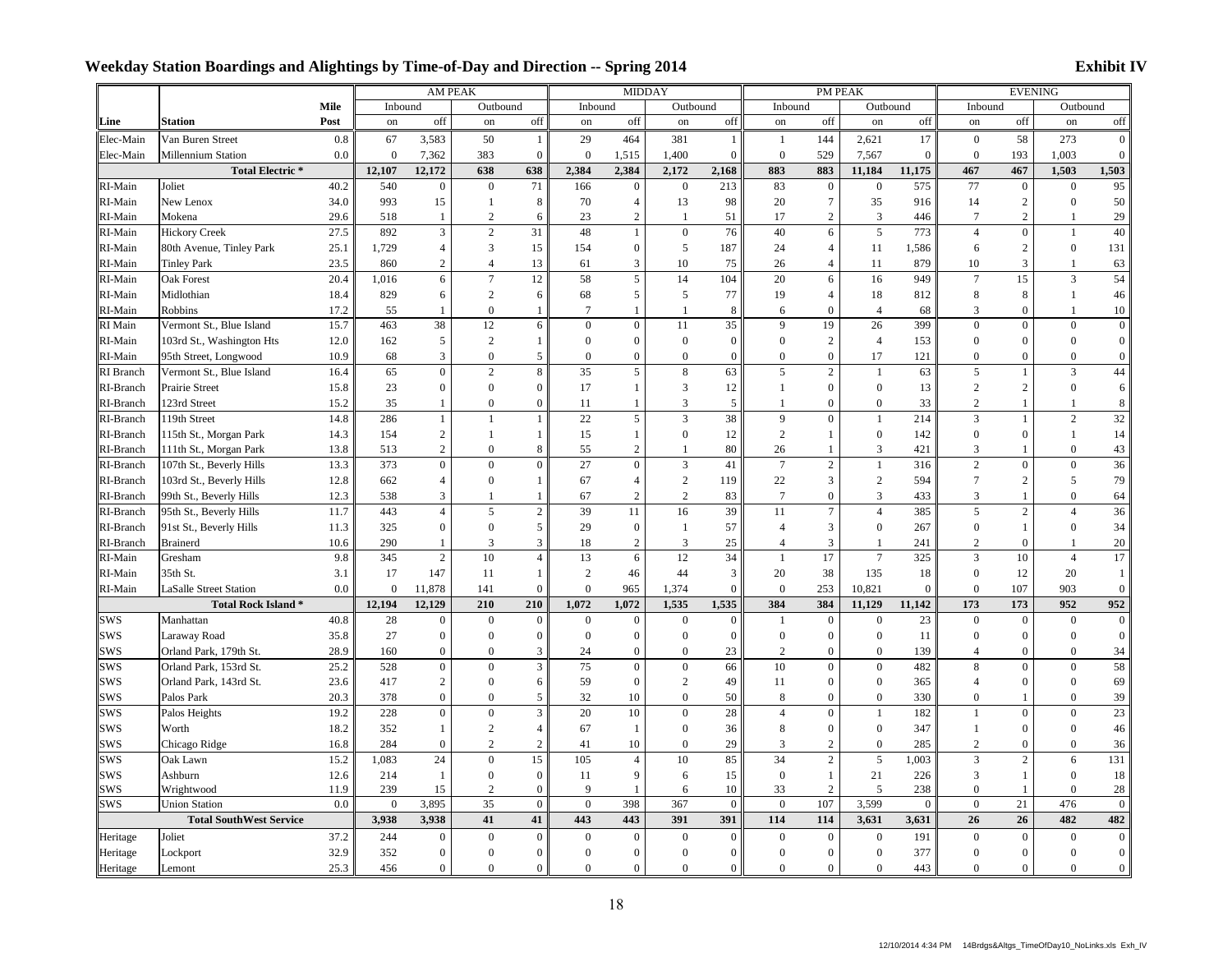### Weekday Station Boardings and Alightings by Time-of-Day and Direction -- Spring 2014 **EXHIMELY** Exhibit IV

| <b>Mile</b><br>Inbound<br>Outbound<br>Inbound<br>Outbound<br>Inbound<br>Outbound<br>Inbound<br>Outbound<br><b>Station</b><br>Post<br>off<br>off<br>off<br>off<br>off<br>off<br>off<br>on<br><b>on</b><br>on<br>on<br>on<br>on<br>on<br>on<br>$\boldsymbol{0}$<br>$\mathbf{0}$<br><b>Willow Springs</b><br>17.5<br>95<br>$\boldsymbol{0}$<br>$\boldsymbol{0}$<br>$\mathbf{0}$<br>$\mathbf{0}$<br>105<br>$\boldsymbol{0}$<br>$\mathbf{0}$<br>Heritage<br>$\mathbf{1}$<br>$\mathbf{0}$<br>$\mathbf{0}$<br>$\boldsymbol{0}$<br>$\overline{0}$<br>3<br>$\mathbf{0}$<br>$\theta$<br>$\mathbf{0}$<br>$\mathbf{0}$<br>$\boldsymbol{0}$<br>$\overline{3}$<br>75<br>11.9<br>83<br>$\theta$<br>$\mathbf{0}$<br>$\overline{0}$<br>$\mathbf{0}$<br>$\theta$<br>$\mathbf{0}$<br>Heritage<br>Summit<br>$\overline{0}$<br>$\mathbf{0}$<br>$\theta$<br>$\Omega$<br>$\theta$<br>$\mathbf{0}$<br>$\Omega$<br>$\mathbf{0}$<br>1,188<br>0.0<br>1,226<br>$\mathbf{0}$<br>$\Omega$<br>$\Omega$<br>$\theta$<br>$\Omega$<br>Heritage<br><b>Union Station</b><br>$\bf{0}$<br><b>Total Heritage</b><br>1,230<br>1,230<br>$\mathbf{0}$<br>$\bf{0}$<br>$\mathbf{0}$<br>$\mathbf{0}$<br>$\bf{0}$<br>$\bf{0}$<br>$\bf{0}$<br>1,191<br>1,191<br>$\mathbf{0}$<br>$\bf{0}$<br>$\bf{0}$<br>102<br>$\boldsymbol{0}$<br><b>BNSF</b><br>37.5<br>1,692<br>$\boldsymbol{0}$<br>$\boldsymbol{0}$<br>171<br>$\boldsymbol{0}$<br>354<br>153<br>$\mathbf{0}$<br>1,323<br>91<br>$\mathbf{0}$<br>$\boldsymbol{0}$<br>$\mathbf{0}$<br>Aurora<br>3<br><b>BNSF</b><br>5,472<br>3<br>105<br>182<br>8<br>427<br>150<br>$\overline{4}$<br>$\overline{4}$<br>4,347<br>3<br>Route 59<br>31.6<br>6<br>54<br>$\overline{4}$<br>19<br>18<br>9<br><b>BNSF</b><br>28.5<br>3,444<br>189<br>194<br>5<br>385<br>243<br>9<br>36<br>3,142<br>55<br>$7\phantom{.0}$<br>Naperville<br>$\overline{4}$<br>$\overline{c}$<br>20<br>15<br>25<br><b>BNSF</b><br>Lisle<br>24.5<br>1,641<br>16<br>169<br>95<br>12<br>162<br>180<br>20<br>1,462<br>5<br>$\overline{4}$<br><b>BNSF</b><br>1,209<br>5<br>33<br>$\overline{c}$<br>3<br>2<br>12<br>5<br>22.6<br>$\overline{7}$<br>44<br>$\mathbf{1}$<br>58<br>1,047<br>Belmont<br>116<br>-1<br>15<br>18<br>13<br>287<br><b>BNSF</b><br>21.2<br>2,172<br>36<br>69<br>81<br>100<br>31<br>38<br>27<br>6<br>Downers Grove, Main St.<br>1,968<br>6<br><b>BNSF</b><br>337<br>3<br>6<br>39<br>$\overline{c}$<br>$\overline{7}$<br>30<br>14<br>6<br>22<br>283<br>5<br>$\overline{3}$<br>$\overline{0}$<br>Fairview Avenue<br>20.4<br>$\overline{1}$<br>$\,8\,$<br><b>BNSF</b><br>19.5<br>929<br>11<br>33<br>50<br>10<br>93<br>18<br>5<br>832<br>13<br>5<br>Westmont<br>$\overline{4}$<br>44<br>16<br>78<br><b>BNSF</b><br>18.3<br>708<br>$\sqrt{5}$<br>$\mathfrak{2}$<br>10<br>43<br>36<br>3<br>$\overline{4}$<br>10<br><b>Clarendon Hills</b><br>$\mathbf{1}$<br>$\overline{4}$<br>553<br>$\overline{4}$<br>344<br>$\boldsymbol{0}$<br>$\boldsymbol{0}$<br>$\boldsymbol{0}$<br>$7\phantom{.0}$<br>$\boldsymbol{0}$<br>$\boldsymbol{0}$<br>12<br>$\mathbf{0}$<br>$\mathbf{0}$<br>249<br><b>BNSF</b><br>West Hinsdale<br>17.8<br>$\mathbf{0}$<br>$\mathbf{0}$<br>$\mathbf{0}$<br>$\boldsymbol{0}$<br><b>BNSF</b><br>946<br>$\overline{4}$<br>91<br>12<br>5<br>151<br>15<br>9<br>$\,8\,$<br>Hinsdale<br>16.9<br>66<br>65<br>115<br>671<br>16<br>1<br>22<br><b>BNSF</b><br>153<br>$\mathbf{0}$<br>3<br>$\mathbf{0}$<br>$\mathbf{0}$<br>$\mathbf{0}$<br>$\mathbf{0}$<br>9<br>$\mathbf{0}$<br>$\theta$<br>Highlands<br>16.4<br>$\overline{4}$<br>155<br>$\mathbf{1}$<br>$\mathbf{1}$<br>$\sqrt{5}$<br>22<br>$\sqrt{5}$<br>$\overline{2}$<br><b>BNSF</b><br>965<br>8<br>16<br>75<br>$\mathbf 1$<br>17<br>149<br>34<br>792<br>10<br><b>Western Springs</b><br>15.5<br>$\overline{4}$<br><b>BNSF</b><br>14.2<br>937<br>$\,8\,$<br>3<br>98<br>2<br>2<br>$\mathbf{1}$<br>LaGrange, Stone Ave.<br>$\mathbf{1}$<br>11<br>54<br>$\overline{4}$<br>26<br>677<br>$\mathbf{1}$<br>$\overline{4}$<br>25<br>32<br><b>BNSF</b><br>15<br>22<br>76<br>15<br>21<br>154<br>84<br>15<br>21<br>11<br>11<br>LaGrange Road<br>13.8<br>1,215<br>1,055<br>$\boldsymbol{0}$<br>$\mathbf{0}$<br>$\boldsymbol{0}$<br>$\boldsymbol{0}$<br>$\overline{0}$<br>$\boldsymbol{0}$<br>14<br>$\mathbf{0}$<br><b>BNSF</b><br>13.1<br>249<br>$\mathbf{0}$<br>$\mathbf{0}$<br>199<br>$\mathbf{0}$<br>$\mathbf{0}$<br><b>Congress Park</b><br>1<br><b>BNSF</b><br>18<br>5<br>83<br>$7\phantom{.0}$<br>17<br>5<br>5<br>Brookfield<br>12.3<br>499<br>14<br>13<br>50<br>6<br>21<br>6<br>416<br><b>BNSF</b><br>$\boldsymbol{0}$<br>$\mathbf{0}$<br>$\boldsymbol{0}$<br>3<br>5<br>20<br>$\mathbf{3}$<br>$\boldsymbol{0}$<br>79<br>$\mathbf{0}$<br>$\mathbf{0}$<br>Hollywood (Zoo Stop)<br>11.8<br>81<br>5<br>$\Omega$<br>$\mathbf{1}$<br>72<br>9<br>$\mathfrak{Z}$<br>414<br>9<br>40<br>6<br>19<br>61<br>10<br>6<br>5<br>371<br><b>BNSF</b><br>Riverside<br>11.1<br>8<br>$\mathbf{1}$<br>10<br>20<br>$\mathbf{1}$<br>23<br>19<br>50<br>$7\phantom{.0}$<br><b>BNSF</b><br>Harlem Avenue<br>10.1<br>398<br>30<br>11<br>14<br>11<br>278<br>11<br>$\mathbf{1}$<br>501<br>24<br>23<br>10<br>88<br>24<br>31<br>8<br><b>BNSF</b><br>Berwyn<br>9.6<br>16<br>50<br>64<br>18<br>471<br>13<br>15<br>$\sqrt{5}$<br>$\overline{3}$<br>$\mathbf{0}$<br>$\boldsymbol{0}$<br>$\boldsymbol{0}$<br>$\overline{c}$<br>$\mathbf{0}$<br><b>BNSF</b><br>9.1<br>186<br>$\boldsymbol{0}$<br>11<br>170<br>$\mathbf{0}$<br>$\boldsymbol{0}$<br>$\boldsymbol{0}$<br>LaVergne<br>$\mathbf{0}$<br>$\sqrt{3}$<br>43<br>19<br><b>BNSF</b><br>7.0<br>14<br>44<br>$\overline{0}$<br>14<br>8<br>9<br>41<br>78<br>$\boldsymbol{0}$<br>33<br>14<br>Cicero<br>67<br>30<br>10<br>22<br>20<br>$\mathbf{0}$<br>BNSF<br>Western Avenue<br>3.8<br>$\overline{4}$<br>32<br>$\Omega$<br>17<br>3<br>40<br>$\Omega$<br>$\Omega$<br>$\mathbf{1}$<br>$\mathbf{1}$<br>6<br>33<br>$\sqrt{2}$<br>$\overline{c}$<br>35<br>5<br>27<br>1.8<br>28<br>$\boldsymbol{0}$<br>$\overline{0}$<br>$\boldsymbol{0}$<br>19<br>23<br>$\boldsymbol{0}$<br>$\boldsymbol{0}$<br>$\mathbf{0}$<br><b>BNSF</b><br><b>Halsted Street</b><br>$\boldsymbol{0}$<br>$\overline{0}$<br>24,215<br>$\theta$<br>$\mathbf{0}$<br>$\overline{0}$<br>977<br><b>BNSF</b><br>0.0<br>638<br>1,186<br>2,496<br>$\mathbf{0}$<br>20,340<br>$\mathbf{0}$<br>210<br>2,603<br><b>Union Station</b><br>$\overline{0}$<br><b>Total BNSF</b><br>24,591<br>24,591<br>913<br>913<br>1,340<br>1,340<br>2,835<br>2,835<br>1,302<br>1,302<br>20,647<br>20,647<br>363<br>363<br>2,695<br>2,695<br>UP-West<br>192<br>17<br>76<br>$\boldsymbol{0}$<br>60<br>32<br>$\boldsymbol{0}$<br>201<br>45<br>65<br>Elburn<br>43.6<br>$\overline{0}$<br>$\mathbf{0}$<br>$\mathbf{0}$<br>$\mathbf{0}$<br>$\theta$<br>$\mathbf{0}$<br>259<br>$\mathbf{0}$<br>UP-West<br>La Fox<br>40.9<br>$\boldsymbol{0}$<br>36<br>$\boldsymbol{0}$<br>37<br>12<br>$\mathbf{0}$<br>$\boldsymbol{0}$<br>237<br>6<br>$\boldsymbol{0}$<br>$\boldsymbol{0}$<br>39<br>$\mathbf{1}$<br>$\mathbf{1}$<br>57<br>UP-West<br>35.5<br>1,332<br>$\sqrt{2}$<br>240<br>178<br>108<br>$\bf{0}$<br>2<br>48<br>$\mathbf{0}$<br>198<br>Geneva<br>$\mathbf{1}$<br>$\mathbf{1}$<br>1,276<br>$\mathbf{1}$<br><b>UP-West</b><br>$\sqrt{5}$<br>$\sqrt{2}$<br>44<br>76<br>$\sqrt{2}$<br>3<br>56<br>$\boldsymbol{0}$<br>$\overline{2}$<br>393<br>37<br>$\boldsymbol{0}$<br>70<br>West Chicago<br>29.8<br>400<br>66<br>3<br>$\sqrt{5}$<br>$\boldsymbol{0}$<br>$\overline{4}$<br>3<br>42<br>$\overline{2}$<br>25<br>3<br>47<br>UP-West<br>Winfield<br>27.5<br>383<br>41<br>57<br>66<br>6<br>374<br>1<br>$\,8\,$<br>8<br>UP-West<br>Wheaton<br>25.0<br>14<br>129<br>15<br>9<br>121<br>103<br>19<br>55<br>$\tau$<br>129<br>1,138<br>170<br>$\overline{4}$<br>1,115<br>$\mathfrak{Z}$<br>$\sqrt{2}$<br>UP-West<br>23.8<br>5<br>33<br>5<br>$\,8\,$<br>88<br>53<br>8<br>35<br>$\overline{4}$<br>95<br>College Avenue<br>841<br>105<br>816<br>$\overline{4}$<br>9<br>14<br>187<br>UP-West<br>Glen Ellyn<br>22.4<br>1,354<br>14<br>80<br>208<br>14<br>131<br>94<br>17<br>1,276<br>61<br>8<br>6<br>16<br>1,079<br>28<br>35<br>90<br>22<br>3<br>126<br>UP-West<br>Lombard<br>19.9<br>12<br>14<br>15<br>49<br>10<br>10<br>1,037<br>$\overline{7}$<br>115<br><b>UP-West</b><br>9<br>17<br>22<br>14<br>$\,$ 8 $\,$<br>85<br>42<br>12<br>$10\,$<br>22<br>13<br>$\sqrt{2}$<br>99<br>Villa Park<br>17.8<br>661<br>79<br>644<br>18<br>132<br>77<br>27<br>205<br>UP-West<br>1,739<br>38<br>123<br>201<br>28<br>33<br>180<br>16<br>1,582<br>86<br>15<br>Elmhurst<br>15.7<br>$\overline{7}$<br>$\boldsymbol{2}$<br>$\boldsymbol{0}$<br>UP-West<br>Berkeley<br>14.3<br>127<br>3<br>5<br>16<br>6<br>18<br>3<br>2<br>106<br>$\overline{4}$<br>15<br>$\mathbf{1}$<br>UP-West<br>$\overline{4}$<br>$\overline{7}$<br>6<br>$\overline{c}$<br>8<br>6<br>8<br>$\mathbf{1}$<br>$\overline{2}$<br>$\sqrt{2}$<br>13<br>Bellwood<br>12.6<br>125<br>14<br>6<br>114<br>6<br>$\mathfrak z$<br>$\overline{4}$<br>9<br>8<br>$\mathfrak{2}$<br>$\overline{c}$<br>5<br>5<br>9<br>UP-West<br>11.3<br>75<br>$\overline{4}$<br>6<br>80<br>2<br>Melrose Park<br>6<br>$\overline{4}$<br>59<br>3<br>$\overline{c}$<br>3<br>UP-West<br>Maywood<br>10.5<br>$\overline{4}$<br>6<br>$\overline{4}$<br>5<br>$\overline{4}$<br>$\overline{0}$<br>61<br>3<br>3<br>$\overline{4}$<br>$\mathbf{1}$<br>$\mathbf{1}$<br>376<br>$\,$ 8 $\,$<br>17<br>$\ensuremath{\mathfrak{Z}}$<br>$\sqrt{5}$<br>$\overline{3}$<br>32<br>$\sqrt{2}$<br>$29\,$<br>UP-West<br>9.7<br>31<br>9<br>278<br>$\overline{4}$<br>$\boldsymbol{0}$<br>$\overline{c}$<br><b>River Forest</b><br>$\mathbf{1}$<br>15<br>63<br>55<br>67<br>23<br>77<br>112<br>53<br>77<br>UP-West<br>8.5<br>702<br>103<br>113<br>65<br>733<br>6<br>78<br>Oak Park, Marion St.<br>2<br>3<br>25<br>Kedzie<br>3.6<br>12<br>41<br>10<br>40<br>2<br>8<br>$\mathbf{0}$<br>UP-West<br>5<br>6<br>-1<br>-1<br>-1 |      |  | AM PEAK |  | <b>MIDDAY</b> |  | PM PEAK |  | <b>EVENING</b> |                |
|---------------------------------------------------------------------------------------------------------------------------------------------------------------------------------------------------------------------------------------------------------------------------------------------------------------------------------------------------------------------------------------------------------------------------------------------------------------------------------------------------------------------------------------------------------------------------------------------------------------------------------------------------------------------------------------------------------------------------------------------------------------------------------------------------------------------------------------------------------------------------------------------------------------------------------------------------------------------------------------------------------------------------------------------------------------------------------------------------------------------------------------------------------------------------------------------------------------------------------------------------------------------------------------------------------------------------------------------------------------------------------------------------------------------------------------------------------------------------------------------------------------------------------------------------------------------------------------------------------------------------------------------------------------------------------------------------------------------------------------------------------------------------------------------------------------------------------------------------------------------------------------------------------------------------------------------------------------------------------------------------------------------------------------------------------------------------------------------------------------------------------------------------------------------------------------------------------------------------------------------------------------------------------------------------------------------------------------------------------------------------------------------------------------------------------------------------------------------------------------------------------------------------------------------------------------------------------------------------------------------------------------------------------------------------------------------------------------------------------------------------------------------------------------------------------------------------------------------------------------------------------------------------------------------------------------------------------------------------------------------------------------------------------------------------------------------------------------------------------------------------------------------------------------------------------------------------------------------------------------------------------------------------------------------------------------------------------------------------------------------------------------------------------------------------------------------------------------------------------------------------------------------------------------------------------------------------------------------------------------------------------------------------------------------------------------------------------------------------------------------------------------------------------------------------------------------------------------------------------------------------------------------------------------------------------------------------------------------------------------------------------------------------------------------------------------------------------------------------------------------------------------------------------------------------------------------------------------------------------------------------------------------------------------------------------------------------------------------------------------------------------------------------------------------------------------------------------------------------------------------------------------------------------------------------------------------------------------------------------------------------------------------------------------------------------------------------------------------------------------------------------------------------------------------------------------------------------------------------------------------------------------------------------------------------------------------------------------------------------------------------------------------------------------------------------------------------------------------------------------------------------------------------------------------------------------------------------------------------------------------------------------------------------------------------------------------------------------------------------------------------------------------------------------------------------------------------------------------------------------------------------------------------------------------------------------------------------------------------------------------------------------------------------------------------------------------------------------------------------------------------------------------------------------------------------------------------------------------------------------------------------------------------------------------------------------------------------------------------------------------------------------------------------------------------------------------------------------------------------------------------------------------------------------------------------------------------------------------------------------------------------------------------------------------------------------------------------------------------------------------------------------------------------------------------------------------------------------------------------------------------------------------------------------------------------------------------------------------------------------------------------------------------------------------------------------------------------------------------------------------------------------------------------------------------------------------------------------------------------------------------------------------------------------------------------------------------------------------------------------------------------------------------------------------------------------------------------------------------------------------------------------------------------------------------------------------------------------------------------------------------------------------------------------------------------------------------------------------------------------------------------------------------------------------------------------------------------------------------------------------------------------------------------------------------------------------------------------------------------------------------------------------------------------------------------------------------------------------------------------------------------------------------------------------------------------------------------------------------------------------------------------------------------------------------------------------------------------------------------------------------------------------------------------------------------------------------------------------------------------------------------------------------------------------------------------------------------------------------------------------------------------------------------------------------------------------------------------------------------------------------------------------------------------------------------------------------------------------------------------------------------------------------------------------------------------------------------------------------------------------------------------------------------------------------------------------------------------------------------------------------------------------------------------------------------------------------------------------------------------------------------------------------------------------------------------------------------------------------------------------------------------------------------------------------------------------------------------------------------------------------------------------------------------------------------------------------------------------------------------------------------------------------------------------------------------------------------------------------------------------------------------------------------------------------------------------------------------------------------------------------------------------------------------------------------------------------------------------------------------------------------------------------------------------------------------------------------------------------------------------------------------------------------------------------------------------------------------------|------|--|---------|--|---------------|--|---------|--|----------------|----------------|
|                                                                                                                                                                                                                                                                                                                                                                                                                                                                                                                                                                                                                                                                                                                                                                                                                                                                                                                                                                                                                                                                                                                                                                                                                                                                                                                                                                                                                                                                                                                                                                                                                                                                                                                                                                                                                                                                                                                                                                                                                                                                                                                                                                                                                                                                                                                                                                                                                                                                                                                                                                                                                                                                                                                                                                                                                                                                                                                                                                                                                                                                                                                                                                                                                                                                                                                                                                                                                                                                                                                                                                                                                                                                                                                                                                                                                                                                                                                                                                                                                                                                                                                                                                                                                                                                                                                                                                                                                                                                                                                                                                                                                                                                                                                                                                                                                                                                                                                                                                                                                                                                                                                                                                                                                                                                                                                                                                                                                                                                                                                                                                                                                                                                                                                                                                                                                                                                                                                                                                                                                                                                                                                                                                                                                                                                                                                                                                                                                                                                                                                                                                                                                                                                                                                                                                                                                                                                                                                                                                                                                                                                                                                                                                                                                                                                                                                                                                                                                                                                                                                                                                                                                                                                                                                                                                                                                                                                                                                                                                                                                                                                                                                                                                                                                                                                                                                                                                                                                                                                                                                                                                                                                                                                                                                                                                                                                                                                                                                                                                                                                                                                                                                                                                                                                                                                                                                                                                                                                                                                                                                                                                                                                                                                                                                                                                                                                                             |      |  |         |  |               |  |         |  |                |                |
|                                                                                                                                                                                                                                                                                                                                                                                                                                                                                                                                                                                                                                                                                                                                                                                                                                                                                                                                                                                                                                                                                                                                                                                                                                                                                                                                                                                                                                                                                                                                                                                                                                                                                                                                                                                                                                                                                                                                                                                                                                                                                                                                                                                                                                                                                                                                                                                                                                                                                                                                                                                                                                                                                                                                                                                                                                                                                                                                                                                                                                                                                                                                                                                                                                                                                                                                                                                                                                                                                                                                                                                                                                                                                                                                                                                                                                                                                                                                                                                                                                                                                                                                                                                                                                                                                                                                                                                                                                                                                                                                                                                                                                                                                                                                                                                                                                                                                                                                                                                                                                                                                                                                                                                                                                                                                                                                                                                                                                                                                                                                                                                                                                                                                                                                                                                                                                                                                                                                                                                                                                                                                                                                                                                                                                                                                                                                                                                                                                                                                                                                                                                                                                                                                                                                                                                                                                                                                                                                                                                                                                                                                                                                                                                                                                                                                                                                                                                                                                                                                                                                                                                                                                                                                                                                                                                                                                                                                                                                                                                                                                                                                                                                                                                                                                                                                                                                                                                                                                                                                                                                                                                                                                                                                                                                                                                                                                                                                                                                                                                                                                                                                                                                                                                                                                                                                                                                                                                                                                                                                                                                                                                                                                                                                                                                                                                                                                             | Line |  |         |  |               |  |         |  |                | off            |
|                                                                                                                                                                                                                                                                                                                                                                                                                                                                                                                                                                                                                                                                                                                                                                                                                                                                                                                                                                                                                                                                                                                                                                                                                                                                                                                                                                                                                                                                                                                                                                                                                                                                                                                                                                                                                                                                                                                                                                                                                                                                                                                                                                                                                                                                                                                                                                                                                                                                                                                                                                                                                                                                                                                                                                                                                                                                                                                                                                                                                                                                                                                                                                                                                                                                                                                                                                                                                                                                                                                                                                                                                                                                                                                                                                                                                                                                                                                                                                                                                                                                                                                                                                                                                                                                                                                                                                                                                                                                                                                                                                                                                                                                                                                                                                                                                                                                                                                                                                                                                                                                                                                                                                                                                                                                                                                                                                                                                                                                                                                                                                                                                                                                                                                                                                                                                                                                                                                                                                                                                                                                                                                                                                                                                                                                                                                                                                                                                                                                                                                                                                                                                                                                                                                                                                                                                                                                                                                                                                                                                                                                                                                                                                                                                                                                                                                                                                                                                                                                                                                                                                                                                                                                                                                                                                                                                                                                                                                                                                                                                                                                                                                                                                                                                                                                                                                                                                                                                                                                                                                                                                                                                                                                                                                                                                                                                                                                                                                                                                                                                                                                                                                                                                                                                                                                                                                                                                                                                                                                                                                                                                                                                                                                                                                                                                                                                                             |      |  |         |  |               |  |         |  |                | $\mathbf{0}$   |
|                                                                                                                                                                                                                                                                                                                                                                                                                                                                                                                                                                                                                                                                                                                                                                                                                                                                                                                                                                                                                                                                                                                                                                                                                                                                                                                                                                                                                                                                                                                                                                                                                                                                                                                                                                                                                                                                                                                                                                                                                                                                                                                                                                                                                                                                                                                                                                                                                                                                                                                                                                                                                                                                                                                                                                                                                                                                                                                                                                                                                                                                                                                                                                                                                                                                                                                                                                                                                                                                                                                                                                                                                                                                                                                                                                                                                                                                                                                                                                                                                                                                                                                                                                                                                                                                                                                                                                                                                                                                                                                                                                                                                                                                                                                                                                                                                                                                                                                                                                                                                                                                                                                                                                                                                                                                                                                                                                                                                                                                                                                                                                                                                                                                                                                                                                                                                                                                                                                                                                                                                                                                                                                                                                                                                                                                                                                                                                                                                                                                                                                                                                                                                                                                                                                                                                                                                                                                                                                                                                                                                                                                                                                                                                                                                                                                                                                                                                                                                                                                                                                                                                                                                                                                                                                                                                                                                                                                                                                                                                                                                                                                                                                                                                                                                                                                                                                                                                                                                                                                                                                                                                                                                                                                                                                                                                                                                                                                                                                                                                                                                                                                                                                                                                                                                                                                                                                                                                                                                                                                                                                                                                                                                                                                                                                                                                                                                                             |      |  |         |  |               |  |         |  |                | $\mathbf{0}$   |
|                                                                                                                                                                                                                                                                                                                                                                                                                                                                                                                                                                                                                                                                                                                                                                                                                                                                                                                                                                                                                                                                                                                                                                                                                                                                                                                                                                                                                                                                                                                                                                                                                                                                                                                                                                                                                                                                                                                                                                                                                                                                                                                                                                                                                                                                                                                                                                                                                                                                                                                                                                                                                                                                                                                                                                                                                                                                                                                                                                                                                                                                                                                                                                                                                                                                                                                                                                                                                                                                                                                                                                                                                                                                                                                                                                                                                                                                                                                                                                                                                                                                                                                                                                                                                                                                                                                                                                                                                                                                                                                                                                                                                                                                                                                                                                                                                                                                                                                                                                                                                                                                                                                                                                                                                                                                                                                                                                                                                                                                                                                                                                                                                                                                                                                                                                                                                                                                                                                                                                                                                                                                                                                                                                                                                                                                                                                                                                                                                                                                                                                                                                                                                                                                                                                                                                                                                                                                                                                                                                                                                                                                                                                                                                                                                                                                                                                                                                                                                                                                                                                                                                                                                                                                                                                                                                                                                                                                                                                                                                                                                                                                                                                                                                                                                                                                                                                                                                                                                                                                                                                                                                                                                                                                                                                                                                                                                                                                                                                                                                                                                                                                                                                                                                                                                                                                                                                                                                                                                                                                                                                                                                                                                                                                                                                                                                                                                                             |      |  |         |  |               |  |         |  |                | $\mathbf{0}$   |
|                                                                                                                                                                                                                                                                                                                                                                                                                                                                                                                                                                                                                                                                                                                                                                                                                                                                                                                                                                                                                                                                                                                                                                                                                                                                                                                                                                                                                                                                                                                                                                                                                                                                                                                                                                                                                                                                                                                                                                                                                                                                                                                                                                                                                                                                                                                                                                                                                                                                                                                                                                                                                                                                                                                                                                                                                                                                                                                                                                                                                                                                                                                                                                                                                                                                                                                                                                                                                                                                                                                                                                                                                                                                                                                                                                                                                                                                                                                                                                                                                                                                                                                                                                                                                                                                                                                                                                                                                                                                                                                                                                                                                                                                                                                                                                                                                                                                                                                                                                                                                                                                                                                                                                                                                                                                                                                                                                                                                                                                                                                                                                                                                                                                                                                                                                                                                                                                                                                                                                                                                                                                                                                                                                                                                                                                                                                                                                                                                                                                                                                                                                                                                                                                                                                                                                                                                                                                                                                                                                                                                                                                                                                                                                                                                                                                                                                                                                                                                                                                                                                                                                                                                                                                                                                                                                                                                                                                                                                                                                                                                                                                                                                                                                                                                                                                                                                                                                                                                                                                                                                                                                                                                                                                                                                                                                                                                                                                                                                                                                                                                                                                                                                                                                                                                                                                                                                                                                                                                                                                                                                                                                                                                                                                                                                                                                                                                                             |      |  |         |  |               |  |         |  |                | $\bf{0}$       |
|                                                                                                                                                                                                                                                                                                                                                                                                                                                                                                                                                                                                                                                                                                                                                                                                                                                                                                                                                                                                                                                                                                                                                                                                                                                                                                                                                                                                                                                                                                                                                                                                                                                                                                                                                                                                                                                                                                                                                                                                                                                                                                                                                                                                                                                                                                                                                                                                                                                                                                                                                                                                                                                                                                                                                                                                                                                                                                                                                                                                                                                                                                                                                                                                                                                                                                                                                                                                                                                                                                                                                                                                                                                                                                                                                                                                                                                                                                                                                                                                                                                                                                                                                                                                                                                                                                                                                                                                                                                                                                                                                                                                                                                                                                                                                                                                                                                                                                                                                                                                                                                                                                                                                                                                                                                                                                                                                                                                                                                                                                                                                                                                                                                                                                                                                                                                                                                                                                                                                                                                                                                                                                                                                                                                                                                                                                                                                                                                                                                                                                                                                                                                                                                                                                                                                                                                                                                                                                                                                                                                                                                                                                                                                                                                                                                                                                                                                                                                                                                                                                                                                                                                                                                                                                                                                                                                                                                                                                                                                                                                                                                                                                                                                                                                                                                                                                                                                                                                                                                                                                                                                                                                                                                                                                                                                                                                                                                                                                                                                                                                                                                                                                                                                                                                                                                                                                                                                                                                                                                                                                                                                                                                                                                                                                                                                                                                                                             |      |  |         |  |               |  |         |  |                | 193            |
|                                                                                                                                                                                                                                                                                                                                                                                                                                                                                                                                                                                                                                                                                                                                                                                                                                                                                                                                                                                                                                                                                                                                                                                                                                                                                                                                                                                                                                                                                                                                                                                                                                                                                                                                                                                                                                                                                                                                                                                                                                                                                                                                                                                                                                                                                                                                                                                                                                                                                                                                                                                                                                                                                                                                                                                                                                                                                                                                                                                                                                                                                                                                                                                                                                                                                                                                                                                                                                                                                                                                                                                                                                                                                                                                                                                                                                                                                                                                                                                                                                                                                                                                                                                                                                                                                                                                                                                                                                                                                                                                                                                                                                                                                                                                                                                                                                                                                                                                                                                                                                                                                                                                                                                                                                                                                                                                                                                                                                                                                                                                                                                                                                                                                                                                                                                                                                                                                                                                                                                                                                                                                                                                                                                                                                                                                                                                                                                                                                                                                                                                                                                                                                                                                                                                                                                                                                                                                                                                                                                                                                                                                                                                                                                                                                                                                                                                                                                                                                                                                                                                                                                                                                                                                                                                                                                                                                                                                                                                                                                                                                                                                                                                                                                                                                                                                                                                                                                                                                                                                                                                                                                                                                                                                                                                                                                                                                                                                                                                                                                                                                                                                                                                                                                                                                                                                                                                                                                                                                                                                                                                                                                                                                                                                                                                                                                                                                             |      |  |         |  |               |  |         |  |                | 465            |
|                                                                                                                                                                                                                                                                                                                                                                                                                                                                                                                                                                                                                                                                                                                                                                                                                                                                                                                                                                                                                                                                                                                                                                                                                                                                                                                                                                                                                                                                                                                                                                                                                                                                                                                                                                                                                                                                                                                                                                                                                                                                                                                                                                                                                                                                                                                                                                                                                                                                                                                                                                                                                                                                                                                                                                                                                                                                                                                                                                                                                                                                                                                                                                                                                                                                                                                                                                                                                                                                                                                                                                                                                                                                                                                                                                                                                                                                                                                                                                                                                                                                                                                                                                                                                                                                                                                                                                                                                                                                                                                                                                                                                                                                                                                                                                                                                                                                                                                                                                                                                                                                                                                                                                                                                                                                                                                                                                                                                                                                                                                                                                                                                                                                                                                                                                                                                                                                                                                                                                                                                                                                                                                                                                                                                                                                                                                                                                                                                                                                                                                                                                                                                                                                                                                                                                                                                                                                                                                                                                                                                                                                                                                                                                                                                                                                                                                                                                                                                                                                                                                                                                                                                                                                                                                                                                                                                                                                                                                                                                                                                                                                                                                                                                                                                                                                                                                                                                                                                                                                                                                                                                                                                                                                                                                                                                                                                                                                                                                                                                                                                                                                                                                                                                                                                                                                                                                                                                                                                                                                                                                                                                                                                                                                                                                                                                                                                                             |      |  |         |  |               |  |         |  |                | 342            |
|                                                                                                                                                                                                                                                                                                                                                                                                                                                                                                                                                                                                                                                                                                                                                                                                                                                                                                                                                                                                                                                                                                                                                                                                                                                                                                                                                                                                                                                                                                                                                                                                                                                                                                                                                                                                                                                                                                                                                                                                                                                                                                                                                                                                                                                                                                                                                                                                                                                                                                                                                                                                                                                                                                                                                                                                                                                                                                                                                                                                                                                                                                                                                                                                                                                                                                                                                                                                                                                                                                                                                                                                                                                                                                                                                                                                                                                                                                                                                                                                                                                                                                                                                                                                                                                                                                                                                                                                                                                                                                                                                                                                                                                                                                                                                                                                                                                                                                                                                                                                                                                                                                                                                                                                                                                                                                                                                                                                                                                                                                                                                                                                                                                                                                                                                                                                                                                                                                                                                                                                                                                                                                                                                                                                                                                                                                                                                                                                                                                                                                                                                                                                                                                                                                                                                                                                                                                                                                                                                                                                                                                                                                                                                                                                                                                                                                                                                                                                                                                                                                                                                                                                                                                                                                                                                                                                                                                                                                                                                                                                                                                                                                                                                                                                                                                                                                                                                                                                                                                                                                                                                                                                                                                                                                                                                                                                                                                                                                                                                                                                                                                                                                                                                                                                                                                                                                                                                                                                                                                                                                                                                                                                                                                                                                                                                                                                                                             |      |  |         |  |               |  |         |  |                | 186            |
|                                                                                                                                                                                                                                                                                                                                                                                                                                                                                                                                                                                                                                                                                                                                                                                                                                                                                                                                                                                                                                                                                                                                                                                                                                                                                                                                                                                                                                                                                                                                                                                                                                                                                                                                                                                                                                                                                                                                                                                                                                                                                                                                                                                                                                                                                                                                                                                                                                                                                                                                                                                                                                                                                                                                                                                                                                                                                                                                                                                                                                                                                                                                                                                                                                                                                                                                                                                                                                                                                                                                                                                                                                                                                                                                                                                                                                                                                                                                                                                                                                                                                                                                                                                                                                                                                                                                                                                                                                                                                                                                                                                                                                                                                                                                                                                                                                                                                                                                                                                                                                                                                                                                                                                                                                                                                                                                                                                                                                                                                                                                                                                                                                                                                                                                                                                                                                                                                                                                                                                                                                                                                                                                                                                                                                                                                                                                                                                                                                                                                                                                                                                                                                                                                                                                                                                                                                                                                                                                                                                                                                                                                                                                                                                                                                                                                                                                                                                                                                                                                                                                                                                                                                                                                                                                                                                                                                                                                                                                                                                                                                                                                                                                                                                                                                                                                                                                                                                                                                                                                                                                                                                                                                                                                                                                                                                                                                                                                                                                                                                                                                                                                                                                                                                                                                                                                                                                                                                                                                                                                                                                                                                                                                                                                                                                                                                                                                             |      |  |         |  |               |  |         |  |                | 128            |
|                                                                                                                                                                                                                                                                                                                                                                                                                                                                                                                                                                                                                                                                                                                                                                                                                                                                                                                                                                                                                                                                                                                                                                                                                                                                                                                                                                                                                                                                                                                                                                                                                                                                                                                                                                                                                                                                                                                                                                                                                                                                                                                                                                                                                                                                                                                                                                                                                                                                                                                                                                                                                                                                                                                                                                                                                                                                                                                                                                                                                                                                                                                                                                                                                                                                                                                                                                                                                                                                                                                                                                                                                                                                                                                                                                                                                                                                                                                                                                                                                                                                                                                                                                                                                                                                                                                                                                                                                                                                                                                                                                                                                                                                                                                                                                                                                                                                                                                                                                                                                                                                                                                                                                                                                                                                                                                                                                                                                                                                                                                                                                                                                                                                                                                                                                                                                                                                                                                                                                                                                                                                                                                                                                                                                                                                                                                                                                                                                                                                                                                                                                                                                                                                                                                                                                                                                                                                                                                                                                                                                                                                                                                                                                                                                                                                                                                                                                                                                                                                                                                                                                                                                                                                                                                                                                                                                                                                                                                                                                                                                                                                                                                                                                                                                                                                                                                                                                                                                                                                                                                                                                                                                                                                                                                                                                                                                                                                                                                                                                                                                                                                                                                                                                                                                                                                                                                                                                                                                                                                                                                                                                                                                                                                                                                                                                                                                                             |      |  |         |  |               |  |         |  |                | 284            |
|                                                                                                                                                                                                                                                                                                                                                                                                                                                                                                                                                                                                                                                                                                                                                                                                                                                                                                                                                                                                                                                                                                                                                                                                                                                                                                                                                                                                                                                                                                                                                                                                                                                                                                                                                                                                                                                                                                                                                                                                                                                                                                                                                                                                                                                                                                                                                                                                                                                                                                                                                                                                                                                                                                                                                                                                                                                                                                                                                                                                                                                                                                                                                                                                                                                                                                                                                                                                                                                                                                                                                                                                                                                                                                                                                                                                                                                                                                                                                                                                                                                                                                                                                                                                                                                                                                                                                                                                                                                                                                                                                                                                                                                                                                                                                                                                                                                                                                                                                                                                                                                                                                                                                                                                                                                                                                                                                                                                                                                                                                                                                                                                                                                                                                                                                                                                                                                                                                                                                                                                                                                                                                                                                                                                                                                                                                                                                                                                                                                                                                                                                                                                                                                                                                                                                                                                                                                                                                                                                                                                                                                                                                                                                                                                                                                                                                                                                                                                                                                                                                                                                                                                                                                                                                                                                                                                                                                                                                                                                                                                                                                                                                                                                                                                                                                                                                                                                                                                                                                                                                                                                                                                                                                                                                                                                                                                                                                                                                                                                                                                                                                                                                                                                                                                                                                                                                                                                                                                                                                                                                                                                                                                                                                                                                                                                                                                                                             |      |  |         |  |               |  |         |  |                | 45             |
|                                                                                                                                                                                                                                                                                                                                                                                                                                                                                                                                                                                                                                                                                                                                                                                                                                                                                                                                                                                                                                                                                                                                                                                                                                                                                                                                                                                                                                                                                                                                                                                                                                                                                                                                                                                                                                                                                                                                                                                                                                                                                                                                                                                                                                                                                                                                                                                                                                                                                                                                                                                                                                                                                                                                                                                                                                                                                                                                                                                                                                                                                                                                                                                                                                                                                                                                                                                                                                                                                                                                                                                                                                                                                                                                                                                                                                                                                                                                                                                                                                                                                                                                                                                                                                                                                                                                                                                                                                                                                                                                                                                                                                                                                                                                                                                                                                                                                                                                                                                                                                                                                                                                                                                                                                                                                                                                                                                                                                                                                                                                                                                                                                                                                                                                                                                                                                                                                                                                                                                                                                                                                                                                                                                                                                                                                                                                                                                                                                                                                                                                                                                                                                                                                                                                                                                                                                                                                                                                                                                                                                                                                                                                                                                                                                                                                                                                                                                                                                                                                                                                                                                                                                                                                                                                                                                                                                                                                                                                                                                                                                                                                                                                                                                                                                                                                                                                                                                                                                                                                                                                                                                                                                                                                                                                                                                                                                                                                                                                                                                                                                                                                                                                                                                                                                                                                                                                                                                                                                                                                                                                                                                                                                                                                                                                                                                                                                             |      |  |         |  |               |  |         |  |                | 106            |
|                                                                                                                                                                                                                                                                                                                                                                                                                                                                                                                                                                                                                                                                                                                                                                                                                                                                                                                                                                                                                                                                                                                                                                                                                                                                                                                                                                                                                                                                                                                                                                                                                                                                                                                                                                                                                                                                                                                                                                                                                                                                                                                                                                                                                                                                                                                                                                                                                                                                                                                                                                                                                                                                                                                                                                                                                                                                                                                                                                                                                                                                                                                                                                                                                                                                                                                                                                                                                                                                                                                                                                                                                                                                                                                                                                                                                                                                                                                                                                                                                                                                                                                                                                                                                                                                                                                                                                                                                                                                                                                                                                                                                                                                                                                                                                                                                                                                                                                                                                                                                                                                                                                                                                                                                                                                                                                                                                                                                                                                                                                                                                                                                                                                                                                                                                                                                                                                                                                                                                                                                                                                                                                                                                                                                                                                                                                                                                                                                                                                                                                                                                                                                                                                                                                                                                                                                                                                                                                                                                                                                                                                                                                                                                                                                                                                                                                                                                                                                                                                                                                                                                                                                                                                                                                                                                                                                                                                                                                                                                                                                                                                                                                                                                                                                                                                                                                                                                                                                                                                                                                                                                                                                                                                                                                                                                                                                                                                                                                                                                                                                                                                                                                                                                                                                                                                                                                                                                                                                                                                                                                                                                                                                                                                                                                                                                                                                                             |      |  |         |  |               |  |         |  |                | 86             |
|                                                                                                                                                                                                                                                                                                                                                                                                                                                                                                                                                                                                                                                                                                                                                                                                                                                                                                                                                                                                                                                                                                                                                                                                                                                                                                                                                                                                                                                                                                                                                                                                                                                                                                                                                                                                                                                                                                                                                                                                                                                                                                                                                                                                                                                                                                                                                                                                                                                                                                                                                                                                                                                                                                                                                                                                                                                                                                                                                                                                                                                                                                                                                                                                                                                                                                                                                                                                                                                                                                                                                                                                                                                                                                                                                                                                                                                                                                                                                                                                                                                                                                                                                                                                                                                                                                                                                                                                                                                                                                                                                                                                                                                                                                                                                                                                                                                                                                                                                                                                                                                                                                                                                                                                                                                                                                                                                                                                                                                                                                                                                                                                                                                                                                                                                                                                                                                                                                                                                                                                                                                                                                                                                                                                                                                                                                                                                                                                                                                                                                                                                                                                                                                                                                                                                                                                                                                                                                                                                                                                                                                                                                                                                                                                                                                                                                                                                                                                                                                                                                                                                                                                                                                                                                                                                                                                                                                                                                                                                                                                                                                                                                                                                                                                                                                                                                                                                                                                                                                                                                                                                                                                                                                                                                                                                                                                                                                                                                                                                                                                                                                                                                                                                                                                                                                                                                                                                                                                                                                                                                                                                                                                                                                                                                                                                                                                                                             |      |  |         |  |               |  |         |  |                | 20             |
|                                                                                                                                                                                                                                                                                                                                                                                                                                                                                                                                                                                                                                                                                                                                                                                                                                                                                                                                                                                                                                                                                                                                                                                                                                                                                                                                                                                                                                                                                                                                                                                                                                                                                                                                                                                                                                                                                                                                                                                                                                                                                                                                                                                                                                                                                                                                                                                                                                                                                                                                                                                                                                                                                                                                                                                                                                                                                                                                                                                                                                                                                                                                                                                                                                                                                                                                                                                                                                                                                                                                                                                                                                                                                                                                                                                                                                                                                                                                                                                                                                                                                                                                                                                                                                                                                                                                                                                                                                                                                                                                                                                                                                                                                                                                                                                                                                                                                                                                                                                                                                                                                                                                                                                                                                                                                                                                                                                                                                                                                                                                                                                                                                                                                                                                                                                                                                                                                                                                                                                                                                                                                                                                                                                                                                                                                                                                                                                                                                                                                                                                                                                                                                                                                                                                                                                                                                                                                                                                                                                                                                                                                                                                                                                                                                                                                                                                                                                                                                                                                                                                                                                                                                                                                                                                                                                                                                                                                                                                                                                                                                                                                                                                                                                                                                                                                                                                                                                                                                                                                                                                                                                                                                                                                                                                                                                                                                                                                                                                                                                                                                                                                                                                                                                                                                                                                                                                                                                                                                                                                                                                                                                                                                                                                                                                                                                                                                             |      |  |         |  |               |  |         |  |                | 128            |
|                                                                                                                                                                                                                                                                                                                                                                                                                                                                                                                                                                                                                                                                                                                                                                                                                                                                                                                                                                                                                                                                                                                                                                                                                                                                                                                                                                                                                                                                                                                                                                                                                                                                                                                                                                                                                                                                                                                                                                                                                                                                                                                                                                                                                                                                                                                                                                                                                                                                                                                                                                                                                                                                                                                                                                                                                                                                                                                                                                                                                                                                                                                                                                                                                                                                                                                                                                                                                                                                                                                                                                                                                                                                                                                                                                                                                                                                                                                                                                                                                                                                                                                                                                                                                                                                                                                                                                                                                                                                                                                                                                                                                                                                                                                                                                                                                                                                                                                                                                                                                                                                                                                                                                                                                                                                                                                                                                                                                                                                                                                                                                                                                                                                                                                                                                                                                                                                                                                                                                                                                                                                                                                                                                                                                                                                                                                                                                                                                                                                                                                                                                                                                                                                                                                                                                                                                                                                                                                                                                                                                                                                                                                                                                                                                                                                                                                                                                                                                                                                                                                                                                                                                                                                                                                                                                                                                                                                                                                                                                                                                                                                                                                                                                                                                                                                                                                                                                                                                                                                                                                                                                                                                                                                                                                                                                                                                                                                                                                                                                                                                                                                                                                                                                                                                                                                                                                                                                                                                                                                                                                                                                                                                                                                                                                                                                                                                                             |      |  |         |  |               |  |         |  |                | 16             |
|                                                                                                                                                                                                                                                                                                                                                                                                                                                                                                                                                                                                                                                                                                                                                                                                                                                                                                                                                                                                                                                                                                                                                                                                                                                                                                                                                                                                                                                                                                                                                                                                                                                                                                                                                                                                                                                                                                                                                                                                                                                                                                                                                                                                                                                                                                                                                                                                                                                                                                                                                                                                                                                                                                                                                                                                                                                                                                                                                                                                                                                                                                                                                                                                                                                                                                                                                                                                                                                                                                                                                                                                                                                                                                                                                                                                                                                                                                                                                                                                                                                                                                                                                                                                                                                                                                                                                                                                                                                                                                                                                                                                                                                                                                                                                                                                                                                                                                                                                                                                                                                                                                                                                                                                                                                                                                                                                                                                                                                                                                                                                                                                                                                                                                                                                                                                                                                                                                                                                                                                                                                                                                                                                                                                                                                                                                                                                                                                                                                                                                                                                                                                                                                                                                                                                                                                                                                                                                                                                                                                                                                                                                                                                                                                                                                                                                                                                                                                                                                                                                                                                                                                                                                                                                                                                                                                                                                                                                                                                                                                                                                                                                                                                                                                                                                                                                                                                                                                                                                                                                                                                                                                                                                                                                                                                                                                                                                                                                                                                                                                                                                                                                                                                                                                                                                                                                                                                                                                                                                                                                                                                                                                                                                                                                                                                                                                                                             |      |  |         |  |               |  |         |  |                | 115            |
|                                                                                                                                                                                                                                                                                                                                                                                                                                                                                                                                                                                                                                                                                                                                                                                                                                                                                                                                                                                                                                                                                                                                                                                                                                                                                                                                                                                                                                                                                                                                                                                                                                                                                                                                                                                                                                                                                                                                                                                                                                                                                                                                                                                                                                                                                                                                                                                                                                                                                                                                                                                                                                                                                                                                                                                                                                                                                                                                                                                                                                                                                                                                                                                                                                                                                                                                                                                                                                                                                                                                                                                                                                                                                                                                                                                                                                                                                                                                                                                                                                                                                                                                                                                                                                                                                                                                                                                                                                                                                                                                                                                                                                                                                                                                                                                                                                                                                                                                                                                                                                                                                                                                                                                                                                                                                                                                                                                                                                                                                                                                                                                                                                                                                                                                                                                                                                                                                                                                                                                                                                                                                                                                                                                                                                                                                                                                                                                                                                                                                                                                                                                                                                                                                                                                                                                                                                                                                                                                                                                                                                                                                                                                                                                                                                                                                                                                                                                                                                                                                                                                                                                                                                                                                                                                                                                                                                                                                                                                                                                                                                                                                                                                                                                                                                                                                                                                                                                                                                                                                                                                                                                                                                                                                                                                                                                                                                                                                                                                                                                                                                                                                                                                                                                                                                                                                                                                                                                                                                                                                                                                                                                                                                                                                                                                                                                                                                             |      |  |         |  |               |  |         |  |                | 102            |
|                                                                                                                                                                                                                                                                                                                                                                                                                                                                                                                                                                                                                                                                                                                                                                                                                                                                                                                                                                                                                                                                                                                                                                                                                                                                                                                                                                                                                                                                                                                                                                                                                                                                                                                                                                                                                                                                                                                                                                                                                                                                                                                                                                                                                                                                                                                                                                                                                                                                                                                                                                                                                                                                                                                                                                                                                                                                                                                                                                                                                                                                                                                                                                                                                                                                                                                                                                                                                                                                                                                                                                                                                                                                                                                                                                                                                                                                                                                                                                                                                                                                                                                                                                                                                                                                                                                                                                                                                                                                                                                                                                                                                                                                                                                                                                                                                                                                                                                                                                                                                                                                                                                                                                                                                                                                                                                                                                                                                                                                                                                                                                                                                                                                                                                                                                                                                                                                                                                                                                                                                                                                                                                                                                                                                                                                                                                                                                                                                                                                                                                                                                                                                                                                                                                                                                                                                                                                                                                                                                                                                                                                                                                                                                                                                                                                                                                                                                                                                                                                                                                                                                                                                                                                                                                                                                                                                                                                                                                                                                                                                                                                                                                                                                                                                                                                                                                                                                                                                                                                                                                                                                                                                                                                                                                                                                                                                                                                                                                                                                                                                                                                                                                                                                                                                                                                                                                                                                                                                                                                                                                                                                                                                                                                                                                                                                                                                                             |      |  |         |  |               |  |         |  |                | 148            |
|                                                                                                                                                                                                                                                                                                                                                                                                                                                                                                                                                                                                                                                                                                                                                                                                                                                                                                                                                                                                                                                                                                                                                                                                                                                                                                                                                                                                                                                                                                                                                                                                                                                                                                                                                                                                                                                                                                                                                                                                                                                                                                                                                                                                                                                                                                                                                                                                                                                                                                                                                                                                                                                                                                                                                                                                                                                                                                                                                                                                                                                                                                                                                                                                                                                                                                                                                                                                                                                                                                                                                                                                                                                                                                                                                                                                                                                                                                                                                                                                                                                                                                                                                                                                                                                                                                                                                                                                                                                                                                                                                                                                                                                                                                                                                                                                                                                                                                                                                                                                                                                                                                                                                                                                                                                                                                                                                                                                                                                                                                                                                                                                                                                                                                                                                                                                                                                                                                                                                                                                                                                                                                                                                                                                                                                                                                                                                                                                                                                                                                                                                                                                                                                                                                                                                                                                                                                                                                                                                                                                                                                                                                                                                                                                                                                                                                                                                                                                                                                                                                                                                                                                                                                                                                                                                                                                                                                                                                                                                                                                                                                                                                                                                                                                                                                                                                                                                                                                                                                                                                                                                                                                                                                                                                                                                                                                                                                                                                                                                                                                                                                                                                                                                                                                                                                                                                                                                                                                                                                                                                                                                                                                                                                                                                                                                                                                                                             |      |  |         |  |               |  |         |  |                | 12             |
|                                                                                                                                                                                                                                                                                                                                                                                                                                                                                                                                                                                                                                                                                                                                                                                                                                                                                                                                                                                                                                                                                                                                                                                                                                                                                                                                                                                                                                                                                                                                                                                                                                                                                                                                                                                                                                                                                                                                                                                                                                                                                                                                                                                                                                                                                                                                                                                                                                                                                                                                                                                                                                                                                                                                                                                                                                                                                                                                                                                                                                                                                                                                                                                                                                                                                                                                                                                                                                                                                                                                                                                                                                                                                                                                                                                                                                                                                                                                                                                                                                                                                                                                                                                                                                                                                                                                                                                                                                                                                                                                                                                                                                                                                                                                                                                                                                                                                                                                                                                                                                                                                                                                                                                                                                                                                                                                                                                                                                                                                                                                                                                                                                                                                                                                                                                                                                                                                                                                                                                                                                                                                                                                                                                                                                                                                                                                                                                                                                                                                                                                                                                                                                                                                                                                                                                                                                                                                                                                                                                                                                                                                                                                                                                                                                                                                                                                                                                                                                                                                                                                                                                                                                                                                                                                                                                                                                                                                                                                                                                                                                                                                                                                                                                                                                                                                                                                                                                                                                                                                                                                                                                                                                                                                                                                                                                                                                                                                                                                                                                                                                                                                                                                                                                                                                                                                                                                                                                                                                                                                                                                                                                                                                                                                                                                                                                                                                             |      |  |         |  |               |  |         |  |                | 87             |
|                                                                                                                                                                                                                                                                                                                                                                                                                                                                                                                                                                                                                                                                                                                                                                                                                                                                                                                                                                                                                                                                                                                                                                                                                                                                                                                                                                                                                                                                                                                                                                                                                                                                                                                                                                                                                                                                                                                                                                                                                                                                                                                                                                                                                                                                                                                                                                                                                                                                                                                                                                                                                                                                                                                                                                                                                                                                                                                                                                                                                                                                                                                                                                                                                                                                                                                                                                                                                                                                                                                                                                                                                                                                                                                                                                                                                                                                                                                                                                                                                                                                                                                                                                                                                                                                                                                                                                                                                                                                                                                                                                                                                                                                                                                                                                                                                                                                                                                                                                                                                                                                                                                                                                                                                                                                                                                                                                                                                                                                                                                                                                                                                                                                                                                                                                                                                                                                                                                                                                                                                                                                                                                                                                                                                                                                                                                                                                                                                                                                                                                                                                                                                                                                                                                                                                                                                                                                                                                                                                                                                                                                                                                                                                                                                                                                                                                                                                                                                                                                                                                                                                                                                                                                                                                                                                                                                                                                                                                                                                                                                                                                                                                                                                                                                                                                                                                                                                                                                                                                                                                                                                                                                                                                                                                                                                                                                                                                                                                                                                                                                                                                                                                                                                                                                                                                                                                                                                                                                                                                                                                                                                                                                                                                                                                                                                                                                                             |      |  |         |  |               |  |         |  |                | 6              |
|                                                                                                                                                                                                                                                                                                                                                                                                                                                                                                                                                                                                                                                                                                                                                                                                                                                                                                                                                                                                                                                                                                                                                                                                                                                                                                                                                                                                                                                                                                                                                                                                                                                                                                                                                                                                                                                                                                                                                                                                                                                                                                                                                                                                                                                                                                                                                                                                                                                                                                                                                                                                                                                                                                                                                                                                                                                                                                                                                                                                                                                                                                                                                                                                                                                                                                                                                                                                                                                                                                                                                                                                                                                                                                                                                                                                                                                                                                                                                                                                                                                                                                                                                                                                                                                                                                                                                                                                                                                                                                                                                                                                                                                                                                                                                                                                                                                                                                                                                                                                                                                                                                                                                                                                                                                                                                                                                                                                                                                                                                                                                                                                                                                                                                                                                                                                                                                                                                                                                                                                                                                                                                                                                                                                                                                                                                                                                                                                                                                                                                                                                                                                                                                                                                                                                                                                                                                                                                                                                                                                                                                                                                                                                                                                                                                                                                                                                                                                                                                                                                                                                                                                                                                                                                                                                                                                                                                                                                                                                                                                                                                                                                                                                                                                                                                                                                                                                                                                                                                                                                                                                                                                                                                                                                                                                                                                                                                                                                                                                                                                                                                                                                                                                                                                                                                                                                                                                                                                                                                                                                                                                                                                                                                                                                                                                                                                                                             |      |  |         |  |               |  |         |  |                | 75             |
|                                                                                                                                                                                                                                                                                                                                                                                                                                                                                                                                                                                                                                                                                                                                                                                                                                                                                                                                                                                                                                                                                                                                                                                                                                                                                                                                                                                                                                                                                                                                                                                                                                                                                                                                                                                                                                                                                                                                                                                                                                                                                                                                                                                                                                                                                                                                                                                                                                                                                                                                                                                                                                                                                                                                                                                                                                                                                                                                                                                                                                                                                                                                                                                                                                                                                                                                                                                                                                                                                                                                                                                                                                                                                                                                                                                                                                                                                                                                                                                                                                                                                                                                                                                                                                                                                                                                                                                                                                                                                                                                                                                                                                                                                                                                                                                                                                                                                                                                                                                                                                                                                                                                                                                                                                                                                                                                                                                                                                                                                                                                                                                                                                                                                                                                                                                                                                                                                                                                                                                                                                                                                                                                                                                                                                                                                                                                                                                                                                                                                                                                                                                                                                                                                                                                                                                                                                                                                                                                                                                                                                                                                                                                                                                                                                                                                                                                                                                                                                                                                                                                                                                                                                                                                                                                                                                                                                                                                                                                                                                                                                                                                                                                                                                                                                                                                                                                                                                                                                                                                                                                                                                                                                                                                                                                                                                                                                                                                                                                                                                                                                                                                                                                                                                                                                                                                                                                                                                                                                                                                                                                                                                                                                                                                                                                                                                                                                             |      |  |         |  |               |  |         |  |                | 49             |
|                                                                                                                                                                                                                                                                                                                                                                                                                                                                                                                                                                                                                                                                                                                                                                                                                                                                                                                                                                                                                                                                                                                                                                                                                                                                                                                                                                                                                                                                                                                                                                                                                                                                                                                                                                                                                                                                                                                                                                                                                                                                                                                                                                                                                                                                                                                                                                                                                                                                                                                                                                                                                                                                                                                                                                                                                                                                                                                                                                                                                                                                                                                                                                                                                                                                                                                                                                                                                                                                                                                                                                                                                                                                                                                                                                                                                                                                                                                                                                                                                                                                                                                                                                                                                                                                                                                                                                                                                                                                                                                                                                                                                                                                                                                                                                                                                                                                                                                                                                                                                                                                                                                                                                                                                                                                                                                                                                                                                                                                                                                                                                                                                                                                                                                                                                                                                                                                                                                                                                                                                                                                                                                                                                                                                                                                                                                                                                                                                                                                                                                                                                                                                                                                                                                                                                                                                                                                                                                                                                                                                                                                                                                                                                                                                                                                                                                                                                                                                                                                                                                                                                                                                                                                                                                                                                                                                                                                                                                                                                                                                                                                                                                                                                                                                                                                                                                                                                                                                                                                                                                                                                                                                                                                                                                                                                                                                                                                                                                                                                                                                                                                                                                                                                                                                                                                                                                                                                                                                                                                                                                                                                                                                                                                                                                                                                                                                                             |      |  |         |  |               |  |         |  |                | 80             |
|                                                                                                                                                                                                                                                                                                                                                                                                                                                                                                                                                                                                                                                                                                                                                                                                                                                                                                                                                                                                                                                                                                                                                                                                                                                                                                                                                                                                                                                                                                                                                                                                                                                                                                                                                                                                                                                                                                                                                                                                                                                                                                                                                                                                                                                                                                                                                                                                                                                                                                                                                                                                                                                                                                                                                                                                                                                                                                                                                                                                                                                                                                                                                                                                                                                                                                                                                                                                                                                                                                                                                                                                                                                                                                                                                                                                                                                                                                                                                                                                                                                                                                                                                                                                                                                                                                                                                                                                                                                                                                                                                                                                                                                                                                                                                                                                                                                                                                                                                                                                                                                                                                                                                                                                                                                                                                                                                                                                                                                                                                                                                                                                                                                                                                                                                                                                                                                                                                                                                                                                                                                                                                                                                                                                                                                                                                                                                                                                                                                                                                                                                                                                                                                                                                                                                                                                                                                                                                                                                                                                                                                                                                                                                                                                                                                                                                                                                                                                                                                                                                                                                                                                                                                                                                                                                                                                                                                                                                                                                                                                                                                                                                                                                                                                                                                                                                                                                                                                                                                                                                                                                                                                                                                                                                                                                                                                                                                                                                                                                                                                                                                                                                                                                                                                                                                                                                                                                                                                                                                                                                                                                                                                                                                                                                                                                                                                                                             |      |  |         |  |               |  |         |  |                | 10             |
|                                                                                                                                                                                                                                                                                                                                                                                                                                                                                                                                                                                                                                                                                                                                                                                                                                                                                                                                                                                                                                                                                                                                                                                                                                                                                                                                                                                                                                                                                                                                                                                                                                                                                                                                                                                                                                                                                                                                                                                                                                                                                                                                                                                                                                                                                                                                                                                                                                                                                                                                                                                                                                                                                                                                                                                                                                                                                                                                                                                                                                                                                                                                                                                                                                                                                                                                                                                                                                                                                                                                                                                                                                                                                                                                                                                                                                                                                                                                                                                                                                                                                                                                                                                                                                                                                                                                                                                                                                                                                                                                                                                                                                                                                                                                                                                                                                                                                                                                                                                                                                                                                                                                                                                                                                                                                                                                                                                                                                                                                                                                                                                                                                                                                                                                                                                                                                                                                                                                                                                                                                                                                                                                                                                                                                                                                                                                                                                                                                                                                                                                                                                                                                                                                                                                                                                                                                                                                                                                                                                                                                                                                                                                                                                                                                                                                                                                                                                                                                                                                                                                                                                                                                                                                                                                                                                                                                                                                                                                                                                                                                                                                                                                                                                                                                                                                                                                                                                                                                                                                                                                                                                                                                                                                                                                                                                                                                                                                                                                                                                                                                                                                                                                                                                                                                                                                                                                                                                                                                                                                                                                                                                                                                                                                                                                                                                                                                             |      |  |         |  |               |  |         |  |                | 12             |
|                                                                                                                                                                                                                                                                                                                                                                                                                                                                                                                                                                                                                                                                                                                                                                                                                                                                                                                                                                                                                                                                                                                                                                                                                                                                                                                                                                                                                                                                                                                                                                                                                                                                                                                                                                                                                                                                                                                                                                                                                                                                                                                                                                                                                                                                                                                                                                                                                                                                                                                                                                                                                                                                                                                                                                                                                                                                                                                                                                                                                                                                                                                                                                                                                                                                                                                                                                                                                                                                                                                                                                                                                                                                                                                                                                                                                                                                                                                                                                                                                                                                                                                                                                                                                                                                                                                                                                                                                                                                                                                                                                                                                                                                                                                                                                                                                                                                                                                                                                                                                                                                                                                                                                                                                                                                                                                                                                                                                                                                                                                                                                                                                                                                                                                                                                                                                                                                                                                                                                                                                                                                                                                                                                                                                                                                                                                                                                                                                                                                                                                                                                                                                                                                                                                                                                                                                                                                                                                                                                                                                                                                                                                                                                                                                                                                                                                                                                                                                                                                                                                                                                                                                                                                                                                                                                                                                                                                                                                                                                                                                                                                                                                                                                                                                                                                                                                                                                                                                                                                                                                                                                                                                                                                                                                                                                                                                                                                                                                                                                                                                                                                                                                                                                                                                                                                                                                                                                                                                                                                                                                                                                                                                                                                                                                                                                                                                                             |      |  |         |  |               |  |         |  |                |                |
|                                                                                                                                                                                                                                                                                                                                                                                                                                                                                                                                                                                                                                                                                                                                                                                                                                                                                                                                                                                                                                                                                                                                                                                                                                                                                                                                                                                                                                                                                                                                                                                                                                                                                                                                                                                                                                                                                                                                                                                                                                                                                                                                                                                                                                                                                                                                                                                                                                                                                                                                                                                                                                                                                                                                                                                                                                                                                                                                                                                                                                                                                                                                                                                                                                                                                                                                                                                                                                                                                                                                                                                                                                                                                                                                                                                                                                                                                                                                                                                                                                                                                                                                                                                                                                                                                                                                                                                                                                                                                                                                                                                                                                                                                                                                                                                                                                                                                                                                                                                                                                                                                                                                                                                                                                                                                                                                                                                                                                                                                                                                                                                                                                                                                                                                                                                                                                                                                                                                                                                                                                                                                                                                                                                                                                                                                                                                                                                                                                                                                                                                                                                                                                                                                                                                                                                                                                                                                                                                                                                                                                                                                                                                                                                                                                                                                                                                                                                                                                                                                                                                                                                                                                                                                                                                                                                                                                                                                                                                                                                                                                                                                                                                                                                                                                                                                                                                                                                                                                                                                                                                                                                                                                                                                                                                                                                                                                                                                                                                                                                                                                                                                                                                                                                                                                                                                                                                                                                                                                                                                                                                                                                                                                                                                                                                                                                                                                             |      |  |         |  |               |  |         |  |                |                |
|                                                                                                                                                                                                                                                                                                                                                                                                                                                                                                                                                                                                                                                                                                                                                                                                                                                                                                                                                                                                                                                                                                                                                                                                                                                                                                                                                                                                                                                                                                                                                                                                                                                                                                                                                                                                                                                                                                                                                                                                                                                                                                                                                                                                                                                                                                                                                                                                                                                                                                                                                                                                                                                                                                                                                                                                                                                                                                                                                                                                                                                                                                                                                                                                                                                                                                                                                                                                                                                                                                                                                                                                                                                                                                                                                                                                                                                                                                                                                                                                                                                                                                                                                                                                                                                                                                                                                                                                                                                                                                                                                                                                                                                                                                                                                                                                                                                                                                                                                                                                                                                                                                                                                                                                                                                                                                                                                                                                                                                                                                                                                                                                                                                                                                                                                                                                                                                                                                                                                                                                                                                                                                                                                                                                                                                                                                                                                                                                                                                                                                                                                                                                                                                                                                                                                                                                                                                                                                                                                                                                                                                                                                                                                                                                                                                                                                                                                                                                                                                                                                                                                                                                                                                                                                                                                                                                                                                                                                                                                                                                                                                                                                                                                                                                                                                                                                                                                                                                                                                                                                                                                                                                                                                                                                                                                                                                                                                                                                                                                                                                                                                                                                                                                                                                                                                                                                                                                                                                                                                                                                                                                                                                                                                                                                                                                                                                                                             |      |  |         |  |               |  |         |  |                | $\mathbf{0}$   |
|                                                                                                                                                                                                                                                                                                                                                                                                                                                                                                                                                                                                                                                                                                                                                                                                                                                                                                                                                                                                                                                                                                                                                                                                                                                                                                                                                                                                                                                                                                                                                                                                                                                                                                                                                                                                                                                                                                                                                                                                                                                                                                                                                                                                                                                                                                                                                                                                                                                                                                                                                                                                                                                                                                                                                                                                                                                                                                                                                                                                                                                                                                                                                                                                                                                                                                                                                                                                                                                                                                                                                                                                                                                                                                                                                                                                                                                                                                                                                                                                                                                                                                                                                                                                                                                                                                                                                                                                                                                                                                                                                                                                                                                                                                                                                                                                                                                                                                                                                                                                                                                                                                                                                                                                                                                                                                                                                                                                                                                                                                                                                                                                                                                                                                                                                                                                                                                                                                                                                                                                                                                                                                                                                                                                                                                                                                                                                                                                                                                                                                                                                                                                                                                                                                                                                                                                                                                                                                                                                                                                                                                                                                                                                                                                                                                                                                                                                                                                                                                                                                                                                                                                                                                                                                                                                                                                                                                                                                                                                                                                                                                                                                                                                                                                                                                                                                                                                                                                                                                                                                                                                                                                                                                                                                                                                                                                                                                                                                                                                                                                                                                                                                                                                                                                                                                                                                                                                                                                                                                                                                                                                                                                                                                                                                                                                                                                                                             |      |  |         |  |               |  |         |  |                |                |
|                                                                                                                                                                                                                                                                                                                                                                                                                                                                                                                                                                                                                                                                                                                                                                                                                                                                                                                                                                                                                                                                                                                                                                                                                                                                                                                                                                                                                                                                                                                                                                                                                                                                                                                                                                                                                                                                                                                                                                                                                                                                                                                                                                                                                                                                                                                                                                                                                                                                                                                                                                                                                                                                                                                                                                                                                                                                                                                                                                                                                                                                                                                                                                                                                                                                                                                                                                                                                                                                                                                                                                                                                                                                                                                                                                                                                                                                                                                                                                                                                                                                                                                                                                                                                                                                                                                                                                                                                                                                                                                                                                                                                                                                                                                                                                                                                                                                                                                                                                                                                                                                                                                                                                                                                                                                                                                                                                                                                                                                                                                                                                                                                                                                                                                                                                                                                                                                                                                                                                                                                                                                                                                                                                                                                                                                                                                                                                                                                                                                                                                                                                                                                                                                                                                                                                                                                                                                                                                                                                                                                                                                                                                                                                                                                                                                                                                                                                                                                                                                                                                                                                                                                                                                                                                                                                                                                                                                                                                                                                                                                                                                                                                                                                                                                                                                                                                                                                                                                                                                                                                                                                                                                                                                                                                                                                                                                                                                                                                                                                                                                                                                                                                                                                                                                                                                                                                                                                                                                                                                                                                                                                                                                                                                                                                                                                                                                                             |      |  |         |  |               |  |         |  |                |                |
|                                                                                                                                                                                                                                                                                                                                                                                                                                                                                                                                                                                                                                                                                                                                                                                                                                                                                                                                                                                                                                                                                                                                                                                                                                                                                                                                                                                                                                                                                                                                                                                                                                                                                                                                                                                                                                                                                                                                                                                                                                                                                                                                                                                                                                                                                                                                                                                                                                                                                                                                                                                                                                                                                                                                                                                                                                                                                                                                                                                                                                                                                                                                                                                                                                                                                                                                                                                                                                                                                                                                                                                                                                                                                                                                                                                                                                                                                                                                                                                                                                                                                                                                                                                                                                                                                                                                                                                                                                                                                                                                                                                                                                                                                                                                                                                                                                                                                                                                                                                                                                                                                                                                                                                                                                                                                                                                                                                                                                                                                                                                                                                                                                                                                                                                                                                                                                                                                                                                                                                                                                                                                                                                                                                                                                                                                                                                                                                                                                                                                                                                                                                                                                                                                                                                                                                                                                                                                                                                                                                                                                                                                                                                                                                                                                                                                                                                                                                                                                                                                                                                                                                                                                                                                                                                                                                                                                                                                                                                                                                                                                                                                                                                                                                                                                                                                                                                                                                                                                                                                                                                                                                                                                                                                                                                                                                                                                                                                                                                                                                                                                                                                                                                                                                                                                                                                                                                                                                                                                                                                                                                                                                                                                                                                                                                                                                                                                             |      |  |         |  |               |  |         |  |                |                |
|                                                                                                                                                                                                                                                                                                                                                                                                                                                                                                                                                                                                                                                                                                                                                                                                                                                                                                                                                                                                                                                                                                                                                                                                                                                                                                                                                                                                                                                                                                                                                                                                                                                                                                                                                                                                                                                                                                                                                                                                                                                                                                                                                                                                                                                                                                                                                                                                                                                                                                                                                                                                                                                                                                                                                                                                                                                                                                                                                                                                                                                                                                                                                                                                                                                                                                                                                                                                                                                                                                                                                                                                                                                                                                                                                                                                                                                                                                                                                                                                                                                                                                                                                                                                                                                                                                                                                                                                                                                                                                                                                                                                                                                                                                                                                                                                                                                                                                                                                                                                                                                                                                                                                                                                                                                                                                                                                                                                                                                                                                                                                                                                                                                                                                                                                                                                                                                                                                                                                                                                                                                                                                                                                                                                                                                                                                                                                                                                                                                                                                                                                                                                                                                                                                                                                                                                                                                                                                                                                                                                                                                                                                                                                                                                                                                                                                                                                                                                                                                                                                                                                                                                                                                                                                                                                                                                                                                                                                                                                                                                                                                                                                                                                                                                                                                                                                                                                                                                                                                                                                                                                                                                                                                                                                                                                                                                                                                                                                                                                                                                                                                                                                                                                                                                                                                                                                                                                                                                                                                                                                                                                                                                                                                                                                                                                                                                                                             |      |  |         |  |               |  |         |  |                |                |
|                                                                                                                                                                                                                                                                                                                                                                                                                                                                                                                                                                                                                                                                                                                                                                                                                                                                                                                                                                                                                                                                                                                                                                                                                                                                                                                                                                                                                                                                                                                                                                                                                                                                                                                                                                                                                                                                                                                                                                                                                                                                                                                                                                                                                                                                                                                                                                                                                                                                                                                                                                                                                                                                                                                                                                                                                                                                                                                                                                                                                                                                                                                                                                                                                                                                                                                                                                                                                                                                                                                                                                                                                                                                                                                                                                                                                                                                                                                                                                                                                                                                                                                                                                                                                                                                                                                                                                                                                                                                                                                                                                                                                                                                                                                                                                                                                                                                                                                                                                                                                                                                                                                                                                                                                                                                                                                                                                                                                                                                                                                                                                                                                                                                                                                                                                                                                                                                                                                                                                                                                                                                                                                                                                                                                                                                                                                                                                                                                                                                                                                                                                                                                                                                                                                                                                                                                                                                                                                                                                                                                                                                                                                                                                                                                                                                                                                                                                                                                                                                                                                                                                                                                                                                                                                                                                                                                                                                                                                                                                                                                                                                                                                                                                                                                                                                                                                                                                                                                                                                                                                                                                                                                                                                                                                                                                                                                                                                                                                                                                                                                                                                                                                                                                                                                                                                                                                                                                                                                                                                                                                                                                                                                                                                                                                                                                                                                                             |      |  |         |  |               |  |         |  |                |                |
|                                                                                                                                                                                                                                                                                                                                                                                                                                                                                                                                                                                                                                                                                                                                                                                                                                                                                                                                                                                                                                                                                                                                                                                                                                                                                                                                                                                                                                                                                                                                                                                                                                                                                                                                                                                                                                                                                                                                                                                                                                                                                                                                                                                                                                                                                                                                                                                                                                                                                                                                                                                                                                                                                                                                                                                                                                                                                                                                                                                                                                                                                                                                                                                                                                                                                                                                                                                                                                                                                                                                                                                                                                                                                                                                                                                                                                                                                                                                                                                                                                                                                                                                                                                                                                                                                                                                                                                                                                                                                                                                                                                                                                                                                                                                                                                                                                                                                                                                                                                                                                                                                                                                                                                                                                                                                                                                                                                                                                                                                                                                                                                                                                                                                                                                                                                                                                                                                                                                                                                                                                                                                                                                                                                                                                                                                                                                                                                                                                                                                                                                                                                                                                                                                                                                                                                                                                                                                                                                                                                                                                                                                                                                                                                                                                                                                                                                                                                                                                                                                                                                                                                                                                                                                                                                                                                                                                                                                                                                                                                                                                                                                                                                                                                                                                                                                                                                                                                                                                                                                                                                                                                                                                                                                                                                                                                                                                                                                                                                                                                                                                                                                                                                                                                                                                                                                                                                                                                                                                                                                                                                                                                                                                                                                                                                                                                                                                             |      |  |         |  |               |  |         |  |                |                |
|                                                                                                                                                                                                                                                                                                                                                                                                                                                                                                                                                                                                                                                                                                                                                                                                                                                                                                                                                                                                                                                                                                                                                                                                                                                                                                                                                                                                                                                                                                                                                                                                                                                                                                                                                                                                                                                                                                                                                                                                                                                                                                                                                                                                                                                                                                                                                                                                                                                                                                                                                                                                                                                                                                                                                                                                                                                                                                                                                                                                                                                                                                                                                                                                                                                                                                                                                                                                                                                                                                                                                                                                                                                                                                                                                                                                                                                                                                                                                                                                                                                                                                                                                                                                                                                                                                                                                                                                                                                                                                                                                                                                                                                                                                                                                                                                                                                                                                                                                                                                                                                                                                                                                                                                                                                                                                                                                                                                                                                                                                                                                                                                                                                                                                                                                                                                                                                                                                                                                                                                                                                                                                                                                                                                                                                                                                                                                                                                                                                                                                                                                                                                                                                                                                                                                                                                                                                                                                                                                                                                                                                                                                                                                                                                                                                                                                                                                                                                                                                                                                                                                                                                                                                                                                                                                                                                                                                                                                                                                                                                                                                                                                                                                                                                                                                                                                                                                                                                                                                                                                                                                                                                                                                                                                                                                                                                                                                                                                                                                                                                                                                                                                                                                                                                                                                                                                                                                                                                                                                                                                                                                                                                                                                                                                                                                                                                                                             |      |  |         |  |               |  |         |  |                |                |
|                                                                                                                                                                                                                                                                                                                                                                                                                                                                                                                                                                                                                                                                                                                                                                                                                                                                                                                                                                                                                                                                                                                                                                                                                                                                                                                                                                                                                                                                                                                                                                                                                                                                                                                                                                                                                                                                                                                                                                                                                                                                                                                                                                                                                                                                                                                                                                                                                                                                                                                                                                                                                                                                                                                                                                                                                                                                                                                                                                                                                                                                                                                                                                                                                                                                                                                                                                                                                                                                                                                                                                                                                                                                                                                                                                                                                                                                                                                                                                                                                                                                                                                                                                                                                                                                                                                                                                                                                                                                                                                                                                                                                                                                                                                                                                                                                                                                                                                                                                                                                                                                                                                                                                                                                                                                                                                                                                                                                                                                                                                                                                                                                                                                                                                                                                                                                                                                                                                                                                                                                                                                                                                                                                                                                                                                                                                                                                                                                                                                                                                                                                                                                                                                                                                                                                                                                                                                                                                                                                                                                                                                                                                                                                                                                                                                                                                                                                                                                                                                                                                                                                                                                                                                                                                                                                                                                                                                                                                                                                                                                                                                                                                                                                                                                                                                                                                                                                                                                                                                                                                                                                                                                                                                                                                                                                                                                                                                                                                                                                                                                                                                                                                                                                                                                                                                                                                                                                                                                                                                                                                                                                                                                                                                                                                                                                                                                                             |      |  |         |  |               |  |         |  |                |                |
|                                                                                                                                                                                                                                                                                                                                                                                                                                                                                                                                                                                                                                                                                                                                                                                                                                                                                                                                                                                                                                                                                                                                                                                                                                                                                                                                                                                                                                                                                                                                                                                                                                                                                                                                                                                                                                                                                                                                                                                                                                                                                                                                                                                                                                                                                                                                                                                                                                                                                                                                                                                                                                                                                                                                                                                                                                                                                                                                                                                                                                                                                                                                                                                                                                                                                                                                                                                                                                                                                                                                                                                                                                                                                                                                                                                                                                                                                                                                                                                                                                                                                                                                                                                                                                                                                                                                                                                                                                                                                                                                                                                                                                                                                                                                                                                                                                                                                                                                                                                                                                                                                                                                                                                                                                                                                                                                                                                                                                                                                                                                                                                                                                                                                                                                                                                                                                                                                                                                                                                                                                                                                                                                                                                                                                                                                                                                                                                                                                                                                                                                                                                                                                                                                                                                                                                                                                                                                                                                                                                                                                                                                                                                                                                                                                                                                                                                                                                                                                                                                                                                                                                                                                                                                                                                                                                                                                                                                                                                                                                                                                                                                                                                                                                                                                                                                                                                                                                                                                                                                                                                                                                                                                                                                                                                                                                                                                                                                                                                                                                                                                                                                                                                                                                                                                                                                                                                                                                                                                                                                                                                                                                                                                                                                                                                                                                                                                             |      |  |         |  |               |  |         |  |                |                |
|                                                                                                                                                                                                                                                                                                                                                                                                                                                                                                                                                                                                                                                                                                                                                                                                                                                                                                                                                                                                                                                                                                                                                                                                                                                                                                                                                                                                                                                                                                                                                                                                                                                                                                                                                                                                                                                                                                                                                                                                                                                                                                                                                                                                                                                                                                                                                                                                                                                                                                                                                                                                                                                                                                                                                                                                                                                                                                                                                                                                                                                                                                                                                                                                                                                                                                                                                                                                                                                                                                                                                                                                                                                                                                                                                                                                                                                                                                                                                                                                                                                                                                                                                                                                                                                                                                                                                                                                                                                                                                                                                                                                                                                                                                                                                                                                                                                                                                                                                                                                                                                                                                                                                                                                                                                                                                                                                                                                                                                                                                                                                                                                                                                                                                                                                                                                                                                                                                                                                                                                                                                                                                                                                                                                                                                                                                                                                                                                                                                                                                                                                                                                                                                                                                                                                                                                                                                                                                                                                                                                                                                                                                                                                                                                                                                                                                                                                                                                                                                                                                                                                                                                                                                                                                                                                                                                                                                                                                                                                                                                                                                                                                                                                                                                                                                                                                                                                                                                                                                                                                                                                                                                                                                                                                                                                                                                                                                                                                                                                                                                                                                                                                                                                                                                                                                                                                                                                                                                                                                                                                                                                                                                                                                                                                                                                                                                                                             |      |  |         |  |               |  |         |  |                |                |
|                                                                                                                                                                                                                                                                                                                                                                                                                                                                                                                                                                                                                                                                                                                                                                                                                                                                                                                                                                                                                                                                                                                                                                                                                                                                                                                                                                                                                                                                                                                                                                                                                                                                                                                                                                                                                                                                                                                                                                                                                                                                                                                                                                                                                                                                                                                                                                                                                                                                                                                                                                                                                                                                                                                                                                                                                                                                                                                                                                                                                                                                                                                                                                                                                                                                                                                                                                                                                                                                                                                                                                                                                                                                                                                                                                                                                                                                                                                                                                                                                                                                                                                                                                                                                                                                                                                                                                                                                                                                                                                                                                                                                                                                                                                                                                                                                                                                                                                                                                                                                                                                                                                                                                                                                                                                                                                                                                                                                                                                                                                                                                                                                                                                                                                                                                                                                                                                                                                                                                                                                                                                                                                                                                                                                                                                                                                                                                                                                                                                                                                                                                                                                                                                                                                                                                                                                                                                                                                                                                                                                                                                                                                                                                                                                                                                                                                                                                                                                                                                                                                                                                                                                                                                                                                                                                                                                                                                                                                                                                                                                                                                                                                                                                                                                                                                                                                                                                                                                                                                                                                                                                                                                                                                                                                                                                                                                                                                                                                                                                                                                                                                                                                                                                                                                                                                                                                                                                                                                                                                                                                                                                                                                                                                                                                                                                                                                                             |      |  |         |  |               |  |         |  |                |                |
|                                                                                                                                                                                                                                                                                                                                                                                                                                                                                                                                                                                                                                                                                                                                                                                                                                                                                                                                                                                                                                                                                                                                                                                                                                                                                                                                                                                                                                                                                                                                                                                                                                                                                                                                                                                                                                                                                                                                                                                                                                                                                                                                                                                                                                                                                                                                                                                                                                                                                                                                                                                                                                                                                                                                                                                                                                                                                                                                                                                                                                                                                                                                                                                                                                                                                                                                                                                                                                                                                                                                                                                                                                                                                                                                                                                                                                                                                                                                                                                                                                                                                                                                                                                                                                                                                                                                                                                                                                                                                                                                                                                                                                                                                                                                                                                                                                                                                                                                                                                                                                                                                                                                                                                                                                                                                                                                                                                                                                                                                                                                                                                                                                                                                                                                                                                                                                                                                                                                                                                                                                                                                                                                                                                                                                                                                                                                                                                                                                                                                                                                                                                                                                                                                                                                                                                                                                                                                                                                                                                                                                                                                                                                                                                                                                                                                                                                                                                                                                                                                                                                                                                                                                                                                                                                                                                                                                                                                                                                                                                                                                                                                                                                                                                                                                                                                                                                                                                                                                                                                                                                                                                                                                                                                                                                                                                                                                                                                                                                                                                                                                                                                                                                                                                                                                                                                                                                                                                                                                                                                                                                                                                                                                                                                                                                                                                                                                             |      |  |         |  |               |  |         |  |                |                |
|                                                                                                                                                                                                                                                                                                                                                                                                                                                                                                                                                                                                                                                                                                                                                                                                                                                                                                                                                                                                                                                                                                                                                                                                                                                                                                                                                                                                                                                                                                                                                                                                                                                                                                                                                                                                                                                                                                                                                                                                                                                                                                                                                                                                                                                                                                                                                                                                                                                                                                                                                                                                                                                                                                                                                                                                                                                                                                                                                                                                                                                                                                                                                                                                                                                                                                                                                                                                                                                                                                                                                                                                                                                                                                                                                                                                                                                                                                                                                                                                                                                                                                                                                                                                                                                                                                                                                                                                                                                                                                                                                                                                                                                                                                                                                                                                                                                                                                                                                                                                                                                                                                                                                                                                                                                                                                                                                                                                                                                                                                                                                                                                                                                                                                                                                                                                                                                                                                                                                                                                                                                                                                                                                                                                                                                                                                                                                                                                                                                                                                                                                                                                                                                                                                                                                                                                                                                                                                                                                                                                                                                                                                                                                                                                                                                                                                                                                                                                                                                                                                                                                                                                                                                                                                                                                                                                                                                                                                                                                                                                                                                                                                                                                                                                                                                                                                                                                                                                                                                                                                                                                                                                                                                                                                                                                                                                                                                                                                                                                                                                                                                                                                                                                                                                                                                                                                                                                                                                                                                                                                                                                                                                                                                                                                                                                                                                                                             |      |  |         |  |               |  |         |  |                |                |
|                                                                                                                                                                                                                                                                                                                                                                                                                                                                                                                                                                                                                                                                                                                                                                                                                                                                                                                                                                                                                                                                                                                                                                                                                                                                                                                                                                                                                                                                                                                                                                                                                                                                                                                                                                                                                                                                                                                                                                                                                                                                                                                                                                                                                                                                                                                                                                                                                                                                                                                                                                                                                                                                                                                                                                                                                                                                                                                                                                                                                                                                                                                                                                                                                                                                                                                                                                                                                                                                                                                                                                                                                                                                                                                                                                                                                                                                                                                                                                                                                                                                                                                                                                                                                                                                                                                                                                                                                                                                                                                                                                                                                                                                                                                                                                                                                                                                                                                                                                                                                                                                                                                                                                                                                                                                                                                                                                                                                                                                                                                                                                                                                                                                                                                                                                                                                                                                                                                                                                                                                                                                                                                                                                                                                                                                                                                                                                                                                                                                                                                                                                                                                                                                                                                                                                                                                                                                                                                                                                                                                                                                                                                                                                                                                                                                                                                                                                                                                                                                                                                                                                                                                                                                                                                                                                                                                                                                                                                                                                                                                                                                                                                                                                                                                                                                                                                                                                                                                                                                                                                                                                                                                                                                                                                                                                                                                                                                                                                                                                                                                                                                                                                                                                                                                                                                                                                                                                                                                                                                                                                                                                                                                                                                                                                                                                                                                                             |      |  |         |  |               |  |         |  |                |                |
|                                                                                                                                                                                                                                                                                                                                                                                                                                                                                                                                                                                                                                                                                                                                                                                                                                                                                                                                                                                                                                                                                                                                                                                                                                                                                                                                                                                                                                                                                                                                                                                                                                                                                                                                                                                                                                                                                                                                                                                                                                                                                                                                                                                                                                                                                                                                                                                                                                                                                                                                                                                                                                                                                                                                                                                                                                                                                                                                                                                                                                                                                                                                                                                                                                                                                                                                                                                                                                                                                                                                                                                                                                                                                                                                                                                                                                                                                                                                                                                                                                                                                                                                                                                                                                                                                                                                                                                                                                                                                                                                                                                                                                                                                                                                                                                                                                                                                                                                                                                                                                                                                                                                                                                                                                                                                                                                                                                                                                                                                                                                                                                                                                                                                                                                                                                                                                                                                                                                                                                                                                                                                                                                                                                                                                                                                                                                                                                                                                                                                                                                                                                                                                                                                                                                                                                                                                                                                                                                                                                                                                                                                                                                                                                                                                                                                                                                                                                                                                                                                                                                                                                                                                                                                                                                                                                                                                                                                                                                                                                                                                                                                                                                                                                                                                                                                                                                                                                                                                                                                                                                                                                                                                                                                                                                                                                                                                                                                                                                                                                                                                                                                                                                                                                                                                                                                                                                                                                                                                                                                                                                                                                                                                                                                                                                                                                                                                             |      |  |         |  |               |  |         |  |                |                |
|                                                                                                                                                                                                                                                                                                                                                                                                                                                                                                                                                                                                                                                                                                                                                                                                                                                                                                                                                                                                                                                                                                                                                                                                                                                                                                                                                                                                                                                                                                                                                                                                                                                                                                                                                                                                                                                                                                                                                                                                                                                                                                                                                                                                                                                                                                                                                                                                                                                                                                                                                                                                                                                                                                                                                                                                                                                                                                                                                                                                                                                                                                                                                                                                                                                                                                                                                                                                                                                                                                                                                                                                                                                                                                                                                                                                                                                                                                                                                                                                                                                                                                                                                                                                                                                                                                                                                                                                                                                                                                                                                                                                                                                                                                                                                                                                                                                                                                                                                                                                                                                                                                                                                                                                                                                                                                                                                                                                                                                                                                                                                                                                                                                                                                                                                                                                                                                                                                                                                                                                                                                                                                                                                                                                                                                                                                                                                                                                                                                                                                                                                                                                                                                                                                                                                                                                                                                                                                                                                                                                                                                                                                                                                                                                                                                                                                                                                                                                                                                                                                                                                                                                                                                                                                                                                                                                                                                                                                                                                                                                                                                                                                                                                                                                                                                                                                                                                                                                                                                                                                                                                                                                                                                                                                                                                                                                                                                                                                                                                                                                                                                                                                                                                                                                                                                                                                                                                                                                                                                                                                                                                                                                                                                                                                                                                                                                                                             |      |  |         |  |               |  |         |  |                |                |
|                                                                                                                                                                                                                                                                                                                                                                                                                                                                                                                                                                                                                                                                                                                                                                                                                                                                                                                                                                                                                                                                                                                                                                                                                                                                                                                                                                                                                                                                                                                                                                                                                                                                                                                                                                                                                                                                                                                                                                                                                                                                                                                                                                                                                                                                                                                                                                                                                                                                                                                                                                                                                                                                                                                                                                                                                                                                                                                                                                                                                                                                                                                                                                                                                                                                                                                                                                                                                                                                                                                                                                                                                                                                                                                                                                                                                                                                                                                                                                                                                                                                                                                                                                                                                                                                                                                                                                                                                                                                                                                                                                                                                                                                                                                                                                                                                                                                                                                                                                                                                                                                                                                                                                                                                                                                                                                                                                                                                                                                                                                                                                                                                                                                                                                                                                                                                                                                                                                                                                                                                                                                                                                                                                                                                                                                                                                                                                                                                                                                                                                                                                                                                                                                                                                                                                                                                                                                                                                                                                                                                                                                                                                                                                                                                                                                                                                                                                                                                                                                                                                                                                                                                                                                                                                                                                                                                                                                                                                                                                                                                                                                                                                                                                                                                                                                                                                                                                                                                                                                                                                                                                                                                                                                                                                                                                                                                                                                                                                                                                                                                                                                                                                                                                                                                                                                                                                                                                                                                                                                                                                                                                                                                                                                                                                                                                                                                                             |      |  |         |  |               |  |         |  |                |                |
|                                                                                                                                                                                                                                                                                                                                                                                                                                                                                                                                                                                                                                                                                                                                                                                                                                                                                                                                                                                                                                                                                                                                                                                                                                                                                                                                                                                                                                                                                                                                                                                                                                                                                                                                                                                                                                                                                                                                                                                                                                                                                                                                                                                                                                                                                                                                                                                                                                                                                                                                                                                                                                                                                                                                                                                                                                                                                                                                                                                                                                                                                                                                                                                                                                                                                                                                                                                                                                                                                                                                                                                                                                                                                                                                                                                                                                                                                                                                                                                                                                                                                                                                                                                                                                                                                                                                                                                                                                                                                                                                                                                                                                                                                                                                                                                                                                                                                                                                                                                                                                                                                                                                                                                                                                                                                                                                                                                                                                                                                                                                                                                                                                                                                                                                                                                                                                                                                                                                                                                                                                                                                                                                                                                                                                                                                                                                                                                                                                                                                                                                                                                                                                                                                                                                                                                                                                                                                                                                                                                                                                                                                                                                                                                                                                                                                                                                                                                                                                                                                                                                                                                                                                                                                                                                                                                                                                                                                                                                                                                                                                                                                                                                                                                                                                                                                                                                                                                                                                                                                                                                                                                                                                                                                                                                                                                                                                                                                                                                                                                                                                                                                                                                                                                                                                                                                                                                                                                                                                                                                                                                                                                                                                                                                                                                                                                                                                             |      |  |         |  |               |  |         |  |                | $\overline{0}$ |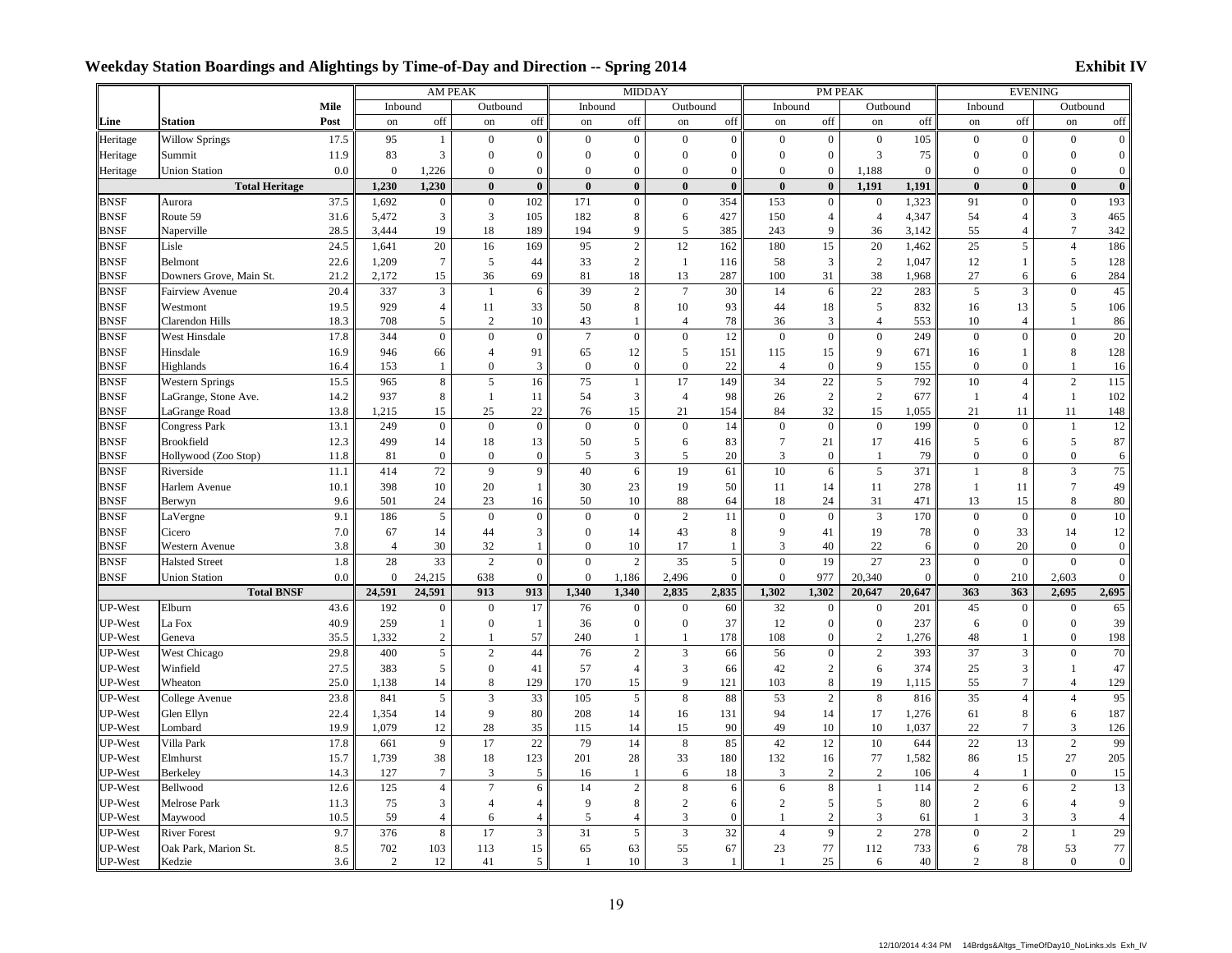### Weekday Station Boardings and Alightings by Time-of-Day and Direction -- Spring 2014

|                |                                                          |              |                | AM PEAK             |                                    |                  |                  | <b>MIDDAY</b>                    |                                |                  |                  | PM PEAK          |                  |                  |                  | <b>EVENING</b>                     |                                  |                  |
|----------------|----------------------------------------------------------|--------------|----------------|---------------------|------------------------------------|------------------|------------------|----------------------------------|--------------------------------|------------------|------------------|------------------|------------------|------------------|------------------|------------------------------------|----------------------------------|------------------|
|                |                                                          | Mile         | Inbound        |                     | Outbound                           |                  | Inbound          |                                  | Outbound                       |                  | Inbound          |                  | Outbound         |                  | Inbound          |                                    | Outbound                         |                  |
| Line           | <b>Station</b>                                           | Post         | on             | off                 | on                                 | off              | on               | off                              | on                             | off              | on               | off              | on               | off              | on               | off                                | on                               | off              |
| <b>UP-West</b> | Ogilvie Transportation Center                            | 0.0          | $\Omega$       | 10,598              | 347                                | $\boldsymbol{0}$ | $\theta$         | 1,314                            | 1,056                          | $\mathbf{0}$     | $\mathbf{0}$     | 571              | 10,081           | $\overline{0}$   | $\mathbf{0}$     | 294                                | 1,297                            | $\boldsymbol{0}$ |
|                | <b>Total UP West</b>                                     |              | 10,844         | 10,844              | 624                                | 624              | 1,504            | 1,504                            | 1,232                          | 1,232            | 763              | 763              | 10,363           | 10,363           | 459              | 459                                | 1,407                            | 1,407            |
| Milw-West      | <b>Big Timber Road</b>                                   | 39.8         | 578            | $\mathbf{0}$        | $\boldsymbol{0}$                   | 46               | 107              | $\mathbf{0}$                     | $\boldsymbol{0}$               | 71               | 69               | $\boldsymbol{0}$ | $\mathbf{0}$     | 564              | 28               | $\boldsymbol{0}$                   | $\mathbf{0}$                     | 56               |
| Milw-West      | Elgin                                                    | 36.6         | 287            | $\mathbf{0}$        | $\boldsymbol{0}$                   | 61               | 69               | $\overline{3}$                   | $\mathbf{1}$                   | 94               | 50               | 3                | 5                | 280              | 48               | 1                                  | $\mathbf{1}$                     | 49               |
| Milw-West      | <b>National Street</b>                                   | 36.0         | 508            | $\mathbf{0}$        | 3                                  | 21               | 97               | $\boldsymbol{0}$                 | $\mathbf{1}$                   | 92               | 50               | 3                | 6                | 463              | 34               | $\boldsymbol{0}$                   | $\mathbf{1}$                     | $78\,$           |
| Milw-West      | <b>Bartlett</b>                                          | 30.1         | 906            | $\overline{4}$      | $\mathbf{0}$                       | 22               | 113              | $\overline{3}$                   | 3                              | 78               | 35               | $\overline{3}$   | 5                | 858              | 18               | 5                                  | $\mathbf{1}$                     | 89               |
| Milw-West      | Hanover Park                                             | 28.4         | 1,160          | 6                   | 3                                  | 29               | 150              | $\overline{4}$                   | $\overline{4}$                 | 110              | 60               | $\sqrt{2}$       | $\overline{4}$   | 1,115            | 27               | $\boldsymbol{7}$                   | 6                                | 147              |
| Milw-West      | Schaumburg                                               | 26.5         | 1,462          | $7\phantom{.0}$     | $\overline{4}$                     | 37               | 174              | 3                                | $\overline{4}$                 | 109              | 73               | 11               | 5                | 1,450            | 15               | $\overline{4}$                     | $\overline{0}$                   | 150              |
| Milw-West      | Roselle                                                  | 23.9         | 1,039          | 8                   | $\overline{4}$                     | 58               | 117              | $\sqrt{2}$                       | $\sqrt{2}$                     | 102              | 85               | 6                | 15               | 1,063            | 15               | 1                                  | $\mathbf{0}$                     | 121              |
| Milw-West      | Medinah                                                  | 23.0         | 394            | 3                   | $\boldsymbol{0}$                   | 27               | 62               | $\sqrt{2}$                       | $\sqrt{2}$                     | 22               | 42               | $\overline{3}$   | $\mathfrak{Z}$   | 379              | 14               | $\mathbf{1}$                       | 3                                | 39               |
| Milw-West      | Itasca                                                   | 21.1         | 398            | 8                   | $\overline{4}$                     | 51               | 59               | $\sqrt{5}$                       | 3                              | 44               | 71               | $\mathfrak{Z}$   | 14               | 354              | 15               | 5                                  | $\overline{0}$                   | 50               |
| Milw-West      | Wood Dale                                                | 19.1         | 412            | 13                  | $\sqrt{5}$                         | 59               | 65               | $\sqrt{6}$                       | $\sqrt{4}$                     | 36               | 66               | $\overline{3}$   | 32               | 377              | 22               | 5                                  | $\overline{c}$                   | 65               |
| Milw-West      | Bensenville                                              | 17.2         | 239            | 24                  | 13                                 | 37               | 62               | $\,8\,$                          | 13                             | 60               | 57               | 22               | 25               | 240              | 15               | 8                                  | 9                                | 38               |
| Milw-West      | Mannheim                                                 | 14.0         | 21             | 5                   | 5                                  | 3                | $\mathbf{0}$     | $\boldsymbol{0}$                 | $\mathbf{0}$                   | $\boldsymbol{0}$ | 2                | $\mathfrak{Z}$   | 2                | $\mathbf{1}$     | $\mathbf{0}$     | $\boldsymbol{0}$                   | $\bf{0}$                         | $\mathbf{0}$     |
| Milw-West      | Franklin Park                                            | 13.2         | 236            | 51                  | 12                                 | 6                | 31               | 9                                | 17                             | 23               | 22               | 9                | 67               | 291              | $\overline{7}$   | 9                                  | $\tau$                           | 33               |
| Milw-West      | <b>River Grove</b>                                       | 11.4         | 76             | 13                  | 17                                 | $\sqrt{2}$       | 11               | 9                                | $\overline{4}$                 | 11               | 13               | 12               | 16               | 78               | $\boldsymbol{2}$ | $\overline{7}$                     | 3                                | 18               |
| Milw-West      | Elmwood Park                                             | 10.2         | 322            | $\overline{7}$      | 21                                 | 6                | 22               | 10                               | 6                              | 19               | 5                | 26               | 9                | 291              | 3                | 10                                 | 8                                | 27               |
| Milw-West      | Mont Clare                                               | 9.5          | 228            | $\overline{c}$      | 24                                 | $\overline{2}$   | 18               | 6                                | $\overline{7}$                 | 21               | 6                | 16               | $\mathbf{1}$     | 244              | 5                | 10                                 | $\overline{c}$                   | 21               |
| Milw-West      | Mars                                                     | 9.1          | 104            | $\mathfrak{Z}$      | 5                                  | $\boldsymbol{0}$ | $\mathbf{0}$     | $\boldsymbol{0}$                 | $\boldsymbol{0}$               | $\boldsymbol{0}$ | $\mathfrak{Z}$   | 3                | 3                | 98               | $\boldsymbol{0}$ | $\boldsymbol{0}$                   | $\boldsymbol{0}$                 | $\mathbf{0}$     |
| Milw-West      | Galewood                                                 | 8.6          | 174            | 12                  | 20                                 | 3                | 20               | 9                                | 12                             | 13               | 6                | 24               | 14               | 176              | $\overline{4}$   | 21                                 | 10                               | 18               |
| Milw-West      | Hanson Park                                              | 7.7          | 33             | $\overline{4}$      | 11                                 | $\boldsymbol{0}$ | $\mathbf{0}$     | $\boldsymbol{0}$                 | $\boldsymbol{0}$               | $\overline{0}$   | $\boldsymbol{0}$ | 9                | $\overline{c}$   | 39               | $\boldsymbol{0}$ | $\boldsymbol{0}$                   | $\mathbf{0}$                     | $\mathbf{0}$     |
| Milw-West      | Grand/Cicero                                             | 6.5          | 34             | $\,8\,$             | 47                                 | $\overline{2}$   | 1                | $\overline{4}$                   | 8                              | $\overline{4}$   | $\overline{4}$   | 54               | 11               | 37               | $\boldsymbol{0}$ | 8                                  | -1                               | $\mathbf{1}$     |
| Milw-West      | Western Avenue                                           | 2.9          | 73             | 116                 | 78                                 | 10               | $\overline{7}$   | 37                               | 29                             | 3                | $\overline{4}$   | 89               | 119              | 59               | $\overline{4}$   | 27                                 | 34                               | $\sqrt{2}$       |
| Milw-West      | <b>Union Station</b>                                     | 0.0          | $\Omega$       | 8,390               | 206                                | $\boldsymbol{0}$ | $\boldsymbol{0}$ | 1,065                            | 792                            | $\boldsymbol{0}$ | $\boldsymbol{0}$ | 419              | 8,099            | $\boldsymbol{0}$ | $\boldsymbol{0}$ | 147                                | 914                              | $\mathbf{0}$     |
|                | <b>Total Milwaukee West</b><br><b>UP/McHenry McHenry</b> |              | 8,684          | 8,684               | 482                                | 482              | 1,185            | 1,185                            | 912                            | 912              | 723              | 723              | 8,457            | 8,457            | 276              | 276                                | 1,002                            | 1,002            |
|                |                                                          | 50.6         | 114            | $\boldsymbol{0}$    | $\boldsymbol{0}$                   | $\boldsymbol{0}$ | $\mathbf{0}$     | $\boldsymbol{0}$                 | $\boldsymbol{0}$               | $\boldsymbol{0}$ | $\mathbf{0}$     | $\boldsymbol{0}$ | $\mathbf{0}$     | 103              | $\mathbf{0}$     | $\boldsymbol{0}$                   | $\mathbf{0}$                     | $\mathbf{0}$     |
| UP-NW          | Harvard                                                  | 63.1         | 159            | $\boldsymbol{0}$    | $\boldsymbol{0}$                   | $\tau$           | 93               | $\boldsymbol{0}$                 | $\boldsymbol{0}$               | 44               | 21               | $\boldsymbol{0}$ | $\boldsymbol{0}$ | 141              | 2                | $\boldsymbol{0}$                   | $\boldsymbol{0}$                 | 16               |
| UP-NW          | Woodstock                                                | 51.6         | 278            | $\overline{1}$      | $\mathbf{1}$                       | 12               | 113              | -1                               | 6                              | 50               | 19               | $\overline{2}$   | $\mathbf{2}$     | 298              | 14               | $\boldsymbol{0}$                   | $\overline{4}$                   | 17               |
| UP-NW          | Crystal Lake                                             | 43.2         | 867            | 17                  | $\overline{2}$                     | 30               | 233              | $\overline{7}$                   | $\sqrt{5}$                     | 150              | 80               | $\boldsymbol{0}$ | 17               | 910              | 34               | $\overline{c}$                     | $\boldsymbol{0}$                 | 147              |
| UP-NW          | Pingree Road                                             | 41.7         | 556            | $\mathfrak{Z}$      | $\boldsymbol{0}$<br>$\overline{2}$ | 28               | 122              | $\mathfrak{Z}$<br>$\mathfrak{Z}$ | $\mathbf{1}$<br>$\overline{2}$ | 62               | 45<br>29         | 3<br>$\sqrt{2}$  | 8<br>9           | 527              | 12<br>19         | $\boldsymbol{0}$                   | $\overline{0}$<br>$\overline{4}$ | 71               |
| UP-NW<br>UP-NW | Cary<br>Fox River Grove                                  | 38.6<br>37.3 | 697<br>321     | 6<br>$\mathfrak{Z}$ | $\boldsymbol{0}$                   | 19<br>18         | 111<br>53        | $\overline{c}$                   | $\overline{2}$                 | 67<br>35         | 24               | $\sqrt{2}$       | $\sqrt{6}$       | 691<br>299       | $\overline{4}$   | 3<br>$\mathbf{1}$                  | $\overline{0}$                   | 78<br>51         |
|                |                                                          |              |                |                     | $\mathbf{1}$                       |                  |                  | 12                               | $\overline{7}$                 | 147              |                  | $\,8\,$          |                  |                  |                  |                                    | $\mathfrak{Z}$                   |                  |
| UP-NW<br>UP-NW | Barrington<br>Palatine                                   | 31.9<br>26.4 | 1,273<br>1,687 | 37<br>31            | $\sqrt{5}$                         | 118<br>120       | 218<br>339       | 32                               | 11                             | 179              | 128<br>164       | $\boldsymbol{7}$ | 37<br>77         | 1,239<br>1,680   | 50<br>45         | $\overline{c}$<br>$\boldsymbol{7}$ | 6                                | 153<br>251       |
| UP-NW          | <b>Arlington Park</b>                                    | 24.4         | 1,287          | 30                  | $\sqrt{2}$                         | 110              | 173              | 15                               | $\,8\,$                        | 95               | 93               | $10\,$           | 52               | 1,237            | 50               | $\overline{c}$                     | $7\phantom{.0}$                  | 127              |
| UP-NW          | <b>Arlington Heights</b>                                 | 22.8         | 1,658          | 54                  | 16                                 | 141              | 333              | 24                               | 28                             | 168              | 185              | 12               | 58               | 1,649            | 60               | 13                                 | 11                               | 230              |
| UP-NW          | <b>Mount Prospect</b>                                    | 20.0         | 1,355          | 44                  | 10                                 | 78               | 161              | 16                               | $\overline{4}$                 | 148              | 105              | $\boldsymbol{7}$ | 50               | 1,308            | 82               | 5                                  | $7\phantom{.0}$                  | 137              |
| UP-NW          | Cumberland                                               | 18.6         | 327            | 18                  | 6                                  | 28               | 43               | 9                                | $\overline{4}$                 | 20               | 31               | $\overline{4}$   | 17               | 298              | 3                | $\overline{c}$                     | $\boldsymbol{0}$                 | 35               |
| UP-NW          | Des Plaines                                              | 17.1         | 803            | 105                 | 22                                 | 102              | 117              | 45                               | 36                             | 76               | 104              | 20               | 90               | 766              | 35               | 11                                 | 14                               | 78               |
| UP-NW          | Dee Road                                                 | 15.0         | 427            | 15                  | 12                                 | 13               | 80               | 3                                | $\overline{7}$                 | 49               | 27               | 13               | 10               | 360              | $\overline{4}$   | $\overline{2}$                     | $\mathbf{3}$                     | 67               |
| UP-NW          | Park Ridge                                               | 13.5         | 701            | 48                  | 21                                 | 31               | 87               | $18\,$                           | 17                             | 79               | 43               | 25               | 44               | 644              | 18               | $\overline{4}$                     | 23                               | 84               |
| UP-NW          | <b>Edison Park</b>                                       | 12.6         | 513            | 12                  | 15                                 | $\overline{4}$   | 66               | 8                                | $\tau$                         | 54               | 24               | 28               | 15               | 495              | $\mathbf{1}$     | $\mathbf{2}$                       | $\mathfrak{S}$                   | 54               |
| UP-NW          | Norwood Park                                             | 11.4         | 269            | 10                  | 19                                 | 6                | 27               | 12                               | 6                              | 29               | 10               | 15               | 13               | 239              | $\mathbf{1}$     | 10                                 | 5                                | $25\,$           |
| UP-NW          | <b>Gladstone Park</b>                                    | 10.1         | 169            | $\overline{0}$      | $\theta$                           | $\mathbf{0}$     | $\overline{0}$   | $\mathbf{0}$                     | $\overline{0}$                 | 11               | $\mathbf{0}$     | $\overline{0}$   | $\overline{0}$   | 163              | $\mathbf{0}$     | $\overline{0}$                     | $\mathbf{0}$                     | 10               |
| UP-NW          | Jefferson Park                                           | 9.1          | 314            | 60                  | 104                                | 15               | 31               | 73                               | 55                             | 35               | $\tau$           | 97               | 55               | 313              | 6                | 50                                 | 27                               | 32               |
| UP-NW          | <b>Irving Park</b>                                       | 7.0          | 210            | 46                  | 109                                | $\mathbf{0}$     | 38               | 28                               | 41                             | $22\,$           | $\mathbf Q$      | 94               | 41               | 235              | 4                | 39                                 | 22                               | 15               |
| UP-NW          | Clybourn                                                 | 2.9          | 96             | 255                 | 206                                | 10               | 24               | 70                               | 62                             | $\overline{4}$   | 10               | 150              | 244              | 142              | $\mathbf{1}$     | 65                                 | 50                               | $\overline{7}$   |
| UP-NW          | Ogilvie Transportation Center                            | 0.0          | $\overline{0}$ | 13,286              | 337                                | $\mathbf{0}$     | $\overline{0}$   | 2,081                            | 1,255                          | $\Omega$         | $\overline{0}$   | 659              | 12,852           | $\mathbf{0}$     | $\overline{0}$   | 225                                | 1,494                            | $\mathbf{0}$     |
|                | <b>Total UP Northwest *</b>                              |              |                | 14,081              | 890                                | 890              | 2,462            | 2,462                            | 1,564                          | 1,524            | 1,158            | 1,158            | 13,697           | 13,737           | 445              | 445                                | 1,685                            | 1,685            |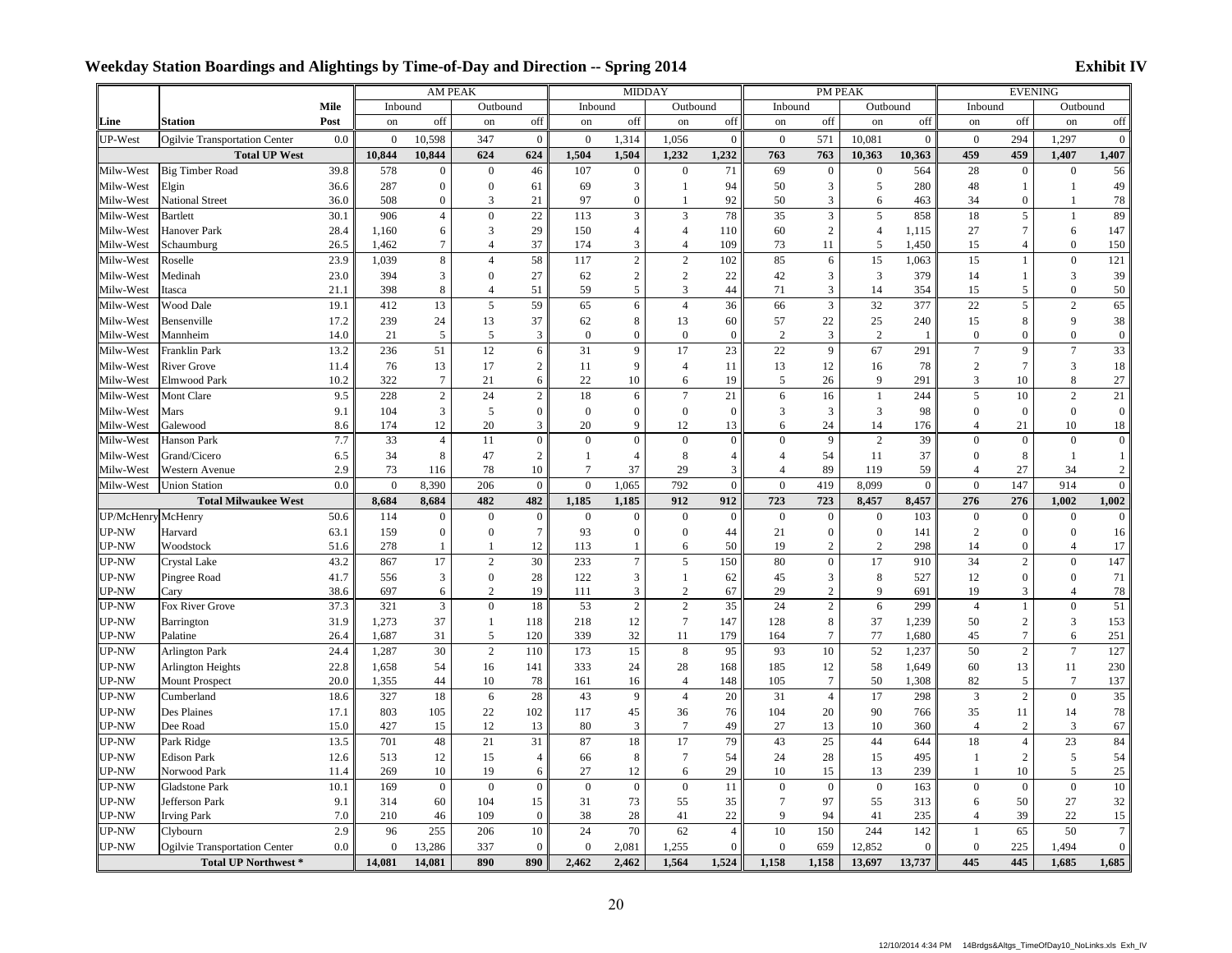### Weekday Station Boardings and Alightings by Time-of-Day and Direction -- Spring 2014

| Exhibit IV |  |
|------------|--|
|------------|--|

|                 |                                    |      | AM PEAK        |                      |                  | <b>MIDDAY</b>   |                |                  |                   | PM PEAK        |                  |                  |                  | <b>EVENING</b> |                                  |                   |                     |                |
|-----------------|------------------------------------|------|----------------|----------------------|------------------|-----------------|----------------|------------------|-------------------|----------------|------------------|------------------|------------------|----------------|----------------------------------|-------------------|---------------------|----------------|
|                 |                                    | Mile | Inbound        |                      | Outbound         |                 | Inbound        |                  | Outbound          |                | Inbound          |                  | Outbound         |                | Inbound                          |                   | Outbound            |                |
| Line            | <b>Station</b>                     | Post | on             | off                  | on               | off             | on             | off              | on                | off            | on               | off              | on               | off            | on                               | off               | on                  | off            |
| Milw-North      | Fox Lake                           | 49.5 | 355            | $\mathbf{0}$         | $\mathbf{0}$     | $\,$ 8 $\,$     | 65             | $\mathbf 0$      | $\boldsymbol{0}$  | 58             | 13               | $\boldsymbol{0}$ | $\mathbf{0}$     | 284            | 9                                | $\boldsymbol{0}$  | $\mathbf{0}$        | 42             |
| Milw-North      | Ingleside                          | 47.8 | 77             | $\overline{1}$       | $\mathbf{0}$     | $\overline{0}$  | 10             | $\boldsymbol{0}$ | $\mathbf{1}$      | 16             | <sup>1</sup>     | $\boldsymbol{0}$ | $\boldsymbol{0}$ | 63             | $\mathbf{0}$                     | $\overline{0}$    | $\overline{0}$      | 10             |
| Milw-North      | Long Lake                          | 46.0 | 83             | $\boldsymbol{0}$     |                  | $\overline{0}$  | 8              | $\boldsymbol{0}$ | $\boldsymbol{0}$  | 5              | $\overline{4}$   | $\boldsymbol{0}$ | 9                | 73             | $\boldsymbol{0}$                 | $\mathbf{1}$      | $\boldsymbol{0}$    | 11             |
| Milw-North      | Round Lake                         | 44.0 | 424            | $\overline{c}$       | $\mathbf{0}$     | 11              | 55             | $\overline{0}$   | $\overline{2}$    | 38             | 23               | $\mathbf{1}$     | $\overline{c}$   | 343            | $\overline{7}$                   | $\mathbf{0}$      | $\boldsymbol{0}$    | 76             |
| Milw-North      | Grayslake                          | 41.0 | 418            | $\boldsymbol{0}$     | $\boldsymbol{0}$ | 12              | 68             | $\boldsymbol{0}$ | $\mathbf{1}$      | 66             | 17               | $\boldsymbol{0}$ | $\boldsymbol{0}$ | 388            | 5                                | $\mathbf{1}$      | $\boldsymbol{0}$    | 47             |
| Milw-North      | Prairie Crossing                   | 39.2 | 372            | 10                   | -1               | 27              | 41             | $\mathbf{0}$     | $\mathbf{1}$      | 21             | 17               | $\boldsymbol{2}$ | 13               | 372            | 6                                | $\overline{0}$    | $\overline{0}$      | 36             |
| Milw-North      | Libertyville                       | 35.5 | 643            | 36                   | $\mathbf{1}$     | 32              | 87             | 14               | $\,8\,$           | 89             | 37               | $\overline{4}$   | $20\,$           | 599            | 25                               | $\boldsymbol{0}$  | 5                   | 107            |
| Milw-North      | <b>Lake Forest</b>                 | 28.4 | 400            | 11                   | $\sqrt{2}$       | 84              | 52             | 6                | $\overline{4}$    | 52             | 87               | $\overline{4}$   | 8                | 357            | 17                               | $\mathbf{0}$      | $\overline{0}$      | 109            |
| Milw-North      | Deerfield                          | 24.2 | 734            | 27                   | $\mathfrak{Z}$   | 69              | 144            | 6                | 8                 | 75             | 226              | 11               | 64               | 684            | 63                               | $\boldsymbol{2}$  | 5                   | 151            |
| Milw-North      | Lake Cook Road                     | 23.0 | 349            | 133                  | $\mathbf{1}$     | 457             | 146            | $\sqrt{6}$       | 21                | 64             | 575              | $\mathfrak{Z}$   | 99               | 379            | 67                               | $\sqrt{2}$        | 5                   | 244            |
| Milw-North      | Northbrook                         | 21.1 | 974            | 28                   | 9                | 97              | 143            | $\overline{7}$   | $\tau$            | 115            | 137              | 5                | 29               | 873            | 25                               | $\sqrt{2}$        | 10                  | 146            |
| Milw-North      | Glen of North Glenview             | 18.8 | 603            | 71                   | $\overline{4}$   | 171             | 144            | $\overline{4}$   | 5                 | 69             | 222              | 2                | 64               | 651            | 45                               | 1                 | 10                  | 151            |
| Milw-North      | Glenview                           | 17.4 | 1.023          | 26                   | 6                | 74              | 127            | $\overline{3}$   | $\,8\,$           | 77             | 184              | 50               | 60               | 1,000          | 21                               | $\mathbf{1}$      | 15                  | 157            |
| Milw-North      | Golf                               | 16.2 | 149            | $\,8\,$              | 3                | $7\phantom{.0}$ | 22             | $\overline{4}$   | $\mathbf{1}$      | 21             | 11               | 9                | 3                | 119            | $\overline{4}$                   | $\overline{c}$    | 8                   | 30             |
| Milw-North      | <b>Morton Grove</b>                | 14.3 | 809            | 58                   | 16               | 42              | 80             | $\overline{3}$   | 17                | 43             | 53               | 21               | 43               | 712            | 21                               | $\overline{7}$    | 15                  | 92             |
| Milw-North      | Edgebrook                          | 11.6 | 372            | 16                   | 34               | $\overline{7}$  | 48             | $\overline{9}$   | $\overline{7}$    | 27             | 11               | 35               | 14               | 419            | 2                                | 11                | 16                  | 51             |
| Milw-North      | <b>Forest Glen</b>                 | 10.2 | 228            | 11                   | 33               | $\overline{c}$  | 31             | 17               | 9                 | 14             | 9                | 52               | 14               | 207            | $\overline{0}$                   | 11                | 27                  | 46             |
| Milw-North      | Mayfair                            | 9.0  | 99             | 13                   | 134              | $\sqrt{2}$      | 15             | 37               | 25                | 5              | $\mathbf{1}$     | 148              | 20               | 90             | -1                               | 37                | 45                  | 14             |
| Milw-North      | Grayland                           | 8.2  | 164            | 16                   | 60               | $\overline{4}$  | 28             | 10               | 15                | 10             | $\overline{1}$   | 85               | 14               | 160            | $\overline{0}$                   | 19                | 32                  | 26             |
| Milw-North      | Healy                              | 6.4  | 110            | 21                   | 90               | 9               | 16             | 13               | 24                | 9              | 12               | 121              | 24               | 96             | -1                               | 28                | 45                  | 12             |
| Milw-North      | Western Avenue                     | 2.9  | 43             | 108                  | 141              | 18              | 8              | 17               | 18                | 9              | 8                | 226              | 78               | 44             | 10                               | 28                | 105                 | 25             |
| Milw-North      | <b>Union Station</b>               | 0.0  | $\theta$       | 7,833                | 594              | $\overline{0}$  | $\theta$       | 1,182            | 701               | $\mathbf{0}$   | $\overline{0}$   | 870              | 7,335            | $\mathbf{0}$   | $\mathbf{0}$                     | 176               | 1,240               | $\mathbf{0}$   |
|                 | <b>Total Milwaukee North</b>       |      | 8,429          | 8,429                | 1,133            | 1,133           | 1,338          | 1,338            | 883               | 883            | 1,649            | 1,649            | 7,913            | 7,913          | 329                              | 329               | 1,583               | 1,583          |
| <b>NCS</b>      | Antioch                            | 52.8 | 194            | $\overline{0}$       | $\overline{0}$   | 13              | 20             | $\overline{0}$   | $\mathbf{0}$      | 46             | 12               | $\boldsymbol{0}$ | $\mathbf{0}$     | 153            | $\mathbf{1}$                     | $\boldsymbol{0}$  | $\boldsymbol{0}$    | 20             |
| <b>NCS</b>      | Lake Villa                         | 48.2 | 156            | $\boldsymbol{0}$     | $\sqrt{2}$       | $\mathfrak{Z}$  | 8              | $\boldsymbol{0}$ | 5                 | 30             | 5                | $\mathbf{1}$     | $\boldsymbol{0}$ | 118            | $\boldsymbol{0}$                 | $\mathbf{0}$      | $\overline{0}$      | 14             |
| <b>NCS</b>      | Round Lake Beach                   | 45.9 | 131            | $\boldsymbol{0}$     | $\overline{3}$   | $\mathbf{1}$    | 8              | -1               | $\overline{7}$    | 18             | $7\phantom{.0}$  | $\boldsymbol{0}$ | $\mathbf{1}$     | 127            | $\boldsymbol{0}$                 | $\boldsymbol{0}$  | $\overline{0}$      | 8              |
| <b>NCS</b>      | Washington St./Grayslake           | 43.9 | 106            | $\theta$             | $\mathbf{1}$     | $\mathbf{1}$    | $\overline{7}$ | $\mathbf{1}$     | $\boldsymbol{0}$  | 19             | $\,8\,$          | $\boldsymbol{0}$ | $\boldsymbol{0}$ | 85             | $\Omega$                         | $\boldsymbol{0}$  | $\overline{0}$      | $\sqrt{2}$     |
| <b>NCS</b>      | Prairie Crossing/Libertyville      | 40.7 | 80             | $\overline{7}$       | $\boldsymbol{0}$ | 22              | 8              | $\mathbf{1}$     | $\overline{4}$    | 16             | 27               | $\boldsymbol{2}$ | 6                | 83             | $\boldsymbol{0}$                 | $\mathbf{0}$      | $\overline{0}$      | $\tau$         |
| <b>NCS</b>      | Mundelein                          | 36.9 | 250            | 15                   | $\theta$         | 8               | 21             | $\mathbf{1}$     | 12                | 25             | 19               | 1                | $\overline{c}$   | 227            | $\theta$                         | $\overline{0}$    | $\overline{0}$      | 13             |
| <b>NCS</b>      | <b>Vernon Hills</b>                | 33.0 | 358            | 8                    | $\theta$         | 25              | 35             | $\theta$         | $\overline{2}$    | 32             | 30               | $\mathbf{1}$     | 9                | 330            | $\theta$                         | $\Omega$          | $\mathbf{1}$        | 40             |
| <b>NCS</b>      | Prairie View                       | 31.6 | 297            | 17                   | $\boldsymbol{0}$ | $7\phantom{.0}$ | 22             | $\mathbf{1}$     | 3                 | 28             | 11               | $\mathbf{1}$     | 11               | 277            | $\boldsymbol{0}$                 | $\theta$          | $\mathbf{1}$        | 31             |
| <b>NCS</b>      | <b>Buffalo Grove</b>               | 29.5 | 502            | 43                   | 6                | 44              | 28             | $\overline{c}$   | 14                | 33             | 35               | 5                | 35               | 454            | $\overline{0}$                   | $\boldsymbol{0}$  | $\mathbf{1}$        | 37             |
| <b>NCS</b>      | Wheeling                           | 27.2 | 278            | 14                   | $\mathbf{1}$     | 17              | 17             | $\overline{c}$   | $\,8\,$           | 20             | 17               | $\mathbf{1}$     | 12               | 255            | $\overline{0}$                   | $\overline{0}$    | $\overline{0}$      | 25             |
| <b>NCS</b>      | <b>Prospect Heights</b>            | 24.0 | 238            | 22                   | 5                | $\overline{4}$  | 9              | $\overline{0}$   | $\overline{4}$    | 19             | $\overline{2}$   | 5                | 18               | 233            | $\overline{0}$                   | $\overline{0}$    | $\mathbf{1}$        | 19             |
| <b>NCS</b>      | O'Hare Transfer                    | 17.1 | 10             | 114                  | $\sqrt{2}$       | $\mathbf{Q}$    | $\mathbf{1}$   | 16               | 30                | $\overline{4}$ | 5                | 9                | 86               | 18             | $\overline{0}$                   | $\mathbf{0}$      | 10                  | -1             |
| <b>NCS</b>      | Rosemont                           | 15.6 | $\overline{7}$ | 25                   | $\mathbf{1}$     | $\overline{3}$  | $\mathbf{1}$   | $\overline{3}$   | 5                 | $\theta$       | $\overline{4}$   | $\mathbf{1}$     | 13               | $\overline{4}$ | $\theta$                         | $\theta$          | $\overline{c}$      | $\mathbf{0}$   |
| <b>NCS</b>      | <b>Schiller Park</b>               | 14.8 | 18             | $\overline{2}$       | $\mathbf{0}$     | $\overline{0}$  | $\theta$       | $\overline{0}$   | $\mathbf{0}$      | 1              | $\sqrt{2}$       | $\overline{3}$   | $\,8\,$          | 22             | $\overline{0}$                   | $\mathbf{0}$      | $\mathbf{1}$        | 5              |
| <b>NCS</b>      | Belmont Ave./Franklin Park         | 13.0 | 15             | $\tau$               | 3                | 3               | $\theta$       | $\mathbf{1}$     | $\mathbf{1}$      | $\mathbf{0}$   | $\mathbf{1}$     | 8                | $\overline{7}$   | 17             | $\overline{0}$                   | $\overline{0}$    | 2                   | $\mathbf{0}$   |
| <b>NCS</b>      | <b>River Grove</b>                 | 11.4 | 154            | 13                   | $\boldsymbol{0}$ | $\overline{0}$  | $\theta$       | $\overline{0}$   | $\overline{4}$    | $\overline{4}$ | $\boldsymbol{0}$ | $\boldsymbol{0}$ | 10               | 119            | $\overline{0}$                   | $\overline{0}$    | $\mathbf{0}$        | 12             |
| <b>NCS</b>      | Western Avenue                     | 2.9  | 29             | 29                   | 25               | $\sqrt{3}$      | $\theta$       | $\sqrt{2}$       | 12                | $\overline{c}$ | $\overline{c}$   | 30               | 24               | 4              | $\mathbf{0}$                     | $\overline{0}$    | $\overline{0}$      | $\mathbf{0}$   |
| <b>NCS</b>      | <b>Union Station</b>               | 0.0  | $\mathbf{0}$   | 2,507                | 114              | $\mathbf{0}$    | $\Omega$       | 154              | 186<br>297        | $\Omega$       | $\mathbf{0}$     | 119              | 2,284            | $\overline{0}$ | $\boldsymbol{0}$<br>$\mathbf{1}$ | 1                 | 215<br>234          | $\overline{0}$ |
|                 | <b>Total North Central Service</b> |      | 2,823          | 2,823                | 163              | 163             | 185            | 185              |                   | 297            | 187              | 187              | 2,526            | 2,526          |                                  | $\mathbf{1}$      |                     | 234            |
| <b>UP-North</b> | Kenosha, Wisconsin                 | 51.5 | 265            | $\boldsymbol{0}$     | $\mathbf{0}$     | 47              | 14             | $\boldsymbol{0}$ | $\boldsymbol{0}$  | 36             | 38               | $\boldsymbol{0}$ | $\mathbf{0}$     | 291            | 41                               | $\boldsymbol{0}$  | $\mathbf{0}$        | 41             |
| UP-North        | Winthrop Harbor                    | 44.5 | 63             | $\mathbf{0}$         | $\mathbf{0}$     | $\overline{2}$  | $\mathbf{2}$   | $\boldsymbol{0}$ | $\mathbf{2}$      | 2              | 3                | $\boldsymbol{0}$ | $\boldsymbol{0}$ | 69             | $\overline{0}$                   | $\boldsymbol{0}$  | $\overline{0}$      | $\mathbf{0}$   |
| UP-North        | Zion                               | 42.1 | 123            | $\theta$             | $\sqrt{2}$       | 15              | 14             | $\overline{0}$   | $\mathbf{1}$      | 3              | $\,8\,$          | $\mathbf{1}$     | $\boldsymbol{0}$ | 125            | $7\phantom{.0}$                  | $\overline{c}$    | $\overline{0}$      | 9              |
| <b>UP-North</b> | Waukegan                           | 35.9 | 492            | 26                   | $\overline{3}$   | 96              | 182            | $\mathbf{1}$     | $\overline{4}$    | 183            | 137              | $\mathbf{1}$     | 15               | 480            | 75                               | $\overline{4}$    | 2                   | 135            |
| <b>UP-North</b> | North Chicago                      | 33.7 | 86             | $\mathfrak{Z}$<br>23 | $\mathbf{1}$     | 82              | 47             | $\mathbf{1}$     | $\mathbf{1}$<br>5 | 25             | 70               | $\mathbf{1}$     | 3                | 83             | 24                               | $\mathbf{0}$<br>1 | $\overline{0}$<br>9 | 23             |
| UP-North        | <b>Great Lakes</b>                 | 32.0 | 31             |                      | $\boldsymbol{0}$ | 146             | 41             | 9                | 6                 | 41             | 120              | $\boldsymbol{2}$ | 16               | 26             | 42                               |                   |                     | 18             |
| <b>UP-North</b> | Lake Bluff                         | 30.2 | 252            | 15                   | $\overline{3}$   | 342             | 36             | $\overline{4}$   |                   | 27             | 247              | $\mathbf{1}$     | 14               | 245            | 66                               | 3                 | 2                   | 24             |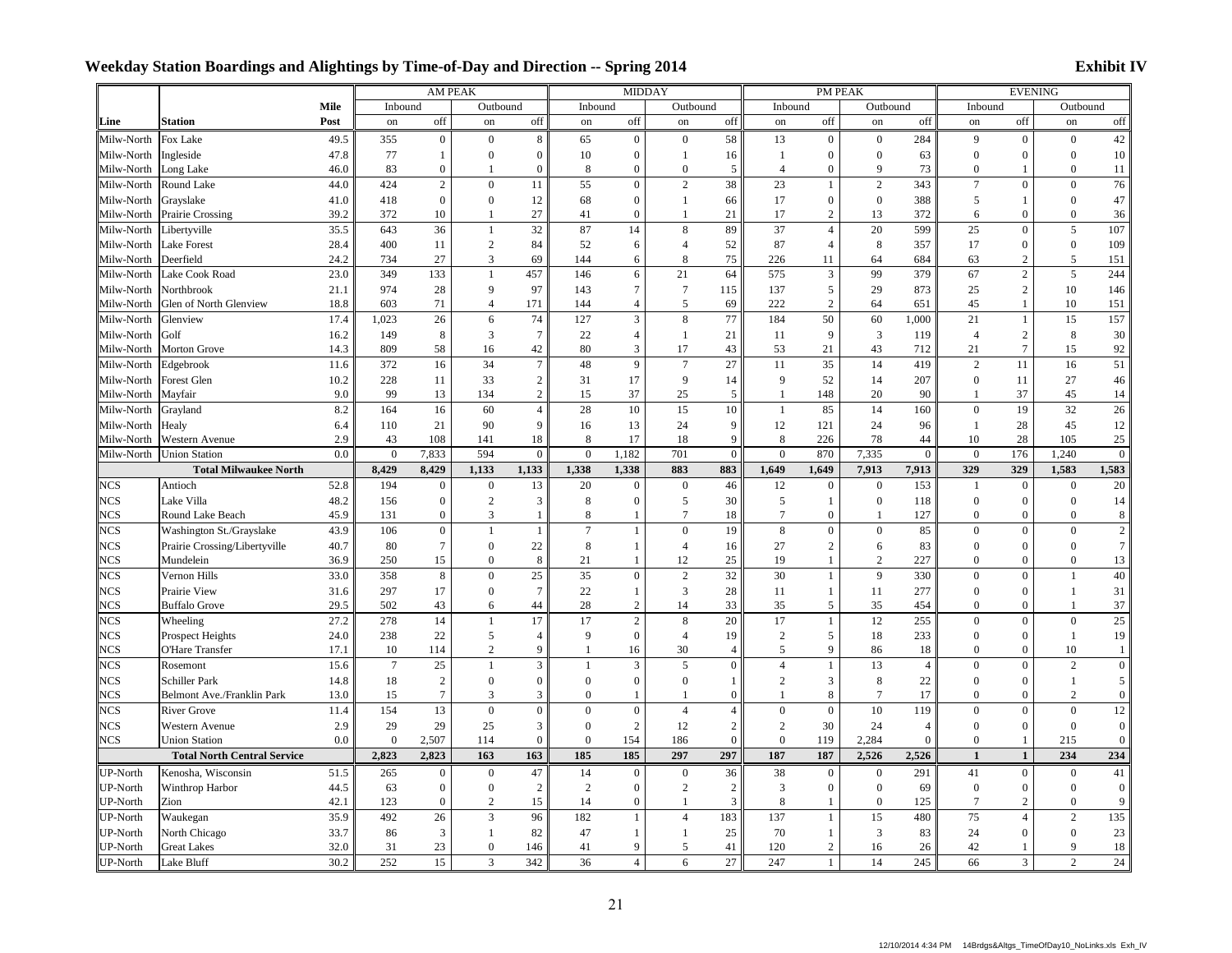### Weekday Station Boardings and Alightings by Time-of-Day and Direction -- Spring 2014

|                 |                               |             | AM PEAK  |                |                |          | <b>MIDDAY</b> |          |                |          | PM PEAK  |       |                |        | <b>EVENING</b> |          |                |          |
|-----------------|-------------------------------|-------------|----------|----------------|----------------|----------|---------------|----------|----------------|----------|----------|-------|----------------|--------|----------------|----------|----------------|----------|
|                 |                               | <b>Mile</b> | Inbound  |                | Outbound       |          | Inbound       |          | Outbound       |          | Inbound  |       | Outbound       |        | Inbound        |          | Outbound       |          |
| Line            | <b>Station</b>                | Post        | on       | off            | on             | off      | on            | off      | on             | off      | on       | off   | on             | off    | on             | off      | on             | off      |
| <b>UP-North</b> | Lake Forest                   | 28.3        | 281      | 43             | 2              | 270      | 74            | 15       | 12             | 82       | 205      | 5     | 41             | 284    | 107            |          | 5              | 34       |
| <b>UP-North</b> | Fort Sheridan                 | 25.7        | 165      | 3              | 3              | 30       | 21            |          | 2              | 31       | 65       |       | $\overline{4}$ | 143    | 5              |          |                | 42       |
| <b>UP-North</b> | Highwood                      | 24.5        | 99       | 5              | 24             | 26       | 54            | 19       | 16             | 41       | 62       | 15    | 13             | 84     | 33             | 16       | 13             | 48       |
| <b>UP-North</b> | <b>Highland Park</b>          | 23.0        | 478      | 48             | 27             | 177      | 92            | 30       | 30             | 68       | 140      | 23    | 43             | 488    | 53             | 8        | 12             | 49       |
| <b>UP-North</b> | Ravinia                       | 21.5        | 151      | $\overline{4}$ | $\overline{4}$ | 18       | 32            | 10       | 5              | 16       | 22       | 5     | 13             | 132    | 10             |          |                | 23       |
| <b>UP-North</b> | <b>Braeside</b>               | 20.5        | 132      | 14             | 6              | 194      | 29            |          | 6              | 9        | 164      |       | 16             | 128    | 16             |          |                | 20       |
| <b>UP-North</b> | Glencoe                       | 19.2        | 295      | 19             | $\overline{4}$ | 68       | 60            | 11       | 12             | 55       | 46       |       | 16             | 285    | 19             | 2        | $\overline{5}$ | 34       |
| <b>UP-North</b> | <b>Hubbard Woods</b>          | 17.7        | 178      | 9              | $\mathfrak{D}$ | 19       | 20            | 5        | 6              | 16       | 23       |       | 3              | 135    | $\mathbf Q$    | $\Omega$ |                | 28       |
| <b>UP-North</b> | Winnetka                      | 16.6        | 322      | 15             |                | 79       | 42            |          | 9              | 58       | 76       | 8     | 16             | 398    | 17             |          | $\Omega$       | 31       |
| <b>UP-North</b> | <b>Indian Hill</b>            | 15.8        | 141      |                | $\overline{2}$ | 9        | 30            |          | 2              | 29       | 13       |       | $\overline{4}$ | 101    | 6              |          | $\mathbf{3}$   | 25       |
| <b>UP-North</b> | Kenilworth                    | 15.2        | 237      | .5             | $\overline{2}$ | 14       | 44            | $\Omega$ | $\overline{2}$ | 38       | 12       |       |                | 192    | 3              |          |                | 20       |
| <b>UP-North</b> | Wilmette                      | 14.4        | 806      | 35             | 19             | 133      | 113           | 9        | 16             | 117      | 118      | 21    | 11             | 716    | 23             |          | 14             | 137      |
| <b>UP-North</b> | Central St., Evanston         | 13.3        | 969      | 16             | 25             | 43       | 106           | 10       | $\overline{4}$ | 104      | 61       | 28    | 16             | 830    | 14             | 4        | 2              | 134      |
| <b>UP-North</b> | Davis St., Evanston           | 12.0        | 863      | 190            | 105            | 492      | 152           | 53       | 45             | 172      | 511      | 112   | 255            | 851    | 105            | 59       | 34             | 131      |
| <b>UP-North</b> | Main St., Evanston            | 11.0        | 793      | 5              | 136            | 26       | 78            | 14       | 18             | 71       | 26       | 93    | 18             | 775    | 17             | 34       | $\mathcal{I}$  | 125      |
| <b>UP-North</b> | Rogers Park                   | 9.4         | 1.041    | 16             | 180            | 36       | 78            | 21       | 41             | 67       | 48       | 129   | 93             | 820    | 9              | 71       | 8              | 113      |
| <b>UP-North</b> | Ravenswood                    | 6.5         | 1.290    | 60             | 689            | 61       | 82            | 60       | 89             | 45       | 73       | 536   | 98             | 1.086  |                | 135      | 39             | 106      |
| <b>UP-North</b> | Clybourn                      | 2.9         | 157      | 151            | 459            | 23       | 6             | 47       | 66             |          | 20       | 456   | 155            | 99     |                | 88       | 43             | 5        |
| <b>UP-North</b> | Ogilvie Transportation Center | 0.0         | $\Omega$ | 9,004          | 747            | $\Omega$ | $\Omega$      | 1,114    | 941            | $\Omega$ | $\Omega$ | 856   | 7,999          |        | $\Omega$       | 252      | 1.146          | $\Omega$ |
|                 | <b>Total UP North</b>         |             |          | 9,710          | 2,448          | 2.448    | 1.449         | 1,449    | 1,341          | 1.341    | 2,308    | 2,308 | 8.866          | 8.866  | 704            | 704      | 1,355          | 1,355    |
|                 |                               |             |          |                |                |          |               |          |                |          |          |       |                |        |                |          |                |          |
|                 | TOTAL <sup>*</sup>            |             |          | 108,631        | 7,542          | 7,542    | 13,362        | 13,362   | 13,162         | 13,118   | 9,471    | 9,471 | 99.604         | 99,648 | 3,243          | 3,243    | 12,898         | 12,898   |

\* Within each time period and direction, some of the the Elec, RI, aand UP-Northwest "on" and "off" totals are not equal, because transfer "ons" and "offs" between trains, and lines, are not shown in this table.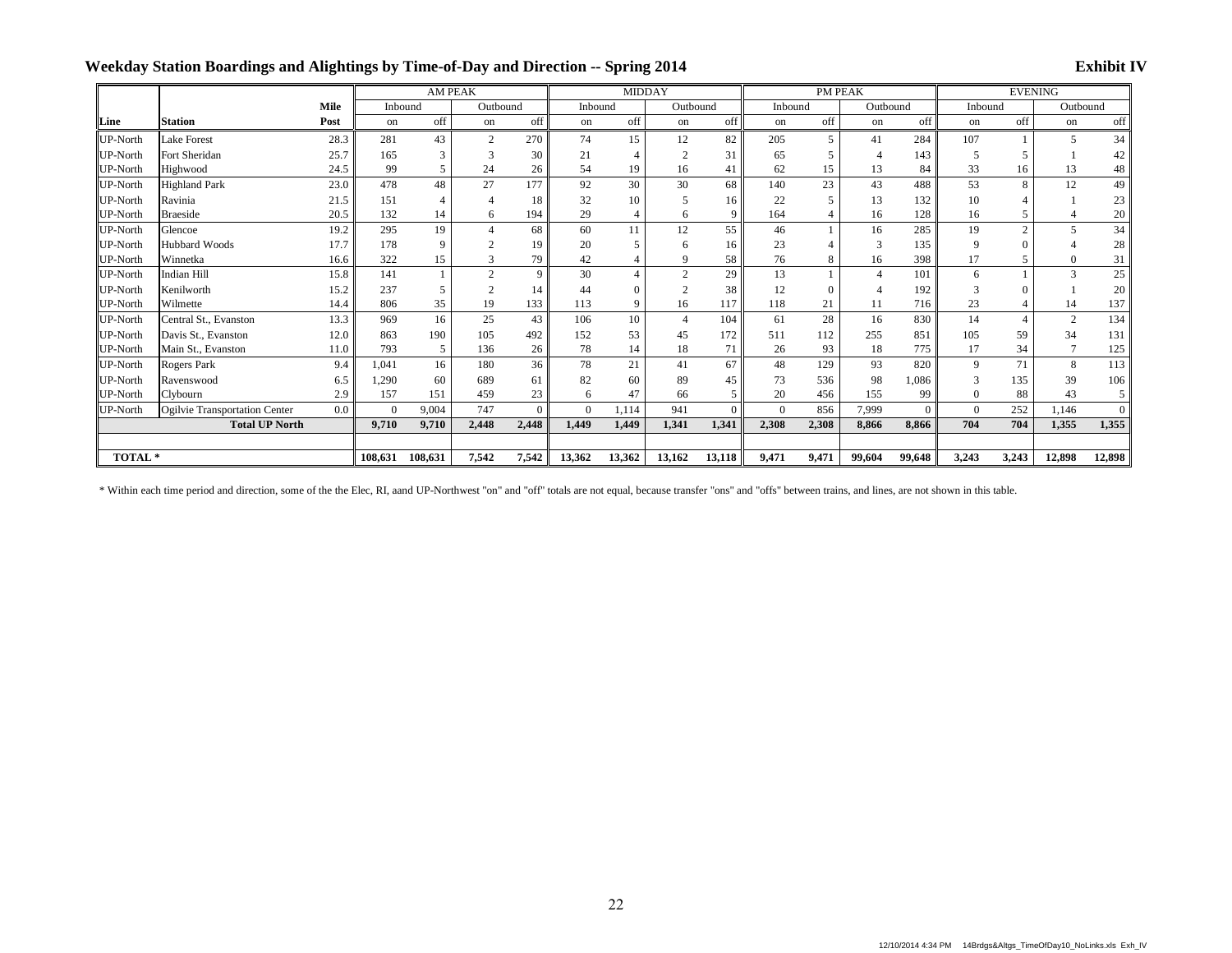### **Non-Downtown Metra Stations Ranked By Total Weekday Boardings -- Spring 2014 Exhibit V**

|                 |                          |                |           |       | Change    |                 |                             |                  |           |       | Change          |
|-----------------|--------------------------|----------------|-----------|-------|-----------|-----------------|-----------------------------|------------------|-----------|-------|-----------------|
| Rank * Station  |                          | Line           | Mile Post | 2014  | from 2006 | Rank*           | Station                     | Line             | Mile Post | 2014  | from 2006       |
| -1              | Route 59                 | <b>BNSF</b>    | 31.6      | 5,874 | 81        | 45              | Kensington, 115th St.       | Elec-Main        | 14.5      | 1,081 | $-496$          |
| $\overline{2}$  | Naperville               | <b>BNSF</b>    | 28.5      | 4.002 | $-110$    | 45              | <b>Bartlett</b>             | Milw-W           | 30.1      | 1.081 | $\overline{17}$ |
| 3               | Downers Grove, Main St.  | <b>BNSF</b>    | 21.2      | 2,473 | 145       | 47              | Westmont                    | <b>BNSF</b>      | 19.5      | 1,070 | $-98$           |
| $\overline{4}$  | Ravenswood               | $UP-N$         | 6.5       | 2,363 | 423       | 48              | 147th St., Sibley Blvd.     | Elec-Main        | 19.0      | 1,060 | $-195$          |
| 5               | Arlington Heights        | UP-NW          | 22.8      | 2,349 | 32        | 49              | College Avenue              | UP-West          | 23.8      | 1,057 | 105             |
| 6               | Palatine                 | UP-NW          | 26.4      | 2,334 | 229       | 50              | <b>Morton Grove</b>         | Milw-N           | 14.3      | 1,054 | 88              |
| $\overline{7}$  | Elmhurst                 | UP-West        | 15.7      | 2,313 | 480       | 51              | LaGrange, Stone Ave.        | <b>BNSF</b>      | 14.2      | 1,026 | 38              |
| 8               | Aurora                   | <b>BNSF</b>    | 37.5      | 2,107 | $-73$     | 52              | <b>Hickory Creek</b>        | RI-Main          | 27.5      | 992   | $-244$          |
| 9               | Davis St., Evanston      | $UP-N$         | 12.0      | 2,070 | 216       | 53              | <b>Tinley Park</b>          | RI-Main          | 23.5      | 983   | $-249$          |
| $\overline{10}$ | Lisle                    | <b>BNSF</b>    | 24.5      | 1,993 | $-479$    | 54              | Park Ridge                  | UP-NW            | 13.5      | 954   | 57              |
| 11              | 80th Avenue, Tinley Park | RI-Main        | 25.1      | 1,932 | $-527$    | $\overline{55}$ | Midlothian                  | RI-Main          | 18.4      | 950   | $-280$          |
| 12              | <b>Mount Prospect</b>    | UP-NW          | 20.0      | 1,774 | 184       | 56              | <b>University Park</b>      | Elec-Main        | 31.5      | 939   | $-304$          |
| 13              | Glen Ellyn               | <b>UP-West</b> | 22.4      | 1,765 | 228       | 57              | Waukegan                    | $UP-N$           | 35.9      | 910   | $-120$          |
| 14              | Schaumburg               | Milw-W         | 26.5      | 1,737 | 39        | 58              | Clybourn [UP-N]             | $UP-N$           | 2.9       | 906   | 209             |
| $\overline{15}$ | Geneva                   | UP-West        | 35.5      | 1,732 | 170       | 59              | <b>Highland Park</b>        | $UP-N$           | 23.0      | 875   | $-243$          |
| 16              | Barrington               | UP-NW          | 31.9      | 1,717 | $-7$      | 60              | Cary                        | UP-NW            | 38.6      | 873   | $-115$          |
| 17              | 55th-56th-57th St.       | Elec-Main      | 7.0       | 1,677 | 86        | 61              | Joliet [RI-Main]            | RI-Main          | 40.2      | 866   | $-92$           |
| 18              | <b>Arlington Park</b>    | UP-NW          | 24.4      | 1,672 | 58        | 62              | 211th St., Lincoln Hwy.     | Elec-Main        | 27.6      | 855   | $-294$          |
| 19              | Wheaton                  | <b>UP-West</b> | 25.0      | 1,506 | $-155$    | 63              | Western Avenue [Milw & NCS] | Milw-N,-W, & NCS | 2.9       | 851   | $\overline{9}$  |
| 20              | <b>Rogers Park</b>       | $UP-N$         | 9.4       | 1,498 | 322       | 64              | Villa Park                  | UP-West          | 17.8      | 841   | $\overline{6}$  |
| 21              | LaGrange Road            | <b>BNSF</b>    | 13.8      | 1,468 | 116       | 65              | Flossmoor                   | Elec-Main        | 24.9      | 830   | $-172$          |
| $22\,$          | Glenview                 | Milw-N         | 17.4      | 1,444 | $-167$    | 66              | Libertyville                | Milw-N           | 35.5      | 826   | $-343$          |
| 23              | Hanover Park             | Milw-W         | 28.4      | 1,414 | $-68$     | 67              | Clarendon Hills             | <b>BNSF</b>      | 18.3      | 808   | 9               |
| 24              | Northbrook               | Milw-N         | 21.1      | 1,334 | 11        | 68              | <b>Big Timber Road</b>      | Milw-W           | 39.8      | 782   | $-21$           |
| 25              | Belmont                  | <b>BNSF</b>    | 22.6      | 1,325 | $-89$     | 69              | 103rd St., Beverly Hills    | RI-Branch        | 12.8      | 767   | $-164$          |
| 26              | Lombard                  | UP-West        | 19.9      | 1,321 | 40        | 70              | Pingree Road                | UP-NW            | 41.7      | 744   | 163             |
| 27              | <b>Richton Park</b>      | Elec-Main      | 29.3      | 1,315 | $-310$    | 71              | Berwyn                      | <b>BNSF</b>      | 9.6       | 732   | 14              |
| 28              | Roselle                  | Milw-W         | 23.9      | 1,277 | $-223$    | 72              | <b>Lake Forest</b>          | $UP-N$           | 28.3      | 727   | $\sqrt{2}$      |
| 29              | Lake Cook Road           | Milw-N         | 23.0      | 1,263 | $-143$    | 73              | <b>National Street</b>      | Milw-W           | 36.0      | 700   | $-42$           |
| 30              | Deerfield                | Milw-N         | 24.2      | 1,247 | $-68$     | 74              | Ivanhoe                     | Elec-Main        | 18.2      | 697   | $-248$          |
| 31              | Oak Lawn                 | <b>SWS</b>     | 15.2      | 1,246 | 89        | 75              | Clybourn [UP-NW]            | UP-NW            | 2.9       | 693   | $-76$           |
| 32              | Homewood                 | Elec-Main      | 23.5      | 1,244 | $-212$    | 76              | Olympia Fields              | Elec-Main        | 26.6      | 665   | 192             |
| 33              | <b>Crystal Lake</b>      | UP-NW          | 43.2      | 1,238 | $-132$    | 77              | South Chicago, 93rd St.     | Elec-SC          | 13.2      | 652   | $-322$          |
| 34              | Des Plaines              | <b>UP-NW</b>   | 17.1      | 1,221 | 136       | 78              | <b>Edison Park</b>          | UP-NW            | 12.6      | 646   | 110             |
| $\overline{35}$ | Central St., Evanston    | $UP-N$         | 13.3      | 1,197 | $-37$     | 79              | Harvey                      | Elec-Main        | 20.0      | 640   | $-297$          |
| 36              | Calumet                  | Elec-Main      | 22.8      | 1,187 | $-176$    | 80              | Lake Bluff                  | $UP-N$           | 30.2      | 626   | 107             |
| 37              | Hinsdale                 | <b>BNSF</b>    | 16.9      | 1,168 | 103       |                 | <b>System Average</b>       |                  |           | 623   | $-37$           |
| 38              | New Lenox                | RI-Main        | 34.0      | 1,146 | $-202$    | 81              | 99th St., Beverly Hills     | RI-Branch        | 12.3      | 621   | $-58$           |
| 39              | <b>Oak Forest</b>        | RI-Main        | 20.4      | 1.141 | $-346$    | 81              | Orland Park, 153rd St.      | <b>SWS</b>       | 25.2      | 621   | $-94$           |
| 40              | Oak Park, Marion St.     | UP-West        | 8.5       | 1,129 | 104       | 81              | Buffalo Grove               | <b>NCS</b>       | 29.5      | 621   | 76              |
| 41              | Wilmette                 | $UP-N$         | 14.4      | 1,120 | $-259$    | 84              | Wood Dale                   | Milw-W           | 19.1      | 608   | $-31$           |
| 42              | <b>Western Springs</b>   | <b>BNSF</b>    | 15.5      | 1,113 | 20        | 85              | <b>Brookfield</b>           | <b>BNSF</b>      | 12.3      | 607   | $\sqrt{3}$      |
| 43              | Glen of North Glenview   | Milw-N         | 18.8      | 1,097 | 327       | 86              | 111th St., Morgan Park      | RI-Branch        | 13.8      | 601   | $-219$          |
| 44              | Main St., Evanston       | $UP-N$         | 11.0      | 1,093 | 224       | 87              | Jefferson Park              | UP-NW            | 9.1       | 599   | $-187$          |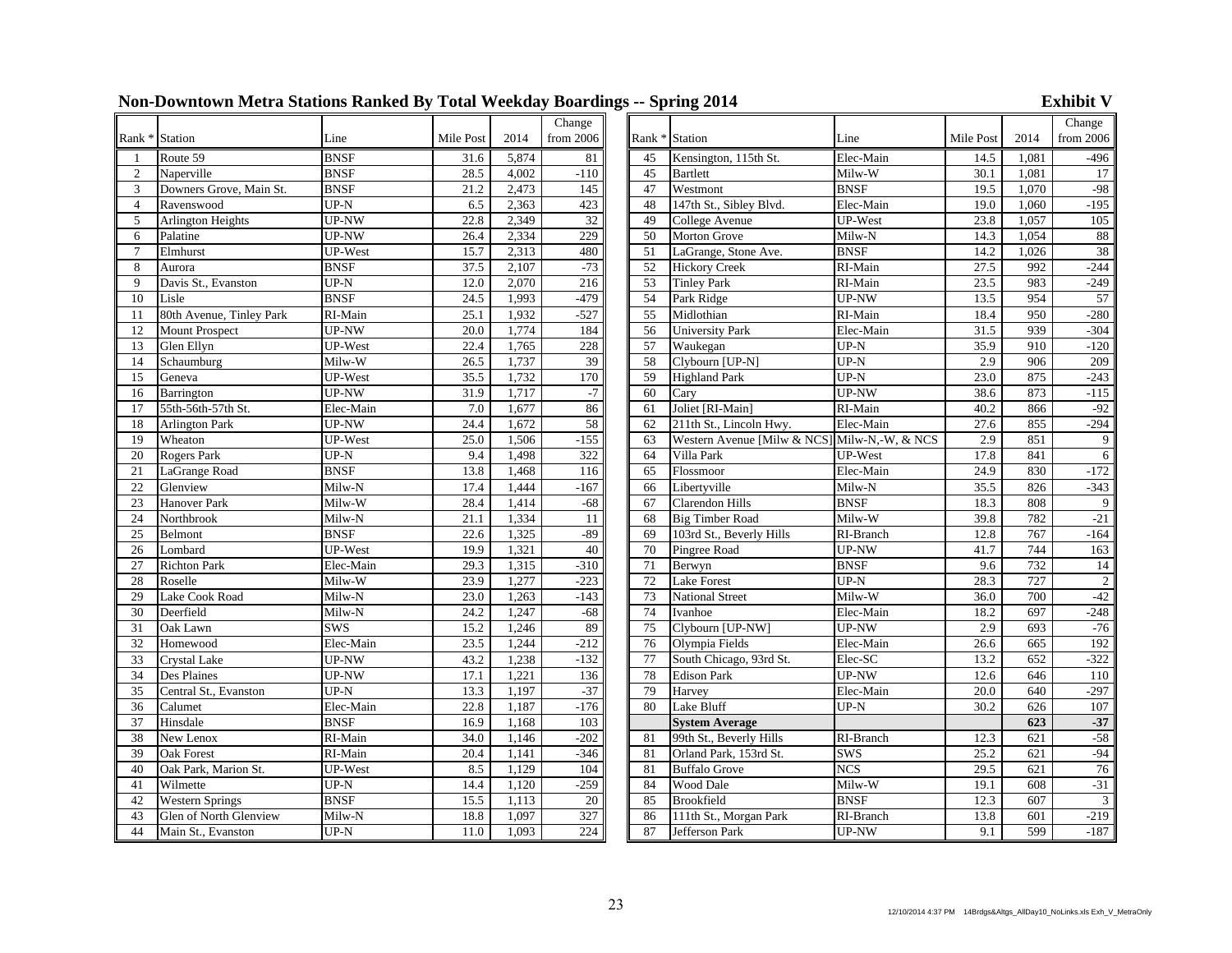### **Non-Downtown Metra Stations Ranked By Total Weekday Boardings -- Spring 2014 Exhibit V**

|        |                            |             |           |                  | Change          |     |                        |              |                  |                  | Change       |
|--------|----------------------------|-------------|-----------|------------------|-----------------|-----|------------------------|--------------|------------------|------------------|--------------|
| Rank * | Station                    | Line        | Mile Post | 2014             | from 2006       |     | Rank * Station         | Line         | Mile Post        | 2014             | from 2006    |
| 88     | Matteson                   | Elec-Main   | 28.2      | 592              | $-287$          | 132 | West Hinsdale          | <b>BNSF</b>  | 17.8             | 351              | $28\,$       |
| 89     | West Chicago               | UP-West     | 29.8      | 576              | $-12$           | 132 | Forest Glen            | Milw-N       | 10.2             | 351              | 20           |
| 90     | Mokena                     | RI-Main     | 29.6      | 572              | $-62$           | 134 | Norwood Park           | UP-NW        | 11.4             | 350              | 61           |
| 91     | Dee Road                   | UP-NW       | 15.0      | 570              | 124             | 135 | Elburn                 | UP-West      | 43.6             | 345              | 90           |
| 91     | <b>Lake Forest</b>         | Milw-N      | 28.4      | 570              | $\mbox{-}8$     | 135 | Prairie View           | <b>NCS</b>   | 31.6             | 345              | 46           |
| 93     | Itasca                     | Milw-W      | 21.1      | 564              | 18              | 137 | Mayfair                | Milw-N       | 9.0              | 340              | 23           |
| 94     | 95th St., Beverly Hills    | RI-Branch   | 11.7      | 527              | $-77$           | 138 | Wheeling               | <b>NCS</b>   | 27.2             | 333              | 27           |
| 95     | Vermont St. [main]         | RI-Main     | 15.7      | 521              | $-394$          | 139 | Chicago Ridge          | <b>SWS</b>   | 16.8             | 332              | $-74$        |
| 96     | Medinah                    | Milw-W      | 23.0      | 520              | 19              | 140 | 119th Street           | RI-Branch    | 14.8             | 327              | $\mathbf{1}$ |
| 97     | Winfield                   | UP-West     | 27.5      | 517              | 14              | 141 | <b>Brainerd</b>        | RI-Branch    | 10.6             | 322              | $-126$       |
| 98     | Round Lake                 | Milw-N      | 44.0      | $\overline{513}$ | $-197$          | 141 | Healy                  | Milw-N       | 6.4              | 322              | $-20$        |
| 99     | Grayslake                  | Milw-N      | 41.0      | 509              | $-263$          | 143 | Grayland               | Milw-N       | 8.2              | 314              | $-4$         |
| 100    | Edgebrook                  | Milw-N      | 11.6      | 504              | $-40$           | 143 | Highwood               | $UP-N$       | 24.5             | 314              | 35           |
| 101    | Riverside                  | <b>BNSF</b> | 11.1      | 501              | 85              | 145 | La Fox                 | UP-West      | 40.9             | 313              | 52           |
| 102    | Harlem Avenue              | <b>BNSF</b> | 10.1      | 497              | $-33$           | 146 | <b>River Grove</b>     | Milw-W & NCS | 11.4             | 310              | 12           |
| 103    | 53rd St., Hyde Park        | Elec-Main   | 6.5       | 496              | $-75$           | 147 | Kenilworth             | $UP-N$       | 15.2             | 305              | $-103$       |
| 104    | Orland Park, 143rd St.     | SWS         | 23.6      | 493              | 259             | 148 | Mundelein              | <b>NCS</b>   | 36.9             | 304              | 21           |
| 105    | Winnetka                   | $UP-N$      | 16.6      | 485              | $-77$           | 149 | Wrightwood             | <b>SWS</b>   | 11.9             | 294              | $-2$         |
| 106    | 59th St., Univ. of Chicago | Elec-Main   | 7.4       | 484              | $-33$           | 150 | Mont Clare             | Milw-W       | 9.5              | 291              | $-70$        |
| 107    | <b>Irving Park</b>         | UP-NW       | 7.0       | 474              | $-21$           | 151 | Prospect Heights       | <b>NCS</b>   | 24.0             | 277              | 32           |
| 108    | Elgin                      | Milw-W      | 36.6      | 461              | $-15$           | 152 | Harvard                | UP-NW        | 63.1             | 275              | $\mathbf{1}$ |
| 109    | Glencoe                    | $UP-N$      | 19.2      | 457              | $-251$          | 153 | Fort Sheridan          | $UP-N$       | 25.7             | 266              | $-13$        |
| 110    | Lemont                     | Heritage    | 25.3      | 456              | $\overline{75}$ | 154 | <b>Great Lakes</b>     | $UP-N$       | 32.0             | 264              | $-42$        |
| 111    | Prairie Crossing [Milw-N]  | Milw-N      | 39.2      | 451              | 107             | 155 | Galewood               | Milw-W       | 8.6              | 260              | $-5$         |
| 112    | Fox Lake                   | Milw-N      | 49.5      | 442              | $-190$          | 156 | Ashburn                | <b>SWS</b>   | 12.6             | 255              | $-66$        |
| 113    | Woodstock                  | UP-NW       | 51.6      | 437              | $-19$           | 157 | Palos Heights          | SWS          | 19.2             | 254              | $-27$        |
| 114    | Vernon Hills               | <b>NCS</b>  | 33.0      | 435              | 82              | 158 | <b>Congress Park</b>   | <b>BNSF</b>  | 13.1             | 250              | 74           |
| 115    | <b>River Forest</b>        | UP-West     | 9.7       | 434              | 67              | 159 | 35th Street            | RI-Main      | $\overline{3.1}$ | 249              | $**$         |
| 116    | Bensenville                | Milw-W      | 17.2      | 433              | $-17$           | 160 | <b>Hubbard Woods</b>   | $UP-N$       | 17.7             | $\overline{245}$ | $-126$       |
| 117    | Cumberland                 | UP-NW       | 18.6      | 431              | 38              | 161 | Joliet [Heritage]      | RI-Main      | 37.2             | 244              | $-151$       |
| 118    | Worth                      | <b>SWS</b>  | 18.2      | 430              | $-15$           | 162 | Ravinia                | $UP-N$       | 21.5             | 238              | $-94$        |
| 119    | Museum Campus/11th Street  | Elec-Main   | 1.4       | 429              | $-14$           | 163 | North Chicago          | $UP-N$       | 33.7             | 232              | 41           |
| 120    | <b>Fairview Avenue</b>     | <b>BNSF</b> | 20.4      | 425              | $\overline{22}$ | 164 | Antioch                | <b>NCS</b>   | 52.8             | 227              | $-35$        |
| 121    | Palos Park                 | <b>SWS</b>  | 20.3      | 418              | 31              | 165 | Riverdale              | Elec-Main    | 17.3             | 201              | $-196$       |
| 122    | 107th St., Beverly Hills   | RI-Branch   | 13.3      | 413              | $-204$          | 165 | Golf                   | Milw-N       | 16.2             | 201              | $-114$       |
| 123    | Fox River Grove            | UP-NW       | 37.3      | 410              | $-12$           | 165 | <b>Indian Hill</b>     | $UP-N$       | 15.8             | 201              | $-161$       |
| 124    | <b>Franklin Park</b>       | Milw-W      | 13.2      | 399              | $-62$           | 168 | Cicero                 | <b>BNSF</b>  | 7.0              | 196              | $-50$        |
| 125    | Elmwood Park               | Milw-W      | 10.2      | 396              | $\overline{4}$  | 169 | LaVergne               | <b>BNSF</b>  | 9.1              | 191              | 32           |
| 126    | Gresham                    | RI-Main     | 9.8       | 395              | $-142$          | 170 | Orland Park, 179th St. | <b>SWS</b>   | 28.9             | 190              | $-19$        |
| 127    | <b>Hazel Crest</b>         | Elec-Main   | 22.3      | 379              | $-139$          | 171 | South Shore            | Elec-SC      | 10.3             | 179              | $-99$        |
| 128    | <b>Braeside</b>            | $UP-N$      | 20.5      | 373              | $\overline{32}$ | 172 | Lake Villa             | <b>NCS</b>   | 48.2             | 176              | 26           |
| 129    | 91st St., Beverly Hills    | RI-Branch   | 11.3      | 359              | $-78$           | 173 | 115th St., Morgan Park | RI-Branch    | 14.3             | 173              | $-106$       |
| 130    | Kenosha, Wisconsin         | $UP-N$      | 51.5      | 358              | $-73$           | 174 | <b>Blue Island</b>     | Elec-BI      | 18.9             | 169              | $-155$       |
| 131    | Lockport                   | Heritage    | 32.9      | 352              | $-200$          | 174 | <b>Gladstone Park</b>  | UP-NW        | 10.1             | 169              | 66           |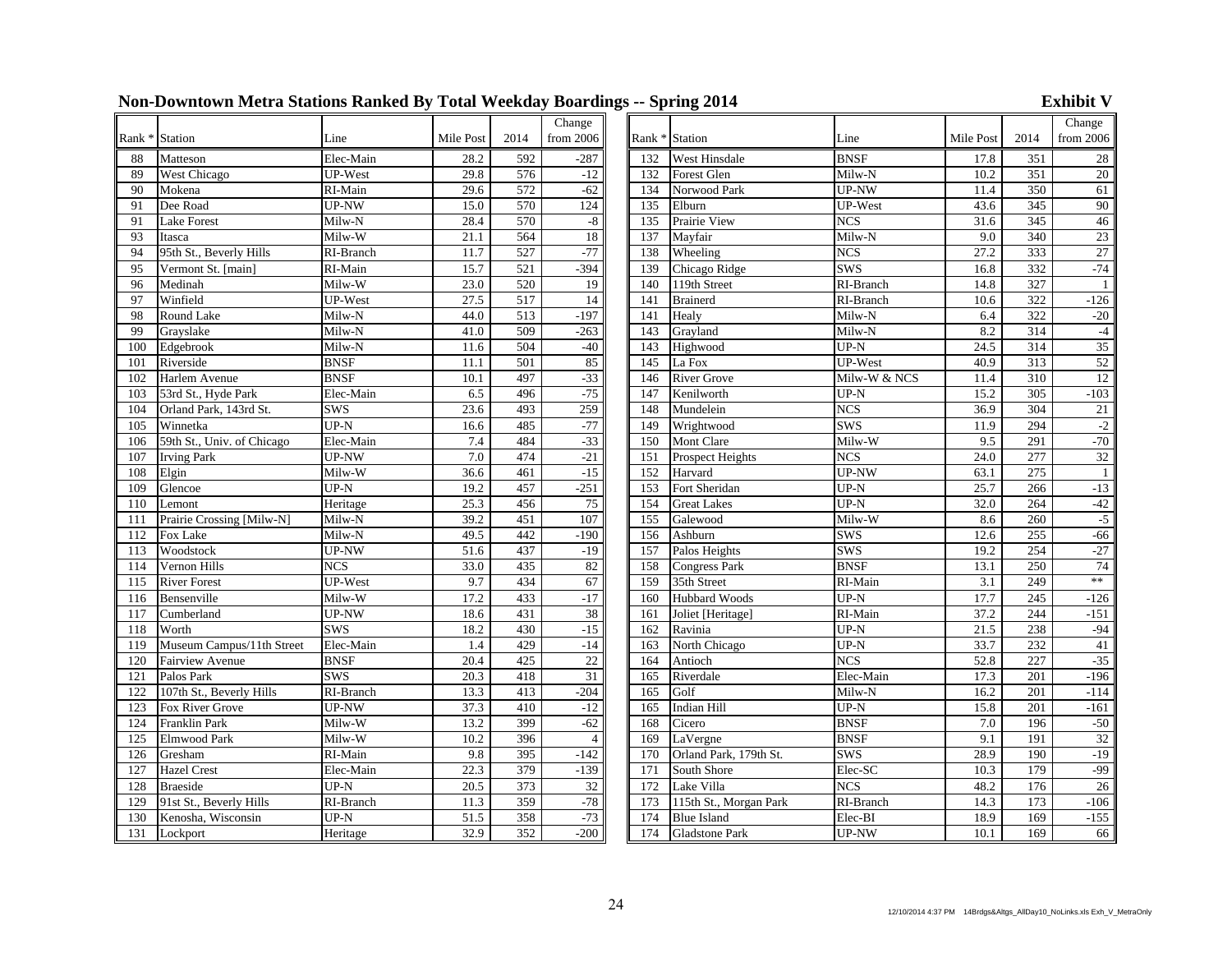### **Non-Downtown Metra Stations Ranked By Total Weekday Boardings -- Spring 2014 Exhibit V**

|        |                           |                   |           |      | Change          |     |                                          |            |           |                 | Change                   |
|--------|---------------------------|-------------------|-----------|------|-----------------|-----|------------------------------------------|------------|-----------|-----------------|--------------------------|
| Rank * | Station                   | Line              | Mile Post | 2014 | from 2006       |     | Rank * Station                           | Line       | Mile Post | 2014            | from $2006$              |
| 176    | 103rd St., Washington Hts | RI-Main           | 12.0      | 168  | $-51$           | 218 | Hanson Park                              | Milw-W     | 7.7       | 46              | $-8$                     |
| 177    | Highlands                 | <b>BNSF</b>       | 16.4      | 167  | $-9$            | 221 | 95th St., Chicago State Univ.            | Elec-Main  | 12.0      | 43              | $-6$                     |
| 178    | Bellwood                  | UP-West           | 12.6      | 165  | $-50$           | 221 | 103rd St., Rosemoor                      | Elec-Main  | 13.0      | 43              | $-27$                    |
| 179    | Stony Island              | Elec-SC           | 9.1       | 161  | $-36$           | 223 | 18th Street                              | Elec-Main  | 2.2       | 41              | 12                       |
| 179    | Berkeley                  | UP-West           | 14.3      | 161  | $-15$           | 224 | <b>Stewart Ridge</b>                     | Elec-BI    | 16.0      | 37              | $-24$                    |
| 181    | Round Lake Beach          | <b>NCS</b>        | 45.9      | 157  | $\overline{3}$  | 225 | Racine Avenue                            | Elec-BI    | 17.0      | 33              | $-20$                    |
| 182    | Zion                      | $UP-N$            | 42.1      | 155  | 3               | 225 | Rosemont                                 | <b>NCS</b> | 15.6      | 33              | 10                       |
| 183    | 63rd Street               | Elec-Main         | 7.9       | 154  | $-107$          | 227 | 107th Street                             | Elec-Main  | 13.5      | 31              | $-3$                     |
| 184    | O'Hare Transfer           | <b>NCS</b>        | 17.1      | 144  | 38              | 228 | Mannheim                                 | Milw-W     | 14.0      | 30              | $-7$                     |
| 185    | Prairie Crossing [NCS]    | <b>NCS</b>        | 40.7      | 125  | 8               | 229 | Manhattan                                | <b>SWS</b> | 40.8      | $\overline{29}$ | $\overline{7}$           |
| 186    | <b>Burr Oak</b>           | Elec-BI           | 18.4      | 124  | $-32$           | 229 | Belmont Ave./Franklin Park               | <b>NCS</b> | 13.0      | 29              | $\overline{4}$           |
| 186    | Vermont St. [branch]      | RI-Branch         | 16.4      | 124  | $-109$          | 229 | Schiller Park                            | <b>NCS</b> | 14.8      | 29              | $\overline{0}$           |
| 188    | Washington St./Grayslake  | <b>NCS</b>        | 43.9      | 122  | 13              | 232 | Laraway Road                             | <b>SWS</b> | 35.8      | 27              | 16                       |
| 189    | 87th Street               | Elec-SC           | 12.5      | 117  | $-72$           | 233 | 91st St., Chesterfield                   | Elec-Main  | 11.4      | 26              | $-40$                    |
| 190    | Mars                      | Milw-W            | 9.1       | 115  | 5               | 234 | West Pullman                             | Elec-BI    | 16.7      | $21\,$          | $-3$                     |
| 191    | McHenry (Branch Line)     | UP-NW/McHenry Br. | 50.6      | 114  | 13              | 235 | 111th St., Pullman                       | Elec-Main  | 14.0      | 19              | $-8$                     |
| 192    | 83rd Street               | Elec-SC           | 12.0      | 113  | $-104$          | 236 | 75th St., Grand Crossing                 | Elec-Main  | 9.3       | 15              | $-37$                    |
| 193    | Grand/Cicero              | Milw-W            | 6.5       | 106  | 106             |     | * based on revenue stations open in 2014 |            |           |                 | ** new station since 200 |
| 194    | Long Lake                 | Milw-N            | 46.0      | 105  | $-28$           |     |                                          |            |           |                 |                          |
| 195    | Melrose Park              | UP-West           | 11.3      | 103  | $\mathfrak{Z}$  |     |                                          |            |           |                 |                          |
| 196    | <b>Windsor Park</b>       | Elec-SC           | 10.9      | 100  | $-92$           |     |                                          |            |           |                 |                          |
| 197    | <b>Ashland Avenue</b>     | Elec-BI           | 17.9      | 98   | $-67$           |     |                                          |            |           |                 |                          |
| 198    | <b>Willow Springs</b>     | Heritage          | 17.5      | 95   | $-2$            |     |                                          |            |           |                 |                          |
| 198    | Hollywood (Zoo Stop)      | <b>BNSF</b>       | 11.8      | 95   | $-38$           |     |                                          |            |           |                 |                          |
| 200    | 47th St., Kenwood         | Elec-Main         | 5.9       | 94   | $-19$           |     |                                          |            |           |                 |                          |
| 201    | McCormick Place           | Elec-Main         | 2.7       | 92   | $-45$           |     |                                          |            |           |                 |                          |
| 201    | <b>Halsted Street</b>     | <b>BNSF</b>       | 1.8       | 92   | $\overline{22}$ |     |                                          |            |           |                 |                          |
| 203    | Ingleside                 | Milw-N            | 47.8      | 89   | $-61$           |     |                                          |            |           |                 |                          |
| 204    | Bryn Mawr                 | Elec-SC           | 9.7       | 88   | $-96$           |     |                                          |            |           |                 |                          |
| 205    | Summit                    | Heritage          | 11.9      | 86   | 22              |     |                                          |            |           |                 |                          |
| 206    | 95th Street, Longwood     | RI-Main           | 10.9      | 85   | $-62$           |     |                                          |            |           |                 |                          |
| 207    | Maywood                   | UP-West           | 10.5      | 81   | $-16$           |     |                                          |            |           |                 |                          |
| 208    | Cheltenham, 79th St.      | Elec-SC           | 11.5      | 79   | $-35$           |     |                                          |            |           |                 |                          |
| 209    | Western Avenue [BNSF]     | <b>BNSF</b>       | 3.8       | 78   | $-32$           |     |                                          |            |           |                 |                          |
| 210    | Robbins                   | RI-Main           | 17.2      | 77   | $-75$           |     |                                          |            |           |                 |                          |
| 211    | Winthrop Harbor           | $UP-N$            | 44.5      | 70   | $-9$            |     |                                          |            |           |                 |                          |
| 212    | 79th St., Chatham         | Elec-Main         | 10.0      | 57   | $-62$           |     |                                          |            |           |                 |                          |
| 213    | 87th St., Woodruff        | Elec-Main         | 10.9      | 56   | $-8$            |     |                                          |            |           |                 |                          |
| 213    | Kedzie                    | UP-West           | 3.6       | 56   | 34              |     |                                          |            |           |                 |                          |
| 215    | <b>State Street</b>       | Elec-BI           | 15.6      | 54   | $-31$           |     |                                          |            |           |                 |                          |
| 216    | 123rd Street              | RI-Branch         | 15.2      | 53   | $-43$           |     |                                          |            |           |                 |                          |
| 217    | 83rd St., Avalon Park     | Elec-Main         | 10.4      | 50   | $-53$           |     |                                          |            |           |                 |                          |
| 218    | 27th Street               | Elec-Main         | 3.2       | 46   | $-59$           |     |                                          |            |           |                 |                          |
| 218    | <b>Prairie Street</b>     | RI-Branch         | 15.8      | 46   | $\overline{2}$  |     |                                          |            |           |                 |                          |

|                   |                   |           |      | Change      |     |                                   |            |           |      | Change      |
|-------------------|-------------------|-----------|------|-------------|-----|-----------------------------------|------------|-----------|------|-------------|
|                   | Line              | Mile Post | 2014 | from $2006$ |     | Rank * Station                    | Line       | Mile Post | 2014 | from $2006$ |
| ., Washington Hts | RI-Main           | 12.0      | 168  | $-51$       | 218 | <b>Hanson Park</b>                | Milw-W     | 7.7       | 46   | -8          |
| 1S.               | <b>BNSF</b>       | 16.4      | 167  | $-9$        | 221 | 95th St., Chicago State Univ.     | Elec-Main  | 12.0      | 43   | -6          |
|                   | UP-West           | 12.6      | 165  | $-50$       | 221 | 103rd St., Rosemoor               | Elec-Main  | 13.0      | 43   | $-27$       |
| land              | Elec-SC           | 9.1       | 161  | $-36$       | 223 | 18th Street                       | Elec-Main  | 2.2       | 41   | 12          |
|                   | UP-West           | 14.3      | 161  | $-15$       | 224 | <b>Stewart Ridge</b>              | Elec-BI    | 16.0      | 37   | $-24$       |
| ake Beach         | <b>NCS</b>        | 45.9      | 157  |             | 225 | Racine Avenue                     | Elec-BI    | 17.0      | 33   | $-20$       |
|                   | $UP-N$            | 42.1      | 155  |             | 225 | Rosemont                          | <b>NCS</b> | 15.6      | 33   | 10          |
| eet               | Elec-Main         | 7.9       | 154  | $-107$      | 227 | 107th Street                      | Elec-Main  | 13.5      | 31   | $-3$        |
| Transfer          | <b>NCS</b>        | 17.1      | 144  | 38          | 228 | Mannheim                          | Milw-W     | 14.0      | 30   | $-7$        |
| rossing [NCS]     | <b>NCS</b>        | 40.7      | 125  |             | 229 | Manhattan                         | SWS        | 40.8      | 29   |             |
|                   | Elec-BI           | 18.4      | 124  | $-32$       | 229 | <b>Belmont Ave./Franklin Park</b> | <b>NCS</b> | 13.0      | 29   | 4           |
| St. [branch]      | RI-Branch         | 16.4      | 124  | $-109$      | 229 | <b>Schiller Park</b>              | <b>NCS</b> | 14.8      | 29   | $\Omega$    |
| ton St./Grayslake | <b>NCS</b>        | 43.9      | 122  | 13          | 232 | Laraway Road                      | SWS        | 35.8      | 27   | 16          |
| eet               | Elec-SC           | 12.5      | 117  | $-72$       | 233 | 91st St., Chesterfield            | Elec-Main  | 11.4      | 26   | $-40$       |
|                   | Milw-W            | 9.1       | 115  |             | 234 | <b>West Pullman</b>               | Elec-BI    | 16.7      | 21   | $-3$        |
| y (Branch Line)   | UP-NW/McHenry Br. | 50.6      | 114  | 13          | 235 | 111th St., Pullman                | Elec-Main  | 14.0      | 19   | -8          |
| eet               | Elec-SC           | 12.0      | 113  | $-104$      | 236 | 75th St., Grand Crossing          | Elec-Main  | 9.3       | 15   | $-37$       |
|                   | --- ---           |           |      |             |     |                                   |            |           |      |             |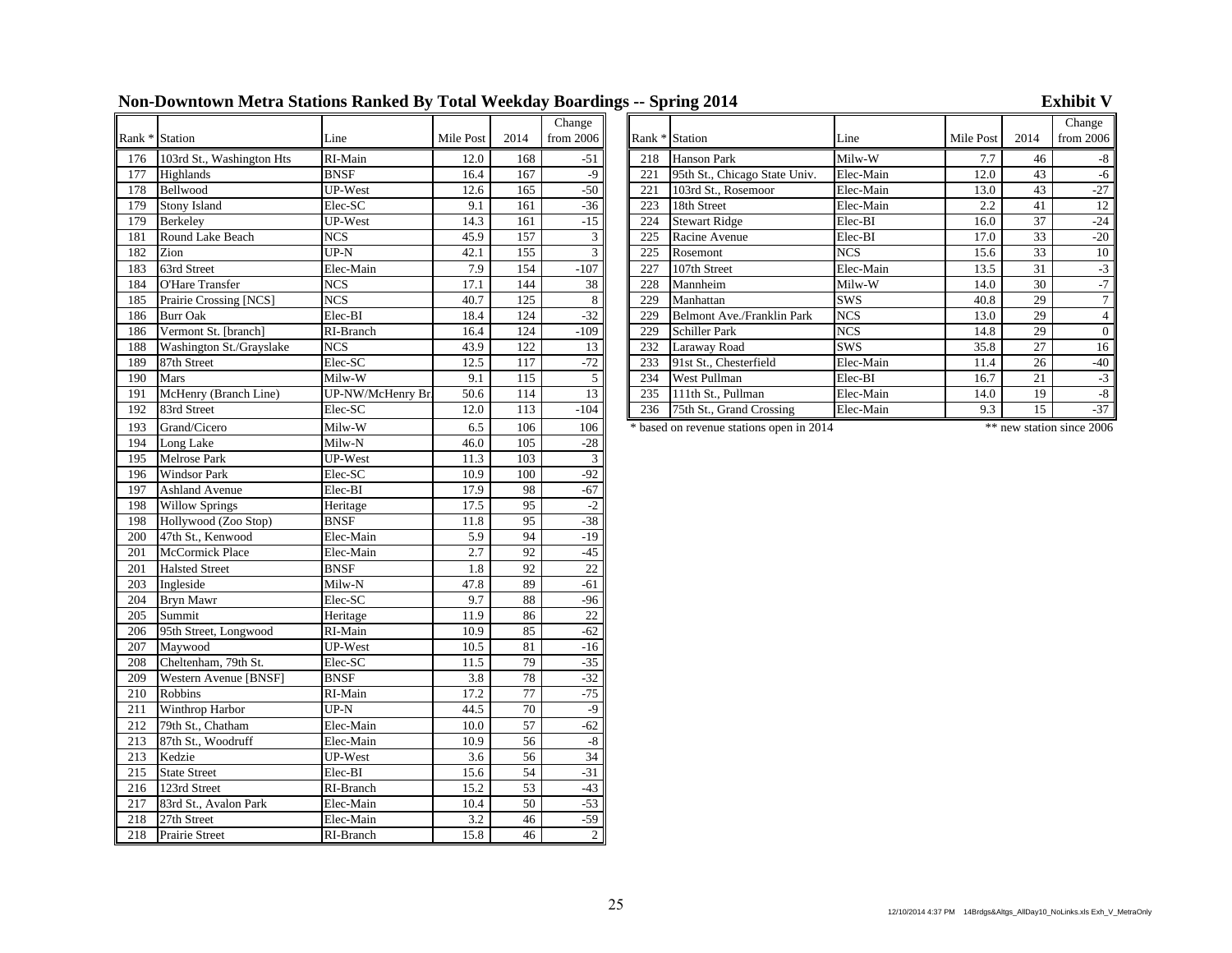# **Downtown Station Boardings Over Time Exhibit VIa.**

| <b>Station</b> |                                              | <b>Spring</b> | <b>Spring</b>            | Fall    | Fall                     | Fall    | Fall              | Fall                     | Fall    | Fall    | Fall    | Fall    | <b>Spring</b> |
|----------------|----------------------------------------------|---------------|--------------------------|---------|--------------------------|---------|-------------------|--------------------------|---------|---------|---------|---------|---------------|
|                | Line                                         | 1983          | 1985                     | 1987    | 1989                     | 1991    | 1993              | 1995                     | 1997    | 1999    | 2002    | 2006    | 2014          |
|                | <b>Chicago Union Station</b>                 |               |                          |         |                          |         |                   |                          |         |         |         |         |               |
|                | <b>BNSF</b>                                  | 18,545        | 20,005                   | 21,361  | 22,620                   | 21,980  | 21,995            | 22,546                   | 24,200  | 25,355  | 25,114  | 26,547  | 26,077        |
|                | Heritage                                     | 499           | 588                      | 827     | 858                      | 748     | 678               | 631                      | 668     | 905     | 1,180   | 1,421   | 1,188         |
|                | Milw-N                                       | 5,805         | 6,483                    | 6,801   | 7,329                    | 7,802   | 8,729             | 8,930                    | 8,541   | 9,300   | 8,903   | 9,776   | 9,870         |
|                | Milw-W                                       | 6,548         | 7,264                    | 8,071   | 8,649                    | 8,875   | 9,703             | 10,167                   | 10,313  | 10,356  | 9,693   | 10,144  | 10,011        |
|                | <b>North Central</b>                         |               | $\overline{\phantom{m}}$ |         | $\overline{\phantom{m}}$ | --      | $\qquad \qquad -$ | $\overline{\phantom{a}}$ | 1,708   | 1,905   | 1,893   | 2,173   | 2,799         |
|                | SouthWest                                    | 1,437         | 1,628                    | 2,450   | 2,953                    | 2,896   | 2,815             | 3,033                    | 3,149   | 3,400   | 3,100   | 4,327   | 4,477         |
|                | Sub-Total                                    | 32,834        | 35,968                   | 39,510  | 42,409                   | 42,301  | 43,920            | 45,307                   | 48,579  | 51,221  | 49,883  | 54,388  | 54,422        |
|                | <b>LaSalle Street Station</b>                |               |                          |         |                          |         |                   |                          |         |         |         |         |               |
|                | Rock Island                                  | 10,286        | 11,464                   | 13,248  | 15,018                   | 14,730  | 14,877            | 14,867                   | 15,002  | 16,336  | 16,868  | 17,026  | 13,239        |
|                | <b>Ogilvie Transportation Center</b>         |               |                          |         |                          |         |                   |                          |         |         |         |         |               |
|                | $UP-N$                                       | 8,437         | 8,899                    | 10,113  | 10,216                   | 10,792  | 10,689            | 10.455                   | 10.714  | 11,209  | 10,595  | 10.935  | 10,833        |
|                | UP-NW                                        | 13,737        | 13,517                   | 15,037  | 15,778                   | 15,809  | 16,516            | 15,954                   | 15,253  | 15,603  | 14,542  | 14,886  | 15,938        |
|                | $UP-W$                                       | 10,769        | 10,843                   | 12,372  | 12,736                   | 12,544  | 12,758            | 13,299                   | 12,770  | 12,383  | 11,594  | 11,743  | 12,781        |
|                | Sub-Total                                    | 32,943        | 33,259                   | 37,522  | 38,730                   | 39,145  | 39,963            | 39,708                   | 38,737  | 39,195  | 36,731  | 37,564  | 39,552        |
|                | <b>Millennium Station at Randolph Street</b> |               |                          |         |                          |         |                   |                          |         |         |         |         |               |
|                | Electric                                     | 12,112        | 13,868                   | 13,516  | 14,705                   | 15,032  | 14,121            | 13,846                   | 13,768  | 14,209  | 13,533  | 13,152  | 10,353        |
|                | Van Buren Street Station (outbound only)     |               |                          |         |                          |         |                   |                          |         |         |         |         |               |
|                | Electric                                     | 5,151         | 5,682                    | 6,099   | 6,468                    | 5,546   | 5,735             | 5,589                    | 5,796   | 6,093   | 5,360   | 4,634   | 3,325         |
|                |                                              |               |                          |         |                          |         |                   |                          |         |         |         |         |               |
| <b>Total</b>   |                                              | 93,326        | 100,241                  | 109,895 | 117,330                  | 116,754 | 118,616           | 119,317                  | 121,882 | 127,054 | 122,375 | 126,764 | 120,891       |